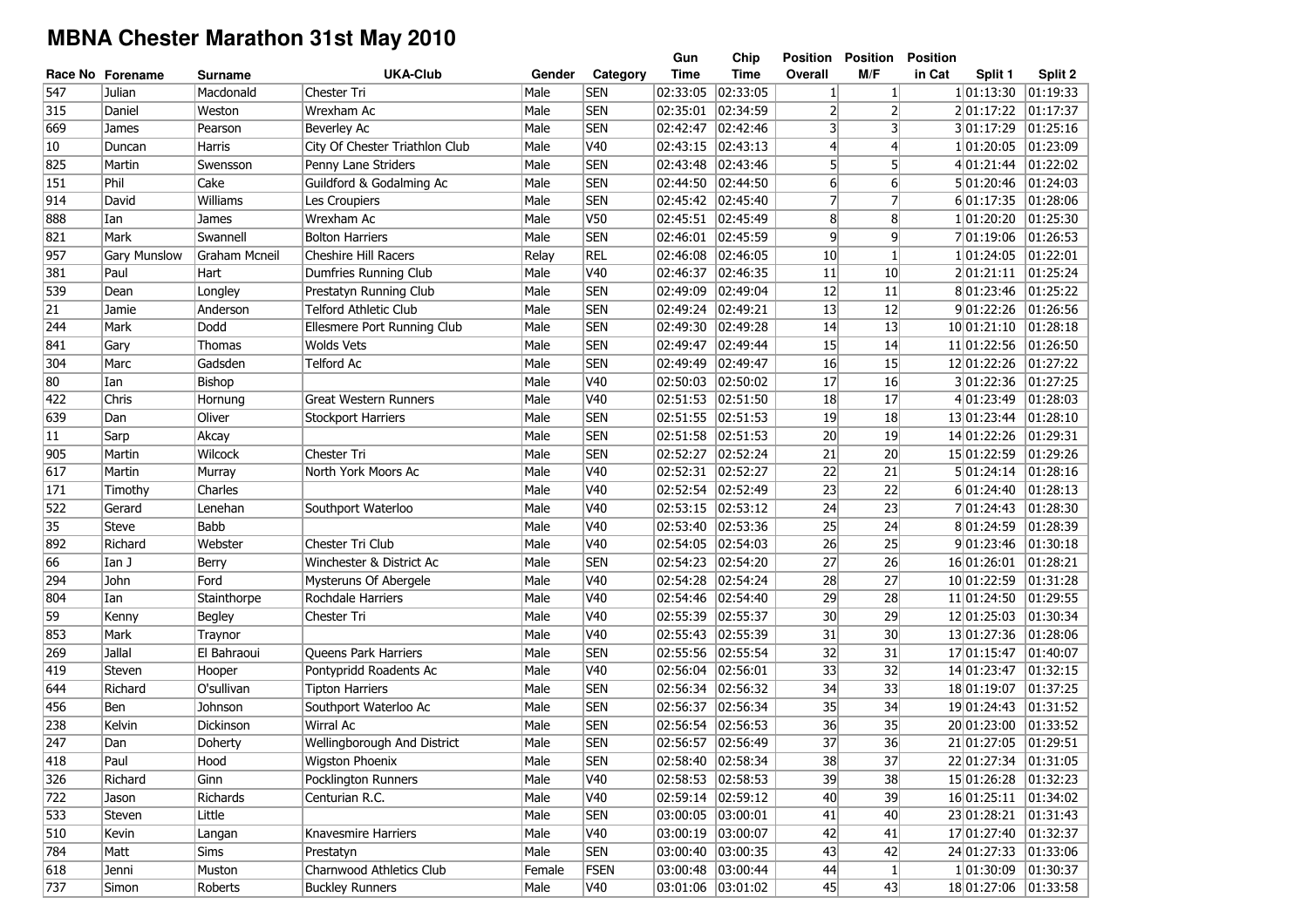|     |                              |                |                                     |        |                 | Gun                | Chip        | Position | <b>Position</b> | <b>Position</b>       |          |
|-----|------------------------------|----------------|-------------------------------------|--------|-----------------|--------------------|-------------|----------|-----------------|-----------------------|----------|
|     | Race No Forename             | <b>Surname</b> | <b>UKA-Club</b>                     | Gender | Category        | <b>Time</b>        | <b>Time</b> | Overall  | M/F             | in Cat<br>Split 1     | Split 2  |
| 504 | Krzysztof                    | Klosowski      |                                     | Male   | <b>SEN</b>      | 03:01:09           | 03:01:05    | 46       | 44              | 25 01:26:28           | 01:34:40 |
| 166 | Robert                       | Chadwick       |                                     | Male   | <b>SEN</b>      | 03:01:16           | 03:01:11    | 47       | 45              | 26 01:29:50           | 01:31:25 |
| 671 | Tony                         | Pearson        |                                     | Male   | V40             | 03:02:01           | 03:01:56    | 48       | 46              | 19 01:26:54           | 01:35:06 |
| 194 | Russ                         | Corsini        | Darwen Dashers                      | Male   | V50             | 03:02:21           | 03:02:18    | 49       | 47              | 201:26:25             | 01:35:55 |
| 900 | Ian                          | Whitehouse     | <b>Halifax Harriers</b>             | Male   | V <sub>40</sub> | 03:04:24           | 03:04:20    | 50       | 48              | 20 01:23:02           | 01:41:21 |
| 63  | <b>Jeffrey</b>               | <b>Belt</b>    | North York Moors Ac                 | Male   | V <sub>40</sub> | 03:04:34           | 03:04:28    | 51       | 49              | 21 01:30:24           | 01:34:09 |
| 887 | James                        | Watkins        | Shepshed R C                        | Male   | V40             | 03:04:40           | 03:04:36    | 52       | 50              | 22 01:30:10           | 01:34:29 |
| 195 | Simon                        | Courtney       | Stadium Runners                     | Male   | <b>SEN</b>      | 03:04:58           | 03:04:50    | 53       | 51              | 27 01:29:10           | 01:35:47 |
| 862 | David                        | Vaughan        |                                     | Male   | <b>SEN</b>      | 03:05:21           | 03:05:21    | 54       | 52              | 28 01:32:38           | 01:32:41 |
| 379 | Stephen                      | Harrison       | Fetch Everyone Running Club         | Male   | <b>SEN</b>      | 03:05:45           | 03:05:41    | 55       | 53              | 29 01:29:26           | 01:36:18 |
| 503 | Fabrice                      | Klein          |                                     | Male   | <b>SEN</b>      | 03:05:45           | 03:05:37    | 56       | 54              | 30 01:30:21           | 01:35:23 |
| 51  | Leigh                        | Barrenger      |                                     | Male   | V40             | 03:06:34           | 03:06:29    | 57       | 55              | 23 01:28:42           | 01:37:51 |
| 387 | David                        | Headon         | Les Croupiers                       | Male   | V50             | 03:06:35           | 03:06:30    | 58       | 56              | 301:26:23             | 01:40:11 |
| 752 | George                       | Rutten         | <b>Rothwell Harriers</b>            | Male   | V40             | 03:06:40           | 03:06:38    | 59       | 57              | 24 01:23:45           | 01:42:53 |
| 221 | Ivor                         | Davies         | Ivanhoe Runners                     | Male   | V40             | 03:06:55           | 03:06:50    | 60       | 58              | 25 01:29:55           | 01:36:58 |
| 488 | Michael                      | Keenan         |                                     | Male   | <b>SEN</b>      | 03:07:02           | 03:07:02    | 61       | 59              | 31 01:20:43           | 01:46:17 |
| 557 | Thomas                       | Magdzinski     |                                     | Male   | <b>SEN</b>      | 03:07:19           | 03:06:55    | 62       | 60              | 32 01:32:17           | 01:35:00 |
| 551 | Michael                      | Mackay         | <b>Wadhurst Runners</b>             | Male   | V40             | 03:07:24           | 03:07:19    | 63       | 61              | 26 01:29:52           | 01:37:31 |
| 30  | Tom                          | Armstrong      | Vale Royal Ac                       | Male   | <b>SEN</b>      | 03:07:44           | 03:07:37    | 64       | 62              | 33 01:32:54           | 01:34:49 |
| 499 | Shafiq                       | Khan           | <b>Blackburn Road Runners</b>       | Male   | <b>SEN</b>      | 03:07:52           | 03:07:46    | 65       | 63              | 34 01:29:17           | 01:38:33 |
| 550 | Ian                          | Mackay         |                                     | Male   | V40             | 03:07:55           | 03:07:51    | 66       | 64              | 27 01:28:28           | 01:39:25 |
| 720 | Stuart                       | Reed           |                                     | Male   | <b>SEN</b>      | 03:08:41           | 03:08:32    | 67       | 65              | 35 01:30:19           | 01:38:21 |
| 325 | David                        | Gillian        | Abbey Runners                       | Male   | <b>SEN</b>      | 03:10:04           | 03:09:59    | 68       | 66              | 36 01:30:44           | 01:39:19 |
| 956 | Simon Phillips               | Dean Richards  | Whitchurch Whippets                 | Relay  | <b>REL</b>      | 03:10:25           | 03:10:19    | 69       | $\overline{2}$  | 201:32:57             | 01:37:26 |
| 590 | Robert                       | Mcwilliam      | Selby Striders                      | Male   | V40             | 03:10:26           | 03:10:26    | 70       | 67              | 28 01:29:58           | 01:40:27 |
| 33  | Peter                        | Atkinson       | North Shields Polytechnic           | Male   | V50             | 03:10:32           | 03:10:24    | 71       | 68              | 401:30:43             | 01:39:48 |
| 729 | Paul                         | Riley          | Penny Lane Striders                 | Male   | <b>SEN</b>      | 03:10:51 03:10:45  |             | 72       | 69              | 37 01:30:04           | 01:40:45 |
| 529 | Nick                         | Lewis          |                                     | Male   | <b>SEN</b>      | 03:11:18 03:11:09  |             | 73       | 70              | 38 01:32:08           | 01:39:09 |
| 831 | James                        | Taylor         |                                     | Male   | V40             | 03:11:19           | 03:11:07    | 74       | 71              | 29 01:36:36           | 01:34:41 |
| 806 | Alan                         | Steeple        | Swinton Running Club                | Male   | <b>SEN</b>      | 03:11:35           | 03:11:35    | 75       | 72              | 39 01:38:25           | 01:33:08 |
| 359 | Alistair                     | Gurney         |                                     | Male   | <b>SEN</b>      | $ 03:11:42\rangle$ | 03:11:30    | 76       | 73              | 40 01:34:04           | 01:37:36 |
| 6   | <b>Jeffrey</b>               | Adams          | Vegetarian Cycling & Athletics Club | Male   | V50             | 03:11:44           | 03:11:38    | 77       | 74              | 51                    |          |
| 959 | Samantha Garne Sandy Walster |                |                                     | Relay  | <b>REL</b>      | 03:11:53           | 03:11:45    | 78       | 3               | 3 01:36:17            | 01:35:34 |
| 50  | Ranjiet                      | Kainth         |                                     | Male   | V50             | 03:12:04           | 03:11:58    | 79       | 75              | 6 01:36:37            | 01:35:26 |
| 106 | David                        | <b>Brett</b>   |                                     | Male   | V40             | 03:12:08           | 03:12:02    | 80       | 76              | 30 01:32:35           | 01:39:32 |
| 502 | Stephen                      | Kirchin        | Sustrans                            | Male   | V40             | 03:12:11 03:12:05  |             | 81       | 77              | 31 01:33:41           | 01:38:28 |
| 936 | Simon                        | Wool           |                                     | Male   | V <sub>40</sub> | 03:12:23 03:12:20  |             | 82       | 78              | 32 01:35:05           | 01:37:17 |
| 718 | Phil                         | Redden         |                                     | Male   | V50             | 03:12:24 03:12:14  |             | 83       | 79              | 7 01:36:34 01:35:49   |          |
| 467 | Ian                          | Jones          |                                     | Male   | <b>SEN</b>      | 03:12:28 03:12:24  |             | 84       | 80              | 41 01:32:59           | 01:39:28 |
| 889 | Darryl                       | Watton         |                                     | Male   | <b>SEN</b>      | 03:12:37 03:12:29  |             | 85       | 81              | 42 01:35:54 01:36:41  |          |
| 655 | Steve                        | Parker         | <b>Stone Master Marathoners</b>     | Male   | V50             | 03:12:42 03:12:42  |             | 86       | 82              |                       |          |
| 409 | Richard                      | Hodge          | Northbrook Ac                       | Male   | <b>SEN</b>      | 03:12:49 03:12:35  |             | 87       | 83              | 43 01:36:34 01:36:14  |          |
| 223 | Jonathan Edwar Davies        |                |                                     | Male   | V40             | 03:13:01 03:12:54  |             | 88       | 84              | 33 01:29:25 01:43:35  |          |
| 392 | Bernard                      | Henderson      | Port Talbot Harriers                | Male   | V50             | 03:13:03  03:12:57 |             | 89       | 85              | 9 01:34:35 01:38:26   |          |
| 408 | Roger                        | Hobbs          |                                     | Male   | V40             | 03:13:11 03:13:07  |             | 90       | 86              | 34 01:34:32  01:38:37 |          |
| 84  | Richard                      | Blake          | North Norfolk Beach Runners         | Male   | V60             | 03:13:28 03:13:22  |             | 91       | 87              | 1 01:34:48            | 01:38:39 |
| 369 | Ian                          | Hamer          | Horwich Rmi Harriers                | Male   | <b>V40</b>      | 03:13:30 03:13:13  |             | 92       | 88              | 35 01:32:54           | 01:40:35 |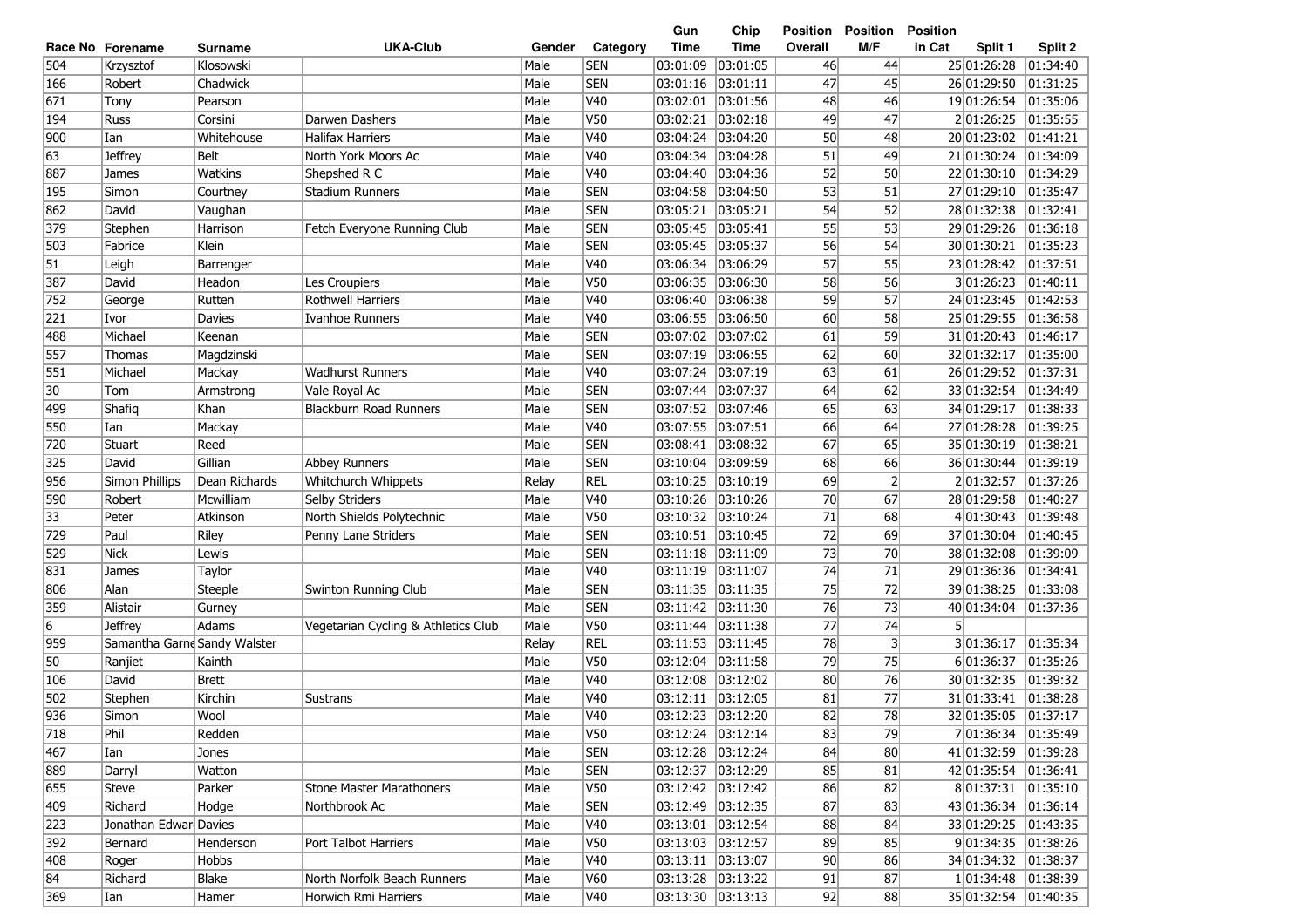| <b>UKA-Club</b><br><b>Time</b><br>M/F<br>Category<br>Time<br>Overall<br>in Cat<br>Split 1<br>Split 2<br>Race No Forename<br>Gender<br>Surname<br>670<br>03:13:34<br>01:39:28<br>John<br>Male<br>V40<br>03:13:34<br>93<br>89<br>36 01:34:05<br>Pearson<br>575<br>V40<br>03:13:58<br>03:13:51<br>90<br>Andy<br>Mccarroll<br>Male<br>94<br>37 01:29:46<br> 01:44:10<br>236<br><b>SEN</b><br>03:13:59<br>95<br>91<br>Gary<br>Penistone Footpath Runners<br>Male<br>03:14:02<br>44 01:32:21<br>01:41:40<br>Dean<br>Male<br><b>SEN</b><br>96<br>92<br>01:41:35<br>930<br>Windsor<br>03:14:13<br>03:14:06<br>45 01:32:36<br>Dean<br>Mow Cop Runners<br>Male<br>V40<br>03:14:14<br>97<br>93<br>38 01:28:15<br>01:46:01<br>420<br>Shaun<br>03:14:18<br>Hooson<br><b>Buckley Runners</b><br><b>SEN</b><br>794<br>Male<br>98<br>94<br>46 01:27:36<br>Christopher<br>Small<br>03:14:20<br> 03:14:14<br> 01:46:42<br>976<br>Dave Westwood Mark Bracegirdle<br>David & Goliath<br><b>REL</b><br>99<br>03:14:31<br> 03:14:20<br>4<br>101:44:54<br> 01:29:36<br>Relay<br>5 <sup>1</sup><br>969<br><b>REL</b><br> 03:14:16<br>100<br>4 01:46:30<br> 01:28:02<br>Paul Mcgough<br>Amanda Mcleod<br>North York Moors Ac<br>Relay<br>03:14:33<br>34<br><b>V50</b><br>95<br> 01:41:50<br>Joe<br>Male<br>03:14:46<br>03:14:37<br>101<br>10 01:32:54<br>Avery<br>FSEN<br>$\overline{2}$<br>201:36:33<br> 01:38:15<br>148<br>Helen<br>Female<br>03:14:49<br> 03:14:36<br>102<br><b>Byrne</b><br>Holme Pierrepont<br>872<br>Male<br><b>SEN</b><br>96<br> 01:39:31<br>Bernhard<br>Wagner<br> 03:15:04<br> 03:14:55<br>103<br>47 01:35:31<br>352<br>Male<br>V40<br>97<br>39 01:37:49<br>01:37:38<br>Michael<br>Grehan<br>Dunstable Road Runners<br>03:15:29<br> 03:14:58<br>104<br>890<br>Male<br>V40<br>03:15:36<br>03:15:24<br>98<br>40 01:32:23<br>01:43:11<br>Pete<br>Waywell<br><b>Wesham Road Runners</b><br>105<br>820<br>Male<br><b>SEN</b><br>03:15:29<br>99<br>01:39:59<br>Bryn<br>Sutton<br>03:15:37<br>106<br>48 01:35:37<br>535<br>Male<br><b>SEN</b><br>03:15:57<br>03:15:43<br>01:41:46<br>Ian<br>107<br>100<br>49 01:34:10<br>Livesey<br>530<br>V40<br>03:16:00<br>03:15:54<br>01:41:47<br>Richard<br><b>Chepstow Harriers</b><br>Male<br>108<br>101<br>41 01:34:11<br>Lidgett<br>848<br>Matthew<br><b>SEN</b><br>03:16:09<br>03:15:57<br>109<br>50 01:33:49<br> 01:42:19<br>Tilley<br>Male<br>102<br>371<br>V40<br>03:16:15<br>Paul<br>Hancock<br>Male<br> 03:16:09<br>110<br>103<br>42 01:29:53<br>01:46:20<br>Aartse-Tuyn<br>V40<br>03:16:55<br>01:44:59<br>1<br>Guy<br>Male<br>03:16:49<br>111<br>104<br>43 01:31:54<br>Mow Cop Runners<br>V40<br>03:16:55<br>111<br>Male<br> 03:16:03<br>112<br>105<br>44 01:33:44<br> 01:43:09<br><b>Bright</b><br><b>Mystenins</b><br>Jeremy<br><b>SEN</b><br>414<br><b>Stone Master Marathoners</b><br>Male<br>03:16:55<br>03:16:44<br>113<br>51 01:37:31<br>01:39:23<br>106<br>James<br>Holland<br><b>SEN</b><br>Fell<br>03:16:56<br> 01:43:53<br>283<br>Simon<br>Male<br> 03:16:50<br>114<br>107<br>52 01:33:02<br>FSEN<br>03:17:21 03:17:15<br>115<br>301:32:00<br>$\overline{01:}45:20$<br>397<br>Wrexham Ac<br>Female<br>3<br>Catherine<br><b>Hewitt</b><br>115<br><b>Britt</b><br><b>SEN</b><br>03:17:22 03:17:12<br>53 01:33:30<br> 01:43:51<br>Paul<br>Male<br>116<br>108<br>158<br>Male<br>V40<br>03:17:28<br> 03:17:19<br>45 01:30:59<br> 01:46:27<br><b>St Helens Striders</b><br>117<br>109<br>Gary<br>Carney<br>356<br>Griffiths<br>Male<br>V40<br>03:18:20<br> 03:18:02<br>118<br>46 01:34:06<br> 01:44:12<br>Paul William<br><b>Didcot Runners</b><br>110<br><b>SEN</b><br>385<br>Male<br>03:18:32<br> 03:18:12<br>119<br>54 01:35:48<br> 01:42:43<br>Stephen<br>111<br>Hayes<br>47<br>V40<br> 03:18:29<br>47 01:32:53<br> 01:45:40<br><b>Barker</b><br>South Cheshire Harriers<br>Male<br>03:18:35<br>120<br>112<br>Terry<br>92<br>Male<br>V40<br>03:18:43<br> 03:18:33<br>121<br>48 01:36:35<br>01:42:06<br>Simon<br>Boothby<br><b>Riverside Runners</b><br>113<br>711<br>Male<br>V40<br>03:18:47<br>03:18:43<br>49 01:38:14<br>01:40:32<br>Timothy<br>Sale Harriers Manchester<br>122<br>114<br>Rainey<br>Hill<br>Male<br><b>SEN</b><br>03:19:00<br>01:39:28<br>403<br>Stuart<br>Sunlight Runners<br> 03:19:00<br>123<br>115<br>55 01:39:31<br>970<br><b>REL</b><br>03:19:03<br>03:18:52<br>6<br>5 01:50:37<br>01:28:24<br>Del Pitcher<br>Diane Hamilton<br>Derbyshire Police<br>Relay<br>124<br>476<br><b>SEN</b><br>03:18:55<br>56 01:37:39<br>01:41:28<br>Richard<br>Male<br>03:19:08<br>125<br>116<br>Jones<br>Garstang Running Club<br>507<br>Knockton<br>V40<br>03:19:15<br>03:19:15<br>126<br>117<br>01:42:25<br>Alastair<br>Male<br>50 01:36:49<br>199<br>David<br>Cremins<br>Male<br>V40<br>03:19:36<br>03:19:36<br>127<br>118<br>51 01:37:19<br> 01:42:15<br>V35<br>391<br>Caroline<br>Spectrum Striders<br>Female<br>03:19:38<br>03:19:27<br>128<br>1 01:35:24<br> 01:44:13<br>4<br>Hemming<br>7<br>961<br><b>REL</b><br>129<br>03:19:54<br> 03:19:33<br>6 01:37:31<br> 01:42:22<br>Steve Walton<br>Relay<br>Ian Ross<br>836<br>5 <sup>1</sup><br>Tunbridge Wells Harriers<br>V45<br>03:20:00 03:19:56<br>130<br>1 01:37:59<br> 01:42:00<br>Taylor<br>Female<br>Tara<br>923<br><b>FSEN</b><br>6<br>Williams<br>West Cheshire Ac<br>03:20:06 03:19:46<br>131<br>4 01:37:22 01:42:43<br>Rebecca<br>Female<br>926<br><b>SEN</b><br>03:20:12 01:20:27<br>132<br>Trevor<br>Male<br>119<br>57 01:36:09  01:44:02<br>Symonds<br>902<br>03:20:46 03:20:34<br>Mathew<br>Whitfield<br>Ellesmere Port Running Club<br>Male<br>V50<br>133<br>120<br>11 01:36:35 01:44:10<br>635<br>03:21:04 03:21:01<br>134<br>58 01:30:18 01:50:45<br>Male<br><b>SEN</b><br>121<br>Bryan<br>Oconnor<br>544<br>03:21:06 03:20:56<br>135<br>52 01:37:39<br>Nick<br>Male<br>V40<br>122<br> 01:43:26<br>Townend<br>292<br>Flueck<br>Male<br>V40<br>03:21:16 03:21:10<br>136<br>123<br>53 01:30:27<br> 01:50:48<br>Martin<br>213<br>03:21:19 03:21:11<br>137<br>54 01:35:57<br>Male<br>V40<br> 01:45:20<br>Graham<br>Dalton<br>124<br>333<br><b>SEN</b><br>03:21:31 03:20:32<br>59 01:40:00<br>Karl<br>Gordon<br>Male<br>138<br>125<br> 01:41:29<br>127<br>Male<br>V40<br>03:21:50 03:21:32<br>139<br>126<br>55 01:41:39<br> 01:40:10<br>John<br>Bryning |  |  |  | Gun | Chip | Position | <b>Position</b> | <b>Position</b> |  |
|-----------------------------------------------------------------------------------------------------------------------------------------------------------------------------------------------------------------------------------------------------------------------------------------------------------------------------------------------------------------------------------------------------------------------------------------------------------------------------------------------------------------------------------------------------------------------------------------------------------------------------------------------------------------------------------------------------------------------------------------------------------------------------------------------------------------------------------------------------------------------------------------------------------------------------------------------------------------------------------------------------------------------------------------------------------------------------------------------------------------------------------------------------------------------------------------------------------------------------------------------------------------------------------------------------------------------------------------------------------------------------------------------------------------------------------------------------------------------------------------------------------------------------------------------------------------------------------------------------------------------------------------------------------------------------------------------------------------------------------------------------------------------------------------------------------------------------------------------------------------------------------------------------------------------------------------------------------------------------------------------------------------------------------------------------------------------------------------------------------------------------------------------------------------------------------------------------------------------------------------------------------------------------------------------------------------------------------------------------------------------------------------------------------------------------------------------------------------------------------------------------------------------------------------------------------------------------------------------------------------------------------------------------------------------------------------------------------------------------------------------------------------------------------------------------------------------------------------------------------------------------------------------------------------------------------------------------------------------------------------------------------------------------------------------------------------------------------------------------------------------------------------------------------------------------------------------------------------------------------------------------------------------------------------------------------------------------------------------------------------------------------------------------------------------------------------------------------------------------------------------------------------------------------------------------------------------------------------------------------------------------------------------------------------------------------------------------------------------------------------------------------------------------------------------------------------------------------------------------------------------------------------------------------------------------------------------------------------------------------------------------------------------------------------------------------------------------------------------------------------------------------------------------------------------------------------------------------------------------------------------------------------------------------------------------------------------------------------------------------------------------------------------------------------------------------------------------------------------------------------------------------------------------------------------------------------------------------------------------------------------------------------------------------------------------------------------------------------------------------------------------------------------------------------------------------------------------------------------------------------------------------------------------------------------------------------------------------------------------------------------------------------------------------------------------------------------------------------------------------------------------------------------------------------------------------------------------------------------------------------------------------------------------------------------------------------------------------------------------------------------------------------------------------------------------------------------------------------------------------------------------------------------------------------------------------------------------------------------------------------------------------------------------------------------------------------------------------------------------------------------------------------------------------------------------------------------------------------------------------------------------------------------------------------------------------------------------------------------------------------------------------------------------------------------------------------------------------------------------------------------------------------------------------------------------------------------------------------------------------------------------------------------------------|--|--|--|-----|------|----------|-----------------|-----------------|--|
|                                                                                                                                                                                                                                                                                                                                                                                                                                                                                                                                                                                                                                                                                                                                                                                                                                                                                                                                                                                                                                                                                                                                                                                                                                                                                                                                                                                                                                                                                                                                                                                                                                                                                                                                                                                                                                                                                                                                                                                                                                                                                                                                                                                                                                                                                                                                                                                                                                                                                                                                                                                                                                                                                                                                                                                                                                                                                                                                                                                                                                                                                                                                                                                                                                                                                                                                                                                                                                                                                                                                                                                                                                                                                                                                                                                                                                                                                                                                                                                                                                                                                                                                                                                                                                                                                                                                                                                                                                                                                                                                                                                                                                                                                                                                                                                                                                                                                                                                                                                                                                                                                                                                                                                                                                                                                                                                                                                                                                                                                                                                                                                                                                                                                                                                                                                                                                                                                                                                                                                                                                                                                                                                                                                                                                                                                   |  |  |  |     |      |          |                 |                 |  |
|                                                                                                                                                                                                                                                                                                                                                                                                                                                                                                                                                                                                                                                                                                                                                                                                                                                                                                                                                                                                                                                                                                                                                                                                                                                                                                                                                                                                                                                                                                                                                                                                                                                                                                                                                                                                                                                                                                                                                                                                                                                                                                                                                                                                                                                                                                                                                                                                                                                                                                                                                                                                                                                                                                                                                                                                                                                                                                                                                                                                                                                                                                                                                                                                                                                                                                                                                                                                                                                                                                                                                                                                                                                                                                                                                                                                                                                                                                                                                                                                                                                                                                                                                                                                                                                                                                                                                                                                                                                                                                                                                                                                                                                                                                                                                                                                                                                                                                                                                                                                                                                                                                                                                                                                                                                                                                                                                                                                                                                                                                                                                                                                                                                                                                                                                                                                                                                                                                                                                                                                                                                                                                                                                                                                                                                                                   |  |  |  |     |      |          |                 |                 |  |
|                                                                                                                                                                                                                                                                                                                                                                                                                                                                                                                                                                                                                                                                                                                                                                                                                                                                                                                                                                                                                                                                                                                                                                                                                                                                                                                                                                                                                                                                                                                                                                                                                                                                                                                                                                                                                                                                                                                                                                                                                                                                                                                                                                                                                                                                                                                                                                                                                                                                                                                                                                                                                                                                                                                                                                                                                                                                                                                                                                                                                                                                                                                                                                                                                                                                                                                                                                                                                                                                                                                                                                                                                                                                                                                                                                                                                                                                                                                                                                                                                                                                                                                                                                                                                                                                                                                                                                                                                                                                                                                                                                                                                                                                                                                                                                                                                                                                                                                                                                                                                                                                                                                                                                                                                                                                                                                                                                                                                                                                                                                                                                                                                                                                                                                                                                                                                                                                                                                                                                                                                                                                                                                                                                                                                                                                                   |  |  |  |     |      |          |                 |                 |  |
|                                                                                                                                                                                                                                                                                                                                                                                                                                                                                                                                                                                                                                                                                                                                                                                                                                                                                                                                                                                                                                                                                                                                                                                                                                                                                                                                                                                                                                                                                                                                                                                                                                                                                                                                                                                                                                                                                                                                                                                                                                                                                                                                                                                                                                                                                                                                                                                                                                                                                                                                                                                                                                                                                                                                                                                                                                                                                                                                                                                                                                                                                                                                                                                                                                                                                                                                                                                                                                                                                                                                                                                                                                                                                                                                                                                                                                                                                                                                                                                                                                                                                                                                                                                                                                                                                                                                                                                                                                                                                                                                                                                                                                                                                                                                                                                                                                                                                                                                                                                                                                                                                                                                                                                                                                                                                                                                                                                                                                                                                                                                                                                                                                                                                                                                                                                                                                                                                                                                                                                                                                                                                                                                                                                                                                                                                   |  |  |  |     |      |          |                 |                 |  |
|                                                                                                                                                                                                                                                                                                                                                                                                                                                                                                                                                                                                                                                                                                                                                                                                                                                                                                                                                                                                                                                                                                                                                                                                                                                                                                                                                                                                                                                                                                                                                                                                                                                                                                                                                                                                                                                                                                                                                                                                                                                                                                                                                                                                                                                                                                                                                                                                                                                                                                                                                                                                                                                                                                                                                                                                                                                                                                                                                                                                                                                                                                                                                                                                                                                                                                                                                                                                                                                                                                                                                                                                                                                                                                                                                                                                                                                                                                                                                                                                                                                                                                                                                                                                                                                                                                                                                                                                                                                                                                                                                                                                                                                                                                                                                                                                                                                                                                                                                                                                                                                                                                                                                                                                                                                                                                                                                                                                                                                                                                                                                                                                                                                                                                                                                                                                                                                                                                                                                                                                                                                                                                                                                                                                                                                                                   |  |  |  |     |      |          |                 |                 |  |
|                                                                                                                                                                                                                                                                                                                                                                                                                                                                                                                                                                                                                                                                                                                                                                                                                                                                                                                                                                                                                                                                                                                                                                                                                                                                                                                                                                                                                                                                                                                                                                                                                                                                                                                                                                                                                                                                                                                                                                                                                                                                                                                                                                                                                                                                                                                                                                                                                                                                                                                                                                                                                                                                                                                                                                                                                                                                                                                                                                                                                                                                                                                                                                                                                                                                                                                                                                                                                                                                                                                                                                                                                                                                                                                                                                                                                                                                                                                                                                                                                                                                                                                                                                                                                                                                                                                                                                                                                                                                                                                                                                                                                                                                                                                                                                                                                                                                                                                                                                                                                                                                                                                                                                                                                                                                                                                                                                                                                                                                                                                                                                                                                                                                                                                                                                                                                                                                                                                                                                                                                                                                                                                                                                                                                                                                                   |  |  |  |     |      |          |                 |                 |  |
|                                                                                                                                                                                                                                                                                                                                                                                                                                                                                                                                                                                                                                                                                                                                                                                                                                                                                                                                                                                                                                                                                                                                                                                                                                                                                                                                                                                                                                                                                                                                                                                                                                                                                                                                                                                                                                                                                                                                                                                                                                                                                                                                                                                                                                                                                                                                                                                                                                                                                                                                                                                                                                                                                                                                                                                                                                                                                                                                                                                                                                                                                                                                                                                                                                                                                                                                                                                                                                                                                                                                                                                                                                                                                                                                                                                                                                                                                                                                                                                                                                                                                                                                                                                                                                                                                                                                                                                                                                                                                                                                                                                                                                                                                                                                                                                                                                                                                                                                                                                                                                                                                                                                                                                                                                                                                                                                                                                                                                                                                                                                                                                                                                                                                                                                                                                                                                                                                                                                                                                                                                                                                                                                                                                                                                                                                   |  |  |  |     |      |          |                 |                 |  |
|                                                                                                                                                                                                                                                                                                                                                                                                                                                                                                                                                                                                                                                                                                                                                                                                                                                                                                                                                                                                                                                                                                                                                                                                                                                                                                                                                                                                                                                                                                                                                                                                                                                                                                                                                                                                                                                                                                                                                                                                                                                                                                                                                                                                                                                                                                                                                                                                                                                                                                                                                                                                                                                                                                                                                                                                                                                                                                                                                                                                                                                                                                                                                                                                                                                                                                                                                                                                                                                                                                                                                                                                                                                                                                                                                                                                                                                                                                                                                                                                                                                                                                                                                                                                                                                                                                                                                                                                                                                                                                                                                                                                                                                                                                                                                                                                                                                                                                                                                                                                                                                                                                                                                                                                                                                                                                                                                                                                                                                                                                                                                                                                                                                                                                                                                                                                                                                                                                                                                                                                                                                                                                                                                                                                                                                                                   |  |  |  |     |      |          |                 |                 |  |
|                                                                                                                                                                                                                                                                                                                                                                                                                                                                                                                                                                                                                                                                                                                                                                                                                                                                                                                                                                                                                                                                                                                                                                                                                                                                                                                                                                                                                                                                                                                                                                                                                                                                                                                                                                                                                                                                                                                                                                                                                                                                                                                                                                                                                                                                                                                                                                                                                                                                                                                                                                                                                                                                                                                                                                                                                                                                                                                                                                                                                                                                                                                                                                                                                                                                                                                                                                                                                                                                                                                                                                                                                                                                                                                                                                                                                                                                                                                                                                                                                                                                                                                                                                                                                                                                                                                                                                                                                                                                                                                                                                                                                                                                                                                                                                                                                                                                                                                                                                                                                                                                                                                                                                                                                                                                                                                                                                                                                                                                                                                                                                                                                                                                                                                                                                                                                                                                                                                                                                                                                                                                                                                                                                                                                                                                                   |  |  |  |     |      |          |                 |                 |  |
|                                                                                                                                                                                                                                                                                                                                                                                                                                                                                                                                                                                                                                                                                                                                                                                                                                                                                                                                                                                                                                                                                                                                                                                                                                                                                                                                                                                                                                                                                                                                                                                                                                                                                                                                                                                                                                                                                                                                                                                                                                                                                                                                                                                                                                                                                                                                                                                                                                                                                                                                                                                                                                                                                                                                                                                                                                                                                                                                                                                                                                                                                                                                                                                                                                                                                                                                                                                                                                                                                                                                                                                                                                                                                                                                                                                                                                                                                                                                                                                                                                                                                                                                                                                                                                                                                                                                                                                                                                                                                                                                                                                                                                                                                                                                                                                                                                                                                                                                                                                                                                                                                                                                                                                                                                                                                                                                                                                                                                                                                                                                                                                                                                                                                                                                                                                                                                                                                                                                                                                                                                                                                                                                                                                                                                                                                   |  |  |  |     |      |          |                 |                 |  |
|                                                                                                                                                                                                                                                                                                                                                                                                                                                                                                                                                                                                                                                                                                                                                                                                                                                                                                                                                                                                                                                                                                                                                                                                                                                                                                                                                                                                                                                                                                                                                                                                                                                                                                                                                                                                                                                                                                                                                                                                                                                                                                                                                                                                                                                                                                                                                                                                                                                                                                                                                                                                                                                                                                                                                                                                                                                                                                                                                                                                                                                                                                                                                                                                                                                                                                                                                                                                                                                                                                                                                                                                                                                                                                                                                                                                                                                                                                                                                                                                                                                                                                                                                                                                                                                                                                                                                                                                                                                                                                                                                                                                                                                                                                                                                                                                                                                                                                                                                                                                                                                                                                                                                                                                                                                                                                                                                                                                                                                                                                                                                                                                                                                                                                                                                                                                                                                                                                                                                                                                                                                                                                                                                                                                                                                                                   |  |  |  |     |      |          |                 |                 |  |
|                                                                                                                                                                                                                                                                                                                                                                                                                                                                                                                                                                                                                                                                                                                                                                                                                                                                                                                                                                                                                                                                                                                                                                                                                                                                                                                                                                                                                                                                                                                                                                                                                                                                                                                                                                                                                                                                                                                                                                                                                                                                                                                                                                                                                                                                                                                                                                                                                                                                                                                                                                                                                                                                                                                                                                                                                                                                                                                                                                                                                                                                                                                                                                                                                                                                                                                                                                                                                                                                                                                                                                                                                                                                                                                                                                                                                                                                                                                                                                                                                                                                                                                                                                                                                                                                                                                                                                                                                                                                                                                                                                                                                                                                                                                                                                                                                                                                                                                                                                                                                                                                                                                                                                                                                                                                                                                                                                                                                                                                                                                                                                                                                                                                                                                                                                                                                                                                                                                                                                                                                                                                                                                                                                                                                                                                                   |  |  |  |     |      |          |                 |                 |  |
|                                                                                                                                                                                                                                                                                                                                                                                                                                                                                                                                                                                                                                                                                                                                                                                                                                                                                                                                                                                                                                                                                                                                                                                                                                                                                                                                                                                                                                                                                                                                                                                                                                                                                                                                                                                                                                                                                                                                                                                                                                                                                                                                                                                                                                                                                                                                                                                                                                                                                                                                                                                                                                                                                                                                                                                                                                                                                                                                                                                                                                                                                                                                                                                                                                                                                                                                                                                                                                                                                                                                                                                                                                                                                                                                                                                                                                                                                                                                                                                                                                                                                                                                                                                                                                                                                                                                                                                                                                                                                                                                                                                                                                                                                                                                                                                                                                                                                                                                                                                                                                                                                                                                                                                                                                                                                                                                                                                                                                                                                                                                                                                                                                                                                                                                                                                                                                                                                                                                                                                                                                                                                                                                                                                                                                                                                   |  |  |  |     |      |          |                 |                 |  |
|                                                                                                                                                                                                                                                                                                                                                                                                                                                                                                                                                                                                                                                                                                                                                                                                                                                                                                                                                                                                                                                                                                                                                                                                                                                                                                                                                                                                                                                                                                                                                                                                                                                                                                                                                                                                                                                                                                                                                                                                                                                                                                                                                                                                                                                                                                                                                                                                                                                                                                                                                                                                                                                                                                                                                                                                                                                                                                                                                                                                                                                                                                                                                                                                                                                                                                                                                                                                                                                                                                                                                                                                                                                                                                                                                                                                                                                                                                                                                                                                                                                                                                                                                                                                                                                                                                                                                                                                                                                                                                                                                                                                                                                                                                                                                                                                                                                                                                                                                                                                                                                                                                                                                                                                                                                                                                                                                                                                                                                                                                                                                                                                                                                                                                                                                                                                                                                                                                                                                                                                                                                                                                                                                                                                                                                                                   |  |  |  |     |      |          |                 |                 |  |
|                                                                                                                                                                                                                                                                                                                                                                                                                                                                                                                                                                                                                                                                                                                                                                                                                                                                                                                                                                                                                                                                                                                                                                                                                                                                                                                                                                                                                                                                                                                                                                                                                                                                                                                                                                                                                                                                                                                                                                                                                                                                                                                                                                                                                                                                                                                                                                                                                                                                                                                                                                                                                                                                                                                                                                                                                                                                                                                                                                                                                                                                                                                                                                                                                                                                                                                                                                                                                                                                                                                                                                                                                                                                                                                                                                                                                                                                                                                                                                                                                                                                                                                                                                                                                                                                                                                                                                                                                                                                                                                                                                                                                                                                                                                                                                                                                                                                                                                                                                                                                                                                                                                                                                                                                                                                                                                                                                                                                                                                                                                                                                                                                                                                                                                                                                                                                                                                                                                                                                                                                                                                                                                                                                                                                                                                                   |  |  |  |     |      |          |                 |                 |  |
|                                                                                                                                                                                                                                                                                                                                                                                                                                                                                                                                                                                                                                                                                                                                                                                                                                                                                                                                                                                                                                                                                                                                                                                                                                                                                                                                                                                                                                                                                                                                                                                                                                                                                                                                                                                                                                                                                                                                                                                                                                                                                                                                                                                                                                                                                                                                                                                                                                                                                                                                                                                                                                                                                                                                                                                                                                                                                                                                                                                                                                                                                                                                                                                                                                                                                                                                                                                                                                                                                                                                                                                                                                                                                                                                                                                                                                                                                                                                                                                                                                                                                                                                                                                                                                                                                                                                                                                                                                                                                                                                                                                                                                                                                                                                                                                                                                                                                                                                                                                                                                                                                                                                                                                                                                                                                                                                                                                                                                                                                                                                                                                                                                                                                                                                                                                                                                                                                                                                                                                                                                                                                                                                                                                                                                                                                   |  |  |  |     |      |          |                 |                 |  |
|                                                                                                                                                                                                                                                                                                                                                                                                                                                                                                                                                                                                                                                                                                                                                                                                                                                                                                                                                                                                                                                                                                                                                                                                                                                                                                                                                                                                                                                                                                                                                                                                                                                                                                                                                                                                                                                                                                                                                                                                                                                                                                                                                                                                                                                                                                                                                                                                                                                                                                                                                                                                                                                                                                                                                                                                                                                                                                                                                                                                                                                                                                                                                                                                                                                                                                                                                                                                                                                                                                                                                                                                                                                                                                                                                                                                                                                                                                                                                                                                                                                                                                                                                                                                                                                                                                                                                                                                                                                                                                                                                                                                                                                                                                                                                                                                                                                                                                                                                                                                                                                                                                                                                                                                                                                                                                                                                                                                                                                                                                                                                                                                                                                                                                                                                                                                                                                                                                                                                                                                                                                                                                                                                                                                                                                                                   |  |  |  |     |      |          |                 |                 |  |
|                                                                                                                                                                                                                                                                                                                                                                                                                                                                                                                                                                                                                                                                                                                                                                                                                                                                                                                                                                                                                                                                                                                                                                                                                                                                                                                                                                                                                                                                                                                                                                                                                                                                                                                                                                                                                                                                                                                                                                                                                                                                                                                                                                                                                                                                                                                                                                                                                                                                                                                                                                                                                                                                                                                                                                                                                                                                                                                                                                                                                                                                                                                                                                                                                                                                                                                                                                                                                                                                                                                                                                                                                                                                                                                                                                                                                                                                                                                                                                                                                                                                                                                                                                                                                                                                                                                                                                                                                                                                                                                                                                                                                                                                                                                                                                                                                                                                                                                                                                                                                                                                                                                                                                                                                                                                                                                                                                                                                                                                                                                                                                                                                                                                                                                                                                                                                                                                                                                                                                                                                                                                                                                                                                                                                                                                                   |  |  |  |     |      |          |                 |                 |  |
|                                                                                                                                                                                                                                                                                                                                                                                                                                                                                                                                                                                                                                                                                                                                                                                                                                                                                                                                                                                                                                                                                                                                                                                                                                                                                                                                                                                                                                                                                                                                                                                                                                                                                                                                                                                                                                                                                                                                                                                                                                                                                                                                                                                                                                                                                                                                                                                                                                                                                                                                                                                                                                                                                                                                                                                                                                                                                                                                                                                                                                                                                                                                                                                                                                                                                                                                                                                                                                                                                                                                                                                                                                                                                                                                                                                                                                                                                                                                                                                                                                                                                                                                                                                                                                                                                                                                                                                                                                                                                                                                                                                                                                                                                                                                                                                                                                                                                                                                                                                                                                                                                                                                                                                                                                                                                                                                                                                                                                                                                                                                                                                                                                                                                                                                                                                                                                                                                                                                                                                                                                                                                                                                                                                                                                                                                   |  |  |  |     |      |          |                 |                 |  |
|                                                                                                                                                                                                                                                                                                                                                                                                                                                                                                                                                                                                                                                                                                                                                                                                                                                                                                                                                                                                                                                                                                                                                                                                                                                                                                                                                                                                                                                                                                                                                                                                                                                                                                                                                                                                                                                                                                                                                                                                                                                                                                                                                                                                                                                                                                                                                                                                                                                                                                                                                                                                                                                                                                                                                                                                                                                                                                                                                                                                                                                                                                                                                                                                                                                                                                                                                                                                                                                                                                                                                                                                                                                                                                                                                                                                                                                                                                                                                                                                                                                                                                                                                                                                                                                                                                                                                                                                                                                                                                                                                                                                                                                                                                                                                                                                                                                                                                                                                                                                                                                                                                                                                                                                                                                                                                                                                                                                                                                                                                                                                                                                                                                                                                                                                                                                                                                                                                                                                                                                                                                                                                                                                                                                                                                                                   |  |  |  |     |      |          |                 |                 |  |
|                                                                                                                                                                                                                                                                                                                                                                                                                                                                                                                                                                                                                                                                                                                                                                                                                                                                                                                                                                                                                                                                                                                                                                                                                                                                                                                                                                                                                                                                                                                                                                                                                                                                                                                                                                                                                                                                                                                                                                                                                                                                                                                                                                                                                                                                                                                                                                                                                                                                                                                                                                                                                                                                                                                                                                                                                                                                                                                                                                                                                                                                                                                                                                                                                                                                                                                                                                                                                                                                                                                                                                                                                                                                                                                                                                                                                                                                                                                                                                                                                                                                                                                                                                                                                                                                                                                                                                                                                                                                                                                                                                                                                                                                                                                                                                                                                                                                                                                                                                                                                                                                                                                                                                                                                                                                                                                                                                                                                                                                                                                                                                                                                                                                                                                                                                                                                                                                                                                                                                                                                                                                                                                                                                                                                                                                                   |  |  |  |     |      |          |                 |                 |  |
|                                                                                                                                                                                                                                                                                                                                                                                                                                                                                                                                                                                                                                                                                                                                                                                                                                                                                                                                                                                                                                                                                                                                                                                                                                                                                                                                                                                                                                                                                                                                                                                                                                                                                                                                                                                                                                                                                                                                                                                                                                                                                                                                                                                                                                                                                                                                                                                                                                                                                                                                                                                                                                                                                                                                                                                                                                                                                                                                                                                                                                                                                                                                                                                                                                                                                                                                                                                                                                                                                                                                                                                                                                                                                                                                                                                                                                                                                                                                                                                                                                                                                                                                                                                                                                                                                                                                                                                                                                                                                                                                                                                                                                                                                                                                                                                                                                                                                                                                                                                                                                                                                                                                                                                                                                                                                                                                                                                                                                                                                                                                                                                                                                                                                                                                                                                                                                                                                                                                                                                                                                                                                                                                                                                                                                                                                   |  |  |  |     |      |          |                 |                 |  |
|                                                                                                                                                                                                                                                                                                                                                                                                                                                                                                                                                                                                                                                                                                                                                                                                                                                                                                                                                                                                                                                                                                                                                                                                                                                                                                                                                                                                                                                                                                                                                                                                                                                                                                                                                                                                                                                                                                                                                                                                                                                                                                                                                                                                                                                                                                                                                                                                                                                                                                                                                                                                                                                                                                                                                                                                                                                                                                                                                                                                                                                                                                                                                                                                                                                                                                                                                                                                                                                                                                                                                                                                                                                                                                                                                                                                                                                                                                                                                                                                                                                                                                                                                                                                                                                                                                                                                                                                                                                                                                                                                                                                                                                                                                                                                                                                                                                                                                                                                                                                                                                                                                                                                                                                                                                                                                                                                                                                                                                                                                                                                                                                                                                                                                                                                                                                                                                                                                                                                                                                                                                                                                                                                                                                                                                                                   |  |  |  |     |      |          |                 |                 |  |
|                                                                                                                                                                                                                                                                                                                                                                                                                                                                                                                                                                                                                                                                                                                                                                                                                                                                                                                                                                                                                                                                                                                                                                                                                                                                                                                                                                                                                                                                                                                                                                                                                                                                                                                                                                                                                                                                                                                                                                                                                                                                                                                                                                                                                                                                                                                                                                                                                                                                                                                                                                                                                                                                                                                                                                                                                                                                                                                                                                                                                                                                                                                                                                                                                                                                                                                                                                                                                                                                                                                                                                                                                                                                                                                                                                                                                                                                                                                                                                                                                                                                                                                                                                                                                                                                                                                                                                                                                                                                                                                                                                                                                                                                                                                                                                                                                                                                                                                                                                                                                                                                                                                                                                                                                                                                                                                                                                                                                                                                                                                                                                                                                                                                                                                                                                                                                                                                                                                                                                                                                                                                                                                                                                                                                                                                                   |  |  |  |     |      |          |                 |                 |  |
|                                                                                                                                                                                                                                                                                                                                                                                                                                                                                                                                                                                                                                                                                                                                                                                                                                                                                                                                                                                                                                                                                                                                                                                                                                                                                                                                                                                                                                                                                                                                                                                                                                                                                                                                                                                                                                                                                                                                                                                                                                                                                                                                                                                                                                                                                                                                                                                                                                                                                                                                                                                                                                                                                                                                                                                                                                                                                                                                                                                                                                                                                                                                                                                                                                                                                                                                                                                                                                                                                                                                                                                                                                                                                                                                                                                                                                                                                                                                                                                                                                                                                                                                                                                                                                                                                                                                                                                                                                                                                                                                                                                                                                                                                                                                                                                                                                                                                                                                                                                                                                                                                                                                                                                                                                                                                                                                                                                                                                                                                                                                                                                                                                                                                                                                                                                                                                                                                                                                                                                                                                                                                                                                                                                                                                                                                   |  |  |  |     |      |          |                 |                 |  |
|                                                                                                                                                                                                                                                                                                                                                                                                                                                                                                                                                                                                                                                                                                                                                                                                                                                                                                                                                                                                                                                                                                                                                                                                                                                                                                                                                                                                                                                                                                                                                                                                                                                                                                                                                                                                                                                                                                                                                                                                                                                                                                                                                                                                                                                                                                                                                                                                                                                                                                                                                                                                                                                                                                                                                                                                                                                                                                                                                                                                                                                                                                                                                                                                                                                                                                                                                                                                                                                                                                                                                                                                                                                                                                                                                                                                                                                                                                                                                                                                                                                                                                                                                                                                                                                                                                                                                                                                                                                                                                                                                                                                                                                                                                                                                                                                                                                                                                                                                                                                                                                                                                                                                                                                                                                                                                                                                                                                                                                                                                                                                                                                                                                                                                                                                                                                                                                                                                                                                                                                                                                                                                                                                                                                                                                                                   |  |  |  |     |      |          |                 |                 |  |
|                                                                                                                                                                                                                                                                                                                                                                                                                                                                                                                                                                                                                                                                                                                                                                                                                                                                                                                                                                                                                                                                                                                                                                                                                                                                                                                                                                                                                                                                                                                                                                                                                                                                                                                                                                                                                                                                                                                                                                                                                                                                                                                                                                                                                                                                                                                                                                                                                                                                                                                                                                                                                                                                                                                                                                                                                                                                                                                                                                                                                                                                                                                                                                                                                                                                                                                                                                                                                                                                                                                                                                                                                                                                                                                                                                                                                                                                                                                                                                                                                                                                                                                                                                                                                                                                                                                                                                                                                                                                                                                                                                                                                                                                                                                                                                                                                                                                                                                                                                                                                                                                                                                                                                                                                                                                                                                                                                                                                                                                                                                                                                                                                                                                                                                                                                                                                                                                                                                                                                                                                                                                                                                                                                                                                                                                                   |  |  |  |     |      |          |                 |                 |  |
|                                                                                                                                                                                                                                                                                                                                                                                                                                                                                                                                                                                                                                                                                                                                                                                                                                                                                                                                                                                                                                                                                                                                                                                                                                                                                                                                                                                                                                                                                                                                                                                                                                                                                                                                                                                                                                                                                                                                                                                                                                                                                                                                                                                                                                                                                                                                                                                                                                                                                                                                                                                                                                                                                                                                                                                                                                                                                                                                                                                                                                                                                                                                                                                                                                                                                                                                                                                                                                                                                                                                                                                                                                                                                                                                                                                                                                                                                                                                                                                                                                                                                                                                                                                                                                                                                                                                                                                                                                                                                                                                                                                                                                                                                                                                                                                                                                                                                                                                                                                                                                                                                                                                                                                                                                                                                                                                                                                                                                                                                                                                                                                                                                                                                                                                                                                                                                                                                                                                                                                                                                                                                                                                                                                                                                                                                   |  |  |  |     |      |          |                 |                 |  |
|                                                                                                                                                                                                                                                                                                                                                                                                                                                                                                                                                                                                                                                                                                                                                                                                                                                                                                                                                                                                                                                                                                                                                                                                                                                                                                                                                                                                                                                                                                                                                                                                                                                                                                                                                                                                                                                                                                                                                                                                                                                                                                                                                                                                                                                                                                                                                                                                                                                                                                                                                                                                                                                                                                                                                                                                                                                                                                                                                                                                                                                                                                                                                                                                                                                                                                                                                                                                                                                                                                                                                                                                                                                                                                                                                                                                                                                                                                                                                                                                                                                                                                                                                                                                                                                                                                                                                                                                                                                                                                                                                                                                                                                                                                                                                                                                                                                                                                                                                                                                                                                                                                                                                                                                                                                                                                                                                                                                                                                                                                                                                                                                                                                                                                                                                                                                                                                                                                                                                                                                                                                                                                                                                                                                                                                                                   |  |  |  |     |      |          |                 |                 |  |
|                                                                                                                                                                                                                                                                                                                                                                                                                                                                                                                                                                                                                                                                                                                                                                                                                                                                                                                                                                                                                                                                                                                                                                                                                                                                                                                                                                                                                                                                                                                                                                                                                                                                                                                                                                                                                                                                                                                                                                                                                                                                                                                                                                                                                                                                                                                                                                                                                                                                                                                                                                                                                                                                                                                                                                                                                                                                                                                                                                                                                                                                                                                                                                                                                                                                                                                                                                                                                                                                                                                                                                                                                                                                                                                                                                                                                                                                                                                                                                                                                                                                                                                                                                                                                                                                                                                                                                                                                                                                                                                                                                                                                                                                                                                                                                                                                                                                                                                                                                                                                                                                                                                                                                                                                                                                                                                                                                                                                                                                                                                                                                                                                                                                                                                                                                                                                                                                                                                                                                                                                                                                                                                                                                                                                                                                                   |  |  |  |     |      |          |                 |                 |  |
|                                                                                                                                                                                                                                                                                                                                                                                                                                                                                                                                                                                                                                                                                                                                                                                                                                                                                                                                                                                                                                                                                                                                                                                                                                                                                                                                                                                                                                                                                                                                                                                                                                                                                                                                                                                                                                                                                                                                                                                                                                                                                                                                                                                                                                                                                                                                                                                                                                                                                                                                                                                                                                                                                                                                                                                                                                                                                                                                                                                                                                                                                                                                                                                                                                                                                                                                                                                                                                                                                                                                                                                                                                                                                                                                                                                                                                                                                                                                                                                                                                                                                                                                                                                                                                                                                                                                                                                                                                                                                                                                                                                                                                                                                                                                                                                                                                                                                                                                                                                                                                                                                                                                                                                                                                                                                                                                                                                                                                                                                                                                                                                                                                                                                                                                                                                                                                                                                                                                                                                                                                                                                                                                                                                                                                                                                   |  |  |  |     |      |          |                 |                 |  |
|                                                                                                                                                                                                                                                                                                                                                                                                                                                                                                                                                                                                                                                                                                                                                                                                                                                                                                                                                                                                                                                                                                                                                                                                                                                                                                                                                                                                                                                                                                                                                                                                                                                                                                                                                                                                                                                                                                                                                                                                                                                                                                                                                                                                                                                                                                                                                                                                                                                                                                                                                                                                                                                                                                                                                                                                                                                                                                                                                                                                                                                                                                                                                                                                                                                                                                                                                                                                                                                                                                                                                                                                                                                                                                                                                                                                                                                                                                                                                                                                                                                                                                                                                                                                                                                                                                                                                                                                                                                                                                                                                                                                                                                                                                                                                                                                                                                                                                                                                                                                                                                                                                                                                                                                                                                                                                                                                                                                                                                                                                                                                                                                                                                                                                                                                                                                                                                                                                                                                                                                                                                                                                                                                                                                                                                                                   |  |  |  |     |      |          |                 |                 |  |
|                                                                                                                                                                                                                                                                                                                                                                                                                                                                                                                                                                                                                                                                                                                                                                                                                                                                                                                                                                                                                                                                                                                                                                                                                                                                                                                                                                                                                                                                                                                                                                                                                                                                                                                                                                                                                                                                                                                                                                                                                                                                                                                                                                                                                                                                                                                                                                                                                                                                                                                                                                                                                                                                                                                                                                                                                                                                                                                                                                                                                                                                                                                                                                                                                                                                                                                                                                                                                                                                                                                                                                                                                                                                                                                                                                                                                                                                                                                                                                                                                                                                                                                                                                                                                                                                                                                                                                                                                                                                                                                                                                                                                                                                                                                                                                                                                                                                                                                                                                                                                                                                                                                                                                                                                                                                                                                                                                                                                                                                                                                                                                                                                                                                                                                                                                                                                                                                                                                                                                                                                                                                                                                                                                                                                                                                                   |  |  |  |     |      |          |                 |                 |  |
|                                                                                                                                                                                                                                                                                                                                                                                                                                                                                                                                                                                                                                                                                                                                                                                                                                                                                                                                                                                                                                                                                                                                                                                                                                                                                                                                                                                                                                                                                                                                                                                                                                                                                                                                                                                                                                                                                                                                                                                                                                                                                                                                                                                                                                                                                                                                                                                                                                                                                                                                                                                                                                                                                                                                                                                                                                                                                                                                                                                                                                                                                                                                                                                                                                                                                                                                                                                                                                                                                                                                                                                                                                                                                                                                                                                                                                                                                                                                                                                                                                                                                                                                                                                                                                                                                                                                                                                                                                                                                                                                                                                                                                                                                                                                                                                                                                                                                                                                                                                                                                                                                                                                                                                                                                                                                                                                                                                                                                                                                                                                                                                                                                                                                                                                                                                                                                                                                                                                                                                                                                                                                                                                                                                                                                                                                   |  |  |  |     |      |          |                 |                 |  |
|                                                                                                                                                                                                                                                                                                                                                                                                                                                                                                                                                                                                                                                                                                                                                                                                                                                                                                                                                                                                                                                                                                                                                                                                                                                                                                                                                                                                                                                                                                                                                                                                                                                                                                                                                                                                                                                                                                                                                                                                                                                                                                                                                                                                                                                                                                                                                                                                                                                                                                                                                                                                                                                                                                                                                                                                                                                                                                                                                                                                                                                                                                                                                                                                                                                                                                                                                                                                                                                                                                                                                                                                                                                                                                                                                                                                                                                                                                                                                                                                                                                                                                                                                                                                                                                                                                                                                                                                                                                                                                                                                                                                                                                                                                                                                                                                                                                                                                                                                                                                                                                                                                                                                                                                                                                                                                                                                                                                                                                                                                                                                                                                                                                                                                                                                                                                                                                                                                                                                                                                                                                                                                                                                                                                                                                                                   |  |  |  |     |      |          |                 |                 |  |
|                                                                                                                                                                                                                                                                                                                                                                                                                                                                                                                                                                                                                                                                                                                                                                                                                                                                                                                                                                                                                                                                                                                                                                                                                                                                                                                                                                                                                                                                                                                                                                                                                                                                                                                                                                                                                                                                                                                                                                                                                                                                                                                                                                                                                                                                                                                                                                                                                                                                                                                                                                                                                                                                                                                                                                                                                                                                                                                                                                                                                                                                                                                                                                                                                                                                                                                                                                                                                                                                                                                                                                                                                                                                                                                                                                                                                                                                                                                                                                                                                                                                                                                                                                                                                                                                                                                                                                                                                                                                                                                                                                                                                                                                                                                                                                                                                                                                                                                                                                                                                                                                                                                                                                                                                                                                                                                                                                                                                                                                                                                                                                                                                                                                                                                                                                                                                                                                                                                                                                                                                                                                                                                                                                                                                                                                                   |  |  |  |     |      |          |                 |                 |  |
|                                                                                                                                                                                                                                                                                                                                                                                                                                                                                                                                                                                                                                                                                                                                                                                                                                                                                                                                                                                                                                                                                                                                                                                                                                                                                                                                                                                                                                                                                                                                                                                                                                                                                                                                                                                                                                                                                                                                                                                                                                                                                                                                                                                                                                                                                                                                                                                                                                                                                                                                                                                                                                                                                                                                                                                                                                                                                                                                                                                                                                                                                                                                                                                                                                                                                                                                                                                                                                                                                                                                                                                                                                                                                                                                                                                                                                                                                                                                                                                                                                                                                                                                                                                                                                                                                                                                                                                                                                                                                                                                                                                                                                                                                                                                                                                                                                                                                                                                                                                                                                                                                                                                                                                                                                                                                                                                                                                                                                                                                                                                                                                                                                                                                                                                                                                                                                                                                                                                                                                                                                                                                                                                                                                                                                                                                   |  |  |  |     |      |          |                 |                 |  |
|                                                                                                                                                                                                                                                                                                                                                                                                                                                                                                                                                                                                                                                                                                                                                                                                                                                                                                                                                                                                                                                                                                                                                                                                                                                                                                                                                                                                                                                                                                                                                                                                                                                                                                                                                                                                                                                                                                                                                                                                                                                                                                                                                                                                                                                                                                                                                                                                                                                                                                                                                                                                                                                                                                                                                                                                                                                                                                                                                                                                                                                                                                                                                                                                                                                                                                                                                                                                                                                                                                                                                                                                                                                                                                                                                                                                                                                                                                                                                                                                                                                                                                                                                                                                                                                                                                                                                                                                                                                                                                                                                                                                                                                                                                                                                                                                                                                                                                                                                                                                                                                                                                                                                                                                                                                                                                                                                                                                                                                                                                                                                                                                                                                                                                                                                                                                                                                                                                                                                                                                                                                                                                                                                                                                                                                                                   |  |  |  |     |      |          |                 |                 |  |
|                                                                                                                                                                                                                                                                                                                                                                                                                                                                                                                                                                                                                                                                                                                                                                                                                                                                                                                                                                                                                                                                                                                                                                                                                                                                                                                                                                                                                                                                                                                                                                                                                                                                                                                                                                                                                                                                                                                                                                                                                                                                                                                                                                                                                                                                                                                                                                                                                                                                                                                                                                                                                                                                                                                                                                                                                                                                                                                                                                                                                                                                                                                                                                                                                                                                                                                                                                                                                                                                                                                                                                                                                                                                                                                                                                                                                                                                                                                                                                                                                                                                                                                                                                                                                                                                                                                                                                                                                                                                                                                                                                                                                                                                                                                                                                                                                                                                                                                                                                                                                                                                                                                                                                                                                                                                                                                                                                                                                                                                                                                                                                                                                                                                                                                                                                                                                                                                                                                                                                                                                                                                                                                                                                                                                                                                                   |  |  |  |     |      |          |                 |                 |  |
|                                                                                                                                                                                                                                                                                                                                                                                                                                                                                                                                                                                                                                                                                                                                                                                                                                                                                                                                                                                                                                                                                                                                                                                                                                                                                                                                                                                                                                                                                                                                                                                                                                                                                                                                                                                                                                                                                                                                                                                                                                                                                                                                                                                                                                                                                                                                                                                                                                                                                                                                                                                                                                                                                                                                                                                                                                                                                                                                                                                                                                                                                                                                                                                                                                                                                                                                                                                                                                                                                                                                                                                                                                                                                                                                                                                                                                                                                                                                                                                                                                                                                                                                                                                                                                                                                                                                                                                                                                                                                                                                                                                                                                                                                                                                                                                                                                                                                                                                                                                                                                                                                                                                                                                                                                                                                                                                                                                                                                                                                                                                                                                                                                                                                                                                                                                                                                                                                                                                                                                                                                                                                                                                                                                                                                                                                   |  |  |  |     |      |          |                 |                 |  |
|                                                                                                                                                                                                                                                                                                                                                                                                                                                                                                                                                                                                                                                                                                                                                                                                                                                                                                                                                                                                                                                                                                                                                                                                                                                                                                                                                                                                                                                                                                                                                                                                                                                                                                                                                                                                                                                                                                                                                                                                                                                                                                                                                                                                                                                                                                                                                                                                                                                                                                                                                                                                                                                                                                                                                                                                                                                                                                                                                                                                                                                                                                                                                                                                                                                                                                                                                                                                                                                                                                                                                                                                                                                                                                                                                                                                                                                                                                                                                                                                                                                                                                                                                                                                                                                                                                                                                                                                                                                                                                                                                                                                                                                                                                                                                                                                                                                                                                                                                                                                                                                                                                                                                                                                                                                                                                                                                                                                                                                                                                                                                                                                                                                                                                                                                                                                                                                                                                                                                                                                                                                                                                                                                                                                                                                                                   |  |  |  |     |      |          |                 |                 |  |
|                                                                                                                                                                                                                                                                                                                                                                                                                                                                                                                                                                                                                                                                                                                                                                                                                                                                                                                                                                                                                                                                                                                                                                                                                                                                                                                                                                                                                                                                                                                                                                                                                                                                                                                                                                                                                                                                                                                                                                                                                                                                                                                                                                                                                                                                                                                                                                                                                                                                                                                                                                                                                                                                                                                                                                                                                                                                                                                                                                                                                                                                                                                                                                                                                                                                                                                                                                                                                                                                                                                                                                                                                                                                                                                                                                                                                                                                                                                                                                                                                                                                                                                                                                                                                                                                                                                                                                                                                                                                                                                                                                                                                                                                                                                                                                                                                                                                                                                                                                                                                                                                                                                                                                                                                                                                                                                                                                                                                                                                                                                                                                                                                                                                                                                                                                                                                                                                                                                                                                                                                                                                                                                                                                                                                                                                                   |  |  |  |     |      |          |                 |                 |  |
|                                                                                                                                                                                                                                                                                                                                                                                                                                                                                                                                                                                                                                                                                                                                                                                                                                                                                                                                                                                                                                                                                                                                                                                                                                                                                                                                                                                                                                                                                                                                                                                                                                                                                                                                                                                                                                                                                                                                                                                                                                                                                                                                                                                                                                                                                                                                                                                                                                                                                                                                                                                                                                                                                                                                                                                                                                                                                                                                                                                                                                                                                                                                                                                                                                                                                                                                                                                                                                                                                                                                                                                                                                                                                                                                                                                                                                                                                                                                                                                                                                                                                                                                                                                                                                                                                                                                                                                                                                                                                                                                                                                                                                                                                                                                                                                                                                                                                                                                                                                                                                                                                                                                                                                                                                                                                                                                                                                                                                                                                                                                                                                                                                                                                                                                                                                                                                                                                                                                                                                                                                                                                                                                                                                                                                                                                   |  |  |  |     |      |          |                 |                 |  |
|                                                                                                                                                                                                                                                                                                                                                                                                                                                                                                                                                                                                                                                                                                                                                                                                                                                                                                                                                                                                                                                                                                                                                                                                                                                                                                                                                                                                                                                                                                                                                                                                                                                                                                                                                                                                                                                                                                                                                                                                                                                                                                                                                                                                                                                                                                                                                                                                                                                                                                                                                                                                                                                                                                                                                                                                                                                                                                                                                                                                                                                                                                                                                                                                                                                                                                                                                                                                                                                                                                                                                                                                                                                                                                                                                                                                                                                                                                                                                                                                                                                                                                                                                                                                                                                                                                                                                                                                                                                                                                                                                                                                                                                                                                                                                                                                                                                                                                                                                                                                                                                                                                                                                                                                                                                                                                                                                                                                                                                                                                                                                                                                                                                                                                                                                                                                                                                                                                                                                                                                                                                                                                                                                                                                                                                                                   |  |  |  |     |      |          |                 |                 |  |
|                                                                                                                                                                                                                                                                                                                                                                                                                                                                                                                                                                                                                                                                                                                                                                                                                                                                                                                                                                                                                                                                                                                                                                                                                                                                                                                                                                                                                                                                                                                                                                                                                                                                                                                                                                                                                                                                                                                                                                                                                                                                                                                                                                                                                                                                                                                                                                                                                                                                                                                                                                                                                                                                                                                                                                                                                                                                                                                                                                                                                                                                                                                                                                                                                                                                                                                                                                                                                                                                                                                                                                                                                                                                                                                                                                                                                                                                                                                                                                                                                                                                                                                                                                                                                                                                                                                                                                                                                                                                                                                                                                                                                                                                                                                                                                                                                                                                                                                                                                                                                                                                                                                                                                                                                                                                                                                                                                                                                                                                                                                                                                                                                                                                                                                                                                                                                                                                                                                                                                                                                                                                                                                                                                                                                                                                                   |  |  |  |     |      |          |                 |                 |  |
|                                                                                                                                                                                                                                                                                                                                                                                                                                                                                                                                                                                                                                                                                                                                                                                                                                                                                                                                                                                                                                                                                                                                                                                                                                                                                                                                                                                                                                                                                                                                                                                                                                                                                                                                                                                                                                                                                                                                                                                                                                                                                                                                                                                                                                                                                                                                                                                                                                                                                                                                                                                                                                                                                                                                                                                                                                                                                                                                                                                                                                                                                                                                                                                                                                                                                                                                                                                                                                                                                                                                                                                                                                                                                                                                                                                                                                                                                                                                                                                                                                                                                                                                                                                                                                                                                                                                                                                                                                                                                                                                                                                                                                                                                                                                                                                                                                                                                                                                                                                                                                                                                                                                                                                                                                                                                                                                                                                                                                                                                                                                                                                                                                                                                                                                                                                                                                                                                                                                                                                                                                                                                                                                                                                                                                                                                   |  |  |  |     |      |          |                 |                 |  |
|                                                                                                                                                                                                                                                                                                                                                                                                                                                                                                                                                                                                                                                                                                                                                                                                                                                                                                                                                                                                                                                                                                                                                                                                                                                                                                                                                                                                                                                                                                                                                                                                                                                                                                                                                                                                                                                                                                                                                                                                                                                                                                                                                                                                                                                                                                                                                                                                                                                                                                                                                                                                                                                                                                                                                                                                                                                                                                                                                                                                                                                                                                                                                                                                                                                                                                                                                                                                                                                                                                                                                                                                                                                                                                                                                                                                                                                                                                                                                                                                                                                                                                                                                                                                                                                                                                                                                                                                                                                                                                                                                                                                                                                                                                                                                                                                                                                                                                                                                                                                                                                                                                                                                                                                                                                                                                                                                                                                                                                                                                                                                                                                                                                                                                                                                                                                                                                                                                                                                                                                                                                                                                                                                                                                                                                                                   |  |  |  |     |      |          |                 |                 |  |
|                                                                                                                                                                                                                                                                                                                                                                                                                                                                                                                                                                                                                                                                                                                                                                                                                                                                                                                                                                                                                                                                                                                                                                                                                                                                                                                                                                                                                                                                                                                                                                                                                                                                                                                                                                                                                                                                                                                                                                                                                                                                                                                                                                                                                                                                                                                                                                                                                                                                                                                                                                                                                                                                                                                                                                                                                                                                                                                                                                                                                                                                                                                                                                                                                                                                                                                                                                                                                                                                                                                                                                                                                                                                                                                                                                                                                                                                                                                                                                                                                                                                                                                                                                                                                                                                                                                                                                                                                                                                                                                                                                                                                                                                                                                                                                                                                                                                                                                                                                                                                                                                                                                                                                                                                                                                                                                                                                                                                                                                                                                                                                                                                                                                                                                                                                                                                                                                                                                                                                                                                                                                                                                                                                                                                                                                                   |  |  |  |     |      |          |                 |                 |  |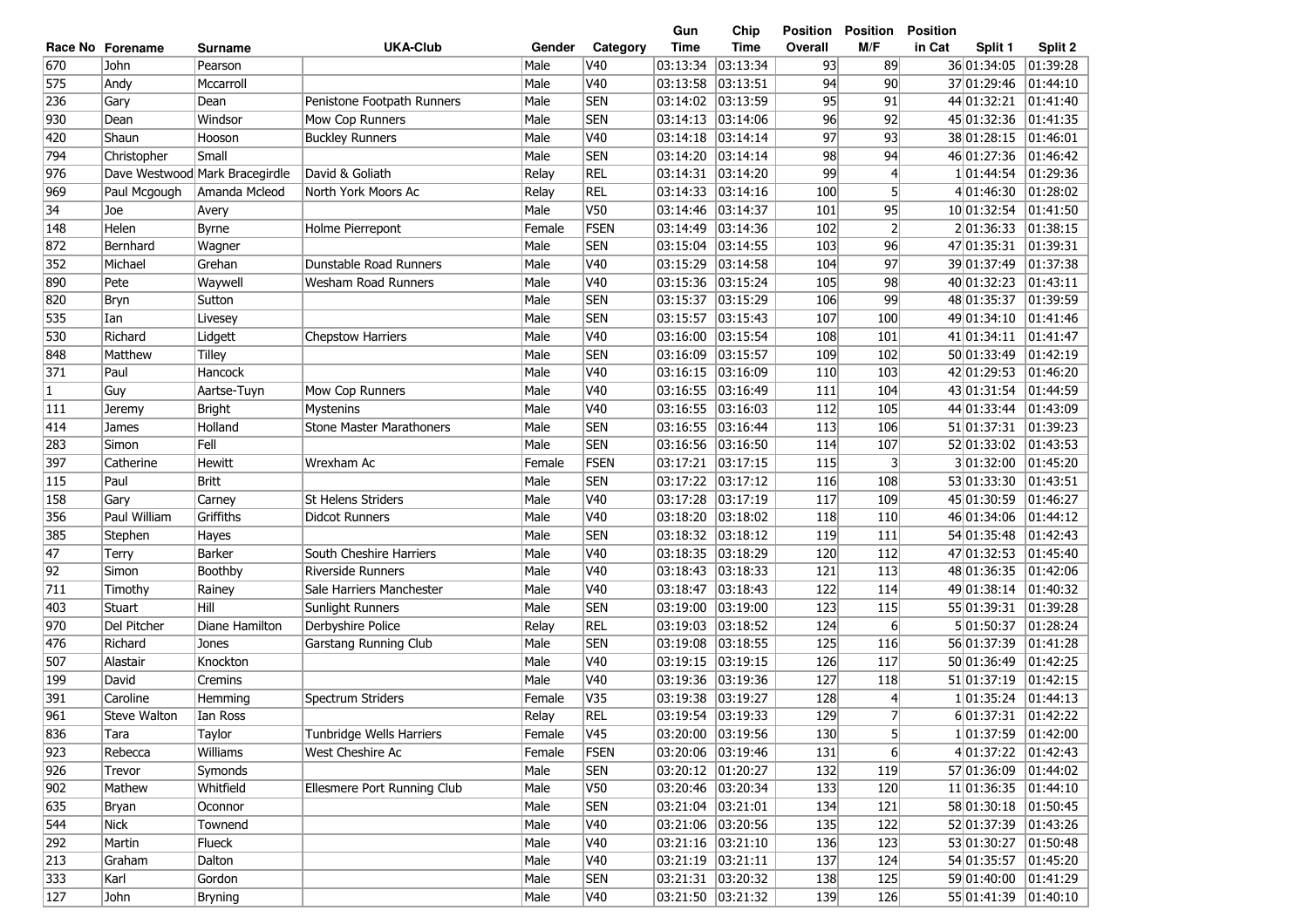| <b>UKA-Club</b><br><b>Time</b><br>M/F<br>in Cat<br>Category<br>Time<br>Overall<br>Split 1<br>Split 2<br>Race No Forename<br>Gender<br>Surname<br>933<br>V <sub>50</sub><br>03:21:41<br>Colin<br>Wood<br>Horwich Rmi<br>Male<br>03:21:58<br>140<br>127<br>12 01:36:41<br> 01:45:16<br>273<br>Colin<br>V40<br>03:21:45<br>01:41:52<br>Evans<br>Langport Runners<br>Male<br>03:22:01<br>141<br>128<br>56 01:40:07<br>V40<br>03:22:19<br>03:22:04<br>302<br>Andy<br>Furley<br>Stroud & District Ac<br>Male<br>142<br>129<br>57 01:37:11<br> 01:45:06<br>Male<br>V50<br>03:22:22<br>03:22:12<br>143<br>702<br>Bernie<br>Priekulis<br>Stone Mm<br>130<br>13 01:37:36<br>01:44:45<br>V40<br>Male<br>03:22:45<br>03:21:23<br>131<br>01:45:38<br>909<br>Adam<br>Wilkey<br>144<br>58 01:37:05<br>V <sub>50</sub><br>743<br>Male<br>03:22:10<br>145<br>David<br>Roderick<br>Deeside Athletic Club<br>03:22:51<br>132<br>14 01:34:08<br> 01:48:41<br>FSEN<br>7<br>124<br>Katherine<br>Brougham<br>Female<br>03:23:03<br> 03:22:41<br>146<br>5 01:35:06<br> 01:47:55<br>934<br>V50<br>03:23:18<br> 03:22:58<br>147<br>15 01:40:13<br> 01:43:04<br>Kevin<br>Wood<br>Male<br>133<br>297<br>Male<br>V40<br> 03:23:16<br>59 01:36:18<br> 01:47:02<br><b>Brian</b><br>Fox<br>03:23:21<br>148<br>134<br>Phil<br>Male<br>V40<br> 03:23:18<br> 01:51:03<br>583<br><b>Horsforth Harriers</b><br>03:23:23<br>149<br>135<br>60 01:32:18<br>Mcgeever<br><b>SEN</b><br>165<br>Male<br>03:23:27<br> 03:23:27<br>150<br>60 01:38:33<br> 01:44:53<br>136<br>Danny<br>Cavanagh<br>256<br>V45<br>03:23:20<br>8<br> 01:46:34<br>Emer<br>Dudley<br>Roberttown Road Runners<br>Female<br>03:23:30<br>151<br>201:36:54<br>924<br>V35<br>03:23:36<br>03:23:26<br>152<br>9<br>01:42:33<br>Williams<br>Female<br>201:41:02<br>Tracy<br>Serpentine<br>Male<br>V40<br>03:23:47<br>185<br>Pete<br>03:23:58<br>153<br>137<br>61 01:37:01<br>01:46:55<br>Connolly<br>Paul<br>Male<br><b>SEN</b><br>01:42:02<br>282<br>03:24:02<br> 03:24:02<br>154<br>138<br>61 01:41:59<br>Fauset<br>589<br><b>SEN</b><br>03:23:50<br>155<br>Craig<br>Mcneill<br>Male<br>03:24:06<br>139<br>62 01:39:14<br> 01:44:50<br>Syd<br>Male<br>V40<br>03:24:23<br>156<br>62 01:39:31<br>640<br>Pennylane Striders<br>03:24:36<br>140<br> 01:45:04<br>Omar<br><b>SEN</b><br>929<br>Matthew<br>Wilson<br>Male<br>03:24:39<br>03:24:31<br>157<br>141<br>63 01:36:52<br> 01:47:46<br>V45<br>3 01:37:35<br> 01:47:08<br>310<br>Beverley<br>Ganose<br>Altrincham & District Ac<br>Female<br>03:24:44<br>03:24:40<br>158<br>10 <sup>°</sup><br><b>SEN</b><br>03:24:51<br>159<br>64 01:38:31<br>666<br>Ben<br>Paviour<br>Male<br> 03:24:40<br>142<br> 01:46:19<br>747<br>Male<br>V40<br>03:24:59<br>03:24:43<br>160<br>David<br>Maidenhead Ac<br>143<br>63 01:38:30<br>01:46:28<br>Ross<br>Male<br>V40<br>03:24:52<br> 93<br>Boothroyd<br>03:25:03<br>161<br>144<br>64 01:36:38<br> 01:48:23<br>Dave<br><b>Buckley Runners</b><br>41<br><b>SEN</b><br>Colin<br>Male<br>03:25:12 03:25:00<br>162<br>65 01:37:38<br> 01:47:32<br>Ball<br>145<br>V40<br>03:25:16 03:25:05<br>163<br> 01:52:30<br>786<br>Keith<br>Skelton<br><b>Stafford Harriers</b><br>Male<br>146<br>65 01:32:44<br>939<br>Male<br>V40<br>03:25:54<br> 03:25:35<br>164<br>66 01:36:42<br> 01:49:11<br>Calvin<br>Wright<br>147<br>324<br><b>Jeff</b><br>Gifford<br>Male<br>V40<br>03:26:02<br> 03:25:54<br>165<br>67 01:33:30<br> 01:52:31<br>Erewash Valley Running Club<br>148<br>520<br>Chris<br>Male<br>V40<br>03:26:13<br> 03:26:04<br>166<br>68 01:37:21<br> 01:48:51<br>149<br>Lees<br>Lymm Runners<br>569<br>Male<br>V40<br>03:26:24 03:26:18<br>167<br>69 01:29:44<br> 01:56:39<br>Adrian<br>150<br>Massey<br>897<br>Paul<br>Killamarsh Kestrels<br>Male<br>V40<br>03:27:01<br>03:26:46<br>168<br>70 01:36:13<br>01:50:47<br>White<br>151<br>V35<br>03:27:05<br>03:26:55<br>301:39:16<br>01:47:47<br>68<br>Ursula<br>Female<br>169<br>11<br>Ayscough<br>Serpentine Running Club<br>714<br>Ratcliffe<br>Male<br>V40<br>03:27:06<br>03:26:31<br>152<br>71 01:35:08<br>01:51:57<br>Paul<br>170<br>V35<br>03:27:10<br>03:26:55<br>4 01:42:13<br>01:44:55<br>726<br>Christine<br>Female<br>171<br>12<br>Riddington<br>Victory Ac<br>175<br>V50<br>03:27:35<br>03:27:29<br>153<br>01:59:05<br>Male<br>172<br>16 01:28:29<br>Graham<br>Chesters<br><b>Middleton Harriers</b><br>Male<br><b>SEN</b><br>03:27:43<br>03:27:19<br>173<br>154<br>01:47:40<br>792<br>Richard<br>Slater<br>66 01:40:02<br>03:27:45<br>03:27:22<br>621<br>Richard<br>Male<br><b>SEN</b><br>174<br>155<br>67 01:40:37<br>01:47:06<br><b>New</b><br>Maclure<br><b>SEN</b><br>553<br>Male<br>03:27:58<br> 03:27:30<br>175<br>156<br>68 01:44:06<br> 01:43:50<br>Ian<br>225<br><b>SEN</b><br>176<br>157<br>03:28:29 03:28:16<br>69 01:40:18<br>Mark<br>Davies<br>Male<br> 01:48:10<br>Male<br>Carl<br><b>SEN</b><br>03:28:38 03:28:26<br>177<br>158<br>70 01:42:25<br> 01:46:12<br>Parry<br>White<br>Male<br>V40<br>03:28:47 03:28:17<br>John<br>Purple Patch Runners<br>178<br>159<br>72 01:39:26<br> 01:49:20<br>Male<br>V40<br>03:28:55  03:28:55<br>179<br>73 01:39:18 01:49:36<br>Daniel<br>Crookes<br>Northern Veterans Ac<br>160<br>394<br>03:29:00 03:28:22<br>Herbert<br>Male<br>V40<br>180<br>161<br>74 01:41:21  01:47:38<br>Andrew<br>$\overline{57}$<br>03:29:16 03:29:00<br>181<br>71 01:42:17<br>Paul<br>Bedding<br>Male<br><b>SEN</b><br>162<br> 01:46:58<br>523<br>V40<br>03:29:27 03:29:10<br>75 01:40:54 01:48:32<br>Male<br>182<br>163<br>Robert<br>Lennox<br>405<br>72 01:42:51<br>David<br>Hinde<br>Male<br><b>SEN</b><br>03:29:35 03:29:09<br>183<br>164<br> 01:46:42<br>606<br>Male<br>V50<br>03:29:35 03:29:21<br>184<br>165<br>17 01:41:01<br> 01:48:33<br>Peter<br>Morgan<br><b>SEN</b><br>03:29:37 03:29:29<br>73 01:38:11<br> 01:51:25<br>Male<br>185<br>166<br>Brannan<br>Jason<br>Penny Lane Striders<br>Rob<br>Hardwick<br>Male<br>V40<br>03:29:41 03:29:24<br>186<br>167<br>76 01:42:50<br> 01:46:50 |     |  |  | Gun | Chip | Position | <b>Position</b> | <b>Position</b> |  |
|-------------------------------------------------------------------------------------------------------------------------------------------------------------------------------------------------------------------------------------------------------------------------------------------------------------------------------------------------------------------------------------------------------------------------------------------------------------------------------------------------------------------------------------------------------------------------------------------------------------------------------------------------------------------------------------------------------------------------------------------------------------------------------------------------------------------------------------------------------------------------------------------------------------------------------------------------------------------------------------------------------------------------------------------------------------------------------------------------------------------------------------------------------------------------------------------------------------------------------------------------------------------------------------------------------------------------------------------------------------------------------------------------------------------------------------------------------------------------------------------------------------------------------------------------------------------------------------------------------------------------------------------------------------------------------------------------------------------------------------------------------------------------------------------------------------------------------------------------------------------------------------------------------------------------------------------------------------------------------------------------------------------------------------------------------------------------------------------------------------------------------------------------------------------------------------------------------------------------------------------------------------------------------------------------------------------------------------------------------------------------------------------------------------------------------------------------------------------------------------------------------------------------------------------------------------------------------------------------------------------------------------------------------------------------------------------------------------------------------------------------------------------------------------------------------------------------------------------------------------------------------------------------------------------------------------------------------------------------------------------------------------------------------------------------------------------------------------------------------------------------------------------------------------------------------------------------------------------------------------------------------------------------------------------------------------------------------------------------------------------------------------------------------------------------------------------------------------------------------------------------------------------------------------------------------------------------------------------------------------------------------------------------------------------------------------------------------------------------------------------------------------------------------------------------------------------------------------------------------------------------------------------------------------------------------------------------------------------------------------------------------------------------------------------------------------------------------------------------------------------------------------------------------------------------------------------------------------------------------------------------------------------------------------------------------------------------------------------------------------------------------------------------------------------------------------------------------------------------------------------------------------------------------------------------------------------------------------------------------------------------------------------------------------------------------------------------------------------------------------------------------------------------------------------------------------------------------------------------------------------------------------------------------------------------------------------------------------------------------------------------------------------------------------------------------------------------------------------------------------------------------------------------------------------------------------------------------------------------------------------------------------------------------------------------------------------------------------------------------------------------------------------------------------------------------------------------------------------------------------------------------------------------------------------------------------------------------------------------------------------------------------------------------------------------------------------------------------------------------------------------------------------------------------------------------------------------------------------------------------------------------------------------------------------------------------------------------------------------------------------------|-----|--|--|-----|------|----------|-----------------|-----------------|--|
|                                                                                                                                                                                                                                                                                                                                                                                                                                                                                                                                                                                                                                                                                                                                                                                                                                                                                                                                                                                                                                                                                                                                                                                                                                                                                                                                                                                                                                                                                                                                                                                                                                                                                                                                                                                                                                                                                                                                                                                                                                                                                                                                                                                                                                                                                                                                                                                                                                                                                                                                                                                                                                                                                                                                                                                                                                                                                                                                                                                                                                                                                                                                                                                                                                                                                                                                                                                                                                                                                                                                                                                                                                                                                                                                                                                                                                                                                                                                                                                                                                                                                                                                                                                                                                                                                                                                                                                                                                                                                                                                                                                                                                                                                                                                                                                                                                                                                                                                                                                                                                                                                                                                                                                                                                                                                                                                                                                                                                                                                                                                                                                                                                                                                                                                                                                                                                                                                                                                                                                                 |     |  |  |     |      |          |                 |                 |  |
|                                                                                                                                                                                                                                                                                                                                                                                                                                                                                                                                                                                                                                                                                                                                                                                                                                                                                                                                                                                                                                                                                                                                                                                                                                                                                                                                                                                                                                                                                                                                                                                                                                                                                                                                                                                                                                                                                                                                                                                                                                                                                                                                                                                                                                                                                                                                                                                                                                                                                                                                                                                                                                                                                                                                                                                                                                                                                                                                                                                                                                                                                                                                                                                                                                                                                                                                                                                                                                                                                                                                                                                                                                                                                                                                                                                                                                                                                                                                                                                                                                                                                                                                                                                                                                                                                                                                                                                                                                                                                                                                                                                                                                                                                                                                                                                                                                                                                                                                                                                                                                                                                                                                                                                                                                                                                                                                                                                                                                                                                                                                                                                                                                                                                                                                                                                                                                                                                                                                                                                                 |     |  |  |     |      |          |                 |                 |  |
|                                                                                                                                                                                                                                                                                                                                                                                                                                                                                                                                                                                                                                                                                                                                                                                                                                                                                                                                                                                                                                                                                                                                                                                                                                                                                                                                                                                                                                                                                                                                                                                                                                                                                                                                                                                                                                                                                                                                                                                                                                                                                                                                                                                                                                                                                                                                                                                                                                                                                                                                                                                                                                                                                                                                                                                                                                                                                                                                                                                                                                                                                                                                                                                                                                                                                                                                                                                                                                                                                                                                                                                                                                                                                                                                                                                                                                                                                                                                                                                                                                                                                                                                                                                                                                                                                                                                                                                                                                                                                                                                                                                                                                                                                                                                                                                                                                                                                                                                                                                                                                                                                                                                                                                                                                                                                                                                                                                                                                                                                                                                                                                                                                                                                                                                                                                                                                                                                                                                                                                                 |     |  |  |     |      |          |                 |                 |  |
|                                                                                                                                                                                                                                                                                                                                                                                                                                                                                                                                                                                                                                                                                                                                                                                                                                                                                                                                                                                                                                                                                                                                                                                                                                                                                                                                                                                                                                                                                                                                                                                                                                                                                                                                                                                                                                                                                                                                                                                                                                                                                                                                                                                                                                                                                                                                                                                                                                                                                                                                                                                                                                                                                                                                                                                                                                                                                                                                                                                                                                                                                                                                                                                                                                                                                                                                                                                                                                                                                                                                                                                                                                                                                                                                                                                                                                                                                                                                                                                                                                                                                                                                                                                                                                                                                                                                                                                                                                                                                                                                                                                                                                                                                                                                                                                                                                                                                                                                                                                                                                                                                                                                                                                                                                                                                                                                                                                                                                                                                                                                                                                                                                                                                                                                                                                                                                                                                                                                                                                                 |     |  |  |     |      |          |                 |                 |  |
|                                                                                                                                                                                                                                                                                                                                                                                                                                                                                                                                                                                                                                                                                                                                                                                                                                                                                                                                                                                                                                                                                                                                                                                                                                                                                                                                                                                                                                                                                                                                                                                                                                                                                                                                                                                                                                                                                                                                                                                                                                                                                                                                                                                                                                                                                                                                                                                                                                                                                                                                                                                                                                                                                                                                                                                                                                                                                                                                                                                                                                                                                                                                                                                                                                                                                                                                                                                                                                                                                                                                                                                                                                                                                                                                                                                                                                                                                                                                                                                                                                                                                                                                                                                                                                                                                                                                                                                                                                                                                                                                                                                                                                                                                                                                                                                                                                                                                                                                                                                                                                                                                                                                                                                                                                                                                                                                                                                                                                                                                                                                                                                                                                                                                                                                                                                                                                                                                                                                                                                                 |     |  |  |     |      |          |                 |                 |  |
|                                                                                                                                                                                                                                                                                                                                                                                                                                                                                                                                                                                                                                                                                                                                                                                                                                                                                                                                                                                                                                                                                                                                                                                                                                                                                                                                                                                                                                                                                                                                                                                                                                                                                                                                                                                                                                                                                                                                                                                                                                                                                                                                                                                                                                                                                                                                                                                                                                                                                                                                                                                                                                                                                                                                                                                                                                                                                                                                                                                                                                                                                                                                                                                                                                                                                                                                                                                                                                                                                                                                                                                                                                                                                                                                                                                                                                                                                                                                                                                                                                                                                                                                                                                                                                                                                                                                                                                                                                                                                                                                                                                                                                                                                                                                                                                                                                                                                                                                                                                                                                                                                                                                                                                                                                                                                                                                                                                                                                                                                                                                                                                                                                                                                                                                                                                                                                                                                                                                                                                                 |     |  |  |     |      |          |                 |                 |  |
|                                                                                                                                                                                                                                                                                                                                                                                                                                                                                                                                                                                                                                                                                                                                                                                                                                                                                                                                                                                                                                                                                                                                                                                                                                                                                                                                                                                                                                                                                                                                                                                                                                                                                                                                                                                                                                                                                                                                                                                                                                                                                                                                                                                                                                                                                                                                                                                                                                                                                                                                                                                                                                                                                                                                                                                                                                                                                                                                                                                                                                                                                                                                                                                                                                                                                                                                                                                                                                                                                                                                                                                                                                                                                                                                                                                                                                                                                                                                                                                                                                                                                                                                                                                                                                                                                                                                                                                                                                                                                                                                                                                                                                                                                                                                                                                                                                                                                                                                                                                                                                                                                                                                                                                                                                                                                                                                                                                                                                                                                                                                                                                                                                                                                                                                                                                                                                                                                                                                                                                                 |     |  |  |     |      |          |                 |                 |  |
|                                                                                                                                                                                                                                                                                                                                                                                                                                                                                                                                                                                                                                                                                                                                                                                                                                                                                                                                                                                                                                                                                                                                                                                                                                                                                                                                                                                                                                                                                                                                                                                                                                                                                                                                                                                                                                                                                                                                                                                                                                                                                                                                                                                                                                                                                                                                                                                                                                                                                                                                                                                                                                                                                                                                                                                                                                                                                                                                                                                                                                                                                                                                                                                                                                                                                                                                                                                                                                                                                                                                                                                                                                                                                                                                                                                                                                                                                                                                                                                                                                                                                                                                                                                                                                                                                                                                                                                                                                                                                                                                                                                                                                                                                                                                                                                                                                                                                                                                                                                                                                                                                                                                                                                                                                                                                                                                                                                                                                                                                                                                                                                                                                                                                                                                                                                                                                                                                                                                                                                                 |     |  |  |     |      |          |                 |                 |  |
|                                                                                                                                                                                                                                                                                                                                                                                                                                                                                                                                                                                                                                                                                                                                                                                                                                                                                                                                                                                                                                                                                                                                                                                                                                                                                                                                                                                                                                                                                                                                                                                                                                                                                                                                                                                                                                                                                                                                                                                                                                                                                                                                                                                                                                                                                                                                                                                                                                                                                                                                                                                                                                                                                                                                                                                                                                                                                                                                                                                                                                                                                                                                                                                                                                                                                                                                                                                                                                                                                                                                                                                                                                                                                                                                                                                                                                                                                                                                                                                                                                                                                                                                                                                                                                                                                                                                                                                                                                                                                                                                                                                                                                                                                                                                                                                                                                                                                                                                                                                                                                                                                                                                                                                                                                                                                                                                                                                                                                                                                                                                                                                                                                                                                                                                                                                                                                                                                                                                                                                                 |     |  |  |     |      |          |                 |                 |  |
|                                                                                                                                                                                                                                                                                                                                                                                                                                                                                                                                                                                                                                                                                                                                                                                                                                                                                                                                                                                                                                                                                                                                                                                                                                                                                                                                                                                                                                                                                                                                                                                                                                                                                                                                                                                                                                                                                                                                                                                                                                                                                                                                                                                                                                                                                                                                                                                                                                                                                                                                                                                                                                                                                                                                                                                                                                                                                                                                                                                                                                                                                                                                                                                                                                                                                                                                                                                                                                                                                                                                                                                                                                                                                                                                                                                                                                                                                                                                                                                                                                                                                                                                                                                                                                                                                                                                                                                                                                                                                                                                                                                                                                                                                                                                                                                                                                                                                                                                                                                                                                                                                                                                                                                                                                                                                                                                                                                                                                                                                                                                                                                                                                                                                                                                                                                                                                                                                                                                                                                                 |     |  |  |     |      |          |                 |                 |  |
|                                                                                                                                                                                                                                                                                                                                                                                                                                                                                                                                                                                                                                                                                                                                                                                                                                                                                                                                                                                                                                                                                                                                                                                                                                                                                                                                                                                                                                                                                                                                                                                                                                                                                                                                                                                                                                                                                                                                                                                                                                                                                                                                                                                                                                                                                                                                                                                                                                                                                                                                                                                                                                                                                                                                                                                                                                                                                                                                                                                                                                                                                                                                                                                                                                                                                                                                                                                                                                                                                                                                                                                                                                                                                                                                                                                                                                                                                                                                                                                                                                                                                                                                                                                                                                                                                                                                                                                                                                                                                                                                                                                                                                                                                                                                                                                                                                                                                                                                                                                                                                                                                                                                                                                                                                                                                                                                                                                                                                                                                                                                                                                                                                                                                                                                                                                                                                                                                                                                                                                                 |     |  |  |     |      |          |                 |                 |  |
|                                                                                                                                                                                                                                                                                                                                                                                                                                                                                                                                                                                                                                                                                                                                                                                                                                                                                                                                                                                                                                                                                                                                                                                                                                                                                                                                                                                                                                                                                                                                                                                                                                                                                                                                                                                                                                                                                                                                                                                                                                                                                                                                                                                                                                                                                                                                                                                                                                                                                                                                                                                                                                                                                                                                                                                                                                                                                                                                                                                                                                                                                                                                                                                                                                                                                                                                                                                                                                                                                                                                                                                                                                                                                                                                                                                                                                                                                                                                                                                                                                                                                                                                                                                                                                                                                                                                                                                                                                                                                                                                                                                                                                                                                                                                                                                                                                                                                                                                                                                                                                                                                                                                                                                                                                                                                                                                                                                                                                                                                                                                                                                                                                                                                                                                                                                                                                                                                                                                                                                                 |     |  |  |     |      |          |                 |                 |  |
|                                                                                                                                                                                                                                                                                                                                                                                                                                                                                                                                                                                                                                                                                                                                                                                                                                                                                                                                                                                                                                                                                                                                                                                                                                                                                                                                                                                                                                                                                                                                                                                                                                                                                                                                                                                                                                                                                                                                                                                                                                                                                                                                                                                                                                                                                                                                                                                                                                                                                                                                                                                                                                                                                                                                                                                                                                                                                                                                                                                                                                                                                                                                                                                                                                                                                                                                                                                                                                                                                                                                                                                                                                                                                                                                                                                                                                                                                                                                                                                                                                                                                                                                                                                                                                                                                                                                                                                                                                                                                                                                                                                                                                                                                                                                                                                                                                                                                                                                                                                                                                                                                                                                                                                                                                                                                                                                                                                                                                                                                                                                                                                                                                                                                                                                                                                                                                                                                                                                                                                                 |     |  |  |     |      |          |                 |                 |  |
|                                                                                                                                                                                                                                                                                                                                                                                                                                                                                                                                                                                                                                                                                                                                                                                                                                                                                                                                                                                                                                                                                                                                                                                                                                                                                                                                                                                                                                                                                                                                                                                                                                                                                                                                                                                                                                                                                                                                                                                                                                                                                                                                                                                                                                                                                                                                                                                                                                                                                                                                                                                                                                                                                                                                                                                                                                                                                                                                                                                                                                                                                                                                                                                                                                                                                                                                                                                                                                                                                                                                                                                                                                                                                                                                                                                                                                                                                                                                                                                                                                                                                                                                                                                                                                                                                                                                                                                                                                                                                                                                                                                                                                                                                                                                                                                                                                                                                                                                                                                                                                                                                                                                                                                                                                                                                                                                                                                                                                                                                                                                                                                                                                                                                                                                                                                                                                                                                                                                                                                                 |     |  |  |     |      |          |                 |                 |  |
|                                                                                                                                                                                                                                                                                                                                                                                                                                                                                                                                                                                                                                                                                                                                                                                                                                                                                                                                                                                                                                                                                                                                                                                                                                                                                                                                                                                                                                                                                                                                                                                                                                                                                                                                                                                                                                                                                                                                                                                                                                                                                                                                                                                                                                                                                                                                                                                                                                                                                                                                                                                                                                                                                                                                                                                                                                                                                                                                                                                                                                                                                                                                                                                                                                                                                                                                                                                                                                                                                                                                                                                                                                                                                                                                                                                                                                                                                                                                                                                                                                                                                                                                                                                                                                                                                                                                                                                                                                                                                                                                                                                                                                                                                                                                                                                                                                                                                                                                                                                                                                                                                                                                                                                                                                                                                                                                                                                                                                                                                                                                                                                                                                                                                                                                                                                                                                                                                                                                                                                                 |     |  |  |     |      |          |                 |                 |  |
|                                                                                                                                                                                                                                                                                                                                                                                                                                                                                                                                                                                                                                                                                                                                                                                                                                                                                                                                                                                                                                                                                                                                                                                                                                                                                                                                                                                                                                                                                                                                                                                                                                                                                                                                                                                                                                                                                                                                                                                                                                                                                                                                                                                                                                                                                                                                                                                                                                                                                                                                                                                                                                                                                                                                                                                                                                                                                                                                                                                                                                                                                                                                                                                                                                                                                                                                                                                                                                                                                                                                                                                                                                                                                                                                                                                                                                                                                                                                                                                                                                                                                                                                                                                                                                                                                                                                                                                                                                                                                                                                                                                                                                                                                                                                                                                                                                                                                                                                                                                                                                                                                                                                                                                                                                                                                                                                                                                                                                                                                                                                                                                                                                                                                                                                                                                                                                                                                                                                                                                                 |     |  |  |     |      |          |                 |                 |  |
|                                                                                                                                                                                                                                                                                                                                                                                                                                                                                                                                                                                                                                                                                                                                                                                                                                                                                                                                                                                                                                                                                                                                                                                                                                                                                                                                                                                                                                                                                                                                                                                                                                                                                                                                                                                                                                                                                                                                                                                                                                                                                                                                                                                                                                                                                                                                                                                                                                                                                                                                                                                                                                                                                                                                                                                                                                                                                                                                                                                                                                                                                                                                                                                                                                                                                                                                                                                                                                                                                                                                                                                                                                                                                                                                                                                                                                                                                                                                                                                                                                                                                                                                                                                                                                                                                                                                                                                                                                                                                                                                                                                                                                                                                                                                                                                                                                                                                                                                                                                                                                                                                                                                                                                                                                                                                                                                                                                                                                                                                                                                                                                                                                                                                                                                                                                                                                                                                                                                                                                                 |     |  |  |     |      |          |                 |                 |  |
|                                                                                                                                                                                                                                                                                                                                                                                                                                                                                                                                                                                                                                                                                                                                                                                                                                                                                                                                                                                                                                                                                                                                                                                                                                                                                                                                                                                                                                                                                                                                                                                                                                                                                                                                                                                                                                                                                                                                                                                                                                                                                                                                                                                                                                                                                                                                                                                                                                                                                                                                                                                                                                                                                                                                                                                                                                                                                                                                                                                                                                                                                                                                                                                                                                                                                                                                                                                                                                                                                                                                                                                                                                                                                                                                                                                                                                                                                                                                                                                                                                                                                                                                                                                                                                                                                                                                                                                                                                                                                                                                                                                                                                                                                                                                                                                                                                                                                                                                                                                                                                                                                                                                                                                                                                                                                                                                                                                                                                                                                                                                                                                                                                                                                                                                                                                                                                                                                                                                                                                                 |     |  |  |     |      |          |                 |                 |  |
|                                                                                                                                                                                                                                                                                                                                                                                                                                                                                                                                                                                                                                                                                                                                                                                                                                                                                                                                                                                                                                                                                                                                                                                                                                                                                                                                                                                                                                                                                                                                                                                                                                                                                                                                                                                                                                                                                                                                                                                                                                                                                                                                                                                                                                                                                                                                                                                                                                                                                                                                                                                                                                                                                                                                                                                                                                                                                                                                                                                                                                                                                                                                                                                                                                                                                                                                                                                                                                                                                                                                                                                                                                                                                                                                                                                                                                                                                                                                                                                                                                                                                                                                                                                                                                                                                                                                                                                                                                                                                                                                                                                                                                                                                                                                                                                                                                                                                                                                                                                                                                                                                                                                                                                                                                                                                                                                                                                                                                                                                                                                                                                                                                                                                                                                                                                                                                                                                                                                                                                                 |     |  |  |     |      |          |                 |                 |  |
|                                                                                                                                                                                                                                                                                                                                                                                                                                                                                                                                                                                                                                                                                                                                                                                                                                                                                                                                                                                                                                                                                                                                                                                                                                                                                                                                                                                                                                                                                                                                                                                                                                                                                                                                                                                                                                                                                                                                                                                                                                                                                                                                                                                                                                                                                                                                                                                                                                                                                                                                                                                                                                                                                                                                                                                                                                                                                                                                                                                                                                                                                                                                                                                                                                                                                                                                                                                                                                                                                                                                                                                                                                                                                                                                                                                                                                                                                                                                                                                                                                                                                                                                                                                                                                                                                                                                                                                                                                                                                                                                                                                                                                                                                                                                                                                                                                                                                                                                                                                                                                                                                                                                                                                                                                                                                                                                                                                                                                                                                                                                                                                                                                                                                                                                                                                                                                                                                                                                                                                                 |     |  |  |     |      |          |                 |                 |  |
|                                                                                                                                                                                                                                                                                                                                                                                                                                                                                                                                                                                                                                                                                                                                                                                                                                                                                                                                                                                                                                                                                                                                                                                                                                                                                                                                                                                                                                                                                                                                                                                                                                                                                                                                                                                                                                                                                                                                                                                                                                                                                                                                                                                                                                                                                                                                                                                                                                                                                                                                                                                                                                                                                                                                                                                                                                                                                                                                                                                                                                                                                                                                                                                                                                                                                                                                                                                                                                                                                                                                                                                                                                                                                                                                                                                                                                                                                                                                                                                                                                                                                                                                                                                                                                                                                                                                                                                                                                                                                                                                                                                                                                                                                                                                                                                                                                                                                                                                                                                                                                                                                                                                                                                                                                                                                                                                                                                                                                                                                                                                                                                                                                                                                                                                                                                                                                                                                                                                                                                                 |     |  |  |     |      |          |                 |                 |  |
|                                                                                                                                                                                                                                                                                                                                                                                                                                                                                                                                                                                                                                                                                                                                                                                                                                                                                                                                                                                                                                                                                                                                                                                                                                                                                                                                                                                                                                                                                                                                                                                                                                                                                                                                                                                                                                                                                                                                                                                                                                                                                                                                                                                                                                                                                                                                                                                                                                                                                                                                                                                                                                                                                                                                                                                                                                                                                                                                                                                                                                                                                                                                                                                                                                                                                                                                                                                                                                                                                                                                                                                                                                                                                                                                                                                                                                                                                                                                                                                                                                                                                                                                                                                                                                                                                                                                                                                                                                                                                                                                                                                                                                                                                                                                                                                                                                                                                                                                                                                                                                                                                                                                                                                                                                                                                                                                                                                                                                                                                                                                                                                                                                                                                                                                                                                                                                                                                                                                                                                                 |     |  |  |     |      |          |                 |                 |  |
|                                                                                                                                                                                                                                                                                                                                                                                                                                                                                                                                                                                                                                                                                                                                                                                                                                                                                                                                                                                                                                                                                                                                                                                                                                                                                                                                                                                                                                                                                                                                                                                                                                                                                                                                                                                                                                                                                                                                                                                                                                                                                                                                                                                                                                                                                                                                                                                                                                                                                                                                                                                                                                                                                                                                                                                                                                                                                                                                                                                                                                                                                                                                                                                                                                                                                                                                                                                                                                                                                                                                                                                                                                                                                                                                                                                                                                                                                                                                                                                                                                                                                                                                                                                                                                                                                                                                                                                                                                                                                                                                                                                                                                                                                                                                                                                                                                                                                                                                                                                                                                                                                                                                                                                                                                                                                                                                                                                                                                                                                                                                                                                                                                                                                                                                                                                                                                                                                                                                                                                                 |     |  |  |     |      |          |                 |                 |  |
|                                                                                                                                                                                                                                                                                                                                                                                                                                                                                                                                                                                                                                                                                                                                                                                                                                                                                                                                                                                                                                                                                                                                                                                                                                                                                                                                                                                                                                                                                                                                                                                                                                                                                                                                                                                                                                                                                                                                                                                                                                                                                                                                                                                                                                                                                                                                                                                                                                                                                                                                                                                                                                                                                                                                                                                                                                                                                                                                                                                                                                                                                                                                                                                                                                                                                                                                                                                                                                                                                                                                                                                                                                                                                                                                                                                                                                                                                                                                                                                                                                                                                                                                                                                                                                                                                                                                                                                                                                                                                                                                                                                                                                                                                                                                                                                                                                                                                                                                                                                                                                                                                                                                                                                                                                                                                                                                                                                                                                                                                                                                                                                                                                                                                                                                                                                                                                                                                                                                                                                                 |     |  |  |     |      |          |                 |                 |  |
|                                                                                                                                                                                                                                                                                                                                                                                                                                                                                                                                                                                                                                                                                                                                                                                                                                                                                                                                                                                                                                                                                                                                                                                                                                                                                                                                                                                                                                                                                                                                                                                                                                                                                                                                                                                                                                                                                                                                                                                                                                                                                                                                                                                                                                                                                                                                                                                                                                                                                                                                                                                                                                                                                                                                                                                                                                                                                                                                                                                                                                                                                                                                                                                                                                                                                                                                                                                                                                                                                                                                                                                                                                                                                                                                                                                                                                                                                                                                                                                                                                                                                                                                                                                                                                                                                                                                                                                                                                                                                                                                                                                                                                                                                                                                                                                                                                                                                                                                                                                                                                                                                                                                                                                                                                                                                                                                                                                                                                                                                                                                                                                                                                                                                                                                                                                                                                                                                                                                                                                                 |     |  |  |     |      |          |                 |                 |  |
|                                                                                                                                                                                                                                                                                                                                                                                                                                                                                                                                                                                                                                                                                                                                                                                                                                                                                                                                                                                                                                                                                                                                                                                                                                                                                                                                                                                                                                                                                                                                                                                                                                                                                                                                                                                                                                                                                                                                                                                                                                                                                                                                                                                                                                                                                                                                                                                                                                                                                                                                                                                                                                                                                                                                                                                                                                                                                                                                                                                                                                                                                                                                                                                                                                                                                                                                                                                                                                                                                                                                                                                                                                                                                                                                                                                                                                                                                                                                                                                                                                                                                                                                                                                                                                                                                                                                                                                                                                                                                                                                                                                                                                                                                                                                                                                                                                                                                                                                                                                                                                                                                                                                                                                                                                                                                                                                                                                                                                                                                                                                                                                                                                                                                                                                                                                                                                                                                                                                                                                                 |     |  |  |     |      |          |                 |                 |  |
|                                                                                                                                                                                                                                                                                                                                                                                                                                                                                                                                                                                                                                                                                                                                                                                                                                                                                                                                                                                                                                                                                                                                                                                                                                                                                                                                                                                                                                                                                                                                                                                                                                                                                                                                                                                                                                                                                                                                                                                                                                                                                                                                                                                                                                                                                                                                                                                                                                                                                                                                                                                                                                                                                                                                                                                                                                                                                                                                                                                                                                                                                                                                                                                                                                                                                                                                                                                                                                                                                                                                                                                                                                                                                                                                                                                                                                                                                                                                                                                                                                                                                                                                                                                                                                                                                                                                                                                                                                                                                                                                                                                                                                                                                                                                                                                                                                                                                                                                                                                                                                                                                                                                                                                                                                                                                                                                                                                                                                                                                                                                                                                                                                                                                                                                                                                                                                                                                                                                                                                                 |     |  |  |     |      |          |                 |                 |  |
|                                                                                                                                                                                                                                                                                                                                                                                                                                                                                                                                                                                                                                                                                                                                                                                                                                                                                                                                                                                                                                                                                                                                                                                                                                                                                                                                                                                                                                                                                                                                                                                                                                                                                                                                                                                                                                                                                                                                                                                                                                                                                                                                                                                                                                                                                                                                                                                                                                                                                                                                                                                                                                                                                                                                                                                                                                                                                                                                                                                                                                                                                                                                                                                                                                                                                                                                                                                                                                                                                                                                                                                                                                                                                                                                                                                                                                                                                                                                                                                                                                                                                                                                                                                                                                                                                                                                                                                                                                                                                                                                                                                                                                                                                                                                                                                                                                                                                                                                                                                                                                                                                                                                                                                                                                                                                                                                                                                                                                                                                                                                                                                                                                                                                                                                                                                                                                                                                                                                                                                                 |     |  |  |     |      |          |                 |                 |  |
|                                                                                                                                                                                                                                                                                                                                                                                                                                                                                                                                                                                                                                                                                                                                                                                                                                                                                                                                                                                                                                                                                                                                                                                                                                                                                                                                                                                                                                                                                                                                                                                                                                                                                                                                                                                                                                                                                                                                                                                                                                                                                                                                                                                                                                                                                                                                                                                                                                                                                                                                                                                                                                                                                                                                                                                                                                                                                                                                                                                                                                                                                                                                                                                                                                                                                                                                                                                                                                                                                                                                                                                                                                                                                                                                                                                                                                                                                                                                                                                                                                                                                                                                                                                                                                                                                                                                                                                                                                                                                                                                                                                                                                                                                                                                                                                                                                                                                                                                                                                                                                                                                                                                                                                                                                                                                                                                                                                                                                                                                                                                                                                                                                                                                                                                                                                                                                                                                                                                                                                                 |     |  |  |     |      |          |                 |                 |  |
|                                                                                                                                                                                                                                                                                                                                                                                                                                                                                                                                                                                                                                                                                                                                                                                                                                                                                                                                                                                                                                                                                                                                                                                                                                                                                                                                                                                                                                                                                                                                                                                                                                                                                                                                                                                                                                                                                                                                                                                                                                                                                                                                                                                                                                                                                                                                                                                                                                                                                                                                                                                                                                                                                                                                                                                                                                                                                                                                                                                                                                                                                                                                                                                                                                                                                                                                                                                                                                                                                                                                                                                                                                                                                                                                                                                                                                                                                                                                                                                                                                                                                                                                                                                                                                                                                                                                                                                                                                                                                                                                                                                                                                                                                                                                                                                                                                                                                                                                                                                                                                                                                                                                                                                                                                                                                                                                                                                                                                                                                                                                                                                                                                                                                                                                                                                                                                                                                                                                                                                                 |     |  |  |     |      |          |                 |                 |  |
|                                                                                                                                                                                                                                                                                                                                                                                                                                                                                                                                                                                                                                                                                                                                                                                                                                                                                                                                                                                                                                                                                                                                                                                                                                                                                                                                                                                                                                                                                                                                                                                                                                                                                                                                                                                                                                                                                                                                                                                                                                                                                                                                                                                                                                                                                                                                                                                                                                                                                                                                                                                                                                                                                                                                                                                                                                                                                                                                                                                                                                                                                                                                                                                                                                                                                                                                                                                                                                                                                                                                                                                                                                                                                                                                                                                                                                                                                                                                                                                                                                                                                                                                                                                                                                                                                                                                                                                                                                                                                                                                                                                                                                                                                                                                                                                                                                                                                                                                                                                                                                                                                                                                                                                                                                                                                                                                                                                                                                                                                                                                                                                                                                                                                                                                                                                                                                                                                                                                                                                                 |     |  |  |     |      |          |                 |                 |  |
|                                                                                                                                                                                                                                                                                                                                                                                                                                                                                                                                                                                                                                                                                                                                                                                                                                                                                                                                                                                                                                                                                                                                                                                                                                                                                                                                                                                                                                                                                                                                                                                                                                                                                                                                                                                                                                                                                                                                                                                                                                                                                                                                                                                                                                                                                                                                                                                                                                                                                                                                                                                                                                                                                                                                                                                                                                                                                                                                                                                                                                                                                                                                                                                                                                                                                                                                                                                                                                                                                                                                                                                                                                                                                                                                                                                                                                                                                                                                                                                                                                                                                                                                                                                                                                                                                                                                                                                                                                                                                                                                                                                                                                                                                                                                                                                                                                                                                                                                                                                                                                                                                                                                                                                                                                                                                                                                                                                                                                                                                                                                                                                                                                                                                                                                                                                                                                                                                                                                                                                                 |     |  |  |     |      |          |                 |                 |  |
|                                                                                                                                                                                                                                                                                                                                                                                                                                                                                                                                                                                                                                                                                                                                                                                                                                                                                                                                                                                                                                                                                                                                                                                                                                                                                                                                                                                                                                                                                                                                                                                                                                                                                                                                                                                                                                                                                                                                                                                                                                                                                                                                                                                                                                                                                                                                                                                                                                                                                                                                                                                                                                                                                                                                                                                                                                                                                                                                                                                                                                                                                                                                                                                                                                                                                                                                                                                                                                                                                                                                                                                                                                                                                                                                                                                                                                                                                                                                                                                                                                                                                                                                                                                                                                                                                                                                                                                                                                                                                                                                                                                                                                                                                                                                                                                                                                                                                                                                                                                                                                                                                                                                                                                                                                                                                                                                                                                                                                                                                                                                                                                                                                                                                                                                                                                                                                                                                                                                                                                                 |     |  |  |     |      |          |                 |                 |  |
|                                                                                                                                                                                                                                                                                                                                                                                                                                                                                                                                                                                                                                                                                                                                                                                                                                                                                                                                                                                                                                                                                                                                                                                                                                                                                                                                                                                                                                                                                                                                                                                                                                                                                                                                                                                                                                                                                                                                                                                                                                                                                                                                                                                                                                                                                                                                                                                                                                                                                                                                                                                                                                                                                                                                                                                                                                                                                                                                                                                                                                                                                                                                                                                                                                                                                                                                                                                                                                                                                                                                                                                                                                                                                                                                                                                                                                                                                                                                                                                                                                                                                                                                                                                                                                                                                                                                                                                                                                                                                                                                                                                                                                                                                                                                                                                                                                                                                                                                                                                                                                                                                                                                                                                                                                                                                                                                                                                                                                                                                                                                                                                                                                                                                                                                                                                                                                                                                                                                                                                                 |     |  |  |     |      |          |                 |                 |  |
|                                                                                                                                                                                                                                                                                                                                                                                                                                                                                                                                                                                                                                                                                                                                                                                                                                                                                                                                                                                                                                                                                                                                                                                                                                                                                                                                                                                                                                                                                                                                                                                                                                                                                                                                                                                                                                                                                                                                                                                                                                                                                                                                                                                                                                                                                                                                                                                                                                                                                                                                                                                                                                                                                                                                                                                                                                                                                                                                                                                                                                                                                                                                                                                                                                                                                                                                                                                                                                                                                                                                                                                                                                                                                                                                                                                                                                                                                                                                                                                                                                                                                                                                                                                                                                                                                                                                                                                                                                                                                                                                                                                                                                                                                                                                                                                                                                                                                                                                                                                                                                                                                                                                                                                                                                                                                                                                                                                                                                                                                                                                                                                                                                                                                                                                                                                                                                                                                                                                                                                                 |     |  |  |     |      |          |                 |                 |  |
|                                                                                                                                                                                                                                                                                                                                                                                                                                                                                                                                                                                                                                                                                                                                                                                                                                                                                                                                                                                                                                                                                                                                                                                                                                                                                                                                                                                                                                                                                                                                                                                                                                                                                                                                                                                                                                                                                                                                                                                                                                                                                                                                                                                                                                                                                                                                                                                                                                                                                                                                                                                                                                                                                                                                                                                                                                                                                                                                                                                                                                                                                                                                                                                                                                                                                                                                                                                                                                                                                                                                                                                                                                                                                                                                                                                                                                                                                                                                                                                                                                                                                                                                                                                                                                                                                                                                                                                                                                                                                                                                                                                                                                                                                                                                                                                                                                                                                                                                                                                                                                                                                                                                                                                                                                                                                                                                                                                                                                                                                                                                                                                                                                                                                                                                                                                                                                                                                                                                                                                                 |     |  |  |     |      |          |                 |                 |  |
|                                                                                                                                                                                                                                                                                                                                                                                                                                                                                                                                                                                                                                                                                                                                                                                                                                                                                                                                                                                                                                                                                                                                                                                                                                                                                                                                                                                                                                                                                                                                                                                                                                                                                                                                                                                                                                                                                                                                                                                                                                                                                                                                                                                                                                                                                                                                                                                                                                                                                                                                                                                                                                                                                                                                                                                                                                                                                                                                                                                                                                                                                                                                                                                                                                                                                                                                                                                                                                                                                                                                                                                                                                                                                                                                                                                                                                                                                                                                                                                                                                                                                                                                                                                                                                                                                                                                                                                                                                                                                                                                                                                                                                                                                                                                                                                                                                                                                                                                                                                                                                                                                                                                                                                                                                                                                                                                                                                                                                                                                                                                                                                                                                                                                                                                                                                                                                                                                                                                                                                                 |     |  |  |     |      |          |                 |                 |  |
|                                                                                                                                                                                                                                                                                                                                                                                                                                                                                                                                                                                                                                                                                                                                                                                                                                                                                                                                                                                                                                                                                                                                                                                                                                                                                                                                                                                                                                                                                                                                                                                                                                                                                                                                                                                                                                                                                                                                                                                                                                                                                                                                                                                                                                                                                                                                                                                                                                                                                                                                                                                                                                                                                                                                                                                                                                                                                                                                                                                                                                                                                                                                                                                                                                                                                                                                                                                                                                                                                                                                                                                                                                                                                                                                                                                                                                                                                                                                                                                                                                                                                                                                                                                                                                                                                                                                                                                                                                                                                                                                                                                                                                                                                                                                                                                                                                                                                                                                                                                                                                                                                                                                                                                                                                                                                                                                                                                                                                                                                                                                                                                                                                                                                                                                                                                                                                                                                                                                                                                                 |     |  |  |     |      |          |                 |                 |  |
|                                                                                                                                                                                                                                                                                                                                                                                                                                                                                                                                                                                                                                                                                                                                                                                                                                                                                                                                                                                                                                                                                                                                                                                                                                                                                                                                                                                                                                                                                                                                                                                                                                                                                                                                                                                                                                                                                                                                                                                                                                                                                                                                                                                                                                                                                                                                                                                                                                                                                                                                                                                                                                                                                                                                                                                                                                                                                                                                                                                                                                                                                                                                                                                                                                                                                                                                                                                                                                                                                                                                                                                                                                                                                                                                                                                                                                                                                                                                                                                                                                                                                                                                                                                                                                                                                                                                                                                                                                                                                                                                                                                                                                                                                                                                                                                                                                                                                                                                                                                                                                                                                                                                                                                                                                                                                                                                                                                                                                                                                                                                                                                                                                                                                                                                                                                                                                                                                                                                                                                                 | 658 |  |  |     |      |          |                 |                 |  |
|                                                                                                                                                                                                                                                                                                                                                                                                                                                                                                                                                                                                                                                                                                                                                                                                                                                                                                                                                                                                                                                                                                                                                                                                                                                                                                                                                                                                                                                                                                                                                                                                                                                                                                                                                                                                                                                                                                                                                                                                                                                                                                                                                                                                                                                                                                                                                                                                                                                                                                                                                                                                                                                                                                                                                                                                                                                                                                                                                                                                                                                                                                                                                                                                                                                                                                                                                                                                                                                                                                                                                                                                                                                                                                                                                                                                                                                                                                                                                                                                                                                                                                                                                                                                                                                                                                                                                                                                                                                                                                                                                                                                                                                                                                                                                                                                                                                                                                                                                                                                                                                                                                                                                                                                                                                                                                                                                                                                                                                                                                                                                                                                                                                                                                                                                                                                                                                                                                                                                                                                 | 896 |  |  |     |      |          |                 |                 |  |
|                                                                                                                                                                                                                                                                                                                                                                                                                                                                                                                                                                                                                                                                                                                                                                                                                                                                                                                                                                                                                                                                                                                                                                                                                                                                                                                                                                                                                                                                                                                                                                                                                                                                                                                                                                                                                                                                                                                                                                                                                                                                                                                                                                                                                                                                                                                                                                                                                                                                                                                                                                                                                                                                                                                                                                                                                                                                                                                                                                                                                                                                                                                                                                                                                                                                                                                                                                                                                                                                                                                                                                                                                                                                                                                                                                                                                                                                                                                                                                                                                                                                                                                                                                                                                                                                                                                                                                                                                                                                                                                                                                                                                                                                                                                                                                                                                                                                                                                                                                                                                                                                                                                                                                                                                                                                                                                                                                                                                                                                                                                                                                                                                                                                                                                                                                                                                                                                                                                                                                                                 | 203 |  |  |     |      |          |                 |                 |  |
|                                                                                                                                                                                                                                                                                                                                                                                                                                                                                                                                                                                                                                                                                                                                                                                                                                                                                                                                                                                                                                                                                                                                                                                                                                                                                                                                                                                                                                                                                                                                                                                                                                                                                                                                                                                                                                                                                                                                                                                                                                                                                                                                                                                                                                                                                                                                                                                                                                                                                                                                                                                                                                                                                                                                                                                                                                                                                                                                                                                                                                                                                                                                                                                                                                                                                                                                                                                                                                                                                                                                                                                                                                                                                                                                                                                                                                                                                                                                                                                                                                                                                                                                                                                                                                                                                                                                                                                                                                                                                                                                                                                                                                                                                                                                                                                                                                                                                                                                                                                                                                                                                                                                                                                                                                                                                                                                                                                                                                                                                                                                                                                                                                                                                                                                                                                                                                                                                                                                                                                                 |     |  |  |     |      |          |                 |                 |  |
|                                                                                                                                                                                                                                                                                                                                                                                                                                                                                                                                                                                                                                                                                                                                                                                                                                                                                                                                                                                                                                                                                                                                                                                                                                                                                                                                                                                                                                                                                                                                                                                                                                                                                                                                                                                                                                                                                                                                                                                                                                                                                                                                                                                                                                                                                                                                                                                                                                                                                                                                                                                                                                                                                                                                                                                                                                                                                                                                                                                                                                                                                                                                                                                                                                                                                                                                                                                                                                                                                                                                                                                                                                                                                                                                                                                                                                                                                                                                                                                                                                                                                                                                                                                                                                                                                                                                                                                                                                                                                                                                                                                                                                                                                                                                                                                                                                                                                                                                                                                                                                                                                                                                                                                                                                                                                                                                                                                                                                                                                                                                                                                                                                                                                                                                                                                                                                                                                                                                                                                                 |     |  |  |     |      |          |                 |                 |  |
|                                                                                                                                                                                                                                                                                                                                                                                                                                                                                                                                                                                                                                                                                                                                                                                                                                                                                                                                                                                                                                                                                                                                                                                                                                                                                                                                                                                                                                                                                                                                                                                                                                                                                                                                                                                                                                                                                                                                                                                                                                                                                                                                                                                                                                                                                                                                                                                                                                                                                                                                                                                                                                                                                                                                                                                                                                                                                                                                                                                                                                                                                                                                                                                                                                                                                                                                                                                                                                                                                                                                                                                                                                                                                                                                                                                                                                                                                                                                                                                                                                                                                                                                                                                                                                                                                                                                                                                                                                                                                                                                                                                                                                                                                                                                                                                                                                                                                                                                                                                                                                                                                                                                                                                                                                                                                                                                                                                                                                                                                                                                                                                                                                                                                                                                                                                                                                                                                                                                                                                                 |     |  |  |     |      |          |                 |                 |  |
|                                                                                                                                                                                                                                                                                                                                                                                                                                                                                                                                                                                                                                                                                                                                                                                                                                                                                                                                                                                                                                                                                                                                                                                                                                                                                                                                                                                                                                                                                                                                                                                                                                                                                                                                                                                                                                                                                                                                                                                                                                                                                                                                                                                                                                                                                                                                                                                                                                                                                                                                                                                                                                                                                                                                                                                                                                                                                                                                                                                                                                                                                                                                                                                                                                                                                                                                                                                                                                                                                                                                                                                                                                                                                                                                                                                                                                                                                                                                                                                                                                                                                                                                                                                                                                                                                                                                                                                                                                                                                                                                                                                                                                                                                                                                                                                                                                                                                                                                                                                                                                                                                                                                                                                                                                                                                                                                                                                                                                                                                                                                                                                                                                                                                                                                                                                                                                                                                                                                                                                                 |     |  |  |     |      |          |                 |                 |  |
|                                                                                                                                                                                                                                                                                                                                                                                                                                                                                                                                                                                                                                                                                                                                                                                                                                                                                                                                                                                                                                                                                                                                                                                                                                                                                                                                                                                                                                                                                                                                                                                                                                                                                                                                                                                                                                                                                                                                                                                                                                                                                                                                                                                                                                                                                                                                                                                                                                                                                                                                                                                                                                                                                                                                                                                                                                                                                                                                                                                                                                                                                                                                                                                                                                                                                                                                                                                                                                                                                                                                                                                                                                                                                                                                                                                                                                                                                                                                                                                                                                                                                                                                                                                                                                                                                                                                                                                                                                                                                                                                                                                                                                                                                                                                                                                                                                                                                                                                                                                                                                                                                                                                                                                                                                                                                                                                                                                                                                                                                                                                                                                                                                                                                                                                                                                                                                                                                                                                                                                                 |     |  |  |     |      |          |                 |                 |  |
|                                                                                                                                                                                                                                                                                                                                                                                                                                                                                                                                                                                                                                                                                                                                                                                                                                                                                                                                                                                                                                                                                                                                                                                                                                                                                                                                                                                                                                                                                                                                                                                                                                                                                                                                                                                                                                                                                                                                                                                                                                                                                                                                                                                                                                                                                                                                                                                                                                                                                                                                                                                                                                                                                                                                                                                                                                                                                                                                                                                                                                                                                                                                                                                                                                                                                                                                                                                                                                                                                                                                                                                                                                                                                                                                                                                                                                                                                                                                                                                                                                                                                                                                                                                                                                                                                                                                                                                                                                                                                                                                                                                                                                                                                                                                                                                                                                                                                                                                                                                                                                                                                                                                                                                                                                                                                                                                                                                                                                                                                                                                                                                                                                                                                                                                                                                                                                                                                                                                                                                                 | 103 |  |  |     |      |          |                 |                 |  |
|                                                                                                                                                                                                                                                                                                                                                                                                                                                                                                                                                                                                                                                                                                                                                                                                                                                                                                                                                                                                                                                                                                                                                                                                                                                                                                                                                                                                                                                                                                                                                                                                                                                                                                                                                                                                                                                                                                                                                                                                                                                                                                                                                                                                                                                                                                                                                                                                                                                                                                                                                                                                                                                                                                                                                                                                                                                                                                                                                                                                                                                                                                                                                                                                                                                                                                                                                                                                                                                                                                                                                                                                                                                                                                                                                                                                                                                                                                                                                                                                                                                                                                                                                                                                                                                                                                                                                                                                                                                                                                                                                                                                                                                                                                                                                                                                                                                                                                                                                                                                                                                                                                                                                                                                                                                                                                                                                                                                                                                                                                                                                                                                                                                                                                                                                                                                                                                                                                                                                                                                 | 375 |  |  |     |      |          |                 |                 |  |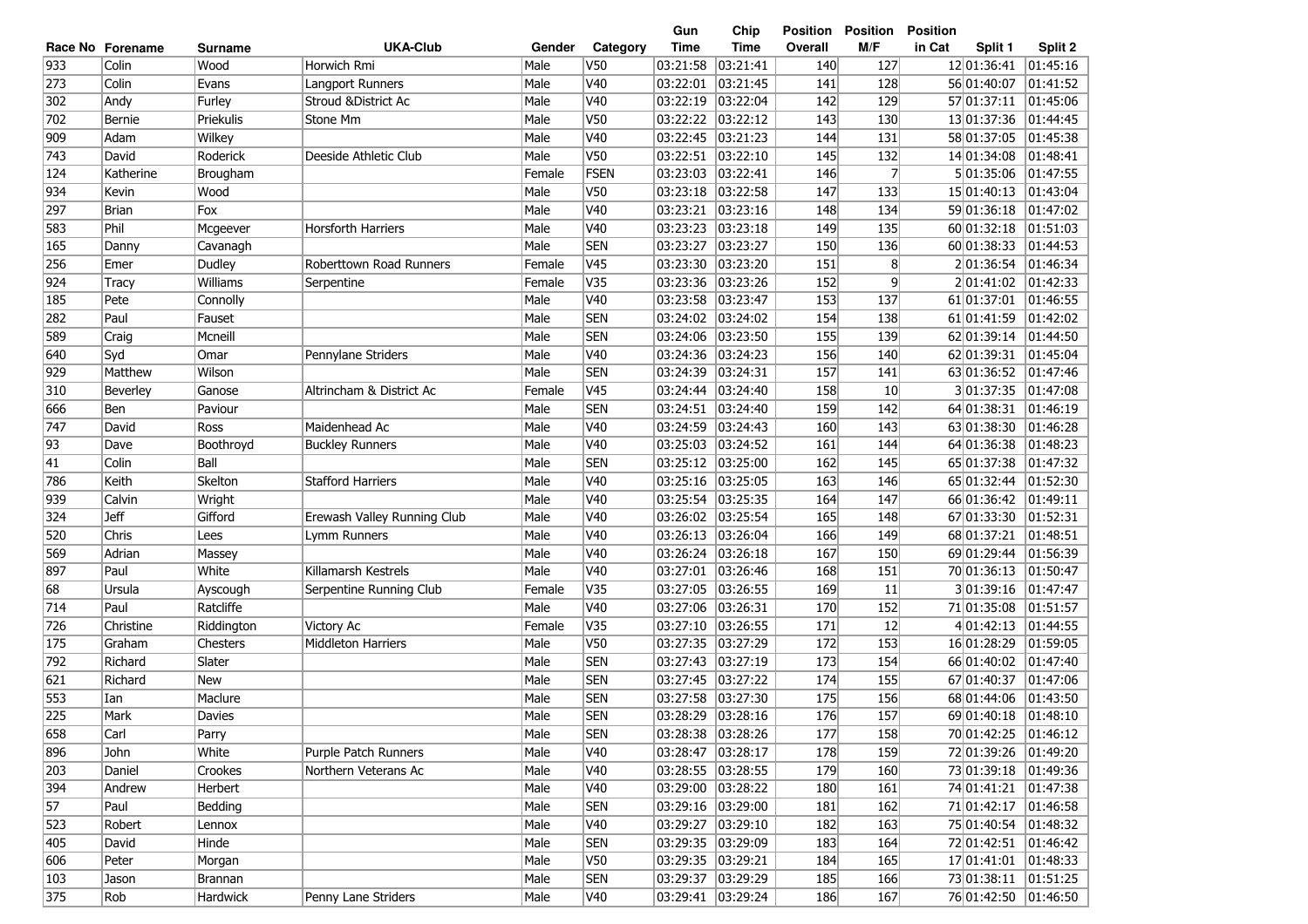| <b>UKA-Club</b><br>Time<br>Time<br>Overall<br>M/F<br>in Cat<br>Split 1<br>Split 2<br>Race No Forename<br>Gender<br>Category<br><b>Surname</b><br>780<br>Bob<br>V <sub>50</sub><br>03:29:23<br>187<br>168<br>18 01:41:41<br>Shimmin<br><b>Baildon Runners</b><br>Male<br>03:29:42<br>01:48:00<br>V35<br>03:29:48<br>03:29:43<br>13<br>808<br>Clare<br>Keighley And Craven Ac<br>Female<br>188<br>5 01:43:15<br>01:46:32<br>Stevens<br><b>SEN</b><br>03:29:50<br>03:29:14<br>189<br>169<br>396<br>Joshua<br>Male<br>74 01:39:13<br> 01:50:36<br>Hetherington<br>Goyt Valley Striders<br>Male<br>V40<br>190<br>234<br>Kevin<br>03:29:57<br>03:29:41<br>170<br>77 01:43:48<br> 01:46:07<br>Day<br>Walker<br>Male<br>V40<br>01:52:29<br>876<br>03:30:08<br> 03:30:00<br>191<br>171<br>78 01:37:37<br>Magnus<br>Chester Tri<br>V40<br>192<br>172<br> 01:54:40<br>463<br>Chris<br>Male<br>03:30:16<br> 03:30:07<br>79 01:35:35<br>Jones<br><b>SEN</b><br>03:30:27<br>03:30:25<br>193<br>173<br>75 01:27:48<br>02:02:37<br>142<br>Christopher<br>Male<br><b>Burrows</b><br><b>SEN</b><br>03:29:25<br>194<br>76 01:41:39<br> 01:48:47<br>230<br>Davies-Moore<br>Male<br>03:30:28<br>174<br>Iain<br>Wrecsamtri<br><b>SEN</b><br>763<br>Philip<br>Sinfin Running Club<br>Male<br>03:30:39<br>03:30:31<br>195<br>175<br>77 01:36:42<br> 01:53:55<br>Scope<br>Male<br><b>SEN</b><br> 01:56:49<br>483<br>Judge<br>03:30:40<br> 03:30:30<br>196<br>176<br>78 01:33:50<br>Anthony<br>Hall<br>V35<br>03:30:42<br>03:30:20<br>197<br>6 01:47:07<br>01:43:33<br>363<br>Caroline<br>Sunlight Runners<br>Female<br> 14 <br>851<br>Shropshire Shufflers<br>Male<br>V40<br>03:30:46<br>03:30:23<br>198<br>177<br>80 01:42:24<br>01:48:21<br><b>Titley</b><br>Norman<br>675<br>Male<br><b>SEN</b><br>Pennington-Brookfield<br>03:30:55<br>03:30:44<br>199<br>178<br>79 01:39:38<br> 01:51:16<br>Tom<br>977<br>Geraint Williams Michaela Lauder<br><b>REL</b><br>8 <sup>°</sup><br>01:42:01<br>Cybi Striders<br>Relay<br>03:30:55<br>03:29:36<br>200<br>7 01:48:52<br><b>SEN</b><br>03:31:06<br>03:30:42<br>179<br>01:48:57<br>709<br>Male<br>201<br>80 01:42:08<br>Henry<br>Quinney<br>Male<br>V50<br>03:31:11<br> 03:31:06<br>202<br>19 01:38:46<br>01:52:24<br>497<br>Mike<br>Kestle<br>Newquay Road Runners<br>180<br>Male<br><b>SEN</b><br>03:31:14<br>815<br>Richard<br><b>Stones</b><br> 03:30:49<br>203<br>181<br>81 01:43:49<br> 01:47:24<br><b>SEN</b><br>645<br>O'toole<br>Male<br>03:31:21 03:31:04<br>204<br>82 01:42:08<br>01:49:12<br>Peter<br>182<br>V40<br>03:31:41 03:31:35<br>205<br>01:58:07<br>613<br>Robert<br>Mottram Jones<br>Vegetarian Cycling & Athletics Club<br>Male<br>183<br>81 01:33:33<br>V <sub>40</sub><br>Male<br>03:31:59<br>03:31:32<br>206<br>184<br>82 01:46:31<br>01:45:26<br>663<br>Ian<br>Paterson<br>Amazing Feet Rc<br>Male<br><b>SEN</b><br>03:31:31<br>207<br>185<br>$\overline{01:}47:07$<br>908<br><b>Russell</b><br>Wilding<br>03:32:05<br>83 01:44:57<br><b>SEN</b><br>03:32:08<br> 03:30:49<br>186<br>611<br>Philip<br>Morton<br>Male<br>208<br>84 01:42:40<br> 01:49:26<br><b>Accrington Road Runners</b><br><b>SEN</b><br>03:32:16<br> 03:31:29<br>209<br> 01:51:32<br>797<br>Robin<br>Smith<br>Male<br>187<br>85 01:40:43<br>$\overline{\text{V35}}$<br> 01:51:11<br>22<br>03:32:31 03:32:22<br>210<br>15<br>7 01:41:18<br>Shirley<br>Anderson<br>Spectrum Striders<br>Female<br>28<br><b>SEN</b><br>03:32:52<br> 03:31:38<br> 01:46:24<br>Neil<br>Male<br>211<br>188<br>86 01:46:26<br>Armstrong<br>V35<br>Horwich Rmi Harriers<br>03:32:54<br>03:32:54<br>212<br>16<br>8 01:45:37<br> 01:47:15<br>290<br>Susan<br><b>Flatters</b><br>Female<br>54<br>Male<br>V50<br>03:32:55<br> 03:32:43<br>213<br>20 01:36:37<br> 01:56:16<br>Martin<br><b>Bates</b><br>Wesham<br>189<br><b>SEN</b><br>Male<br>03:32:55<br>03:32:35<br>214<br>87 01:35:16<br>01:57:38<br>886<br>Michael<br>Waterhouse<br>190<br>870<br>100 Marathon Club<br>Male<br>V50<br>03:33:08<br>03:32:53<br>215<br>21 01:43:48<br>01:49:19<br>Gary<br>Wade<br>191<br>586<br><b>Neil</b><br>Male<br>V40<br>03:33:09<br>03:32:50<br>216<br>192<br>83 01:46:34<br>01:46:34<br>Mcintyre<br>West Cheshire Ac<br>935<br>Woodward<br>Male<br>V40<br>03:33:22<br>03:32:46<br>01:49:23<br>Robert<br>217<br>193<br>84 01:43:57<br>973<br><b>Sunderland Strollers</b><br><b>REL</b><br>03:33:28<br>03:33:01<br>9<br>8 01:46:29<br>01:46:58<br>Lyne Valentine<br>Paul West<br>Relay<br>218<br>156<br>Male<br>V40<br>03:33:52<br>03:33:47<br>219<br>01:50:50<br><b>Steve</b><br>194<br>85 01:43:01<br>Campion<br><b>Cheshire Fire And Rescue</b><br>FSEN<br>03:33:52<br>03:33:37<br>653<br>Clare<br>Page<br>Female<br>220<br>17<br>6 01:44:31<br> 01:49:20<br><b>Burke</b><br>V40<br>02:01:06<br>136<br>Robbie<br>Male<br>03:34:08<br> 03:33:53<br>221<br>195<br>86 01:33:00<br>Liverpool Running Club<br>V40<br> 118<br>David<br><b>Brook</b><br>Male<br>03:34:35<br>03:33:29<br>222<br>196<br>87 01:44:37<br> 01:49:57<br>62<br><b>SEN</b><br>03:34:44 03:34:19<br>223<br>197<br>Male<br>88 01:37:30<br>$\sqrt{01:57:12}$<br>Adrian<br>Bellwood<br>751<br>03:34:44 03:34:24<br>224<br>Rudkin<br>Female<br>V35<br>18<br>9 01:46:35<br> 01:48:08<br>Lisa<br>Abbey<br>155<br>V35<br>03:34:46 03:34:10<br>225<br>19<br>10 01:41:39<br>Karen<br>Campbell<br>Female<br> 01:53:05<br>382<br>03:34:50 03:34:30<br>227<br>198<br>88 01:38:21 01:56:28<br>Swanley & District Ac<br>Male<br>V40<br>Simon<br>Hassett<br>830<br>V50<br>03:34:50 03:34:29<br>226<br>199<br>22 01:42:55 01:51:53<br>Taylor<br>Male<br>Dave<br>Chester Tri<br>265<br>03:35:04 03:34:48<br>228<br>89 01:39:55 01:55:07<br>Edwards<br>Male<br><b>SEN</b><br>200<br>Chris<br>898<br><b>SEN</b><br>229<br>90 01:43:54 01:51:11<br>Paul<br>White<br>Male<br>03:35:06 03:34:46<br>201<br>868<br><b>SEN</b><br>03:35:21 03:34:31<br>230<br>202<br>91 01:45:14 01:50:05<br>Male<br>Ian<br>Vincent<br>03:35:36 03:35:36<br>92 01:45:15<br>204<br>Crowther<br>Male<br><b>SEN</b><br>231<br>203<br> 01:50:20<br>Brian<br>11 01:47:28<br>97<br>Sandra<br>Winchester & District Ac<br>Female<br>V35<br>232<br>20 <sup>°</sup><br> 01:48:17<br><b>Bowers</b><br>233<br>949<br><b>Telford Harriers</b><br>Male<br>V40<br>204<br>89 01:44:14<br> 01:51:37<br>Arthur<br>Zammit |  |  |  | Gun | Chip | Position | <b>Position</b> | <b>Position</b> |  |
|-------------------------------------------------------------------------------------------------------------------------------------------------------------------------------------------------------------------------------------------------------------------------------------------------------------------------------------------------------------------------------------------------------------------------------------------------------------------------------------------------------------------------------------------------------------------------------------------------------------------------------------------------------------------------------------------------------------------------------------------------------------------------------------------------------------------------------------------------------------------------------------------------------------------------------------------------------------------------------------------------------------------------------------------------------------------------------------------------------------------------------------------------------------------------------------------------------------------------------------------------------------------------------------------------------------------------------------------------------------------------------------------------------------------------------------------------------------------------------------------------------------------------------------------------------------------------------------------------------------------------------------------------------------------------------------------------------------------------------------------------------------------------------------------------------------------------------------------------------------------------------------------------------------------------------------------------------------------------------------------------------------------------------------------------------------------------------------------------------------------------------------------------------------------------------------------------------------------------------------------------------------------------------------------------------------------------------------------------------------------------------------------------------------------------------------------------------------------------------------------------------------------------------------------------------------------------------------------------------------------------------------------------------------------------------------------------------------------------------------------------------------------------------------------------------------------------------------------------------------------------------------------------------------------------------------------------------------------------------------------------------------------------------------------------------------------------------------------------------------------------------------------------------------------------------------------------------------------------------------------------------------------------------------------------------------------------------------------------------------------------------------------------------------------------------------------------------------------------------------------------------------------------------------------------------------------------------------------------------------------------------------------------------------------------------------------------------------------------------------------------------------------------------------------------------------------------------------------------------------------------------------------------------------------------------------------------------------------------------------------------------------------------------------------------------------------------------------------------------------------------------------------------------------------------------------------------------------------------------------------------------------------------------------------------------------------------------------------------------------------------------------------------------------------------------------------------------------------------------------------------------------------------------------------------------------------------------------------------------------------------------------------------------------------------------------------------------------------------------------------------------------------------------------------------------------------------------------------------------------------------------------------------------------------------------------------------------------------------------------------------------------------------------------------------------------------------------------------------------------------------------------------------------------------------------------------------------------------------------------------------------------------------------------------------------------------------------------------------------------------------------------------------------------------------------------------------------------------------------------------------------------------------------------------------------------------------------------------------------------------------------------------------------------------------------------------------------------------------------------------------------------------------------------------------------------------------------------------------------------------------------------------------------------------------------------------------------------------------------------------------------------------------------------------------------------------------------------------------------------------------------------------------------------------------------------------------------------------------------------------------------------------------------------------------------------|--|--|--|-----|------|----------|-----------------|-----------------|--|
|                                                                                                                                                                                                                                                                                                                                                                                                                                                                                                                                                                                                                                                                                                                                                                                                                                                                                                                                                                                                                                                                                                                                                                                                                                                                                                                                                                                                                                                                                                                                                                                                                                                                                                                                                                                                                                                                                                                                                                                                                                                                                                                                                                                                                                                                                                                                                                                                                                                                                                                                                                                                                                                                                                                                                                                                                                                                                                                                                                                                                                                                                                                                                                                                                                                                                                                                                                                                                                                                                                                                                                                                                                                                                                                                                                                                                                                                                                                                                                                                                                                                                                                                                                                                                                                                                                                                                                                                                                                                                                                                                                                                                                                                                                                                                                                                                                                                                                                                                                                                                                                                                                                                                                                                                                                                                                                                                                                                                                                                                                                                                                                                                                                                                                                                                                                                                                                                                                                                                                                                                                                                                                                                                                                                                                                                                                             |  |  |  |     |      |          |                 |                 |  |
|                                                                                                                                                                                                                                                                                                                                                                                                                                                                                                                                                                                                                                                                                                                                                                                                                                                                                                                                                                                                                                                                                                                                                                                                                                                                                                                                                                                                                                                                                                                                                                                                                                                                                                                                                                                                                                                                                                                                                                                                                                                                                                                                                                                                                                                                                                                                                                                                                                                                                                                                                                                                                                                                                                                                                                                                                                                                                                                                                                                                                                                                                                                                                                                                                                                                                                                                                                                                                                                                                                                                                                                                                                                                                                                                                                                                                                                                                                                                                                                                                                                                                                                                                                                                                                                                                                                                                                                                                                                                                                                                                                                                                                                                                                                                                                                                                                                                                                                                                                                                                                                                                                                                                                                                                                                                                                                                                                                                                                                                                                                                                                                                                                                                                                                                                                                                                                                                                                                                                                                                                                                                                                                                                                                                                                                                                                             |  |  |  |     |      |          |                 |                 |  |
|                                                                                                                                                                                                                                                                                                                                                                                                                                                                                                                                                                                                                                                                                                                                                                                                                                                                                                                                                                                                                                                                                                                                                                                                                                                                                                                                                                                                                                                                                                                                                                                                                                                                                                                                                                                                                                                                                                                                                                                                                                                                                                                                                                                                                                                                                                                                                                                                                                                                                                                                                                                                                                                                                                                                                                                                                                                                                                                                                                                                                                                                                                                                                                                                                                                                                                                                                                                                                                                                                                                                                                                                                                                                                                                                                                                                                                                                                                                                                                                                                                                                                                                                                                                                                                                                                                                                                                                                                                                                                                                                                                                                                                                                                                                                                                                                                                                                                                                                                                                                                                                                                                                                                                                                                                                                                                                                                                                                                                                                                                                                                                                                                                                                                                                                                                                                                                                                                                                                                                                                                                                                                                                                                                                                                                                                                                             |  |  |  |     |      |          |                 |                 |  |
|                                                                                                                                                                                                                                                                                                                                                                                                                                                                                                                                                                                                                                                                                                                                                                                                                                                                                                                                                                                                                                                                                                                                                                                                                                                                                                                                                                                                                                                                                                                                                                                                                                                                                                                                                                                                                                                                                                                                                                                                                                                                                                                                                                                                                                                                                                                                                                                                                                                                                                                                                                                                                                                                                                                                                                                                                                                                                                                                                                                                                                                                                                                                                                                                                                                                                                                                                                                                                                                                                                                                                                                                                                                                                                                                                                                                                                                                                                                                                                                                                                                                                                                                                                                                                                                                                                                                                                                                                                                                                                                                                                                                                                                                                                                                                                                                                                                                                                                                                                                                                                                                                                                                                                                                                                                                                                                                                                                                                                                                                                                                                                                                                                                                                                                                                                                                                                                                                                                                                                                                                                                                                                                                                                                                                                                                                                             |  |  |  |     |      |          |                 |                 |  |
|                                                                                                                                                                                                                                                                                                                                                                                                                                                                                                                                                                                                                                                                                                                                                                                                                                                                                                                                                                                                                                                                                                                                                                                                                                                                                                                                                                                                                                                                                                                                                                                                                                                                                                                                                                                                                                                                                                                                                                                                                                                                                                                                                                                                                                                                                                                                                                                                                                                                                                                                                                                                                                                                                                                                                                                                                                                                                                                                                                                                                                                                                                                                                                                                                                                                                                                                                                                                                                                                                                                                                                                                                                                                                                                                                                                                                                                                                                                                                                                                                                                                                                                                                                                                                                                                                                                                                                                                                                                                                                                                                                                                                                                                                                                                                                                                                                                                                                                                                                                                                                                                                                                                                                                                                                                                                                                                                                                                                                                                                                                                                                                                                                                                                                                                                                                                                                                                                                                                                                                                                                                                                                                                                                                                                                                                                                             |  |  |  |     |      |          |                 |                 |  |
|                                                                                                                                                                                                                                                                                                                                                                                                                                                                                                                                                                                                                                                                                                                                                                                                                                                                                                                                                                                                                                                                                                                                                                                                                                                                                                                                                                                                                                                                                                                                                                                                                                                                                                                                                                                                                                                                                                                                                                                                                                                                                                                                                                                                                                                                                                                                                                                                                                                                                                                                                                                                                                                                                                                                                                                                                                                                                                                                                                                                                                                                                                                                                                                                                                                                                                                                                                                                                                                                                                                                                                                                                                                                                                                                                                                                                                                                                                                                                                                                                                                                                                                                                                                                                                                                                                                                                                                                                                                                                                                                                                                                                                                                                                                                                                                                                                                                                                                                                                                                                                                                                                                                                                                                                                                                                                                                                                                                                                                                                                                                                                                                                                                                                                                                                                                                                                                                                                                                                                                                                                                                                                                                                                                                                                                                                                             |  |  |  |     |      |          |                 |                 |  |
|                                                                                                                                                                                                                                                                                                                                                                                                                                                                                                                                                                                                                                                                                                                                                                                                                                                                                                                                                                                                                                                                                                                                                                                                                                                                                                                                                                                                                                                                                                                                                                                                                                                                                                                                                                                                                                                                                                                                                                                                                                                                                                                                                                                                                                                                                                                                                                                                                                                                                                                                                                                                                                                                                                                                                                                                                                                                                                                                                                                                                                                                                                                                                                                                                                                                                                                                                                                                                                                                                                                                                                                                                                                                                                                                                                                                                                                                                                                                                                                                                                                                                                                                                                                                                                                                                                                                                                                                                                                                                                                                                                                                                                                                                                                                                                                                                                                                                                                                                                                                                                                                                                                                                                                                                                                                                                                                                                                                                                                                                                                                                                                                                                                                                                                                                                                                                                                                                                                                                                                                                                                                                                                                                                                                                                                                                                             |  |  |  |     |      |          |                 |                 |  |
|                                                                                                                                                                                                                                                                                                                                                                                                                                                                                                                                                                                                                                                                                                                                                                                                                                                                                                                                                                                                                                                                                                                                                                                                                                                                                                                                                                                                                                                                                                                                                                                                                                                                                                                                                                                                                                                                                                                                                                                                                                                                                                                                                                                                                                                                                                                                                                                                                                                                                                                                                                                                                                                                                                                                                                                                                                                                                                                                                                                                                                                                                                                                                                                                                                                                                                                                                                                                                                                                                                                                                                                                                                                                                                                                                                                                                                                                                                                                                                                                                                                                                                                                                                                                                                                                                                                                                                                                                                                                                                                                                                                                                                                                                                                                                                                                                                                                                                                                                                                                                                                                                                                                                                                                                                                                                                                                                                                                                                                                                                                                                                                                                                                                                                                                                                                                                                                                                                                                                                                                                                                                                                                                                                                                                                                                                                             |  |  |  |     |      |          |                 |                 |  |
|                                                                                                                                                                                                                                                                                                                                                                                                                                                                                                                                                                                                                                                                                                                                                                                                                                                                                                                                                                                                                                                                                                                                                                                                                                                                                                                                                                                                                                                                                                                                                                                                                                                                                                                                                                                                                                                                                                                                                                                                                                                                                                                                                                                                                                                                                                                                                                                                                                                                                                                                                                                                                                                                                                                                                                                                                                                                                                                                                                                                                                                                                                                                                                                                                                                                                                                                                                                                                                                                                                                                                                                                                                                                                                                                                                                                                                                                                                                                                                                                                                                                                                                                                                                                                                                                                                                                                                                                                                                                                                                                                                                                                                                                                                                                                                                                                                                                                                                                                                                                                                                                                                                                                                                                                                                                                                                                                                                                                                                                                                                                                                                                                                                                                                                                                                                                                                                                                                                                                                                                                                                                                                                                                                                                                                                                                                             |  |  |  |     |      |          |                 |                 |  |
|                                                                                                                                                                                                                                                                                                                                                                                                                                                                                                                                                                                                                                                                                                                                                                                                                                                                                                                                                                                                                                                                                                                                                                                                                                                                                                                                                                                                                                                                                                                                                                                                                                                                                                                                                                                                                                                                                                                                                                                                                                                                                                                                                                                                                                                                                                                                                                                                                                                                                                                                                                                                                                                                                                                                                                                                                                                                                                                                                                                                                                                                                                                                                                                                                                                                                                                                                                                                                                                                                                                                                                                                                                                                                                                                                                                                                                                                                                                                                                                                                                                                                                                                                                                                                                                                                                                                                                                                                                                                                                                                                                                                                                                                                                                                                                                                                                                                                                                                                                                                                                                                                                                                                                                                                                                                                                                                                                                                                                                                                                                                                                                                                                                                                                                                                                                                                                                                                                                                                                                                                                                                                                                                                                                                                                                                                                             |  |  |  |     |      |          |                 |                 |  |
|                                                                                                                                                                                                                                                                                                                                                                                                                                                                                                                                                                                                                                                                                                                                                                                                                                                                                                                                                                                                                                                                                                                                                                                                                                                                                                                                                                                                                                                                                                                                                                                                                                                                                                                                                                                                                                                                                                                                                                                                                                                                                                                                                                                                                                                                                                                                                                                                                                                                                                                                                                                                                                                                                                                                                                                                                                                                                                                                                                                                                                                                                                                                                                                                                                                                                                                                                                                                                                                                                                                                                                                                                                                                                                                                                                                                                                                                                                                                                                                                                                                                                                                                                                                                                                                                                                                                                                                                                                                                                                                                                                                                                                                                                                                                                                                                                                                                                                                                                                                                                                                                                                                                                                                                                                                                                                                                                                                                                                                                                                                                                                                                                                                                                                                                                                                                                                                                                                                                                                                                                                                                                                                                                                                                                                                                                                             |  |  |  |     |      |          |                 |                 |  |
|                                                                                                                                                                                                                                                                                                                                                                                                                                                                                                                                                                                                                                                                                                                                                                                                                                                                                                                                                                                                                                                                                                                                                                                                                                                                                                                                                                                                                                                                                                                                                                                                                                                                                                                                                                                                                                                                                                                                                                                                                                                                                                                                                                                                                                                                                                                                                                                                                                                                                                                                                                                                                                                                                                                                                                                                                                                                                                                                                                                                                                                                                                                                                                                                                                                                                                                                                                                                                                                                                                                                                                                                                                                                                                                                                                                                                                                                                                                                                                                                                                                                                                                                                                                                                                                                                                                                                                                                                                                                                                                                                                                                                                                                                                                                                                                                                                                                                                                                                                                                                                                                                                                                                                                                                                                                                                                                                                                                                                                                                                                                                                                                                                                                                                                                                                                                                                                                                                                                                                                                                                                                                                                                                                                                                                                                                                             |  |  |  |     |      |          |                 |                 |  |
|                                                                                                                                                                                                                                                                                                                                                                                                                                                                                                                                                                                                                                                                                                                                                                                                                                                                                                                                                                                                                                                                                                                                                                                                                                                                                                                                                                                                                                                                                                                                                                                                                                                                                                                                                                                                                                                                                                                                                                                                                                                                                                                                                                                                                                                                                                                                                                                                                                                                                                                                                                                                                                                                                                                                                                                                                                                                                                                                                                                                                                                                                                                                                                                                                                                                                                                                                                                                                                                                                                                                                                                                                                                                                                                                                                                                                                                                                                                                                                                                                                                                                                                                                                                                                                                                                                                                                                                                                                                                                                                                                                                                                                                                                                                                                                                                                                                                                                                                                                                                                                                                                                                                                                                                                                                                                                                                                                                                                                                                                                                                                                                                                                                                                                                                                                                                                                                                                                                                                                                                                                                                                                                                                                                                                                                                                                             |  |  |  |     |      |          |                 |                 |  |
|                                                                                                                                                                                                                                                                                                                                                                                                                                                                                                                                                                                                                                                                                                                                                                                                                                                                                                                                                                                                                                                                                                                                                                                                                                                                                                                                                                                                                                                                                                                                                                                                                                                                                                                                                                                                                                                                                                                                                                                                                                                                                                                                                                                                                                                                                                                                                                                                                                                                                                                                                                                                                                                                                                                                                                                                                                                                                                                                                                                                                                                                                                                                                                                                                                                                                                                                                                                                                                                                                                                                                                                                                                                                                                                                                                                                                                                                                                                                                                                                                                                                                                                                                                                                                                                                                                                                                                                                                                                                                                                                                                                                                                                                                                                                                                                                                                                                                                                                                                                                                                                                                                                                                                                                                                                                                                                                                                                                                                                                                                                                                                                                                                                                                                                                                                                                                                                                                                                                                                                                                                                                                                                                                                                                                                                                                                             |  |  |  |     |      |          |                 |                 |  |
|                                                                                                                                                                                                                                                                                                                                                                                                                                                                                                                                                                                                                                                                                                                                                                                                                                                                                                                                                                                                                                                                                                                                                                                                                                                                                                                                                                                                                                                                                                                                                                                                                                                                                                                                                                                                                                                                                                                                                                                                                                                                                                                                                                                                                                                                                                                                                                                                                                                                                                                                                                                                                                                                                                                                                                                                                                                                                                                                                                                                                                                                                                                                                                                                                                                                                                                                                                                                                                                                                                                                                                                                                                                                                                                                                                                                                                                                                                                                                                                                                                                                                                                                                                                                                                                                                                                                                                                                                                                                                                                                                                                                                                                                                                                                                                                                                                                                                                                                                                                                                                                                                                                                                                                                                                                                                                                                                                                                                                                                                                                                                                                                                                                                                                                                                                                                                                                                                                                                                                                                                                                                                                                                                                                                                                                                                                             |  |  |  |     |      |          |                 |                 |  |
|                                                                                                                                                                                                                                                                                                                                                                                                                                                                                                                                                                                                                                                                                                                                                                                                                                                                                                                                                                                                                                                                                                                                                                                                                                                                                                                                                                                                                                                                                                                                                                                                                                                                                                                                                                                                                                                                                                                                                                                                                                                                                                                                                                                                                                                                                                                                                                                                                                                                                                                                                                                                                                                                                                                                                                                                                                                                                                                                                                                                                                                                                                                                                                                                                                                                                                                                                                                                                                                                                                                                                                                                                                                                                                                                                                                                                                                                                                                                                                                                                                                                                                                                                                                                                                                                                                                                                                                                                                                                                                                                                                                                                                                                                                                                                                                                                                                                                                                                                                                                                                                                                                                                                                                                                                                                                                                                                                                                                                                                                                                                                                                                                                                                                                                                                                                                                                                                                                                                                                                                                                                                                                                                                                                                                                                                                                             |  |  |  |     |      |          |                 |                 |  |
|                                                                                                                                                                                                                                                                                                                                                                                                                                                                                                                                                                                                                                                                                                                                                                                                                                                                                                                                                                                                                                                                                                                                                                                                                                                                                                                                                                                                                                                                                                                                                                                                                                                                                                                                                                                                                                                                                                                                                                                                                                                                                                                                                                                                                                                                                                                                                                                                                                                                                                                                                                                                                                                                                                                                                                                                                                                                                                                                                                                                                                                                                                                                                                                                                                                                                                                                                                                                                                                                                                                                                                                                                                                                                                                                                                                                                                                                                                                                                                                                                                                                                                                                                                                                                                                                                                                                                                                                                                                                                                                                                                                                                                                                                                                                                                                                                                                                                                                                                                                                                                                                                                                                                                                                                                                                                                                                                                                                                                                                                                                                                                                                                                                                                                                                                                                                                                                                                                                                                                                                                                                                                                                                                                                                                                                                                                             |  |  |  |     |      |          |                 |                 |  |
|                                                                                                                                                                                                                                                                                                                                                                                                                                                                                                                                                                                                                                                                                                                                                                                                                                                                                                                                                                                                                                                                                                                                                                                                                                                                                                                                                                                                                                                                                                                                                                                                                                                                                                                                                                                                                                                                                                                                                                                                                                                                                                                                                                                                                                                                                                                                                                                                                                                                                                                                                                                                                                                                                                                                                                                                                                                                                                                                                                                                                                                                                                                                                                                                                                                                                                                                                                                                                                                                                                                                                                                                                                                                                                                                                                                                                                                                                                                                                                                                                                                                                                                                                                                                                                                                                                                                                                                                                                                                                                                                                                                                                                                                                                                                                                                                                                                                                                                                                                                                                                                                                                                                                                                                                                                                                                                                                                                                                                                                                                                                                                                                                                                                                                                                                                                                                                                                                                                                                                                                                                                                                                                                                                                                                                                                                                             |  |  |  |     |      |          |                 |                 |  |
|                                                                                                                                                                                                                                                                                                                                                                                                                                                                                                                                                                                                                                                                                                                                                                                                                                                                                                                                                                                                                                                                                                                                                                                                                                                                                                                                                                                                                                                                                                                                                                                                                                                                                                                                                                                                                                                                                                                                                                                                                                                                                                                                                                                                                                                                                                                                                                                                                                                                                                                                                                                                                                                                                                                                                                                                                                                                                                                                                                                                                                                                                                                                                                                                                                                                                                                                                                                                                                                                                                                                                                                                                                                                                                                                                                                                                                                                                                                                                                                                                                                                                                                                                                                                                                                                                                                                                                                                                                                                                                                                                                                                                                                                                                                                                                                                                                                                                                                                                                                                                                                                                                                                                                                                                                                                                                                                                                                                                                                                                                                                                                                                                                                                                                                                                                                                                                                                                                                                                                                                                                                                                                                                                                                                                                                                                                             |  |  |  |     |      |          |                 |                 |  |
|                                                                                                                                                                                                                                                                                                                                                                                                                                                                                                                                                                                                                                                                                                                                                                                                                                                                                                                                                                                                                                                                                                                                                                                                                                                                                                                                                                                                                                                                                                                                                                                                                                                                                                                                                                                                                                                                                                                                                                                                                                                                                                                                                                                                                                                                                                                                                                                                                                                                                                                                                                                                                                                                                                                                                                                                                                                                                                                                                                                                                                                                                                                                                                                                                                                                                                                                                                                                                                                                                                                                                                                                                                                                                                                                                                                                                                                                                                                                                                                                                                                                                                                                                                                                                                                                                                                                                                                                                                                                                                                                                                                                                                                                                                                                                                                                                                                                                                                                                                                                                                                                                                                                                                                                                                                                                                                                                                                                                                                                                                                                                                                                                                                                                                                                                                                                                                                                                                                                                                                                                                                                                                                                                                                                                                                                                                             |  |  |  |     |      |          |                 |                 |  |
|                                                                                                                                                                                                                                                                                                                                                                                                                                                                                                                                                                                                                                                                                                                                                                                                                                                                                                                                                                                                                                                                                                                                                                                                                                                                                                                                                                                                                                                                                                                                                                                                                                                                                                                                                                                                                                                                                                                                                                                                                                                                                                                                                                                                                                                                                                                                                                                                                                                                                                                                                                                                                                                                                                                                                                                                                                                                                                                                                                                                                                                                                                                                                                                                                                                                                                                                                                                                                                                                                                                                                                                                                                                                                                                                                                                                                                                                                                                                                                                                                                                                                                                                                                                                                                                                                                                                                                                                                                                                                                                                                                                                                                                                                                                                                                                                                                                                                                                                                                                                                                                                                                                                                                                                                                                                                                                                                                                                                                                                                                                                                                                                                                                                                                                                                                                                                                                                                                                                                                                                                                                                                                                                                                                                                                                                                                             |  |  |  |     |      |          |                 |                 |  |
|                                                                                                                                                                                                                                                                                                                                                                                                                                                                                                                                                                                                                                                                                                                                                                                                                                                                                                                                                                                                                                                                                                                                                                                                                                                                                                                                                                                                                                                                                                                                                                                                                                                                                                                                                                                                                                                                                                                                                                                                                                                                                                                                                                                                                                                                                                                                                                                                                                                                                                                                                                                                                                                                                                                                                                                                                                                                                                                                                                                                                                                                                                                                                                                                                                                                                                                                                                                                                                                                                                                                                                                                                                                                                                                                                                                                                                                                                                                                                                                                                                                                                                                                                                                                                                                                                                                                                                                                                                                                                                                                                                                                                                                                                                                                                                                                                                                                                                                                                                                                                                                                                                                                                                                                                                                                                                                                                                                                                                                                                                                                                                                                                                                                                                                                                                                                                                                                                                                                                                                                                                                                                                                                                                                                                                                                                                             |  |  |  |     |      |          |                 |                 |  |
|                                                                                                                                                                                                                                                                                                                                                                                                                                                                                                                                                                                                                                                                                                                                                                                                                                                                                                                                                                                                                                                                                                                                                                                                                                                                                                                                                                                                                                                                                                                                                                                                                                                                                                                                                                                                                                                                                                                                                                                                                                                                                                                                                                                                                                                                                                                                                                                                                                                                                                                                                                                                                                                                                                                                                                                                                                                                                                                                                                                                                                                                                                                                                                                                                                                                                                                                                                                                                                                                                                                                                                                                                                                                                                                                                                                                                                                                                                                                                                                                                                                                                                                                                                                                                                                                                                                                                                                                                                                                                                                                                                                                                                                                                                                                                                                                                                                                                                                                                                                                                                                                                                                                                                                                                                                                                                                                                                                                                                                                                                                                                                                                                                                                                                                                                                                                                                                                                                                                                                                                                                                                                                                                                                                                                                                                                                             |  |  |  |     |      |          |                 |                 |  |
|                                                                                                                                                                                                                                                                                                                                                                                                                                                                                                                                                                                                                                                                                                                                                                                                                                                                                                                                                                                                                                                                                                                                                                                                                                                                                                                                                                                                                                                                                                                                                                                                                                                                                                                                                                                                                                                                                                                                                                                                                                                                                                                                                                                                                                                                                                                                                                                                                                                                                                                                                                                                                                                                                                                                                                                                                                                                                                                                                                                                                                                                                                                                                                                                                                                                                                                                                                                                                                                                                                                                                                                                                                                                                                                                                                                                                                                                                                                                                                                                                                                                                                                                                                                                                                                                                                                                                                                                                                                                                                                                                                                                                                                                                                                                                                                                                                                                                                                                                                                                                                                                                                                                                                                                                                                                                                                                                                                                                                                                                                                                                                                                                                                                                                                                                                                                                                                                                                                                                                                                                                                                                                                                                                                                                                                                                                             |  |  |  |     |      |          |                 |                 |  |
|                                                                                                                                                                                                                                                                                                                                                                                                                                                                                                                                                                                                                                                                                                                                                                                                                                                                                                                                                                                                                                                                                                                                                                                                                                                                                                                                                                                                                                                                                                                                                                                                                                                                                                                                                                                                                                                                                                                                                                                                                                                                                                                                                                                                                                                                                                                                                                                                                                                                                                                                                                                                                                                                                                                                                                                                                                                                                                                                                                                                                                                                                                                                                                                                                                                                                                                                                                                                                                                                                                                                                                                                                                                                                                                                                                                                                                                                                                                                                                                                                                                                                                                                                                                                                                                                                                                                                                                                                                                                                                                                                                                                                                                                                                                                                                                                                                                                                                                                                                                                                                                                                                                                                                                                                                                                                                                                                                                                                                                                                                                                                                                                                                                                                                                                                                                                                                                                                                                                                                                                                                                                                                                                                                                                                                                                                                             |  |  |  |     |      |          |                 |                 |  |
|                                                                                                                                                                                                                                                                                                                                                                                                                                                                                                                                                                                                                                                                                                                                                                                                                                                                                                                                                                                                                                                                                                                                                                                                                                                                                                                                                                                                                                                                                                                                                                                                                                                                                                                                                                                                                                                                                                                                                                                                                                                                                                                                                                                                                                                                                                                                                                                                                                                                                                                                                                                                                                                                                                                                                                                                                                                                                                                                                                                                                                                                                                                                                                                                                                                                                                                                                                                                                                                                                                                                                                                                                                                                                                                                                                                                                                                                                                                                                                                                                                                                                                                                                                                                                                                                                                                                                                                                                                                                                                                                                                                                                                                                                                                                                                                                                                                                                                                                                                                                                                                                                                                                                                                                                                                                                                                                                                                                                                                                                                                                                                                                                                                                                                                                                                                                                                                                                                                                                                                                                                                                                                                                                                                                                                                                                                             |  |  |  |     |      |          |                 |                 |  |
|                                                                                                                                                                                                                                                                                                                                                                                                                                                                                                                                                                                                                                                                                                                                                                                                                                                                                                                                                                                                                                                                                                                                                                                                                                                                                                                                                                                                                                                                                                                                                                                                                                                                                                                                                                                                                                                                                                                                                                                                                                                                                                                                                                                                                                                                                                                                                                                                                                                                                                                                                                                                                                                                                                                                                                                                                                                                                                                                                                                                                                                                                                                                                                                                                                                                                                                                                                                                                                                                                                                                                                                                                                                                                                                                                                                                                                                                                                                                                                                                                                                                                                                                                                                                                                                                                                                                                                                                                                                                                                                                                                                                                                                                                                                                                                                                                                                                                                                                                                                                                                                                                                                                                                                                                                                                                                                                                                                                                                                                                                                                                                                                                                                                                                                                                                                                                                                                                                                                                                                                                                                                                                                                                                                                                                                                                                             |  |  |  |     |      |          |                 |                 |  |
|                                                                                                                                                                                                                                                                                                                                                                                                                                                                                                                                                                                                                                                                                                                                                                                                                                                                                                                                                                                                                                                                                                                                                                                                                                                                                                                                                                                                                                                                                                                                                                                                                                                                                                                                                                                                                                                                                                                                                                                                                                                                                                                                                                                                                                                                                                                                                                                                                                                                                                                                                                                                                                                                                                                                                                                                                                                                                                                                                                                                                                                                                                                                                                                                                                                                                                                                                                                                                                                                                                                                                                                                                                                                                                                                                                                                                                                                                                                                                                                                                                                                                                                                                                                                                                                                                                                                                                                                                                                                                                                                                                                                                                                                                                                                                                                                                                                                                                                                                                                                                                                                                                                                                                                                                                                                                                                                                                                                                                                                                                                                                                                                                                                                                                                                                                                                                                                                                                                                                                                                                                                                                                                                                                                                                                                                                                             |  |  |  |     |      |          |                 |                 |  |
|                                                                                                                                                                                                                                                                                                                                                                                                                                                                                                                                                                                                                                                                                                                                                                                                                                                                                                                                                                                                                                                                                                                                                                                                                                                                                                                                                                                                                                                                                                                                                                                                                                                                                                                                                                                                                                                                                                                                                                                                                                                                                                                                                                                                                                                                                                                                                                                                                                                                                                                                                                                                                                                                                                                                                                                                                                                                                                                                                                                                                                                                                                                                                                                                                                                                                                                                                                                                                                                                                                                                                                                                                                                                                                                                                                                                                                                                                                                                                                                                                                                                                                                                                                                                                                                                                                                                                                                                                                                                                                                                                                                                                                                                                                                                                                                                                                                                                                                                                                                                                                                                                                                                                                                                                                                                                                                                                                                                                                                                                                                                                                                                                                                                                                                                                                                                                                                                                                                                                                                                                                                                                                                                                                                                                                                                                                             |  |  |  |     |      |          |                 |                 |  |
|                                                                                                                                                                                                                                                                                                                                                                                                                                                                                                                                                                                                                                                                                                                                                                                                                                                                                                                                                                                                                                                                                                                                                                                                                                                                                                                                                                                                                                                                                                                                                                                                                                                                                                                                                                                                                                                                                                                                                                                                                                                                                                                                                                                                                                                                                                                                                                                                                                                                                                                                                                                                                                                                                                                                                                                                                                                                                                                                                                                                                                                                                                                                                                                                                                                                                                                                                                                                                                                                                                                                                                                                                                                                                                                                                                                                                                                                                                                                                                                                                                                                                                                                                                                                                                                                                                                                                                                                                                                                                                                                                                                                                                                                                                                                                                                                                                                                                                                                                                                                                                                                                                                                                                                                                                                                                                                                                                                                                                                                                                                                                                                                                                                                                                                                                                                                                                                                                                                                                                                                                                                                                                                                                                                                                                                                                                             |  |  |  |     |      |          |                 |                 |  |
|                                                                                                                                                                                                                                                                                                                                                                                                                                                                                                                                                                                                                                                                                                                                                                                                                                                                                                                                                                                                                                                                                                                                                                                                                                                                                                                                                                                                                                                                                                                                                                                                                                                                                                                                                                                                                                                                                                                                                                                                                                                                                                                                                                                                                                                                                                                                                                                                                                                                                                                                                                                                                                                                                                                                                                                                                                                                                                                                                                                                                                                                                                                                                                                                                                                                                                                                                                                                                                                                                                                                                                                                                                                                                                                                                                                                                                                                                                                                                                                                                                                                                                                                                                                                                                                                                                                                                                                                                                                                                                                                                                                                                                                                                                                                                                                                                                                                                                                                                                                                                                                                                                                                                                                                                                                                                                                                                                                                                                                                                                                                                                                                                                                                                                                                                                                                                                                                                                                                                                                                                                                                                                                                                                                                                                                                                                             |  |  |  |     |      |          |                 |                 |  |
|                                                                                                                                                                                                                                                                                                                                                                                                                                                                                                                                                                                                                                                                                                                                                                                                                                                                                                                                                                                                                                                                                                                                                                                                                                                                                                                                                                                                                                                                                                                                                                                                                                                                                                                                                                                                                                                                                                                                                                                                                                                                                                                                                                                                                                                                                                                                                                                                                                                                                                                                                                                                                                                                                                                                                                                                                                                                                                                                                                                                                                                                                                                                                                                                                                                                                                                                                                                                                                                                                                                                                                                                                                                                                                                                                                                                                                                                                                                                                                                                                                                                                                                                                                                                                                                                                                                                                                                                                                                                                                                                                                                                                                                                                                                                                                                                                                                                                                                                                                                                                                                                                                                                                                                                                                                                                                                                                                                                                                                                                                                                                                                                                                                                                                                                                                                                                                                                                                                                                                                                                                                                                                                                                                                                                                                                                                             |  |  |  |     |      |          |                 |                 |  |
|                                                                                                                                                                                                                                                                                                                                                                                                                                                                                                                                                                                                                                                                                                                                                                                                                                                                                                                                                                                                                                                                                                                                                                                                                                                                                                                                                                                                                                                                                                                                                                                                                                                                                                                                                                                                                                                                                                                                                                                                                                                                                                                                                                                                                                                                                                                                                                                                                                                                                                                                                                                                                                                                                                                                                                                                                                                                                                                                                                                                                                                                                                                                                                                                                                                                                                                                                                                                                                                                                                                                                                                                                                                                                                                                                                                                                                                                                                                                                                                                                                                                                                                                                                                                                                                                                                                                                                                                                                                                                                                                                                                                                                                                                                                                                                                                                                                                                                                                                                                                                                                                                                                                                                                                                                                                                                                                                                                                                                                                                                                                                                                                                                                                                                                                                                                                                                                                                                                                                                                                                                                                                                                                                                                                                                                                                                             |  |  |  |     |      |          |                 |                 |  |
|                                                                                                                                                                                                                                                                                                                                                                                                                                                                                                                                                                                                                                                                                                                                                                                                                                                                                                                                                                                                                                                                                                                                                                                                                                                                                                                                                                                                                                                                                                                                                                                                                                                                                                                                                                                                                                                                                                                                                                                                                                                                                                                                                                                                                                                                                                                                                                                                                                                                                                                                                                                                                                                                                                                                                                                                                                                                                                                                                                                                                                                                                                                                                                                                                                                                                                                                                                                                                                                                                                                                                                                                                                                                                                                                                                                                                                                                                                                                                                                                                                                                                                                                                                                                                                                                                                                                                                                                                                                                                                                                                                                                                                                                                                                                                                                                                                                                                                                                                                                                                                                                                                                                                                                                                                                                                                                                                                                                                                                                                                                                                                                                                                                                                                                                                                                                                                                                                                                                                                                                                                                                                                                                                                                                                                                                                                             |  |  |  |     |      |          |                 |                 |  |
|                                                                                                                                                                                                                                                                                                                                                                                                                                                                                                                                                                                                                                                                                                                                                                                                                                                                                                                                                                                                                                                                                                                                                                                                                                                                                                                                                                                                                                                                                                                                                                                                                                                                                                                                                                                                                                                                                                                                                                                                                                                                                                                                                                                                                                                                                                                                                                                                                                                                                                                                                                                                                                                                                                                                                                                                                                                                                                                                                                                                                                                                                                                                                                                                                                                                                                                                                                                                                                                                                                                                                                                                                                                                                                                                                                                                                                                                                                                                                                                                                                                                                                                                                                                                                                                                                                                                                                                                                                                                                                                                                                                                                                                                                                                                                                                                                                                                                                                                                                                                                                                                                                                                                                                                                                                                                                                                                                                                                                                                                                                                                                                                                                                                                                                                                                                                                                                                                                                                                                                                                                                                                                                                                                                                                                                                                                             |  |  |  |     |      |          |                 |                 |  |
|                                                                                                                                                                                                                                                                                                                                                                                                                                                                                                                                                                                                                                                                                                                                                                                                                                                                                                                                                                                                                                                                                                                                                                                                                                                                                                                                                                                                                                                                                                                                                                                                                                                                                                                                                                                                                                                                                                                                                                                                                                                                                                                                                                                                                                                                                                                                                                                                                                                                                                                                                                                                                                                                                                                                                                                                                                                                                                                                                                                                                                                                                                                                                                                                                                                                                                                                                                                                                                                                                                                                                                                                                                                                                                                                                                                                                                                                                                                                                                                                                                                                                                                                                                                                                                                                                                                                                                                                                                                                                                                                                                                                                                                                                                                                                                                                                                                                                                                                                                                                                                                                                                                                                                                                                                                                                                                                                                                                                                                                                                                                                                                                                                                                                                                                                                                                                                                                                                                                                                                                                                                                                                                                                                                                                                                                                                             |  |  |  |     |      |          |                 |                 |  |
|                                                                                                                                                                                                                                                                                                                                                                                                                                                                                                                                                                                                                                                                                                                                                                                                                                                                                                                                                                                                                                                                                                                                                                                                                                                                                                                                                                                                                                                                                                                                                                                                                                                                                                                                                                                                                                                                                                                                                                                                                                                                                                                                                                                                                                                                                                                                                                                                                                                                                                                                                                                                                                                                                                                                                                                                                                                                                                                                                                                                                                                                                                                                                                                                                                                                                                                                                                                                                                                                                                                                                                                                                                                                                                                                                                                                                                                                                                                                                                                                                                                                                                                                                                                                                                                                                                                                                                                                                                                                                                                                                                                                                                                                                                                                                                                                                                                                                                                                                                                                                                                                                                                                                                                                                                                                                                                                                                                                                                                                                                                                                                                                                                                                                                                                                                                                                                                                                                                                                                                                                                                                                                                                                                                                                                                                                                             |  |  |  |     |      |          |                 |                 |  |
|                                                                                                                                                                                                                                                                                                                                                                                                                                                                                                                                                                                                                                                                                                                                                                                                                                                                                                                                                                                                                                                                                                                                                                                                                                                                                                                                                                                                                                                                                                                                                                                                                                                                                                                                                                                                                                                                                                                                                                                                                                                                                                                                                                                                                                                                                                                                                                                                                                                                                                                                                                                                                                                                                                                                                                                                                                                                                                                                                                                                                                                                                                                                                                                                                                                                                                                                                                                                                                                                                                                                                                                                                                                                                                                                                                                                                                                                                                                                                                                                                                                                                                                                                                                                                                                                                                                                                                                                                                                                                                                                                                                                                                                                                                                                                                                                                                                                                                                                                                                                                                                                                                                                                                                                                                                                                                                                                                                                                                                                                                                                                                                                                                                                                                                                                                                                                                                                                                                                                                                                                                                                                                                                                                                                                                                                                                             |  |  |  |     |      |          |                 |                 |  |
|                                                                                                                                                                                                                                                                                                                                                                                                                                                                                                                                                                                                                                                                                                                                                                                                                                                                                                                                                                                                                                                                                                                                                                                                                                                                                                                                                                                                                                                                                                                                                                                                                                                                                                                                                                                                                                                                                                                                                                                                                                                                                                                                                                                                                                                                                                                                                                                                                                                                                                                                                                                                                                                                                                                                                                                                                                                                                                                                                                                                                                                                                                                                                                                                                                                                                                                                                                                                                                                                                                                                                                                                                                                                                                                                                                                                                                                                                                                                                                                                                                                                                                                                                                                                                                                                                                                                                                                                                                                                                                                                                                                                                                                                                                                                                                                                                                                                                                                                                                                                                                                                                                                                                                                                                                                                                                                                                                                                                                                                                                                                                                                                                                                                                                                                                                                                                                                                                                                                                                                                                                                                                                                                                                                                                                                                                                             |  |  |  |     |      |          |                 |                 |  |
|                                                                                                                                                                                                                                                                                                                                                                                                                                                                                                                                                                                                                                                                                                                                                                                                                                                                                                                                                                                                                                                                                                                                                                                                                                                                                                                                                                                                                                                                                                                                                                                                                                                                                                                                                                                                                                                                                                                                                                                                                                                                                                                                                                                                                                                                                                                                                                                                                                                                                                                                                                                                                                                                                                                                                                                                                                                                                                                                                                                                                                                                                                                                                                                                                                                                                                                                                                                                                                                                                                                                                                                                                                                                                                                                                                                                                                                                                                                                                                                                                                                                                                                                                                                                                                                                                                                                                                                                                                                                                                                                                                                                                                                                                                                                                                                                                                                                                                                                                                                                                                                                                                                                                                                                                                                                                                                                                                                                                                                                                                                                                                                                                                                                                                                                                                                                                                                                                                                                                                                                                                                                                                                                                                                                                                                                                                             |  |  |  |     |      |          |                 |                 |  |
|                                                                                                                                                                                                                                                                                                                                                                                                                                                                                                                                                                                                                                                                                                                                                                                                                                                                                                                                                                                                                                                                                                                                                                                                                                                                                                                                                                                                                                                                                                                                                                                                                                                                                                                                                                                                                                                                                                                                                                                                                                                                                                                                                                                                                                                                                                                                                                                                                                                                                                                                                                                                                                                                                                                                                                                                                                                                                                                                                                                                                                                                                                                                                                                                                                                                                                                                                                                                                                                                                                                                                                                                                                                                                                                                                                                                                                                                                                                                                                                                                                                                                                                                                                                                                                                                                                                                                                                                                                                                                                                                                                                                                                                                                                                                                                                                                                                                                                                                                                                                                                                                                                                                                                                                                                                                                                                                                                                                                                                                                                                                                                                                                                                                                                                                                                                                                                                                                                                                                                                                                                                                                                                                                                                                                                                                                                             |  |  |  |     |      |          |                 |                 |  |
|                                                                                                                                                                                                                                                                                                                                                                                                                                                                                                                                                                                                                                                                                                                                                                                                                                                                                                                                                                                                                                                                                                                                                                                                                                                                                                                                                                                                                                                                                                                                                                                                                                                                                                                                                                                                                                                                                                                                                                                                                                                                                                                                                                                                                                                                                                                                                                                                                                                                                                                                                                                                                                                                                                                                                                                                                                                                                                                                                                                                                                                                                                                                                                                                                                                                                                                                                                                                                                                                                                                                                                                                                                                                                                                                                                                                                                                                                                                                                                                                                                                                                                                                                                                                                                                                                                                                                                                                                                                                                                                                                                                                                                                                                                                                                                                                                                                                                                                                                                                                                                                                                                                                                                                                                                                                                                                                                                                                                                                                                                                                                                                                                                                                                                                                                                                                                                                                                                                                                                                                                                                                                                                                                                                                                                                                                                             |  |  |  |     |      |          |                 |                 |  |
|                                                                                                                                                                                                                                                                                                                                                                                                                                                                                                                                                                                                                                                                                                                                                                                                                                                                                                                                                                                                                                                                                                                                                                                                                                                                                                                                                                                                                                                                                                                                                                                                                                                                                                                                                                                                                                                                                                                                                                                                                                                                                                                                                                                                                                                                                                                                                                                                                                                                                                                                                                                                                                                                                                                                                                                                                                                                                                                                                                                                                                                                                                                                                                                                                                                                                                                                                                                                                                                                                                                                                                                                                                                                                                                                                                                                                                                                                                                                                                                                                                                                                                                                                                                                                                                                                                                                                                                                                                                                                                                                                                                                                                                                                                                                                                                                                                                                                                                                                                                                                                                                                                                                                                                                                                                                                                                                                                                                                                                                                                                                                                                                                                                                                                                                                                                                                                                                                                                                                                                                                                                                                                                                                                                                                                                                                                             |  |  |  |     |      |          |                 |                 |  |
|                                                                                                                                                                                                                                                                                                                                                                                                                                                                                                                                                                                                                                                                                                                                                                                                                                                                                                                                                                                                                                                                                                                                                                                                                                                                                                                                                                                                                                                                                                                                                                                                                                                                                                                                                                                                                                                                                                                                                                                                                                                                                                                                                                                                                                                                                                                                                                                                                                                                                                                                                                                                                                                                                                                                                                                                                                                                                                                                                                                                                                                                                                                                                                                                                                                                                                                                                                                                                                                                                                                                                                                                                                                                                                                                                                                                                                                                                                                                                                                                                                                                                                                                                                                                                                                                                                                                                                                                                                                                                                                                                                                                                                                                                                                                                                                                                                                                                                                                                                                                                                                                                                                                                                                                                                                                                                                                                                                                                                                                                                                                                                                                                                                                                                                                                                                                                                                                                                                                                                                                                                                                                                                                                                                                                                                                                                             |  |  |  |     |      |          |                 |                 |  |
|                                                                                                                                                                                                                                                                                                                                                                                                                                                                                                                                                                                                                                                                                                                                                                                                                                                                                                                                                                                                                                                                                                                                                                                                                                                                                                                                                                                                                                                                                                                                                                                                                                                                                                                                                                                                                                                                                                                                                                                                                                                                                                                                                                                                                                                                                                                                                                                                                                                                                                                                                                                                                                                                                                                                                                                                                                                                                                                                                                                                                                                                                                                                                                                                                                                                                                                                                                                                                                                                                                                                                                                                                                                                                                                                                                                                                                                                                                                                                                                                                                                                                                                                                                                                                                                                                                                                                                                                                                                                                                                                                                                                                                                                                                                                                                                                                                                                                                                                                                                                                                                                                                                                                                                                                                                                                                                                                                                                                                                                                                                                                                                                                                                                                                                                                                                                                                                                                                                                                                                                                                                                                                                                                                                                                                                                                                             |  |  |  |     |      |          |                 |                 |  |
|                                                                                                                                                                                                                                                                                                                                                                                                                                                                                                                                                                                                                                                                                                                                                                                                                                                                                                                                                                                                                                                                                                                                                                                                                                                                                                                                                                                                                                                                                                                                                                                                                                                                                                                                                                                                                                                                                                                                                                                                                                                                                                                                                                                                                                                                                                                                                                                                                                                                                                                                                                                                                                                                                                                                                                                                                                                                                                                                                                                                                                                                                                                                                                                                                                                                                                                                                                                                                                                                                                                                                                                                                                                                                                                                                                                                                                                                                                                                                                                                                                                                                                                                                                                                                                                                                                                                                                                                                                                                                                                                                                                                                                                                                                                                                                                                                                                                                                                                                                                                                                                                                                                                                                                                                                                                                                                                                                                                                                                                                                                                                                                                                                                                                                                                                                                                                                                                                                                                                                                                                                                                                                                                                                                                                                                                                                             |  |  |  |     |      |          |                 |                 |  |
|                                                                                                                                                                                                                                                                                                                                                                                                                                                                                                                                                                                                                                                                                                                                                                                                                                                                                                                                                                                                                                                                                                                                                                                                                                                                                                                                                                                                                                                                                                                                                                                                                                                                                                                                                                                                                                                                                                                                                                                                                                                                                                                                                                                                                                                                                                                                                                                                                                                                                                                                                                                                                                                                                                                                                                                                                                                                                                                                                                                                                                                                                                                                                                                                                                                                                                                                                                                                                                                                                                                                                                                                                                                                                                                                                                                                                                                                                                                                                                                                                                                                                                                                                                                                                                                                                                                                                                                                                                                                                                                                                                                                                                                                                                                                                                                                                                                                                                                                                                                                                                                                                                                                                                                                                                                                                                                                                                                                                                                                                                                                                                                                                                                                                                                                                                                                                                                                                                                                                                                                                                                                                                                                                                                                                                                                                                             |  |  |  |     |      |          |                 |                 |  |
|                                                                                                                                                                                                                                                                                                                                                                                                                                                                                                                                                                                                                                                                                                                                                                                                                                                                                                                                                                                                                                                                                                                                                                                                                                                                                                                                                                                                                                                                                                                                                                                                                                                                                                                                                                                                                                                                                                                                                                                                                                                                                                                                                                                                                                                                                                                                                                                                                                                                                                                                                                                                                                                                                                                                                                                                                                                                                                                                                                                                                                                                                                                                                                                                                                                                                                                                                                                                                                                                                                                                                                                                                                                                                                                                                                                                                                                                                                                                                                                                                                                                                                                                                                                                                                                                                                                                                                                                                                                                                                                                                                                                                                                                                                                                                                                                                                                                                                                                                                                                                                                                                                                                                                                                                                                                                                                                                                                                                                                                                                                                                                                                                                                                                                                                                                                                                                                                                                                                                                                                                                                                                                                                                                                                                                                                                                             |  |  |  |     |      |          |                 |                 |  |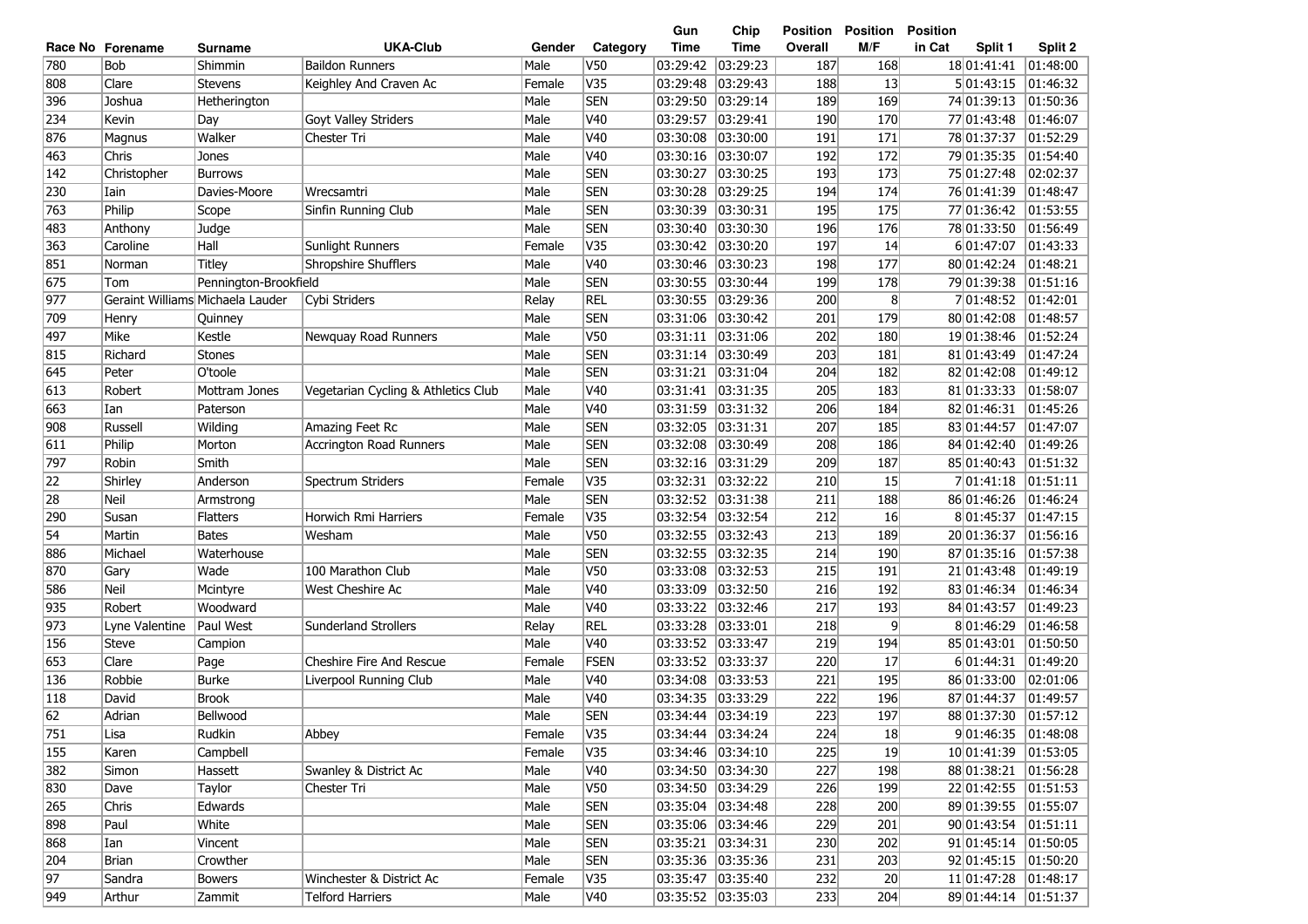|            |                  |                      |                             |        |             | Gun      | Chip                 | Position | <b>Position</b> | <b>Position</b>       |          |
|------------|------------------|----------------------|-----------------------------|--------|-------------|----------|----------------------|----------|-----------------|-----------------------|----------|
|            | Race No Forename | Surname              | <b>UKA-Club</b>             | Gender | Category    | Time     | <b>Time</b>          | Overall  | M/F             | in Cat<br>Split 1     | Split 2  |
| 855        | Martyn           | Turner               |                             | Male   | <b>SEN</b>  | 03:36:05 | 03:36:05             | 234      | 205             | 93 01:39:56           | 01:56:08 |
| 494        | Graham           | Kemp                 | Newcastle (Staffs) Ac       | Male   | V40         | 03:36:25 | 03:36:07             | 235      | 206             | 90 01:47:08           | 01:49:15 |
| 264        | Andrew           | Edwards              | Deestriders Rc              | Male   | <b>SEN</b>  | 03:36:30 | 03:35:14             | 236      | 207             | 94 01:44:31           | 01:51:57 |
| 894        | Alyson           | West                 | <b>Sunderland Strollers</b> | Female | V35         | 03:36:34 | 03:36:07             | 237      | 21              | 12 01:45:28           | 01:51:04 |
| 791        | Mark             | Slater               | <b>Wootton Road Runners</b> | Male   | <b>SEN</b>  | 03:36:45 | 03:36:29             | 238      | 208             | 95 01:42:22           | 01:54:21 |
| 573        | Thomas           | Mccallion            | <b>Telford Harriers</b>     | Male   | <b>SEN</b>  | 03:36:48 | 03:35:58             | 239      | 209             | 96 01:45:14           | 01:51:33 |
| 538        | Simon            | Long                 |                             | Male   | <b>SEN</b>  | 03:36:55 | 03:36:32             | 240      | 210             | 97 01:41:52           | 01:55:02 |
| 329        | Nicholas         | Golding              |                             | Male   | <b>SEN</b>  | 03:37:01 | 03:37:01             | 241      | 211             | 98 01:41:51           | 01:55:08 |
| 27         | Sean             | Comiskey             |                             | Male   | <b>SEN</b>  | 03:37:04 | 03:36:29             | 242      | 212             | 99 01:46:08           | 01:50:55 |
| 388        | Kenny            | Heaton               | Reading Roadrunners         | Male   | <b>SEN</b>  | 03:37:08 | 03:36:37             | 243      | 213             | 100 01:42:06          | 01:55:00 |
| 614        | Carl             | Mountain             |                             | Male   | <b>SEN</b>  | 03:37:15 | 03:37:09             | 244      | 214             | 101 01:38:48          | 01:58:25 |
| 78         | Craig            | Birchall             | Penistone Footpath Runners  | Male   | <b>SEN</b>  | 03:37:26 | 03:36:54             | 245      | 215             | 102 01:43:50          | 01:53:34 |
| 313        | Mike             | Garrity              |                             | Male   | V40         | 03:37:33 | 03:37:07             | 246      | 216             | 91 01:42:11           | 01:55:21 |
| 82         | Sarah            | <b>Black</b>         |                             | Female | FSEN        | 03:37:37 | 03:37:02             | 247      | 22              | 7 01:44:33            | 01:53:03 |
| 113        | Stephen          | <b>Brindle</b>       | Dragons Running Club Sale   | Male   | <b>SEN</b>  | 03:37:46 | 03:36:54             | 248      | 217             | 103 01:48:04          | 01:49:40 |
| 878        | Steven           | Walker               |                             | Male   | V40         | 03:38:01 | 03:37:52             | 249      | 218             | 92 01:41:24           | 01:56:36 |
| 43         | Edward           | <b>Banks</b>         |                             | Male   | <b>SEN</b>  | 03:38:41 | 03:37:55             | 250      | 219             | 104 01:38:40          | 01:59:59 |
| 444        | John             | Townsend             |                             | Male   | <b>V50</b>  | 03:38:44 | 03:38:21             | 251      | 220             | 23 01:46:46           | 01:51:57 |
| 943        | Julie            | Yale                 | Mysteruns Of Abergele       | Female | V45         | 03:38:51 | 03:37:59             | 252      | 23              | 4 01:42:41            | 01:56:08 |
| 242        | Sarah            | <b>Dines</b>         |                             | Female | FSEN        | 03:38:54 | 03:38:31             | 253      | 24              | 8 01:47:43            | 01:51:10 |
| 578        | Martin           | Mccormick            |                             | Male   | V40         | 03:38:59 | 03:38:38             | 254      | 221             | 93 01:49:25           | 01:49:33 |
| 661        | Darren           | Parsons              |                             | Male   | V40         | 03:38:59 | 03:38:59             | 255      | 222             | 94 01:40:06           | 01:58:52 |
| 801        | Elizabeth        | Sowter               | Swaledale Road Runners      | Female | V45         | 03:39:03 | 03:38:38             | 256      | 25              | 5 01:45:10            | 01:53:51 |
| 631        | Craig            | O'brien              |                             | Male   | <b>SEN</b>  | 03:39:06 | 03:38:59             | 257      | 223             | 105 01:33:10          | 02:05:55 |
| 827        | Garry            | Tann                 | Mysteruns Of Abergele       | Male   | V50         | 03:39:17 | 03:39:17             | 258      | 224             | 24 01:41:07           | 01:58:08 |
|            |                  |                      |                             | Male   | <b>SEN</b>  | 03:39:25 |                      | 259      | 225             | 106 01:45:15          | 01:54:09 |
| 177<br>758 | Andy<br>Valery   | Christley<br>Savinov |                             | Male   | V40         | 03:39:30 | 03:39:02<br>03:38:21 | 260      | 226             | 95 01:46:08           | 01:53:21 |
|            |                  |                      |                             |        |             |          |                      |          |                 |                       |          |
| 823        | Malcolm          | Sweetlove            | Scarborough Ac              | Male   | <b>V50</b>  | 03:39:31 | 03:39:19             | 261      | 227             | 25 01:45:33           | 01:53:57 |
| 121        | Jack             | <b>Brooks</b>        | <b>St Albans Striders</b>   | Male   | V50         | 03:39:44 | 03:39:23             | 262      | 228             | 26 01:47:18           | 01:52:25 |
| 287        | Ivan             | Field                | 100 Marathon Club           | Male   | V40         | 03:39:55 | 03:39:39             | 263      | 229             | 96 01:40:30           | 01:59:23 |
| 597        | Lee              | Mills                | <b>Belle Vue Racers</b>     | Male   | V40         | 03:39:58 | 03:39:34             | 264      | 230             | 97 01:41:52           | 01:58:04 |
| 319        | Ian              | George               |                             | Male   | V50         | 03:40:01 | 03:39:29             | 265      | 231             | 27 01:45:22           | 01:54:38 |
| 178        | Daniel           | Clare                |                             | Male   | <b>SEN</b>  | 03:40:09 | 03:39:54             | 266      | 232             | 107 01:42:22          | 01:57:46 |
| 74         | Annabel          | <b>Billett</b>       | Swindon Striders            | Female | V35         | 03:40:29 | 03:40:22             | 267      | 26              | 13 01:39:18           | 02:01:09 |
| 131        | Phil             | Bull                 |                             | Male   | <b>SEN</b>  | 03:40:29 | 03:40:05             | 268      | 233             | 108 01:45:19          | 01:55:08 |
| 677        | Jayne            | Perry                | Lancaster & Morecambe Ac    | Female | FSEN        | 03:40:30 | 03:40:16             | 269      | 27              | 9 01:50:51            | 01:49:37 |
| 588        | Allisdhair       | Mcnaull              | Cheshire Hash               | Male   | V40         | 03:40:35 | 03:40:21             | 270      | 234             | 98 01:40:42           | 01:59:51 |
| 518        | Dan              | Lee                  |                             | Male   | <b>SEN</b>  |          | 03:40:43 03:40:37    | 271      | 235             | 109 01:42:13          | 01:58:29 |
| 873        | Mark             | Waite                |                             | Male   | <b>V40</b>  |          | 03:40:48 03:40:41    | 272      | 236             | 99 01:37:34 02:03:13  |          |
| 875        | Laura            | Walker               |                             | Female | <b>FSEN</b> |          | 03:40:50 03:39:52    | 273      | 28              | 10 01:49:26 01:51:22  |          |
| 648        | David            | Owen                 | Liverpool Running Club      | Male   | <b>SEN</b>  |          | 03:41:15  03:41:00   | 274      | 237             | 110 01:47:28 01:53:45 |          |
| 232        | John             | Davis                |                             | Male   | V40         |          | 03:41:31  03:40:21   | 275      | 238             | 100 01:53:45 01:47:44 |          |
| 793        | Rachel           | Slattery             | Keswick Ac                  | Female | V35         |          | 03:41:43  03:41:30   | 276      | 29              | 14 01:46:08           | 01:55:34 |
| 706        | Lee              | Pugh                 |                             | Male   | <b>SEN</b>  |          | 03:41:50 03:40:51    | 277      | 239             | 111 01:51:28          | 01:50:21 |
| 822        | Francis          | Sweeney              |                             | Male   | V40         |          | 03:42:04  03:41:15   | 278      | 240             | 101 01:43:49          | 01:58:14 |
| 205        | Robbie           | Cryer                |                             | Male   | <b>SEN</b>  |          | 03:42:10 03:41:00    | 279      | 241             | 112 01:46:35          | 01:55:34 |
| 610        | Paul             | Morton               |                             | Male   | V40         |          | 03:42:19  03:42:06   | 280      | 242             | 102 01:41:03          | 02:01:14 |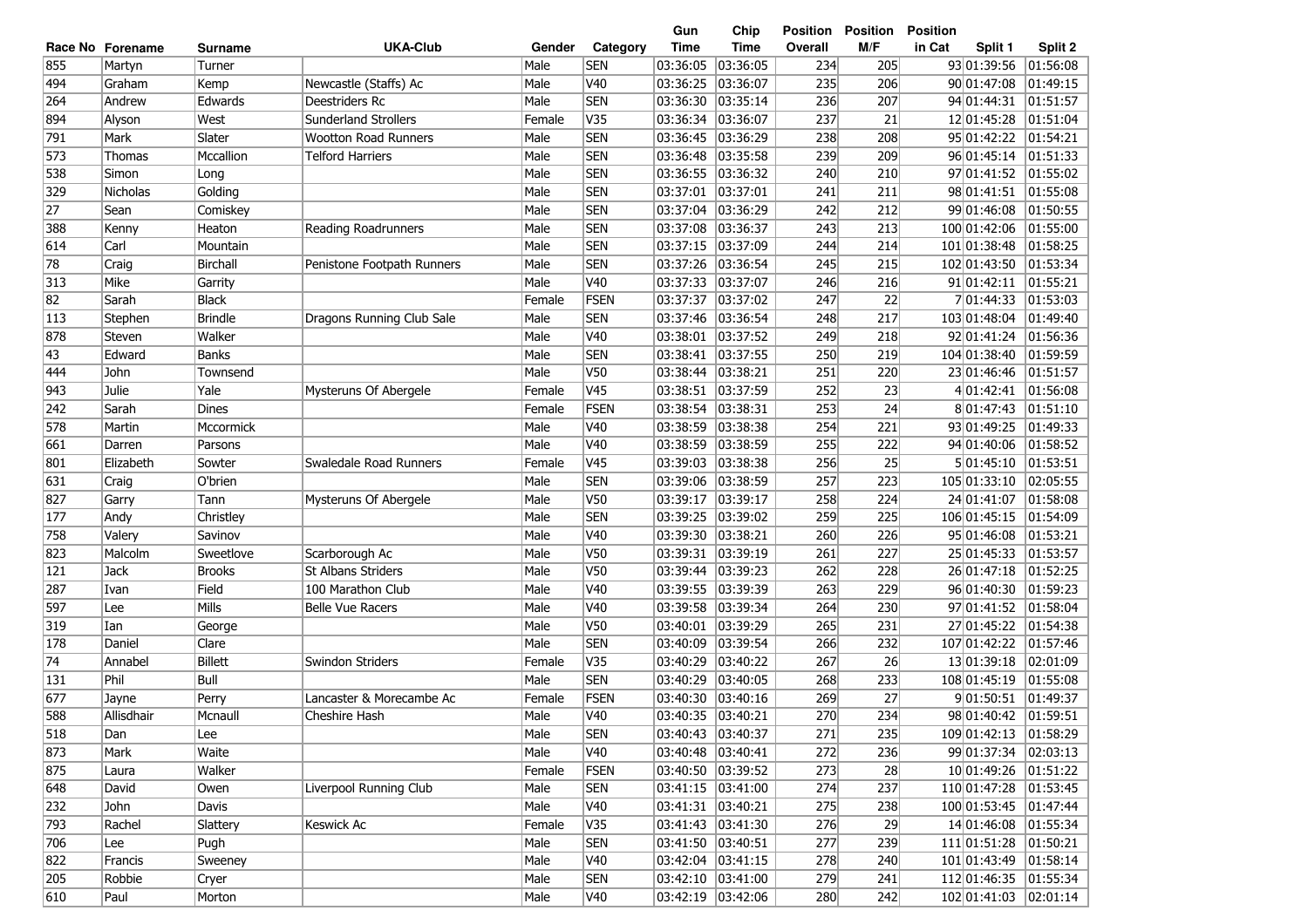| Race No Forename |             | Surname                        | <b>UKA-Club</b>                 | Gender | Category        | <b>Time</b>       | <b>Time</b>        | Overall | M/F             | in Cat<br>Split 1     | Split 2  |
|------------------|-------------|--------------------------------|---------------------------------|--------|-----------------|-------------------|--------------------|---------|-----------------|-----------------------|----------|
| 585              | David       | Mcguinness                     |                                 | Male   | <b>SEN</b>      | 03:42:21          | 03:41:26           | 281     | 243             | 113 01:51:57          | 01:50:23 |
| 953              | Holly Lyle  | Benjamin Garrett               |                                 | Relay  | <b>REL</b>      | 03:42:25          | 03:41:49           | 282     | 10 <sup>1</sup> | 902:08:46             | 01:33:38 |
| 285              | Ian         | Ferris                         | <b>Baildon Runners</b>          | Male   | V40             | 03:42:29          | 03:42:11           | 283     | 244             | 103 01:44:04          | 01:58:23 |
| 703              | Stuart      | Probee                         |                                 | Male   | <b>SEN</b>      | 03:42:41          | 03:42:30           | 284     | 245             | 114 01:43:25          | 01:59:15 |
| 634              | Anne        | O'callaghan                    |                                 | Female | V35             | 03:42:59          | 03:42:45           | 285     | 30 <sup>2</sup> | 15 01:49:11           | 01:53:46 |
| 952              | Alan Walsh  | Colin Hunt                     |                                 | Relay  | <b>REL</b>      | 03:43:00          | 03:42:48           | 286     | 11              | 10 01:44:05           | 01:58:53 |
| 626              | George      | Nicholls                       | Prestatyn Rc                    | Male   | V40             | 03:43:31          | 03:43:28           | 287     | 246             | 104 01:28:34          | 02:14:56 |
| 899              | Susan       | White                          | Killamarsh Kestrels             | Female | V <sub>45</sub> | 03:43:32 03:42:51 |                    | 288     | 31              | 6 01:50:25            | 01:53:06 |
| 434              | Maryam      | Hulme                          |                                 | Female | V45             | 03:43:33          | 03:42:24           | 289     | 32              | 7 01:50:19            | 01:53:12 |
| 580              | Ian         | Mcdonald                       |                                 | Male   | <b>SEN</b>      | 03:43:38          | 03:43:04           | 290     | 247             | 115 01:46:08          | 01:57:29 |
| $\overline{254}$ | Steve       | Downes                         |                                 | Male   | V40             | 03:43:43          | 03:43:17           | 291     | 248             | 105 01:45:39          | 01:58:03 |
| 472              | Neil        | Jones                          |                                 | Male   | <b>SEN</b>      | 03:43:43          | 03:43:31           | 292     | 249             | 116 01:44:55          | 01:58:46 |
| 657              | Arwyn       | Parry                          |                                 | Male   | <b>SEN</b>      | 03:43:43          | 03:43:09           | 293     | 250             | 117 01:47:44          | 01:55:58 |
| 411              | Glyn        | Holcroft                       |                                 | Male   | V60             | 03:43:47          | 03:43:31           | 294     | 251             | 201:49:37             | 01:54:08 |
| 748              | Andrew      | Rowlands                       |                                 | Male   | <b>SEN</b>      | 03:43:51          | 03:43:34           | 295     | 252             | 118 01:44:31          | 01:59:18 |
| 436              | John        | Humphries                      | <b>Myseruns</b>                 | Male   | V50             | 03:44:07          | 03:43:16           | 296     | 253             | 28 01:44:17           | 01:59:49 |
| 470              | Mandy       | Jones                          | Islwyn Running Club             | Female | V45             | 03:44:09          | 03:43:40           | 297     | 33              | 801:46:55             | 01:57:13 |
| 673              | Mandy       | Peffers                        | Chester Tri Club                | Female | V35             | 03:44:27          | 03:43:50           | 298     | 34              | 16 01:51:25           | 01:53:01 |
| 45               | Aidan       | Barchard                       |                                 | Male   | <b>SEN</b>      | 03:44:37          | 03:44:37           | 299     | 254             | 119 01:45:51          | 01:58:45 |
| 55               | Brian       | Beattie                        | West Cheshire Ac                | Male   | <b>V60</b>      | 03:44:39          | 03:44:32           | 300     | 255             | 3 01:47:49            | 01:56:49 |
| 910              | Steve       | Wilkins                        |                                 | Male   | <b>SEN</b>      | 03:44:54          | 03:44:38           | 301     | 256             | 120 01:37:38          | 02:07:14 |
| 937              | Anita       | Worthing                       | Aberystwyth A.C.                | Female | V <sub>45</sub> | 03:44:55          | 03:44:25           | 302     | 35              | 9 01:48:56            | 01:55:57 |
| 406              | David       | Hinds                          | Serpentine                      | Male   | V <sub>50</sub> | 03:45:01          | 03:43:47           | 303     | 257             | 29 01:46:26           | 01:58:34 |
| 681              | Darryl      | Pickering                      | West Cheshire Athletic Club     | Male   | V40             | 03:45:14          | 03:44:29           | 304     | 258             | 106 01:49:38          | 01:55:35 |
| 128              | Andrew      | <b>Buckley</b>                 |                                 | Male   | <b>SEN</b>      | 03:45:15          | 03:44:46           | 305     | 259             | 121 01:46:52          | 01:58:21 |
| 880              | Paul        | Walters                        | Royton Road Runners             | Male   | <b>V50</b>      | 03:45:28          | 03:44:36           | 306     | 260             | 30 01:48:11           | 01:57:15 |
| 843              | David       | Thompson                       | Quakers Rc                      | Male   | V50             | 03:45:42 03:45:23 |                    | 307     | 261             | 31 01:39:50           | 02:05:51 |
| 471              | Nathan      | Jones                          |                                 | Male   | <b>SEN</b>      | 03:45:46          | 03:44:39           | 308     | 262             | 122 01:54:02          | 01:51:42 |
| 881              | Christopher | Ward                           |                                 | Male   | V40             | 03:45:47          | 03:45:27           | 309     | 263             | 107 01:50:14          | 01:55:31 |
| 592              | Hannah      | Mercer                         |                                 | Female | <b>FSEN</b>     | 03:45:49          | 03:45:17           | 310     | 36              | 11 01:50:18           | 01:55:30 |
| 662              | David       | Parsons                        | Fittleworth Flyers              | Male   | V40             | 03:45:49          | 03:45:10           | 311     | 264             | 108 01:45:49          | 01:59:58 |
| 496              | Jamie       | Kerr                           |                                 | Male   | <b>SEN</b>      | 03:45:58          | 03:45:28           | 312     | 265             | 123 01:38:36          | 02:07:21 |
| 458              | Kirsty      | Johnson                        |                                 | Female | FSEN            | 03:46:10          | 03:45:35           | 313     | 37              | 12 01:50:51           | 01:55:18 |
| 327              | Andrew      | Glen                           |                                 | Male   | V40             | 03:46:32          | 03:46:29           | 314     | 266             | 109 01:37:29          | 02:09:02 |
| 647              | Chris       | Owen                           |                                 | Male   | <b>SEN</b>      | 03:46:41          | 03:45:26           | 315     | 267             | 124 01:54:49          | 01:51:51 |
| 625              | Louise      | <b>Nicholettos</b>             | St Austell Rc                   | Female | <b>FSEN</b>     | 03:46:44          | 03:46:15           | 316     | 38              | 13 01:51:43           | 01:55:00 |
| 351              | Sean        | Gregg                          | Runbritain.Com                  | Male   | V40             | 03:46:45 03:46:18 |                    | 317     | 268             | 110 01:51:42          | 01:55:02 |
| 280              | Tom         | Farrand                        |                                 | Male   | <b>SEN</b>      | 03:47:01 03:47:01 |                    | 318     | 269             | 125 01:46:57          | 02:00:02 |
| 809              | John        | Stew                           | Roadhoggs Leicester Ac          | Male   | <b>V50</b>      |                   | 03:47:05  03:46:45 | 319     | 270             | 32 01:43:25           | 02:03:38 |
| 749              | Gillian     | Rowlands                       |                                 | Female | V35             |                   | 03:47:07  03:46:39 | 320     | 39              | 17 01:47:07           | 01:59:58 |
| 842              | Vicky       | Thomas                         | Wolds Vets                      | Female | V35             |                   | 03:47:08  03:47:00 | 321     | 40              | 18 01:50:54 01:56:13  |          |
| 345              | Richard     | Green                          | Pensby Runners                  | Male   | V40             |                   | 03:47:12 03:47:12  | 322     | 271             | 111 01:01:48          | 02:45:23 |
| 341              | Andrew      | Green                          | Pensby Runners                  | Male   | <b>SEN</b>      |                   | 03:47:13  03:46:55 | 323     | 272             | 126 01:43:07          | 02:04:04 |
| 460              | Thomas      | Johnson                        | <b>Stone Master Marathoners</b> | Male   | V40             |                   | 03:47:19 03:47:08  | 324     | 273             | 112 01:46:13          | 02:01:04 |
| 922              | Paul        | Williams                       |                                 | Male   | <b>SEN</b>      |                   | 03:47:23  03:46:49 | 325     | 274             | 127 01:42:34 02:04:47 |          |
| 971              |             | Amy Wooldridge Coralie Davison | Surby Girls                     | Relay  | <b>REL</b>      |                   | 03:47:58  03:47:16 | 326     | 12              | 11 02:02:16           | 01:45:40 |
| 331              | Dave        | Goodwin                        | Sandwell Valley Rc              | Male   | V40             |                   | 03:48:08 03:47:37  | 327     | 275             | 113 01:52:33          | 01:55:34 |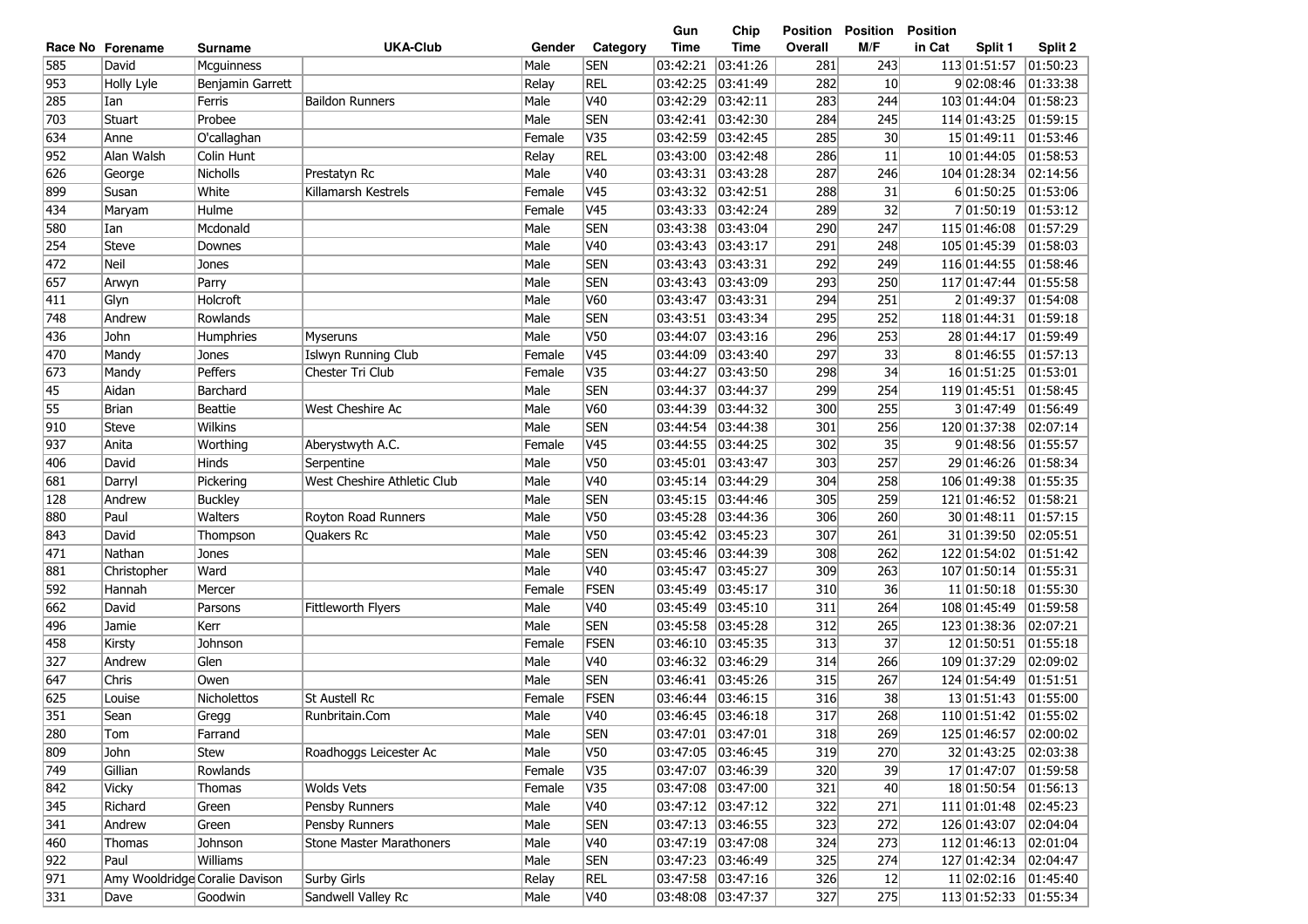|     |                  |                |                           |        |                 | Gun         | Chip               | Position | <b>Position</b> | <b>Position</b>        |          |
|-----|------------------|----------------|---------------------------|--------|-----------------|-------------|--------------------|----------|-----------------|------------------------|----------|
|     | Race No Forename | <b>Surname</b> | <b>UKA-Club</b>           | Gender | Category        | <b>Time</b> | Time               | Overall  | M/F             | in Cat<br>Split 1      | Split 2  |
| 788 | Martin           | Slack          | <b>Sustrans</b>           | Male   | <b>SEN</b>      | 03:48:14    | 03:47:18           | 328      | 276             | 128 01:45:15           | 02:02:58 |
| 685 | Douglas          | Pilkington     |                           | Male   | V50             | 03:48:22    | 03:48:22           | 329      | 277             | 33 01:54:05            | 01:54:15 |
| 485 | Stu              | Kane           |                           | Male   | <b>SEN</b>      | 03:48:29    | 03:48:29           | 330      | 278             | 129 01:47:46           | 02:00:42 |
| 475 | Peter            | Jones          | Langport Runners          | Male   | <b>V50</b>      | 03:48:47    | 03:48:24           | 331      | 279             | 34 01:45:17            | 02:03:29 |
| 493 | Juha             | Kemilainen     |                           | Male   | <b>V50</b>      | 03:48:49    | 03:48:01           | 332      | 280             | 35 01:53:21            | 01:55:27 |
| 42  | Lance            | Ball           | Wrecsam Tri               | Male   | V40             | 03:49:04    | 03:48:21           | 333      | 281             | 114 01:50:00           | 01:59:03 |
| 860 | Wil              | Valovin        |                           | Male   | <b>SEN</b>      | 03:49:11    | 03:48:00           | 334      | 282             | 130 01:51:57           | 01:57:13 |
| 543 | Richard          | Lowe           | Aberystwyth A C           | Male   | <b>SEN</b>      | 03:49:12    | 03:48:58           | 335      | 283             | 131 01:36:08           | 02:13:03 |
| 724 | Ian              | Richardson     | <b>Gosforth Harriers</b>  | Male   | <b>V50</b>      | 03:49:27    | 03:49:13           | 336      | 284             | 36 01:40:30            | 02:08:56 |
| 903 | Robert           | Whittall       |                           | Male   | <b>SEN</b>      | 03:49:34    | 03:48:34           | 337      | 285             | 132 01:50:31           | 01:59:02 |
| 744 | Darron           | Rogers         |                           | Male   | <b>SEN</b>      | 03:49:42    | 03:48:35           | 338      | 286             | 133 01:42:19           | 02:07:21 |
| 679 | Jill             | Phillips       | Trentham Rc               | Female | V45             | 03:49:50    | 03:49:24           | 339      | 41              | 10 01:50:18            | 01:59:31 |
| 17  | <b>Bruce</b>     | Hunter         | Stockport                 | Male   | V40             | 03:50:04    | 03:49:33           | 340      | 287             | 115 01:47:22           | 02:02:41 |
| 354 | Leah             | Griffin        |                           | Female | V35             | 03:50:08    | 03:49:45           | 341      | 42              | 19 01:48:01            | 02:02:06 |
| 18  | Matthew          | Allenby        |                           | Male   | <b>SEN</b>      | 03:50:17    | 03:49:41           | 342      | 288             | 134 01:52:40           | 01:57:36 |
| 94  | Glen             | <b>Borrell</b> |                           | Male   | <b>SEN</b>      | 03:50:22    | 03:50:22           | 343      | 289             | 135 01:39:55           | 02:10:26 |
| 132 | Jason            | <b>Bulley</b>  | Sandbach Striders         | Male   | V40             | 03:50:26    | 03:50:07           | 344      | 290             | 116 01:49:27           | 02:00:58 |
| 857 | Neil             | Turner         | Wye Valley Runners        | Male   | V40             | 03:50:29    | 03:50:00           | 345      | 291             | 117 01:51:27           | 01:59:00 |
| 36  | Gareth           | <b>Bailey</b>  | Prestatyn                 | Male   | <b>SEN</b>      | 03:50:30    | 03:50:11           | 346      | 292             | 136 01:36:50           | 02:13:38 |
| 401 | Jane             | Hill           |                           | Female | V35             | 03:50:33    | 03:50:07           | 347      | 43              | 20 01:48:06            | 02:02:26 |
| 620 | Paul             | Young          |                           | Male   | <b>SEN</b>      | 03:50:33    | 03:50:12           | 348      | 293             | 137 01:40:14           | 02:10:17 |
| 603 | Anna             | Moir           | <b>Preston Harriers</b>   | Female | V35             | 03:50:37    | 03:50:10           | 349      | 44              | 21 01:50:43            | 01:59:53 |
| 145 | Kirstan          | <b>Butler</b>  |                           | Female | FSEN            | 03:50:49    | 03:50:06           | 350      | 45              | 14 01:53:51            | 01:56:56 |
| 257 | Therezia         | Duffy          | Wolverhampton & Bilston   | Female | V45             | 03:50:53    | 03:50:03           | 351      | 46              | 11 01:50:50            | 02:00:02 |
| 805 | Iain             | Stanton        | Vale Royal Athletics Club | Male   | <b>SEN</b>      | 03:51:15    | 03:50:49           | 352      | 294             | 138 01:40:36           | 02:10:38 |
| 486 | Stephen          | Kavanagh       |                           | Male   | V40             | 03:51:56    | 03:51:31           | 353      | 295             | 118 01:56:03           | 01:55:51 |
| 754 | Derek            | Salisbury      |                           | Male   | V40             | 03:52:05    | 03:51:39           | 354      | 296             | 119 01:50:20           | 02:01:44 |
| 838 | Barry            | Thomas         |                           | Male   | <b>V50</b>      | 03:52:11    | 03:50:51           | 355      | 297             | 37 01:51:27            | 02:00:43 |
| 85  | Ken              | Bloor          | Trentham Rc               | Male   | <b>V50</b>      | 03:52:18    | 03:51:36           | 356      | 298             | 38 01:45:36            | 02:06:40 |
| 365 | Chris            | Hall           | Newcastle Staffs Ac       | Male   | <b>SEN</b>      | 03:52:18    | 03:52:00           | 357      | 299             | 139 01:45:36           | 02:06:41 |
| 541 | David            | Lewis          | 100 Marathon Club         | Male   | V50             | 03:52:25    | 03:51:01           | 358      | 300             | 39 01:54:58            | 01:57:26 |
| 632 | Gary             | O'brien        |                           | Male   | V <sub>40</sub> | 03:52:30    | 03:52:24           | 359      | 301             | 120 01:50:13           | 02:02:16 |
| 446 | Constance        | James          |                           | Female | V35             | 03:52:39    | 03:52:39           | 360      | 47              | 22 01:51:15            | 02:01:22 |
| 424 | Gary             | House          |                           | Male   | <b>SEN</b>      | 03:52:42    | 03:52:38           | 361      | 302             | 140 01:37:00           | 02:15:40 |
| 478 | Simon            | Jones          |                           | Male   | <b>SEN</b>      | 03:52:43    | 03:52:21           | 362      | 303             | 141 01:40:37           | 02:12:05 |
| 219 | Andrew           | <b>Davies</b>  |                           | Male   | <b>SEN</b>      | 03:52:44    | 03:51:48           | 363      | 304             | 142 01:47:01           | 02:05:41 |
| 169 | Dean             | Chambers       |                           | Male   | V40             |             | 03:52:48 03:52:24  | 364      | 305             | 121 01:48:48           | 02:03:59 |
| 818 | Gary             | Such           |                           | Male   | V40             |             | 03:52:52 03:52:23  | 365      | 306             | 122 01:39:54           | 02:12:57 |
| 243 | Gary             | Dixon          |                           | Male   | V40             |             | 03:52:54  03:52:21 | 366      | 307             | 123 01:50:34  02:02:19 |          |
| 932 | Cliff            | Wiseman        |                           | Male   | <b>SEN</b>      |             | 03:53:00 03:52:31  | 367      | 308             | 143 01:42:11 02:10:48  |          |
| 540 | Colin            | Longworth      |                           | Male   | <b>V50</b>      |             | 03:53:05  03:53:00 | 368      | 309             | 40 01:50:16 02:02:48   |          |
| 191 | Nick             | Cooper         | Frome Rc                  | Male   | V40             |             | 03:53:17 03:52:32  | 369      | 310             | 124 01:54:28 01:58:48  |          |
| 762 | Eve              | Scarle         | Stroud And District Ac    | Female | <b>FSEN</b>     |             | 03:53:20 03:52:53  | 370      | 48              | 15 01:49:41  02:03:37  |          |
| 430 | Andrew           | Hughes         |                           | Male   | <b>SEN</b>      |             | 03:53:27 03:53:10  | 371      | 311             | 144 01:44:57           | 02:08:29 |
| 407 | Terry            | Hindson        | Redcar Running Club       | Male   | <b>V50</b>      |             | 03:53:39  03:53:21 | 372      | 312             | 41 01:43:48            | 02:09:49 |
| 927 | George           | Willis         |                           | Male   | V40             |             | 03:53:40 03:53:16  | 373      | 313             | 125 01:44:02           | 02:09:37 |
| 941 | David            | Wynne          |                           | Male   | <b>SEN</b>      |             | 03:53:43  03:53:38 | 374      | 314             | 145 01:43:56           | 02:09:45 |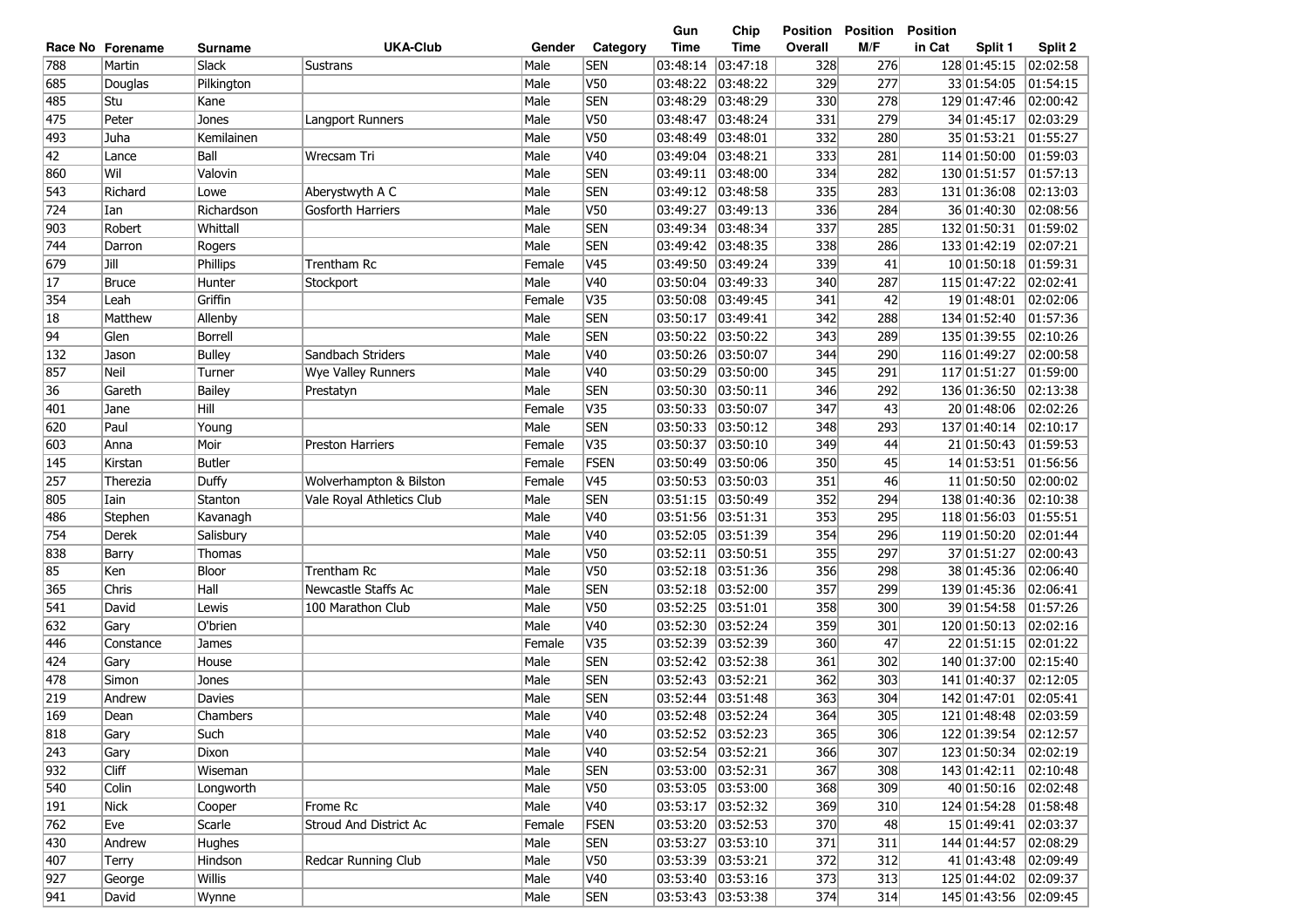|                |                  |                |                        |        |             | Gun               | Chip               | Position | <b>Position</b> | <b>Position</b>   |          |
|----------------|------------------|----------------|------------------------|--------|-------------|-------------------|--------------------|----------|-----------------|-------------------|----------|
|                | Race No Forename | <b>Surname</b> | <b>UKA-Club</b>        | Gender | Category    | <b>Time</b>       | <b>Time</b>        | Overall  | M/F             | in Cat<br>Split 1 | Split 2  |
| 261            | Ian              | <b>Eccles</b>  |                        | Male   | V40         | 03:53:49          | 03:53:49           | 376      | 315             | 126 01:42:50      | 02:10:58 |
| 395            | Anne             | Herold         | Aldridge Running Club  | Female | V45         | 03:53:49          | 03:53:17           | 375      | 49              | 12 01:42:50       | 02:10:57 |
| 339            | Barry            | Greaves        | Royton Road Runners    | Male   | V50         | 03:53:51          | 03:52:59           | 377      | 316             | 42 01:50:55       | 02:02:55 |
| 167            | Robert           | Chalkley       |                        | Male   | V50         | 03:53:58          | 03:52:35           | 378      | 317             | 43 01:54:03       | 01:59:54 |
| 576            | Timothy          | Mccaughey      | <b>Pudsey Pacers</b>   | Male   | <b>SEN</b>  | 03:54:01          | 03:53:52           | 379      | 318             | 146 01:44:30      | 02:09:30 |
| 742            | Gavin            | Roche          |                        | Male   | <b>SEN</b>  | 03:54:02          | 03:53:36           | 380      | 319             | 147 01:45:21      | 02:08:39 |
| 301            | Janet            | Frost          |                        | Male   | V40         | 03:54:04          | 03:53:41           | 381      | 320             | 127 01:56:46      | 01:57:17 |
| 338            | Jamie            | Gray           |                        | Male   | <b>SEN</b>  | 03:54:17          | 03:53:33           | 382      | 321             | 148 01:56:03      | 01:58:12 |
| 740            | Neil             | Robinson       |                        | Male   | <b>SEN</b>  | 03:54:18          | 03:54:18           | 383      | 322             | 149 01:51:36      | 02:02:41 |
| 699            | Naomi            | Prasad         | Fetch Everyone Rc      | Female | FSEN        | 03:54:26          | 03:54:04           | 384      | 50              | 16 01:50:45       | 02:03:40 |
| 672            | Andrew           | Peffers        |                        | Male   | <b>SEN</b>  | 03:54:34          | 03:53:56           | 385      | 323             | 150 01:51:25      | 02:03:07 |
| 44             | James            | Barber         |                        | Male   | <b>SEN</b>  | 03:54:37          | 03:53:07           | 386      | 324             | 151 01:57:52      | 01:56:43 |
| 73             | Roger            | Biggs          | 100 Marathon Club      | Male   | V60         | 03:54:53          | 03:53:39           | 387      | 325             | 4 01:57:07        | 01:57:44 |
| 787            | John             | <b>Skinley</b> | St Helens Sutton Ac    | Male   | V40         | 03:54:58          | 03:54:33           | 388      | 326             | 128 01:50:25      | 02:04:32 |
| 149            | M                | Byrne          |                        | Male   | <b>SEN</b>  | 03:55:06          | 03:54:34           | 389      | 327             | 152 01:46:27      | 02:08:37 |
| 102            | Aaron            | Bradshaw       | Mbna                   | Male   | <b>SEN</b>  | 03:55:12          | 03:54:39           | 390      | 328             | 153 01:46:24      | 02:08:46 |
| 267            | John             | Edwards        |                        | Male   | <b>SEN</b>  | 03:55:25          | 03:55:25           | 391      | 329             | 154 01:50:16      | 02:05:07 |
| 646            | Scott            | Overton        |                        | Male   | <b>SEN</b>  | 03:55:27          | 03:54:54           | 392      | 330             | 155 01:50:23      | 02:05:03 |
| 688            | Dave             | Pinnington     | Penny Lane Striders    | Male   | V40         | 03:55:30          | 03:55:13           | 393      | 331             | 129 01:38:18      | 02:17:10 |
| 299            | Eleanor          | Franks         | Kirkstall Harriers     | Female | FSEN        | 03:55:56          | 03:55:21           | 394      | 51              | 17 01:55:46       | 02:00:08 |
| 306            | Colm             | Gallagher      |                        | Male   | <b>SEN</b>  | 03:56:10          | 03:54:42           | 395      | 332             | 156 01:53:37      | 02:02:32 |
| 864            | Anthony          | Veale          |                        | Male   | <b>SEN</b>  | 03:56:26          | 03:55:57           | 396      | 333             | 157 01:49:23      | 02:07:01 |
| 79             | David            | Bird           | Reading Roadrunners    | Male   | V50         | 03:56:33          | 03:56:00           | 397      | 334             | 44 01:59:52       | 01:56:39 |
| 767            | Nigel            | Seddon         |                        | Male   | V40         | 03:56:39          | 03:55:59           | 398      | 335             | 130 01:55:27      | 02:01:10 |
| 117            | Jennifer         | <b>Bromley</b> |                        | Female | V35         | 03:56:45          | 03:55:56           | 399      | 52              | 23 01:50:53       | 02:05:51 |
| 845            | Gary             | Thompson       |                        | Male   | <b>SEN</b>  | 03:57:09          | 03:56:31           | 400      | 336             | 158 01:51:41      | 02:05:26 |
| $\overline{2}$ | Daniel           | Bowman         | Trentham Rc            | Male   | <b>SEN</b>  | 03:57:12          | 03:56:30           | 401      | 337             | 159 01:48:07      | 02:09:04 |
| 925            | <b>Vicky</b>     | Williams       | Liverpool Running Club | Female | FSEN        | 03:57:12          | 03:56:58           | 402      | 53              | 18 01:49:11       | 02:08:00 |
| 955            | David Raynes     | James Hill     |                        | Relay  | REL         | 03:57:26          | 03:56:39           | 403      | 13              | 12 01:54:59       | 02:02:25 |
| 31             | Tony             | Armstrong      |                        | Male   | V40         | 03:57:34          | 03:57:01           | 404      | 338             | 131 01:54:01      | 02:03:32 |
| 978            | <b>Steve</b>     | Williamson     |                        | Male   | V40         | 03:57:35          | 03:57:27           | 405      | 339             | 132 01:54:01      | 02:03:33 |
| 228            | Stephen          | <b>Davies</b>  |                        | Male   | V40         | 03:57:38          | 03:56:27           | 406      | 340             | 133 01:58:59      | 01:58:38 |
| 358            | David            | Gunaratnam     | Striders Of Croydon    | Male   | V50         | 03:57:46          | 03:56:31           | 407      | 341             | 45 01:56:23       | 02:01:21 |
| 212            | Wes              | Dale           |                        | Male   | <b>SEN</b>  | 03:57:52          | 03:57:15           | 408      | 342             | 160 01:51:26      | 02:06:24 |
| 373            | Stephen          | Hanlon         |                        | Male   | V40         | 03:58:07          | 03:57:23           | 409      | 343             | 134 01:54:10      | 02:03:55 |
| 144            | David            | <b>Bush</b>    |                        | Male   | V40         | 03:58:25          | 03:58:14           | 410      | 344             | 135 01:44:43      | 02:13:40 |
| 309            | Michael          | Gandy          | West Cheshire Ac       | Male   | <b>SEN</b>  | 03:58:28 03:58:07 |                    | 411      | 345             | 161 01:52:52      | 02:05:35 |
| 859            | Dimitra          | Valdramidou    |                        | Female | <b>FSEN</b> | 03:58:31 03:57:08 |                    | 412      | 54              | 19 01:54:26       | 02:04:04 |
| 723            | Paul             | Richards       | Sandwell Valley Rc     | Male   | V40         |                   | 03:58:32 03:58:01  | 413      | 346             | 136 01:52:35      | 02:05:55 |
| 570            | Stephen          | Mayhew         |                        | Male   | <b>SEN</b>  |                   | 03:58:33  03:58:09 | 414      | 347             | 162 01:55:36      | 02:02:56 |
| 122            | Richard          | <b>Broster</b> |                        | Male   | <b>SEN</b>  |                   | 03:58:35 03:58:10  | 415      | 348             | 163 01:51:54      | 02:06:39 |
| 295            | Graeme           | Foster         |                        | Male   | V40         |                   | 03:58:42  03:58:08 | 416      | 349             | 137 01:56:29      | 02:02:11 |
| $ 19\rangle$   | Robert           | Metcalf        |                        | Male   | <b>SEN</b>  |                   | 03:58:46 03:58:14  | 417      | 350             | 164 01:50:56      | 02:07:49 |
| 852            | Sharron          | Towns          | Newton Aycliffe Ac     | Female | V35         |                   | 03:59:00 03:58:02  | 418      | 55              | 24 01:54:19       | 02:04:39 |
| 229            | Carolyn          | Davies-Moore   |                        | Female | V35         |                   | 03:59:08 03:58:15  | 419      | 56              | 25 01:52:51       | 02:06:15 |
| 863            | Wayne            | Vaughan        |                        | Male   | <b>SEN</b>  |                   | 03:59:14 03:58:39  | 420      | 351             | 165 01:49:41      | 02:09:31 |
| 469            | Mandy            | Jones          | Pennylane Striders     | Female | V45         |                   | 03:59:36 03:59:03  | 421      | 57              | 13 01:54:19       | 02:05:15 |
|                |                  |                |                        |        |             |                   |                    |          |                 |                   |          |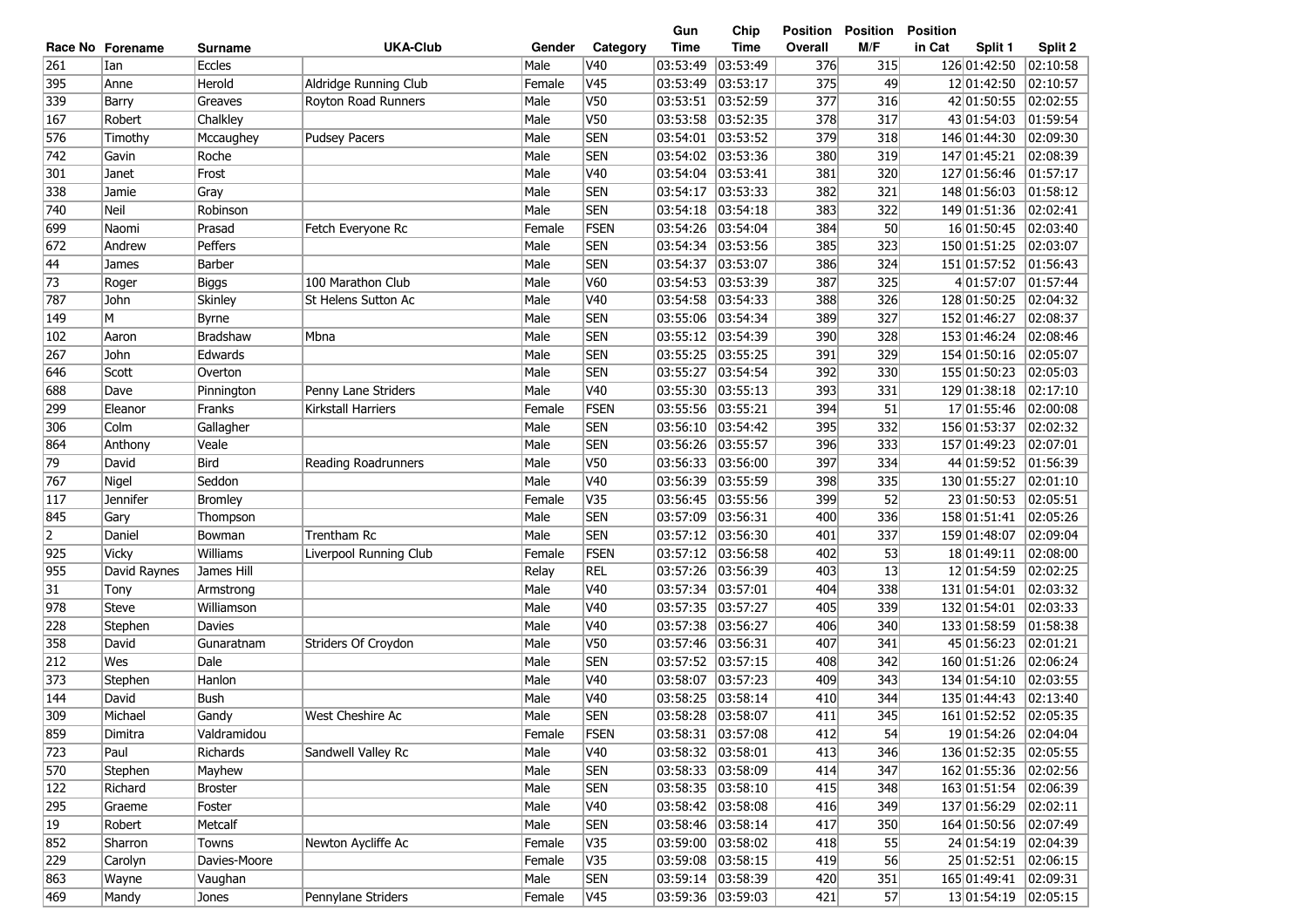|     |                           |                |                            |        |                 | Gun               | Chip              | <b>Position</b> | <b>Position</b> | <b>Position</b>   |          |
|-----|---------------------------|----------------|----------------------------|--------|-----------------|-------------------|-------------------|-----------------|-----------------|-------------------|----------|
|     | Race No Forename          | Surname        | <b>UKA-Club</b>            | Gender | Category        | <b>Time</b>       | <b>Time</b>       | Overall         | M/F             | in Cat<br>Split 1 | Split 2  |
| 328 | Alan                      | Goddard        |                            | Male   | V50             | 03:59:50          | 03:58:34          | 422             | 352             | 46 02:03:45       | 01:56:03 |
| 607 | Andy                      | Morris         |                            | Male   | <b>SEN</b>      | 03:59:52          | 03:59:19          | 423             | 353             | 166 01:57:17      | 02:02:33 |
| 850 | Michael                   | Tinker         |                            | Male   | <b>SEN</b>      | 03:59:54          | 03:59:00          | 424             | 354             | 167 01:53:06      | 02:06:46 |
| 833 | Lucy                      | Taylor         |                            | Female | <b>FSEN</b>     | 04:00:08          | 03:59:23          | 425             | 58              | 20 01:57:28       | 02:02:38 |
| 689 | Deborah                   | Pitt           |                            | Female | FSEN            | 04:00:19          | 03:59:39          | 426             | 59              | 21 01:57:08       | 02:03:10 |
| 954 | Karen Helm                | Paul Broughton |                            | Relay  | <b>REL</b>      | 04:00:19          | 03:59:48          | 427             | 14              | 13 02:11:46       | 01:48:31 |
| 482 | Carl                      | Joyce          |                            | Male   | V40             | 04:00:22          | 03:59:53          | 428             | 355             | 138 01:49:29      | 02:10:52 |
| 428 | Simon                     | Howe           |                            | Male   | <b>SEN</b>      | 04:00:24          | 03:58:59          | 429             | 356             | 168 02:02:19      | 01:58:03 |
| 46  | Mark                      | <b>Bennett</b> | Chester Tri                | Male   | V40             | 04:00:25          | 04:00:03          | 430             | 357             | 139 01:43:19      | 02:17:05 |
| 241 | Geoffrey                  | Dimelow        | Penistone Footpath Runners | Male   | V50             | 04:00:36          | 04:00:18          | 431             | 358             | 47 01:48:31       | 02:12:03 |
| 323 | Michael                   | Gibson         | Fat Boys                   | Male   | V40             | 04:00:36          | 03:59:28          | 432             | 359             | 140 01:51:59      | 02:08:35 |
| 828 | Joanna                    | Tansey         |                            | Female | V35             | 04:00:38          | 03:59:56          | 433             | 60              | 26 01:52:49       | 02:07:48 |
| 753 | Gabriel                   | Salinger       | Serpentine                 | Male   | <b>SEN</b>      | 04:00:44          | 03:59:30          | 434             | 360             | 169 01:46:21      | 02:14:22 |
| 109 | Clare                     | Briggs         |                            | Female | FSEN            | 04:01:34          | 04:00:51          | 435             | 61              | 22 01:55:51       | 02:05:41 |
| 866 | <b>Vitalis</b>            | Veprauskas     |                            | Male   | <b>SEN</b>      | 04:01:34          | 04:01:05          | 436             | 361             | 170 01:47:50      | 02:13:42 |
| 602 | Majad                     | Mohammed       |                            | Male   | <b>SEN</b>      | 04:01:37          | 04:00:13          | 437             | 362             | 171 01:51:29      | 02:10:07 |
| 188 | Claire                    | Cook           |                            | Female | V35             | 04:02:10          | 04:01:48          | 438             | 62              | 27 01:53:24       | 02:08:45 |
| 432 | Michael                   | Hughes         |                            | Male   | <b>SEN</b>      | 04:02:10          | 04:00:53          | 439             | 363             | 172 01:56:51      | 02:05:17 |
| 344 | John                      | Green          |                            | Male   | V40             | 04:02:15          | 04:01:10          | 440             | 364             | 141 01:57:51      | 02:04:22 |
| 266 | Janet                     | Edwards        | Shropshire Shufflers       | Female | V45             | 04:02:32          | 04:02:09          | 441             | 63              | 14 01:48:00       | 02:14:31 |
| 286 | Robin                     | Fiander        |                            | Male   | V50             | 04:02:35          | 04:01:53          | 442             | 365             | 48 01:57:07       | 02:05:27 |
| 71  | Jayne                     | Bevan          |                            | Female | V35             | 04:03:03          | 04:02:39          | 443             | 64              | 28 01:57:07       | 02:05:55 |
| 477 | Robert                    | Jones          |                            | Male   | V40             | 04:03:34          | 04:02:22          | 444             | 366             | 142 01:59:24      | 02:04:08 |
| 192 | Ian                       | Cope           |                            | Male   | V40             | 04:03:50          | 04:02:38          | 445             | 367             | 143 02:03:30      | 02:00:18 |
| 255 | Michael                   | Doyle          |                            | Male   | V60             | 04:03:52          | 04:02:46          | 446             | 368             | 5 02:00:28        | 02:03:22 |
| 193 | David                     | Coppack        |                            | Male   | V40             | 04:04:16          | 04:03:24          | 447             | 369             | 144 01:56:04      | 02:08:11 |
| 664 | Kelly                     | Paterson       |                            | Female | <b>FSEN</b>     | 04:04:30          | 04:03:54          | 448             | 65              | 23 01:57:14       | 02:07:14 |
| 435 | Rob                       | Humby          |                            | Male   | <b>SEN</b>      | 04:04:36          | 04:04:07          | 449             | 370             | 173 01:45:33      | 02:19:02 |
| 651 | Prince Dennis             | Owusu          |                            | Male   | <b>SEN</b>      | 04:05:06          | 04:03:46          | 450             | 371             | 174 02:05:09      | 01:59:56 |
| 159 | Adrian                    | Carr           |                            | Male   | <b>SEN</b>      | 04:05:15          | 04:04:18          | 451             | 372             | 175 01:49:06      | 02:16:08 |
| 367 | Jane                      | <b>Hallows</b> | Penny Lane Striders        | Female | V35             | 04:05:15          | 04:04:49          | 452             | 66              | 29 01:56:02       | 02:09:11 |
| 531 | Gina                      | Little         | 100 Marathon Club          | Female | V <sub>55</sub> | 04:05:45          | 04:04:32          | 453             | 67              | 1 02:00:22        | 02:05:22 |
| 765 | Trevor                    | Searle         | <b>Oswestry Olympians</b>  | Male   | V60             | 04:05:58          | 04:05:02          | 454             | 373             | 6 02:01:09        | 02:04:48 |
| 52  | Nathan                    | Bartley        |                            | Male   | <b>SEN</b>      | 04:06:00          | 04:05:13          | 455             | 374             | 176 01:55:07      | 02:10:51 |
| 874 | John                      | Walker         |                            | Male   | V40             | 04:06:00          | 04:05:13          | 456             | 375             | 145 01:55:06      | 02:10:52 |
| 491 | Greg                      | Kelly          | Gk                         | Male   | <b>SEN</b>      | 04:06:06          | 04:05:46          | 457             | 376             | 177 01:56:32      | 02:09:33 |
| 972 | Andrew Lockey Nick Parkin |                | <b>Weekend Warriors</b>    | Relay  | <b>REL</b>      | 04:07:00 04:05:42 |                   | 458             | 15              | 14 02:05:03       | 02:01:56 |
| 560 | Peter                     | Majer          |                            | Male   | <b>SEN</b>      | 04:07:02 04:06:13 |                   | 459             | 377             | 178 01:56:25      | 02:10:36 |
| 163 | Jacqueline                | Carter         | Spenborough Ac             | Female | V <sub>45</sub> |                   | 04:07:22 04:06:53 | 460             | 68              | 15 01:56:25       | 02:10:56 |
| 643 | Catherine                 | O'shaughnessy  | Stainland Lions            | Female | V35             |                   | 04:07:25 04:06:55 | 461             | 69              | 30 01:58:00       | 02:09:24 |
| 49  | James                     | Barnes         | Uk Netrunner               | Male   | V50             |                   | 04:07:26 04:06:06 | 462             | 378             | 49 01:59:35       | 02:07:49 |
| 96  | Elizabeth                 | Bottomley      | Spenborough Ac             | Female | V <sub>45</sub> |                   | 04:07:28 04:06:59 | 463             | 70              | 16 02:03:36       | 02:03:51 |
| 368 | Helen                     | Halsall        |                            | Female | V <sub>45</sub> |                   | 04:07:34 04:07:12 | 464             | 71              | 17 01:54:57       | 02:12:36 |
| 251 | Ian                       | Doughty        |                            | Male   | <b>SEN</b>      |                   | 04:07:35 04:07:35 | 465             | 379             | 179 01:57:50      | 02:09:44 |
| 495 | Jason                     | Kenward        |                            | Male   | V40             |                   | 04:07:35 04:06:47 | 466             | 380             | 146 01:52:45      | 02:14:49 |
| 684 | Hazel                     | Pike           | Spenborough Ac             | Female | V35             |                   | 04:07:50 04:07:11 | 467             | 72              | 31 02:03:44       | 02:04:04 |
| 112 | Simon                     | Bright         | Gade Valley Harriers       | Male   | V40             | 04:08:37          | 04:08:02          | 468             | 381             | 147 01:54:01      | 02:14:35 |
|     |                           |                |                            |        |                 |                   |                   |                 |                 |                   |          |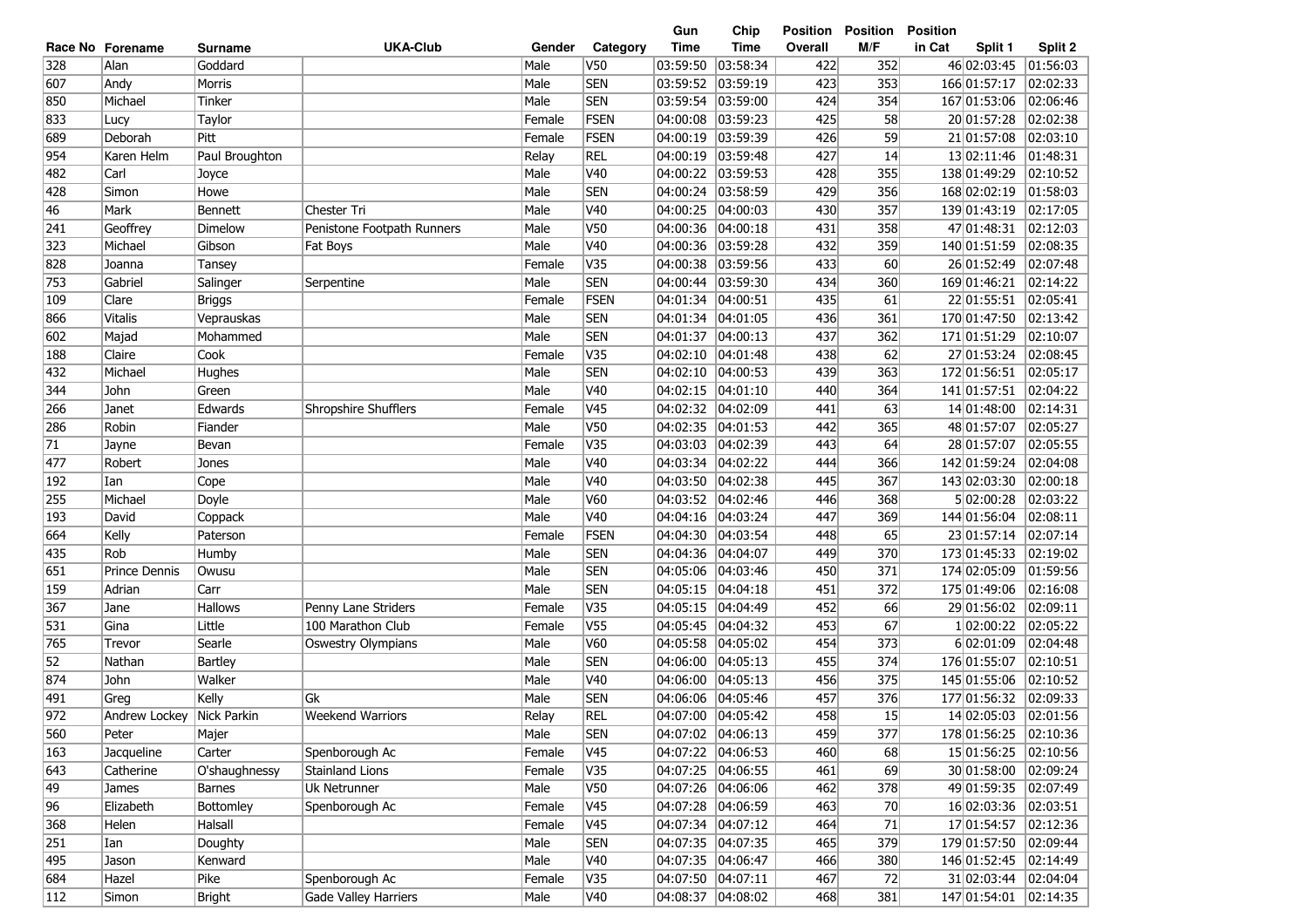|     |                              |                                 |                             |        |                 | Gun                | Chip                  | Position | <b>Position</b> | <b>Position</b>        |                   |
|-----|------------------------------|---------------------------------|-----------------------------|--------|-----------------|--------------------|-----------------------|----------|-----------------|------------------------|-------------------|
|     | Race No Forename             | <b>Surname</b>                  | <b>UKA-Club</b>             | Gender | Category        | <b>Time</b>        | <b>Time</b>           | Overall  | M/F             | in Cat<br>Split 1      | Split 2           |
| 75  | Ian Richard                  | Billingsley                     |                             | Male   | V40             | 04:08:40           | 04:07:39              | 469      | 382             | 148 01:58:13           | 02:10:25          |
| 415 | Andy                         | Holmes                          |                             | Male   | <b>SEN</b>      | 04:08:54           | 04:07:38              | 470      | 383             | 180 01:55:45           | 02:13:07          |
| 546 | John                         | Lythe                           |                             | Male   | V50             | 04:09:00           | 04:08:02              | 471      | 384             | 50 02:03:51            | 02:05:08          |
| 332 | Chris                        | Gordon                          |                             | Male   | V50             | 04:09:19           | 04:08:54              | 472      | 385             | 51 01:51:52            | 02:17:25          |
| 537 | Stephen                      | Loftus                          |                             | Male   | V40             | 04:09:32           | 04:09:03              | 473      | 386             | 149 01:53:40           | 02:15:50          |
| 110 | Anna                         | <b>Bright</b>                   |                             | Female | FSEN            | 04:09:35           | 04:08:43              | 474      | 73              | 24 02:00:18            | 02:09:16          |
| 400 | Robert                       | Hicks                           |                             | Male   | <b>SEN</b>      | 04:09:43           | 04:09:14              | 475      | 387             | 181 01:51:27           | 02:18:14          |
| 649 | David                        | Owen                            |                             | Male   | V40             | 04:09:47           | 04:09:11              | 476      | 388             | 150 01:53:10           | 02:16:36          |
| 877 | Philip                       | Walker                          | Wrexham Ac                  | Male   | V60             | 04:10:29           | 04:09:42              | 477      | 389             | 7 01:45:41             | 02:24:47          |
| 15  | Dean                         | Allcroft                        | Penistone Footpath Runners  | Male   | V40             | 04:10:32           | 04:09:40              | 478      | 390             | 151 02:00:20           | 02:10:10          |
| 600 | Heather                      | Mitchell                        | Dewsbury Road Runners       | Female | V <sub>55</sub> | 04:10:42           | 04:10:06              | 479      | 74              | 201:56:35              | 02:14:06          |
| 298 | Robin                        | Fox                             |                             | Male   | V40             | 04:10:48           | 04:09:59              | 480      | 391             | 152 01:58:17           | 02:12:29          |
| 114 | Rad                          | <b>Briscoe</b>                  |                             | Male   | V60             | 04:10:50           | 04:10:10              | 481      | 392             | 802:01:06              | 02:09:43          |
| 725 | Lesley                       | Richardson                      |                             | Female | V35             | $ 04:10:50\rangle$ | 04:10:09              | 482      | 75              | 32 02:01:05            | 02:09:44          |
| 840 | Desmond                      | Thomas                          |                             | Male   | V <sub>50</sub> | 04:10:50           | 04:10:08              | 483      | 393             | 52 02:01:05            | 02:09:44          |
| 832 | Kate                         | Taylor                          | <b>Baildon Runners</b>      | Female | V45             | 04:11:01           | 04:10:27              | 484      | 76              | 18 01:57:42            | 02:13:17          |
| 99  | Micheal                      | <b>Bracken</b>                  | <b>Stadium Runners</b>      | Male   | <b>SEN</b>      | 04:11:09           | 04:11:09              | 485      | 394             | 182 01:50:19           | 02:20:49          |
| 56  | Sian                         | <b>Beaty</b>                    | <b>Blengdale Runners</b>    | Female | V35             | 04:11:15           | 04:10:50              | 486      | 77              | 33 01:55:24            | 02:15:49          |
| 694 | Mark                         | Povey                           | West Cheshire Athletic Club | Male   | V <sub>40</sub> | 04:11:24           | 04:11:02              | 487      | 395             | 153 01:46:12           | 02:25:10          |
| 170 | Joanna                       | Chambers                        |                             | Female | FSEN            | 04:11:28           | 04:10:48              | 488      | 78              | 25 02:02:12            | 02:09:14          |
| 349 | Les                          | Greene                          |                             | Male   | V50             | 04:11:43           | 04:11:14              | 489      | 396             | 53 01:52:27            | 02:19:15          |
| 350 | Sue                          | Greene                          | Liverpool Running Club      | Female | V <sub>45</sub> | 04:11:43           | $\overline{04:11:13}$ | 490      | 79              | 19 01:52:27            | 02:19:15          |
| 157 | Karl                         | Cannell                         |                             | Male   | V40             | 04:11:50           | 04:10:38              | 491      | 397             | 154 02:03:30           | 02:08:18          |
| 616 | David                        | Munro                           |                             | Male   | <b>SEN</b>      | 04:11:50           | 04:10:38              | 492      | 398             | 183 02:05:48           | 02:06:00          |
| 574 | Finlay                       | Mccalman                        | Wesham Road Runners         | Male   | V <sub>40</sub> | 04:12:05           | 04:11:51              | 493      | 399             | 155 01:57:03           | 02:15:00          |
| 549 | Stephen                      | Mack                            |                             | Male   | V40             | 04:12:27           | 04:11:52              | 494      | 400             | 156 01:55:08           | 02:17:18          |
| 812 | Martin                       | Stirna                          |                             | Male   | V <sub>50</sub> | 04:12:37           | 04:11:34              | 495      | 401             | 54 02:03:55            | 02:08:41          |
| 782 | Ray                          | Shooter                         | Isle Of Man Veterans        | Male   | V60             | 04:13:05           | 04:12:41              | 496      | 402             | 9 01:59:00             | 02:14:03          |
| 312 | Simon                        | Garrington                      |                             | Male   | V40             | 04:13:19           | 04:12:09              | 497      | 403             | 157 02:01:56           | $\sqrt{02:11:22}$ |
| 778 | Steven                       | Shaw                            | Royton Road Runners         | Male   | V50             | 04:13:49           | 04:12:57              | 498      | 404             | 55 01:49:05            | 02:24:42          |
| 587 | John                         | Mcmullen                        |                             | Male   | <b>SEN</b>      | 04:13:51           | 04:13:30              | 499      | 405             | 184 01:48:10           | 02:25:39          |
| 200 | Duncan                       | Cresswell                       | Malvern Joggers             | Male   | <b>SEN</b>      | 04:14:05           | 04:13:28              | 500      | 406             | 185 01:57:24           | 02:16:40          |
| 320 | John                         | Gibbons                         | Northbrook Ac               | Male   | <b>SEN</b>      | 04:14:15           | 04:13:27              | 501      | 407             | 186 01:54:27           | 02:19:47          |
| 962 | Hilary Grandison Sally Leigh |                                 |                             | Relay  | <b>REL</b>      | 04:14:22           | 04:12:52              | 502      | 16              | 15 02:05:53            | 02:08:27          |
| 139 | Amanda                       | <b>Burnhill</b>                 |                             | Female | V35             | 04:14:24           | 04:13:48              | 503      | 80              | 34 01:54:38            | 02:19:44          |
| 739 | Alec                         | Robertson                       | Helsby Running Club         | Male   | V60             | 04:14:24           | 04:13:47              | 504      | 408             | 10 01:54:28            | $\sqrt{02:19:55}$ |
| 974 |                              | Kevin Lightfoot Tony Fillingham | The Slipstreamers           | Relay  | <b>REL</b>      | 04:14:30 04:14:21  |                       | 505      | 17              | 16 01:39:58            | 02:34:31          |
| 291 | Gavin                        | Fletcher                        | <b>Shelton Striders</b>     | Male   | <b>SEN</b>      |                    | 04:14:31 04:14:12     | 506      | 409             | 187 01:51:36 02:22:53  |                   |
| 760 | Mark                         | Scadden                         |                             | Male   | V40             |                    | 04:14:38 04:13:35     | 507      | 410             | 158 01:56:56 02:17:40  |                   |
| 429 | Stephen                      | Hubbard                         | Gmp                         | Male   | V40             |                    | 04:14:39 04:14:03     | 508      | 411             | 159 01:54:02  02:20:36 |                   |
| 741 | Sophia                       | Robinson                        |                             | Female | V35             |                    | 04:14:44 04:14:04     | 509      | 81              | 35 01:55:56 02:18:47   |                   |
| 172 | Kathryn                      | Chase                           | Chester Tri                 | Female | V35             |                    | 04:14:48 04:14:25     | 510      | 82              | 36 01:56:47 02:17:59   |                   |
| 521 | Tracey                       | Leese                           |                             | Female | V35             |                    | 04:14:48 04:14:08     | 511      | 83              | 37 02:04:32 02:10:15   |                   |
| 800 | Andy                         | Southern                        | Collingwood Ac              | Male   | V40             |                    | 04:14:57 04:14:04     | 512      | 412             | 160 01:56:01 02:18:54  |                   |
| 239 | Kevin                        | Dickson                         | Warrington Road Runners     | Male   | V40             |                    | 04:15:16 04:14:55     | 513      | 413             | 161 01:49:19 02:25:56  |                   |
| 946 | David                        | Yelland                         |                             | Male   | V40             |                    | 04:15:31 04:14:41     | 514      | 414             | 162 01:56:53 02:18:37  |                   |
| 945 | Carl                         | Yeates                          |                             | Male   | V40             |                    | 04:15:40 04:14:36     | 515      | 415             | 163 02:02:01           | 02:13:37          |
|     |                              |                                 |                             |        |                 |                    |                       |          |                 |                        |                   |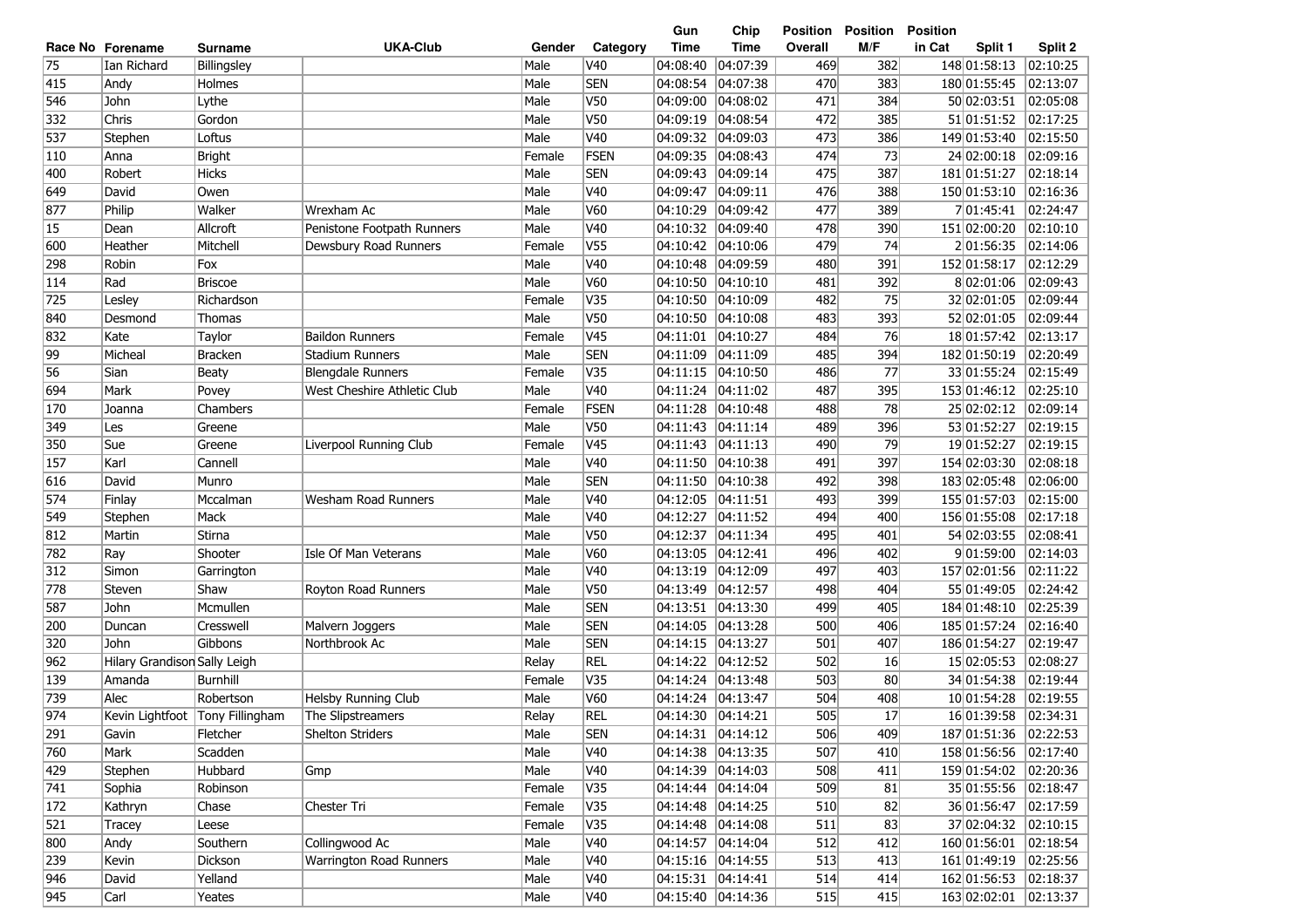| <b>UKA-Club</b><br><b>Time</b><br><b>Time</b><br>M/F<br>in Cat<br>Gender<br>Category<br>Overall<br>Split 1<br>Split 2<br>Race No Forename<br><b>Surname</b><br>433<br><b>SEN</b><br>04:15:42<br> 04:15:00<br>416<br>188 02:01:15<br>02:14:25<br>Richard<br>Male<br>516<br>Hughes<br><b>SEN</b><br>252<br>Male<br>04:15:46<br>04:14:22<br>517<br>417<br>189 01:59:39<br>02:16:05<br>Jason<br>Douglas<br>Alan<br><b>Telford Ac</b><br>Male<br><b>V60</b><br>04:16:08<br>518<br>11 01:58:39<br>02:17:28<br>410<br>Hodgkiss<br> 04:15:14<br>418<br>642<br>Robina<br>FSEN<br>04:16:15<br>04:15:56<br>519<br>84<br>26 01:51:23<br>02:24:51<br>Osbourne<br>Female<br>154<br>Calvert<br>Male<br><b>V50</b><br>04:16:23<br>04:15:46<br>520<br>56 01:52:14<br>02:24:08<br>Andrew<br>419<br>FSEN<br>85<br>Gentle<br>04:16:23<br> 04:15:13<br>521<br>27 02:06:45<br>02:09:36<br>318<br>Helen<br>Female<br>V35<br>04:16:31<br>522<br>86<br>38 01:54:56<br>02:21:34<br>129<br>Victoria<br><b>Buckley</b><br>Female<br> 04:15:10<br>FSEN<br>523<br>87<br>271<br>04:17:08<br>04:16:10<br>28 01:56:20<br>02:20:46<br>English<br>Female<br>Georgina<br>425<br><b>Nick</b><br>Male<br><b>SEN</b><br>04:17:08<br> 04:16:10<br>524<br>190 01:56:20<br>02:20:46<br>How<br>420<br><b>V60</b><br>02:31:36<br>383<br>Stephen<br>Hatfield<br>Prestatyn Rc<br>Male<br> 04:17:11<br> 04:16:53<br>525<br>12 01:45:34<br>421<br><b>SEN</b><br>02:03:01<br>174<br>Noel<br>Male<br>04:17:28<br>04:17:28<br>526<br>191 02:14:25<br>Cheseldine<br>Village Road Runnes<br>422<br><b>SEN</b><br>02:16:27<br>715<br>Male<br>04:17:28<br> 04:16:20<br>527<br>192 02:00:59<br>Martin<br>423<br>Rayner<br><b>SEN</b><br>02:25:56<br>450<br>Male<br>04:17:29<br> 04:16:05<br>528<br>193 01:51:31<br>Raymond<br><b>Jeffrey</b><br>424<br>340<br>Allan<br>Green<br><b>Almost Athletes</b><br>Male<br>V50<br>04:17:42<br> 04:16:17<br>529<br>57 02:04:01<br>02:13:40<br>425<br><b>SEN</b><br>02:22:00<br>712<br>Randles<br>Male<br>04:17:43<br> 04:16:55<br>194 01:55:42<br>Graham<br>530<br>426<br><b>REL</b><br>950<br><b>Bob Griffiths</b><br>Fittleworth Flyers<br>Relay<br>04:17:54<br> 04:17:16<br>531<br>17 02:12:06<br>02:05:46<br>Linda Wright<br>18<br>774<br>V40<br>04:17:56<br>04:17:46<br>532<br>427<br>164 01:42:08<br>02:35:47<br>Male<br>Roger<br>Sexty<br>Hibbott<br>Male<br>V40<br>04:18:11<br>04:17:37<br>533<br>165 01:53:28<br>02:24:41<br>399<br>Simon<br>Oswestry Olympians<br>428<br>V <sub>40</sub><br>Steve<br>Cook<br>Male<br>04:18:19<br> 04:17:21<br>534<br>166 02:07:17<br>02:11:00<br>190<br>429<br>Female<br>V35<br>04:18:23<br>04:17:43<br>535<br>88<br>39 02:06:49<br>02:11:32<br>920<br>Natasha<br>Williams<br><b>Chepstow Harriers</b><br>V <sub>50</sub><br>02:28:50<br>Mike<br>Male<br>04:18:32<br>04:17:47<br>536<br>430<br>58 01:49:41<br>683<br>Piercy<br>V <sub>50</sub><br>02:24:56<br>Male<br>04:18:35<br>04:18:09<br>537<br>59 01:53:38<br>186<br>Richard<br>431<br>Connolly<br>V <sub>40</sub><br>02:24:43<br><b>Brian</b><br>Male<br>04:18:41<br> 04:17:49<br>538<br>167 01:53:57<br>289<br>Fitton<br>432<br>V50<br>524<br>Male<br>04:18:42<br> 04:17:32<br>539<br>433<br>60 02:00:36<br>02:18:05<br>Timothy<br>Leonard<br>69<br>V <sub>45</sub><br>Female<br>04:18:48<br>04:17:34<br>540<br>89<br>20 02:06:45<br>02:12:01<br>Josephine<br>Owen<br><b>V50</b><br>61 02:06:49<br>02:12:02<br>227<br>Male<br>04:18:53<br>04:17:26<br>541<br>434<br>Robert<br>Davies<br><b>Buckley Runners</b><br>Abi<br><b>SEN</b><br>195 01:59:38<br>02:19:20<br>272<br>Male<br>04:18:59<br>04:18:11<br>542<br>435<br>Evans<br><b>SEN</b><br>196 01:53:59<br>02:25:16<br>Adam<br>Cowell<br>Male<br>04:19:17<br>04:18:35<br>543<br>436<br>196<br>417<br>Male<br><b>SEN</b><br>197 01:56:02<br>02:23:16<br>04:19:20<br>04:18:35<br>544<br>437<br>Stephen<br>Holmes<br>Dirk<br>Mithen<br>Male<br>V40<br>04:19:24<br>04:18:04<br>168 02:00:39<br>02:18:43<br>601<br>545<br>438<br><b>SEN</b><br>513<br>Jason<br>Male<br>04:19:40<br>04:18:33<br>546<br>198 02:02:19<br>02:17:19<br>439<br>Large<br>916<br>Holly<br>N/A<br>Female<br>FSEN<br>04:19:43<br>04:19:33<br>547<br>90<br>29 02:01:17<br>02:18:24<br>Williams<br>773<br>Male<br><b>SEN</b><br>04:19:47<br>04:19:44<br>548<br>199 01:36:25<br>02:43:21<br><b>Jack</b><br>440<br>Sexty<br><b>SEN</b><br>918<br>Male<br>04:19:52<br> 04:19:08<br>549<br>200 01:58:30<br>02:21:20<br>Kelvin<br>Williams<br>441<br>3<br>Abell<br>V40<br>04:19:57<br>550<br>02:21:31<br><b>Steve</b><br>Male<br> 04:18:41<br>442<br>169 01:58:24<br>90<br>Booth<br>V45<br>04:20:02<br>551<br>02:27:14<br>Female<br> 04:19:33<br>91<br>21 01:52:46<br>Janet<br>552<br>609<br>V35<br>04:20:07<br>92<br> 04:19:11<br>40 02:01:10<br>02:18:56<br>Liz<br>Morris<br><b>Oswestry Olympians</b><br>Female<br>965<br>Nikki Lloyd<br>Jayne Brickland<br>Relay<br><b>REL</b><br>04:20:09 04:19:17<br>553<br>18 01:57:25<br> 02:22:43<br>19<br>454<br>Male<br>554<br>Johnson<br>V40<br>04:20:49  04:20:49<br>443<br>170 02:09:35<br> 02:11:12<br>Alan<br>958<br>Laura Howarth<br><b>REL</b><br>555<br>20<br>19 02:12:27<br>Linda Drayton<br>Relay<br>04:20:59 04:19:55<br> 02:08:31<br>705<br>04:21:14 04:20:41<br>556<br>62 01:46:30<br>David<br>Male<br>V50<br>444<br> 02:34:42 <br>Pugh<br>814<br><b>SEN</b><br>04:21:26 04:20:33<br>557<br>201 01:55:04 02:26:21<br>Stokes<br>Newport & District Rc<br>Male<br>445<br>Oliver<br>680<br>202 01:55:35<br>Phillips<br>Male<br><b>SEN</b><br>04:21:34 04:21:05<br>558<br>446<br> 02:25:58<br>Kevin<br>608<br>Liverpool Running Club<br>63 02:04:46<br>Morris<br>Male<br>V50<br>04:21:55 04:21:11<br>559<br>447<br> 02:17:07<br>Anthony<br>790<br>04:22:02 04:21:40<br>560<br>203 01:57:21<br>Slater<br>Male<br><b>SEN</b><br>448<br> 02:24:39<br>John<br>29<br><b>SEN</b><br>04:22:08 04:20:46<br>204 01:52:08<br>Andy<br>Male<br>561<br>449<br> 02:29:58<br>Pinkney<br>447<br>Helen<br><b>Barrow Runners</b><br>V35<br>04:22:08 04:20:39<br>562<br>93<br>41 02:07:44<br> 02:14:22<br>James<br>Female |  |  |  | Gun | Chip | <b>Position</b> | <b>Position</b> | <b>Position</b> |  |
|----------------------------------------------------------------------------------------------------------------------------------------------------------------------------------------------------------------------------------------------------------------------------------------------------------------------------------------------------------------------------------------------------------------------------------------------------------------------------------------------------------------------------------------------------------------------------------------------------------------------------------------------------------------------------------------------------------------------------------------------------------------------------------------------------------------------------------------------------------------------------------------------------------------------------------------------------------------------------------------------------------------------------------------------------------------------------------------------------------------------------------------------------------------------------------------------------------------------------------------------------------------------------------------------------------------------------------------------------------------------------------------------------------------------------------------------------------------------------------------------------------------------------------------------------------------------------------------------------------------------------------------------------------------------------------------------------------------------------------------------------------------------------------------------------------------------------------------------------------------------------------------------------------------------------------------------------------------------------------------------------------------------------------------------------------------------------------------------------------------------------------------------------------------------------------------------------------------------------------------------------------------------------------------------------------------------------------------------------------------------------------------------------------------------------------------------------------------------------------------------------------------------------------------------------------------------------------------------------------------------------------------------------------------------------------------------------------------------------------------------------------------------------------------------------------------------------------------------------------------------------------------------------------------------------------------------------------------------------------------------------------------------------------------------------------------------------------------------------------------------------------------------------------------------------------------------------------------------------------------------------------------------------------------------------------------------------------------------------------------------------------------------------------------------------------------------------------------------------------------------------------------------------------------------------------------------------------------------------------------------------------------------------------------------------------------------------------------------------------------------------------------------------------------------------------------------------------------------------------------------------------------------------------------------------------------------------------------------------------------------------------------------------------------------------------------------------------------------------------------------------------------------------------------------------------------------------------------------------------------------------------------------------------------------------------------------------------------------------------------------------------------------------------------------------------------------------------------------------------------------------------------------------------------------------------------------------------------------------------------------------------------------------------------------------------------------------------------------------------------------------------------------------------------------------------------------------------------------------------------------------------------------------------------------------------------------------------------------------------------------------------------------------------------------------------------------------------------------------------------------------------------------------------------------------------------------------------------------------------------------------------------------------------------------------------------------------------------------------------------------------------------------------------------------------------------------------------------------------------------------------------------------------------------------------------------------------------------------------------------------------------------------------------------------------------------------------------------------------------------------------------------------------------------------------------------------------------------------------------------------------------------------------------------------------------------------------------------------------------------------------------------------------------------------------------|--|--|--|-----|------|-----------------|-----------------|-----------------|--|
|                                                                                                                                                                                                                                                                                                                                                                                                                                                                                                                                                                                                                                                                                                                                                                                                                                                                                                                                                                                                                                                                                                                                                                                                                                                                                                                                                                                                                                                                                                                                                                                                                                                                                                                                                                                                                                                                                                                                                                                                                                                                                                                                                                                                                                                                                                                                                                                                                                                                                                                                                                                                                                                                                                                                                                                                                                                                                                                                                                                                                                                                                                                                                                                                                                                                                                                                                                                                                                                                                                                                                                                                                                                                                                                                                                                                                                                                                                                                                                                                                                                                                                                                                                                                                                                                                                                                                                                                                                                                                                                                                                                                                                                                                                                                                                                                                                                                                                                                                                                                                                                                                                                                                                                                                                                                                                                                                                                                                                                                                                                                                                                                                                                                                                                                                                                                                                                                                                                                                                                                                                                          |  |  |  |     |      |                 |                 |                 |  |
|                                                                                                                                                                                                                                                                                                                                                                                                                                                                                                                                                                                                                                                                                                                                                                                                                                                                                                                                                                                                                                                                                                                                                                                                                                                                                                                                                                                                                                                                                                                                                                                                                                                                                                                                                                                                                                                                                                                                                                                                                                                                                                                                                                                                                                                                                                                                                                                                                                                                                                                                                                                                                                                                                                                                                                                                                                                                                                                                                                                                                                                                                                                                                                                                                                                                                                                                                                                                                                                                                                                                                                                                                                                                                                                                                                                                                                                                                                                                                                                                                                                                                                                                                                                                                                                                                                                                                                                                                                                                                                                                                                                                                                                                                                                                                                                                                                                                                                                                                                                                                                                                                                                                                                                                                                                                                                                                                                                                                                                                                                                                                                                                                                                                                                                                                                                                                                                                                                                                                                                                                                                          |  |  |  |     |      |                 |                 |                 |  |
|                                                                                                                                                                                                                                                                                                                                                                                                                                                                                                                                                                                                                                                                                                                                                                                                                                                                                                                                                                                                                                                                                                                                                                                                                                                                                                                                                                                                                                                                                                                                                                                                                                                                                                                                                                                                                                                                                                                                                                                                                                                                                                                                                                                                                                                                                                                                                                                                                                                                                                                                                                                                                                                                                                                                                                                                                                                                                                                                                                                                                                                                                                                                                                                                                                                                                                                                                                                                                                                                                                                                                                                                                                                                                                                                                                                                                                                                                                                                                                                                                                                                                                                                                                                                                                                                                                                                                                                                                                                                                                                                                                                                                                                                                                                                                                                                                                                                                                                                                                                                                                                                                                                                                                                                                                                                                                                                                                                                                                                                                                                                                                                                                                                                                                                                                                                                                                                                                                                                                                                                                                                          |  |  |  |     |      |                 |                 |                 |  |
|                                                                                                                                                                                                                                                                                                                                                                                                                                                                                                                                                                                                                                                                                                                                                                                                                                                                                                                                                                                                                                                                                                                                                                                                                                                                                                                                                                                                                                                                                                                                                                                                                                                                                                                                                                                                                                                                                                                                                                                                                                                                                                                                                                                                                                                                                                                                                                                                                                                                                                                                                                                                                                                                                                                                                                                                                                                                                                                                                                                                                                                                                                                                                                                                                                                                                                                                                                                                                                                                                                                                                                                                                                                                                                                                                                                                                                                                                                                                                                                                                                                                                                                                                                                                                                                                                                                                                                                                                                                                                                                                                                                                                                                                                                                                                                                                                                                                                                                                                                                                                                                                                                                                                                                                                                                                                                                                                                                                                                                                                                                                                                                                                                                                                                                                                                                                                                                                                                                                                                                                                                                          |  |  |  |     |      |                 |                 |                 |  |
|                                                                                                                                                                                                                                                                                                                                                                                                                                                                                                                                                                                                                                                                                                                                                                                                                                                                                                                                                                                                                                                                                                                                                                                                                                                                                                                                                                                                                                                                                                                                                                                                                                                                                                                                                                                                                                                                                                                                                                                                                                                                                                                                                                                                                                                                                                                                                                                                                                                                                                                                                                                                                                                                                                                                                                                                                                                                                                                                                                                                                                                                                                                                                                                                                                                                                                                                                                                                                                                                                                                                                                                                                                                                                                                                                                                                                                                                                                                                                                                                                                                                                                                                                                                                                                                                                                                                                                                                                                                                                                                                                                                                                                                                                                                                                                                                                                                                                                                                                                                                                                                                                                                                                                                                                                                                                                                                                                                                                                                                                                                                                                                                                                                                                                                                                                                                                                                                                                                                                                                                                                                          |  |  |  |     |      |                 |                 |                 |  |
|                                                                                                                                                                                                                                                                                                                                                                                                                                                                                                                                                                                                                                                                                                                                                                                                                                                                                                                                                                                                                                                                                                                                                                                                                                                                                                                                                                                                                                                                                                                                                                                                                                                                                                                                                                                                                                                                                                                                                                                                                                                                                                                                                                                                                                                                                                                                                                                                                                                                                                                                                                                                                                                                                                                                                                                                                                                                                                                                                                                                                                                                                                                                                                                                                                                                                                                                                                                                                                                                                                                                                                                                                                                                                                                                                                                                                                                                                                                                                                                                                                                                                                                                                                                                                                                                                                                                                                                                                                                                                                                                                                                                                                                                                                                                                                                                                                                                                                                                                                                                                                                                                                                                                                                                                                                                                                                                                                                                                                                                                                                                                                                                                                                                                                                                                                                                                                                                                                                                                                                                                                                          |  |  |  |     |      |                 |                 |                 |  |
|                                                                                                                                                                                                                                                                                                                                                                                                                                                                                                                                                                                                                                                                                                                                                                                                                                                                                                                                                                                                                                                                                                                                                                                                                                                                                                                                                                                                                                                                                                                                                                                                                                                                                                                                                                                                                                                                                                                                                                                                                                                                                                                                                                                                                                                                                                                                                                                                                                                                                                                                                                                                                                                                                                                                                                                                                                                                                                                                                                                                                                                                                                                                                                                                                                                                                                                                                                                                                                                                                                                                                                                                                                                                                                                                                                                                                                                                                                                                                                                                                                                                                                                                                                                                                                                                                                                                                                                                                                                                                                                                                                                                                                                                                                                                                                                                                                                                                                                                                                                                                                                                                                                                                                                                                                                                                                                                                                                                                                                                                                                                                                                                                                                                                                                                                                                                                                                                                                                                                                                                                                                          |  |  |  |     |      |                 |                 |                 |  |
|                                                                                                                                                                                                                                                                                                                                                                                                                                                                                                                                                                                                                                                                                                                                                                                                                                                                                                                                                                                                                                                                                                                                                                                                                                                                                                                                                                                                                                                                                                                                                                                                                                                                                                                                                                                                                                                                                                                                                                                                                                                                                                                                                                                                                                                                                                                                                                                                                                                                                                                                                                                                                                                                                                                                                                                                                                                                                                                                                                                                                                                                                                                                                                                                                                                                                                                                                                                                                                                                                                                                                                                                                                                                                                                                                                                                                                                                                                                                                                                                                                                                                                                                                                                                                                                                                                                                                                                                                                                                                                                                                                                                                                                                                                                                                                                                                                                                                                                                                                                                                                                                                                                                                                                                                                                                                                                                                                                                                                                                                                                                                                                                                                                                                                                                                                                                                                                                                                                                                                                                                                                          |  |  |  |     |      |                 |                 |                 |  |
|                                                                                                                                                                                                                                                                                                                                                                                                                                                                                                                                                                                                                                                                                                                                                                                                                                                                                                                                                                                                                                                                                                                                                                                                                                                                                                                                                                                                                                                                                                                                                                                                                                                                                                                                                                                                                                                                                                                                                                                                                                                                                                                                                                                                                                                                                                                                                                                                                                                                                                                                                                                                                                                                                                                                                                                                                                                                                                                                                                                                                                                                                                                                                                                                                                                                                                                                                                                                                                                                                                                                                                                                                                                                                                                                                                                                                                                                                                                                                                                                                                                                                                                                                                                                                                                                                                                                                                                                                                                                                                                                                                                                                                                                                                                                                                                                                                                                                                                                                                                                                                                                                                                                                                                                                                                                                                                                                                                                                                                                                                                                                                                                                                                                                                                                                                                                                                                                                                                                                                                                                                                          |  |  |  |     |      |                 |                 |                 |  |
|                                                                                                                                                                                                                                                                                                                                                                                                                                                                                                                                                                                                                                                                                                                                                                                                                                                                                                                                                                                                                                                                                                                                                                                                                                                                                                                                                                                                                                                                                                                                                                                                                                                                                                                                                                                                                                                                                                                                                                                                                                                                                                                                                                                                                                                                                                                                                                                                                                                                                                                                                                                                                                                                                                                                                                                                                                                                                                                                                                                                                                                                                                                                                                                                                                                                                                                                                                                                                                                                                                                                                                                                                                                                                                                                                                                                                                                                                                                                                                                                                                                                                                                                                                                                                                                                                                                                                                                                                                                                                                                                                                                                                                                                                                                                                                                                                                                                                                                                                                                                                                                                                                                                                                                                                                                                                                                                                                                                                                                                                                                                                                                                                                                                                                                                                                                                                                                                                                                                                                                                                                                          |  |  |  |     |      |                 |                 |                 |  |
|                                                                                                                                                                                                                                                                                                                                                                                                                                                                                                                                                                                                                                                                                                                                                                                                                                                                                                                                                                                                                                                                                                                                                                                                                                                                                                                                                                                                                                                                                                                                                                                                                                                                                                                                                                                                                                                                                                                                                                                                                                                                                                                                                                                                                                                                                                                                                                                                                                                                                                                                                                                                                                                                                                                                                                                                                                                                                                                                                                                                                                                                                                                                                                                                                                                                                                                                                                                                                                                                                                                                                                                                                                                                                                                                                                                                                                                                                                                                                                                                                                                                                                                                                                                                                                                                                                                                                                                                                                                                                                                                                                                                                                                                                                                                                                                                                                                                                                                                                                                                                                                                                                                                                                                                                                                                                                                                                                                                                                                                                                                                                                                                                                                                                                                                                                                                                                                                                                                                                                                                                                                          |  |  |  |     |      |                 |                 |                 |  |
|                                                                                                                                                                                                                                                                                                                                                                                                                                                                                                                                                                                                                                                                                                                                                                                                                                                                                                                                                                                                                                                                                                                                                                                                                                                                                                                                                                                                                                                                                                                                                                                                                                                                                                                                                                                                                                                                                                                                                                                                                                                                                                                                                                                                                                                                                                                                                                                                                                                                                                                                                                                                                                                                                                                                                                                                                                                                                                                                                                                                                                                                                                                                                                                                                                                                                                                                                                                                                                                                                                                                                                                                                                                                                                                                                                                                                                                                                                                                                                                                                                                                                                                                                                                                                                                                                                                                                                                                                                                                                                                                                                                                                                                                                                                                                                                                                                                                                                                                                                                                                                                                                                                                                                                                                                                                                                                                                                                                                                                                                                                                                                                                                                                                                                                                                                                                                                                                                                                                                                                                                                                          |  |  |  |     |      |                 |                 |                 |  |
|                                                                                                                                                                                                                                                                                                                                                                                                                                                                                                                                                                                                                                                                                                                                                                                                                                                                                                                                                                                                                                                                                                                                                                                                                                                                                                                                                                                                                                                                                                                                                                                                                                                                                                                                                                                                                                                                                                                                                                                                                                                                                                                                                                                                                                                                                                                                                                                                                                                                                                                                                                                                                                                                                                                                                                                                                                                                                                                                                                                                                                                                                                                                                                                                                                                                                                                                                                                                                                                                                                                                                                                                                                                                                                                                                                                                                                                                                                                                                                                                                                                                                                                                                                                                                                                                                                                                                                                                                                                                                                                                                                                                                                                                                                                                                                                                                                                                                                                                                                                                                                                                                                                                                                                                                                                                                                                                                                                                                                                                                                                                                                                                                                                                                                                                                                                                                                                                                                                                                                                                                                                          |  |  |  |     |      |                 |                 |                 |  |
|                                                                                                                                                                                                                                                                                                                                                                                                                                                                                                                                                                                                                                                                                                                                                                                                                                                                                                                                                                                                                                                                                                                                                                                                                                                                                                                                                                                                                                                                                                                                                                                                                                                                                                                                                                                                                                                                                                                                                                                                                                                                                                                                                                                                                                                                                                                                                                                                                                                                                                                                                                                                                                                                                                                                                                                                                                                                                                                                                                                                                                                                                                                                                                                                                                                                                                                                                                                                                                                                                                                                                                                                                                                                                                                                                                                                                                                                                                                                                                                                                                                                                                                                                                                                                                                                                                                                                                                                                                                                                                                                                                                                                                                                                                                                                                                                                                                                                                                                                                                                                                                                                                                                                                                                                                                                                                                                                                                                                                                                                                                                                                                                                                                                                                                                                                                                                                                                                                                                                                                                                                                          |  |  |  |     |      |                 |                 |                 |  |
|                                                                                                                                                                                                                                                                                                                                                                                                                                                                                                                                                                                                                                                                                                                                                                                                                                                                                                                                                                                                                                                                                                                                                                                                                                                                                                                                                                                                                                                                                                                                                                                                                                                                                                                                                                                                                                                                                                                                                                                                                                                                                                                                                                                                                                                                                                                                                                                                                                                                                                                                                                                                                                                                                                                                                                                                                                                                                                                                                                                                                                                                                                                                                                                                                                                                                                                                                                                                                                                                                                                                                                                                                                                                                                                                                                                                                                                                                                                                                                                                                                                                                                                                                                                                                                                                                                                                                                                                                                                                                                                                                                                                                                                                                                                                                                                                                                                                                                                                                                                                                                                                                                                                                                                                                                                                                                                                                                                                                                                                                                                                                                                                                                                                                                                                                                                                                                                                                                                                                                                                                                                          |  |  |  |     |      |                 |                 |                 |  |
|                                                                                                                                                                                                                                                                                                                                                                                                                                                                                                                                                                                                                                                                                                                                                                                                                                                                                                                                                                                                                                                                                                                                                                                                                                                                                                                                                                                                                                                                                                                                                                                                                                                                                                                                                                                                                                                                                                                                                                                                                                                                                                                                                                                                                                                                                                                                                                                                                                                                                                                                                                                                                                                                                                                                                                                                                                                                                                                                                                                                                                                                                                                                                                                                                                                                                                                                                                                                                                                                                                                                                                                                                                                                                                                                                                                                                                                                                                                                                                                                                                                                                                                                                                                                                                                                                                                                                                                                                                                                                                                                                                                                                                                                                                                                                                                                                                                                                                                                                                                                                                                                                                                                                                                                                                                                                                                                                                                                                                                                                                                                                                                                                                                                                                                                                                                                                                                                                                                                                                                                                                                          |  |  |  |     |      |                 |                 |                 |  |
|                                                                                                                                                                                                                                                                                                                                                                                                                                                                                                                                                                                                                                                                                                                                                                                                                                                                                                                                                                                                                                                                                                                                                                                                                                                                                                                                                                                                                                                                                                                                                                                                                                                                                                                                                                                                                                                                                                                                                                                                                                                                                                                                                                                                                                                                                                                                                                                                                                                                                                                                                                                                                                                                                                                                                                                                                                                                                                                                                                                                                                                                                                                                                                                                                                                                                                                                                                                                                                                                                                                                                                                                                                                                                                                                                                                                                                                                                                                                                                                                                                                                                                                                                                                                                                                                                                                                                                                                                                                                                                                                                                                                                                                                                                                                                                                                                                                                                                                                                                                                                                                                                                                                                                                                                                                                                                                                                                                                                                                                                                                                                                                                                                                                                                                                                                                                                                                                                                                                                                                                                                                          |  |  |  |     |      |                 |                 |                 |  |
|                                                                                                                                                                                                                                                                                                                                                                                                                                                                                                                                                                                                                                                                                                                                                                                                                                                                                                                                                                                                                                                                                                                                                                                                                                                                                                                                                                                                                                                                                                                                                                                                                                                                                                                                                                                                                                                                                                                                                                                                                                                                                                                                                                                                                                                                                                                                                                                                                                                                                                                                                                                                                                                                                                                                                                                                                                                                                                                                                                                                                                                                                                                                                                                                                                                                                                                                                                                                                                                                                                                                                                                                                                                                                                                                                                                                                                                                                                                                                                                                                                                                                                                                                                                                                                                                                                                                                                                                                                                                                                                                                                                                                                                                                                                                                                                                                                                                                                                                                                                                                                                                                                                                                                                                                                                                                                                                                                                                                                                                                                                                                                                                                                                                                                                                                                                                                                                                                                                                                                                                                                                          |  |  |  |     |      |                 |                 |                 |  |
|                                                                                                                                                                                                                                                                                                                                                                                                                                                                                                                                                                                                                                                                                                                                                                                                                                                                                                                                                                                                                                                                                                                                                                                                                                                                                                                                                                                                                                                                                                                                                                                                                                                                                                                                                                                                                                                                                                                                                                                                                                                                                                                                                                                                                                                                                                                                                                                                                                                                                                                                                                                                                                                                                                                                                                                                                                                                                                                                                                                                                                                                                                                                                                                                                                                                                                                                                                                                                                                                                                                                                                                                                                                                                                                                                                                                                                                                                                                                                                                                                                                                                                                                                                                                                                                                                                                                                                                                                                                                                                                                                                                                                                                                                                                                                                                                                                                                                                                                                                                                                                                                                                                                                                                                                                                                                                                                                                                                                                                                                                                                                                                                                                                                                                                                                                                                                                                                                                                                                                                                                                                          |  |  |  |     |      |                 |                 |                 |  |
|                                                                                                                                                                                                                                                                                                                                                                                                                                                                                                                                                                                                                                                                                                                                                                                                                                                                                                                                                                                                                                                                                                                                                                                                                                                                                                                                                                                                                                                                                                                                                                                                                                                                                                                                                                                                                                                                                                                                                                                                                                                                                                                                                                                                                                                                                                                                                                                                                                                                                                                                                                                                                                                                                                                                                                                                                                                                                                                                                                                                                                                                                                                                                                                                                                                                                                                                                                                                                                                                                                                                                                                                                                                                                                                                                                                                                                                                                                                                                                                                                                                                                                                                                                                                                                                                                                                                                                                                                                                                                                                                                                                                                                                                                                                                                                                                                                                                                                                                                                                                                                                                                                                                                                                                                                                                                                                                                                                                                                                                                                                                                                                                                                                                                                                                                                                                                                                                                                                                                                                                                                                          |  |  |  |     |      |                 |                 |                 |  |
|                                                                                                                                                                                                                                                                                                                                                                                                                                                                                                                                                                                                                                                                                                                                                                                                                                                                                                                                                                                                                                                                                                                                                                                                                                                                                                                                                                                                                                                                                                                                                                                                                                                                                                                                                                                                                                                                                                                                                                                                                                                                                                                                                                                                                                                                                                                                                                                                                                                                                                                                                                                                                                                                                                                                                                                                                                                                                                                                                                                                                                                                                                                                                                                                                                                                                                                                                                                                                                                                                                                                                                                                                                                                                                                                                                                                                                                                                                                                                                                                                                                                                                                                                                                                                                                                                                                                                                                                                                                                                                                                                                                                                                                                                                                                                                                                                                                                                                                                                                                                                                                                                                                                                                                                                                                                                                                                                                                                                                                                                                                                                                                                                                                                                                                                                                                                                                                                                                                                                                                                                                                          |  |  |  |     |      |                 |                 |                 |  |
|                                                                                                                                                                                                                                                                                                                                                                                                                                                                                                                                                                                                                                                                                                                                                                                                                                                                                                                                                                                                                                                                                                                                                                                                                                                                                                                                                                                                                                                                                                                                                                                                                                                                                                                                                                                                                                                                                                                                                                                                                                                                                                                                                                                                                                                                                                                                                                                                                                                                                                                                                                                                                                                                                                                                                                                                                                                                                                                                                                                                                                                                                                                                                                                                                                                                                                                                                                                                                                                                                                                                                                                                                                                                                                                                                                                                                                                                                                                                                                                                                                                                                                                                                                                                                                                                                                                                                                                                                                                                                                                                                                                                                                                                                                                                                                                                                                                                                                                                                                                                                                                                                                                                                                                                                                                                                                                                                                                                                                                                                                                                                                                                                                                                                                                                                                                                                                                                                                                                                                                                                                                          |  |  |  |     |      |                 |                 |                 |  |
|                                                                                                                                                                                                                                                                                                                                                                                                                                                                                                                                                                                                                                                                                                                                                                                                                                                                                                                                                                                                                                                                                                                                                                                                                                                                                                                                                                                                                                                                                                                                                                                                                                                                                                                                                                                                                                                                                                                                                                                                                                                                                                                                                                                                                                                                                                                                                                                                                                                                                                                                                                                                                                                                                                                                                                                                                                                                                                                                                                                                                                                                                                                                                                                                                                                                                                                                                                                                                                                                                                                                                                                                                                                                                                                                                                                                                                                                                                                                                                                                                                                                                                                                                                                                                                                                                                                                                                                                                                                                                                                                                                                                                                                                                                                                                                                                                                                                                                                                                                                                                                                                                                                                                                                                                                                                                                                                                                                                                                                                                                                                                                                                                                                                                                                                                                                                                                                                                                                                                                                                                                                          |  |  |  |     |      |                 |                 |                 |  |
|                                                                                                                                                                                                                                                                                                                                                                                                                                                                                                                                                                                                                                                                                                                                                                                                                                                                                                                                                                                                                                                                                                                                                                                                                                                                                                                                                                                                                                                                                                                                                                                                                                                                                                                                                                                                                                                                                                                                                                                                                                                                                                                                                                                                                                                                                                                                                                                                                                                                                                                                                                                                                                                                                                                                                                                                                                                                                                                                                                                                                                                                                                                                                                                                                                                                                                                                                                                                                                                                                                                                                                                                                                                                                                                                                                                                                                                                                                                                                                                                                                                                                                                                                                                                                                                                                                                                                                                                                                                                                                                                                                                                                                                                                                                                                                                                                                                                                                                                                                                                                                                                                                                                                                                                                                                                                                                                                                                                                                                                                                                                                                                                                                                                                                                                                                                                                                                                                                                                                                                                                                                          |  |  |  |     |      |                 |                 |                 |  |
|                                                                                                                                                                                                                                                                                                                                                                                                                                                                                                                                                                                                                                                                                                                                                                                                                                                                                                                                                                                                                                                                                                                                                                                                                                                                                                                                                                                                                                                                                                                                                                                                                                                                                                                                                                                                                                                                                                                                                                                                                                                                                                                                                                                                                                                                                                                                                                                                                                                                                                                                                                                                                                                                                                                                                                                                                                                                                                                                                                                                                                                                                                                                                                                                                                                                                                                                                                                                                                                                                                                                                                                                                                                                                                                                                                                                                                                                                                                                                                                                                                                                                                                                                                                                                                                                                                                                                                                                                                                                                                                                                                                                                                                                                                                                                                                                                                                                                                                                                                                                                                                                                                                                                                                                                                                                                                                                                                                                                                                                                                                                                                                                                                                                                                                                                                                                                                                                                                                                                                                                                                                          |  |  |  |     |      |                 |                 |                 |  |
|                                                                                                                                                                                                                                                                                                                                                                                                                                                                                                                                                                                                                                                                                                                                                                                                                                                                                                                                                                                                                                                                                                                                                                                                                                                                                                                                                                                                                                                                                                                                                                                                                                                                                                                                                                                                                                                                                                                                                                                                                                                                                                                                                                                                                                                                                                                                                                                                                                                                                                                                                                                                                                                                                                                                                                                                                                                                                                                                                                                                                                                                                                                                                                                                                                                                                                                                                                                                                                                                                                                                                                                                                                                                                                                                                                                                                                                                                                                                                                                                                                                                                                                                                                                                                                                                                                                                                                                                                                                                                                                                                                                                                                                                                                                                                                                                                                                                                                                                                                                                                                                                                                                                                                                                                                                                                                                                                                                                                                                                                                                                                                                                                                                                                                                                                                                                                                                                                                                                                                                                                                                          |  |  |  |     |      |                 |                 |                 |  |
|                                                                                                                                                                                                                                                                                                                                                                                                                                                                                                                                                                                                                                                                                                                                                                                                                                                                                                                                                                                                                                                                                                                                                                                                                                                                                                                                                                                                                                                                                                                                                                                                                                                                                                                                                                                                                                                                                                                                                                                                                                                                                                                                                                                                                                                                                                                                                                                                                                                                                                                                                                                                                                                                                                                                                                                                                                                                                                                                                                                                                                                                                                                                                                                                                                                                                                                                                                                                                                                                                                                                                                                                                                                                                                                                                                                                                                                                                                                                                                                                                                                                                                                                                                                                                                                                                                                                                                                                                                                                                                                                                                                                                                                                                                                                                                                                                                                                                                                                                                                                                                                                                                                                                                                                                                                                                                                                                                                                                                                                                                                                                                                                                                                                                                                                                                                                                                                                                                                                                                                                                                                          |  |  |  |     |      |                 |                 |                 |  |
|                                                                                                                                                                                                                                                                                                                                                                                                                                                                                                                                                                                                                                                                                                                                                                                                                                                                                                                                                                                                                                                                                                                                                                                                                                                                                                                                                                                                                                                                                                                                                                                                                                                                                                                                                                                                                                                                                                                                                                                                                                                                                                                                                                                                                                                                                                                                                                                                                                                                                                                                                                                                                                                                                                                                                                                                                                                                                                                                                                                                                                                                                                                                                                                                                                                                                                                                                                                                                                                                                                                                                                                                                                                                                                                                                                                                                                                                                                                                                                                                                                                                                                                                                                                                                                                                                                                                                                                                                                                                                                                                                                                                                                                                                                                                                                                                                                                                                                                                                                                                                                                                                                                                                                                                                                                                                                                                                                                                                                                                                                                                                                                                                                                                                                                                                                                                                                                                                                                                                                                                                                                          |  |  |  |     |      |                 |                 |                 |  |
|                                                                                                                                                                                                                                                                                                                                                                                                                                                                                                                                                                                                                                                                                                                                                                                                                                                                                                                                                                                                                                                                                                                                                                                                                                                                                                                                                                                                                                                                                                                                                                                                                                                                                                                                                                                                                                                                                                                                                                                                                                                                                                                                                                                                                                                                                                                                                                                                                                                                                                                                                                                                                                                                                                                                                                                                                                                                                                                                                                                                                                                                                                                                                                                                                                                                                                                                                                                                                                                                                                                                                                                                                                                                                                                                                                                                                                                                                                                                                                                                                                                                                                                                                                                                                                                                                                                                                                                                                                                                                                                                                                                                                                                                                                                                                                                                                                                                                                                                                                                                                                                                                                                                                                                                                                                                                                                                                                                                                                                                                                                                                                                                                                                                                                                                                                                                                                                                                                                                                                                                                                                          |  |  |  |     |      |                 |                 |                 |  |
|                                                                                                                                                                                                                                                                                                                                                                                                                                                                                                                                                                                                                                                                                                                                                                                                                                                                                                                                                                                                                                                                                                                                                                                                                                                                                                                                                                                                                                                                                                                                                                                                                                                                                                                                                                                                                                                                                                                                                                                                                                                                                                                                                                                                                                                                                                                                                                                                                                                                                                                                                                                                                                                                                                                                                                                                                                                                                                                                                                                                                                                                                                                                                                                                                                                                                                                                                                                                                                                                                                                                                                                                                                                                                                                                                                                                                                                                                                                                                                                                                                                                                                                                                                                                                                                                                                                                                                                                                                                                                                                                                                                                                                                                                                                                                                                                                                                                                                                                                                                                                                                                                                                                                                                                                                                                                                                                                                                                                                                                                                                                                                                                                                                                                                                                                                                                                                                                                                                                                                                                                                                          |  |  |  |     |      |                 |                 |                 |  |
|                                                                                                                                                                                                                                                                                                                                                                                                                                                                                                                                                                                                                                                                                                                                                                                                                                                                                                                                                                                                                                                                                                                                                                                                                                                                                                                                                                                                                                                                                                                                                                                                                                                                                                                                                                                                                                                                                                                                                                                                                                                                                                                                                                                                                                                                                                                                                                                                                                                                                                                                                                                                                                                                                                                                                                                                                                                                                                                                                                                                                                                                                                                                                                                                                                                                                                                                                                                                                                                                                                                                                                                                                                                                                                                                                                                                                                                                                                                                                                                                                                                                                                                                                                                                                                                                                                                                                                                                                                                                                                                                                                                                                                                                                                                                                                                                                                                                                                                                                                                                                                                                                                                                                                                                                                                                                                                                                                                                                                                                                                                                                                                                                                                                                                                                                                                                                                                                                                                                                                                                                                                          |  |  |  |     |      |                 |                 |                 |  |
|                                                                                                                                                                                                                                                                                                                                                                                                                                                                                                                                                                                                                                                                                                                                                                                                                                                                                                                                                                                                                                                                                                                                                                                                                                                                                                                                                                                                                                                                                                                                                                                                                                                                                                                                                                                                                                                                                                                                                                                                                                                                                                                                                                                                                                                                                                                                                                                                                                                                                                                                                                                                                                                                                                                                                                                                                                                                                                                                                                                                                                                                                                                                                                                                                                                                                                                                                                                                                                                                                                                                                                                                                                                                                                                                                                                                                                                                                                                                                                                                                                                                                                                                                                                                                                                                                                                                                                                                                                                                                                                                                                                                                                                                                                                                                                                                                                                                                                                                                                                                                                                                                                                                                                                                                                                                                                                                                                                                                                                                                                                                                                                                                                                                                                                                                                                                                                                                                                                                                                                                                                                          |  |  |  |     |      |                 |                 |                 |  |
|                                                                                                                                                                                                                                                                                                                                                                                                                                                                                                                                                                                                                                                                                                                                                                                                                                                                                                                                                                                                                                                                                                                                                                                                                                                                                                                                                                                                                                                                                                                                                                                                                                                                                                                                                                                                                                                                                                                                                                                                                                                                                                                                                                                                                                                                                                                                                                                                                                                                                                                                                                                                                                                                                                                                                                                                                                                                                                                                                                                                                                                                                                                                                                                                                                                                                                                                                                                                                                                                                                                                                                                                                                                                                                                                                                                                                                                                                                                                                                                                                                                                                                                                                                                                                                                                                                                                                                                                                                                                                                                                                                                                                                                                                                                                                                                                                                                                                                                                                                                                                                                                                                                                                                                                                                                                                                                                                                                                                                                                                                                                                                                                                                                                                                                                                                                                                                                                                                                                                                                                                                                          |  |  |  |     |      |                 |                 |                 |  |
|                                                                                                                                                                                                                                                                                                                                                                                                                                                                                                                                                                                                                                                                                                                                                                                                                                                                                                                                                                                                                                                                                                                                                                                                                                                                                                                                                                                                                                                                                                                                                                                                                                                                                                                                                                                                                                                                                                                                                                                                                                                                                                                                                                                                                                                                                                                                                                                                                                                                                                                                                                                                                                                                                                                                                                                                                                                                                                                                                                                                                                                                                                                                                                                                                                                                                                                                                                                                                                                                                                                                                                                                                                                                                                                                                                                                                                                                                                                                                                                                                                                                                                                                                                                                                                                                                                                                                                                                                                                                                                                                                                                                                                                                                                                                                                                                                                                                                                                                                                                                                                                                                                                                                                                                                                                                                                                                                                                                                                                                                                                                                                                                                                                                                                                                                                                                                                                                                                                                                                                                                                                          |  |  |  |     |      |                 |                 |                 |  |
|                                                                                                                                                                                                                                                                                                                                                                                                                                                                                                                                                                                                                                                                                                                                                                                                                                                                                                                                                                                                                                                                                                                                                                                                                                                                                                                                                                                                                                                                                                                                                                                                                                                                                                                                                                                                                                                                                                                                                                                                                                                                                                                                                                                                                                                                                                                                                                                                                                                                                                                                                                                                                                                                                                                                                                                                                                                                                                                                                                                                                                                                                                                                                                                                                                                                                                                                                                                                                                                                                                                                                                                                                                                                                                                                                                                                                                                                                                                                                                                                                                                                                                                                                                                                                                                                                                                                                                                                                                                                                                                                                                                                                                                                                                                                                                                                                                                                                                                                                                                                                                                                                                                                                                                                                                                                                                                                                                                                                                                                                                                                                                                                                                                                                                                                                                                                                                                                                                                                                                                                                                                          |  |  |  |     |      |                 |                 |                 |  |
|                                                                                                                                                                                                                                                                                                                                                                                                                                                                                                                                                                                                                                                                                                                                                                                                                                                                                                                                                                                                                                                                                                                                                                                                                                                                                                                                                                                                                                                                                                                                                                                                                                                                                                                                                                                                                                                                                                                                                                                                                                                                                                                                                                                                                                                                                                                                                                                                                                                                                                                                                                                                                                                                                                                                                                                                                                                                                                                                                                                                                                                                                                                                                                                                                                                                                                                                                                                                                                                                                                                                                                                                                                                                                                                                                                                                                                                                                                                                                                                                                                                                                                                                                                                                                                                                                                                                                                                                                                                                                                                                                                                                                                                                                                                                                                                                                                                                                                                                                                                                                                                                                                                                                                                                                                                                                                                                                                                                                                                                                                                                                                                                                                                                                                                                                                                                                                                                                                                                                                                                                                                          |  |  |  |     |      |                 |                 |                 |  |
|                                                                                                                                                                                                                                                                                                                                                                                                                                                                                                                                                                                                                                                                                                                                                                                                                                                                                                                                                                                                                                                                                                                                                                                                                                                                                                                                                                                                                                                                                                                                                                                                                                                                                                                                                                                                                                                                                                                                                                                                                                                                                                                                                                                                                                                                                                                                                                                                                                                                                                                                                                                                                                                                                                                                                                                                                                                                                                                                                                                                                                                                                                                                                                                                                                                                                                                                                                                                                                                                                                                                                                                                                                                                                                                                                                                                                                                                                                                                                                                                                                                                                                                                                                                                                                                                                                                                                                                                                                                                                                                                                                                                                                                                                                                                                                                                                                                                                                                                                                                                                                                                                                                                                                                                                                                                                                                                                                                                                                                                                                                                                                                                                                                                                                                                                                                                                                                                                                                                                                                                                                                          |  |  |  |     |      |                 |                 |                 |  |
|                                                                                                                                                                                                                                                                                                                                                                                                                                                                                                                                                                                                                                                                                                                                                                                                                                                                                                                                                                                                                                                                                                                                                                                                                                                                                                                                                                                                                                                                                                                                                                                                                                                                                                                                                                                                                                                                                                                                                                                                                                                                                                                                                                                                                                                                                                                                                                                                                                                                                                                                                                                                                                                                                                                                                                                                                                                                                                                                                                                                                                                                                                                                                                                                                                                                                                                                                                                                                                                                                                                                                                                                                                                                                                                                                                                                                                                                                                                                                                                                                                                                                                                                                                                                                                                                                                                                                                                                                                                                                                                                                                                                                                                                                                                                                                                                                                                                                                                                                                                                                                                                                                                                                                                                                                                                                                                                                                                                                                                                                                                                                                                                                                                                                                                                                                                                                                                                                                                                                                                                                                                          |  |  |  |     |      |                 |                 |                 |  |
|                                                                                                                                                                                                                                                                                                                                                                                                                                                                                                                                                                                                                                                                                                                                                                                                                                                                                                                                                                                                                                                                                                                                                                                                                                                                                                                                                                                                                                                                                                                                                                                                                                                                                                                                                                                                                                                                                                                                                                                                                                                                                                                                                                                                                                                                                                                                                                                                                                                                                                                                                                                                                                                                                                                                                                                                                                                                                                                                                                                                                                                                                                                                                                                                                                                                                                                                                                                                                                                                                                                                                                                                                                                                                                                                                                                                                                                                                                                                                                                                                                                                                                                                                                                                                                                                                                                                                                                                                                                                                                                                                                                                                                                                                                                                                                                                                                                                                                                                                                                                                                                                                                                                                                                                                                                                                                                                                                                                                                                                                                                                                                                                                                                                                                                                                                                                                                                                                                                                                                                                                                                          |  |  |  |     |      |                 |                 |                 |  |
|                                                                                                                                                                                                                                                                                                                                                                                                                                                                                                                                                                                                                                                                                                                                                                                                                                                                                                                                                                                                                                                                                                                                                                                                                                                                                                                                                                                                                                                                                                                                                                                                                                                                                                                                                                                                                                                                                                                                                                                                                                                                                                                                                                                                                                                                                                                                                                                                                                                                                                                                                                                                                                                                                                                                                                                                                                                                                                                                                                                                                                                                                                                                                                                                                                                                                                                                                                                                                                                                                                                                                                                                                                                                                                                                                                                                                                                                                                                                                                                                                                                                                                                                                                                                                                                                                                                                                                                                                                                                                                                                                                                                                                                                                                                                                                                                                                                                                                                                                                                                                                                                                                                                                                                                                                                                                                                                                                                                                                                                                                                                                                                                                                                                                                                                                                                                                                                                                                                                                                                                                                                          |  |  |  |     |      |                 |                 |                 |  |
|                                                                                                                                                                                                                                                                                                                                                                                                                                                                                                                                                                                                                                                                                                                                                                                                                                                                                                                                                                                                                                                                                                                                                                                                                                                                                                                                                                                                                                                                                                                                                                                                                                                                                                                                                                                                                                                                                                                                                                                                                                                                                                                                                                                                                                                                                                                                                                                                                                                                                                                                                                                                                                                                                                                                                                                                                                                                                                                                                                                                                                                                                                                                                                                                                                                                                                                                                                                                                                                                                                                                                                                                                                                                                                                                                                                                                                                                                                                                                                                                                                                                                                                                                                                                                                                                                                                                                                                                                                                                                                                                                                                                                                                                                                                                                                                                                                                                                                                                                                                                                                                                                                                                                                                                                                                                                                                                                                                                                                                                                                                                                                                                                                                                                                                                                                                                                                                                                                                                                                                                                                                          |  |  |  |     |      |                 |                 |                 |  |
|                                                                                                                                                                                                                                                                                                                                                                                                                                                                                                                                                                                                                                                                                                                                                                                                                                                                                                                                                                                                                                                                                                                                                                                                                                                                                                                                                                                                                                                                                                                                                                                                                                                                                                                                                                                                                                                                                                                                                                                                                                                                                                                                                                                                                                                                                                                                                                                                                                                                                                                                                                                                                                                                                                                                                                                                                                                                                                                                                                                                                                                                                                                                                                                                                                                                                                                                                                                                                                                                                                                                                                                                                                                                                                                                                                                                                                                                                                                                                                                                                                                                                                                                                                                                                                                                                                                                                                                                                                                                                                                                                                                                                                                                                                                                                                                                                                                                                                                                                                                                                                                                                                                                                                                                                                                                                                                                                                                                                                                                                                                                                                                                                                                                                                                                                                                                                                                                                                                                                                                                                                                          |  |  |  |     |      |                 |                 |                 |  |
|                                                                                                                                                                                                                                                                                                                                                                                                                                                                                                                                                                                                                                                                                                                                                                                                                                                                                                                                                                                                                                                                                                                                                                                                                                                                                                                                                                                                                                                                                                                                                                                                                                                                                                                                                                                                                                                                                                                                                                                                                                                                                                                                                                                                                                                                                                                                                                                                                                                                                                                                                                                                                                                                                                                                                                                                                                                                                                                                                                                                                                                                                                                                                                                                                                                                                                                                                                                                                                                                                                                                                                                                                                                                                                                                                                                                                                                                                                                                                                                                                                                                                                                                                                                                                                                                                                                                                                                                                                                                                                                                                                                                                                                                                                                                                                                                                                                                                                                                                                                                                                                                                                                                                                                                                                                                                                                                                                                                                                                                                                                                                                                                                                                                                                                                                                                                                                                                                                                                                                                                                                                          |  |  |  |     |      |                 |                 |                 |  |
|                                                                                                                                                                                                                                                                                                                                                                                                                                                                                                                                                                                                                                                                                                                                                                                                                                                                                                                                                                                                                                                                                                                                                                                                                                                                                                                                                                                                                                                                                                                                                                                                                                                                                                                                                                                                                                                                                                                                                                                                                                                                                                                                                                                                                                                                                                                                                                                                                                                                                                                                                                                                                                                                                                                                                                                                                                                                                                                                                                                                                                                                                                                                                                                                                                                                                                                                                                                                                                                                                                                                                                                                                                                                                                                                                                                                                                                                                                                                                                                                                                                                                                                                                                                                                                                                                                                                                                                                                                                                                                                                                                                                                                                                                                                                                                                                                                                                                                                                                                                                                                                                                                                                                                                                                                                                                                                                                                                                                                                                                                                                                                                                                                                                                                                                                                                                                                                                                                                                                                                                                                                          |  |  |  |     |      |                 |                 |                 |  |
|                                                                                                                                                                                                                                                                                                                                                                                                                                                                                                                                                                                                                                                                                                                                                                                                                                                                                                                                                                                                                                                                                                                                                                                                                                                                                                                                                                                                                                                                                                                                                                                                                                                                                                                                                                                                                                                                                                                                                                                                                                                                                                                                                                                                                                                                                                                                                                                                                                                                                                                                                                                                                                                                                                                                                                                                                                                                                                                                                                                                                                                                                                                                                                                                                                                                                                                                                                                                                                                                                                                                                                                                                                                                                                                                                                                                                                                                                                                                                                                                                                                                                                                                                                                                                                                                                                                                                                                                                                                                                                                                                                                                                                                                                                                                                                                                                                                                                                                                                                                                                                                                                                                                                                                                                                                                                                                                                                                                                                                                                                                                                                                                                                                                                                                                                                                                                                                                                                                                                                                                                                                          |  |  |  |     |      |                 |                 |                 |  |
|                                                                                                                                                                                                                                                                                                                                                                                                                                                                                                                                                                                                                                                                                                                                                                                                                                                                                                                                                                                                                                                                                                                                                                                                                                                                                                                                                                                                                                                                                                                                                                                                                                                                                                                                                                                                                                                                                                                                                                                                                                                                                                                                                                                                                                                                                                                                                                                                                                                                                                                                                                                                                                                                                                                                                                                                                                                                                                                                                                                                                                                                                                                                                                                                                                                                                                                                                                                                                                                                                                                                                                                                                                                                                                                                                                                                                                                                                                                                                                                                                                                                                                                                                                                                                                                                                                                                                                                                                                                                                                                                                                                                                                                                                                                                                                                                                                                                                                                                                                                                                                                                                                                                                                                                                                                                                                                                                                                                                                                                                                                                                                                                                                                                                                                                                                                                                                                                                                                                                                                                                                                          |  |  |  |     |      |                 |                 |                 |  |
|                                                                                                                                                                                                                                                                                                                                                                                                                                                                                                                                                                                                                                                                                                                                                                                                                                                                                                                                                                                                                                                                                                                                                                                                                                                                                                                                                                                                                                                                                                                                                                                                                                                                                                                                                                                                                                                                                                                                                                                                                                                                                                                                                                                                                                                                                                                                                                                                                                                                                                                                                                                                                                                                                                                                                                                                                                                                                                                                                                                                                                                                                                                                                                                                                                                                                                                                                                                                                                                                                                                                                                                                                                                                                                                                                                                                                                                                                                                                                                                                                                                                                                                                                                                                                                                                                                                                                                                                                                                                                                                                                                                                                                                                                                                                                                                                                                                                                                                                                                                                                                                                                                                                                                                                                                                                                                                                                                                                                                                                                                                                                                                                                                                                                                                                                                                                                                                                                                                                                                                                                                                          |  |  |  |     |      |                 |                 |                 |  |
|                                                                                                                                                                                                                                                                                                                                                                                                                                                                                                                                                                                                                                                                                                                                                                                                                                                                                                                                                                                                                                                                                                                                                                                                                                                                                                                                                                                                                                                                                                                                                                                                                                                                                                                                                                                                                                                                                                                                                                                                                                                                                                                                                                                                                                                                                                                                                                                                                                                                                                                                                                                                                                                                                                                                                                                                                                                                                                                                                                                                                                                                                                                                                                                                                                                                                                                                                                                                                                                                                                                                                                                                                                                                                                                                                                                                                                                                                                                                                                                                                                                                                                                                                                                                                                                                                                                                                                                                                                                                                                                                                                                                                                                                                                                                                                                                                                                                                                                                                                                                                                                                                                                                                                                                                                                                                                                                                                                                                                                                                                                                                                                                                                                                                                                                                                                                                                                                                                                                                                                                                                                          |  |  |  |     |      |                 |                 |                 |  |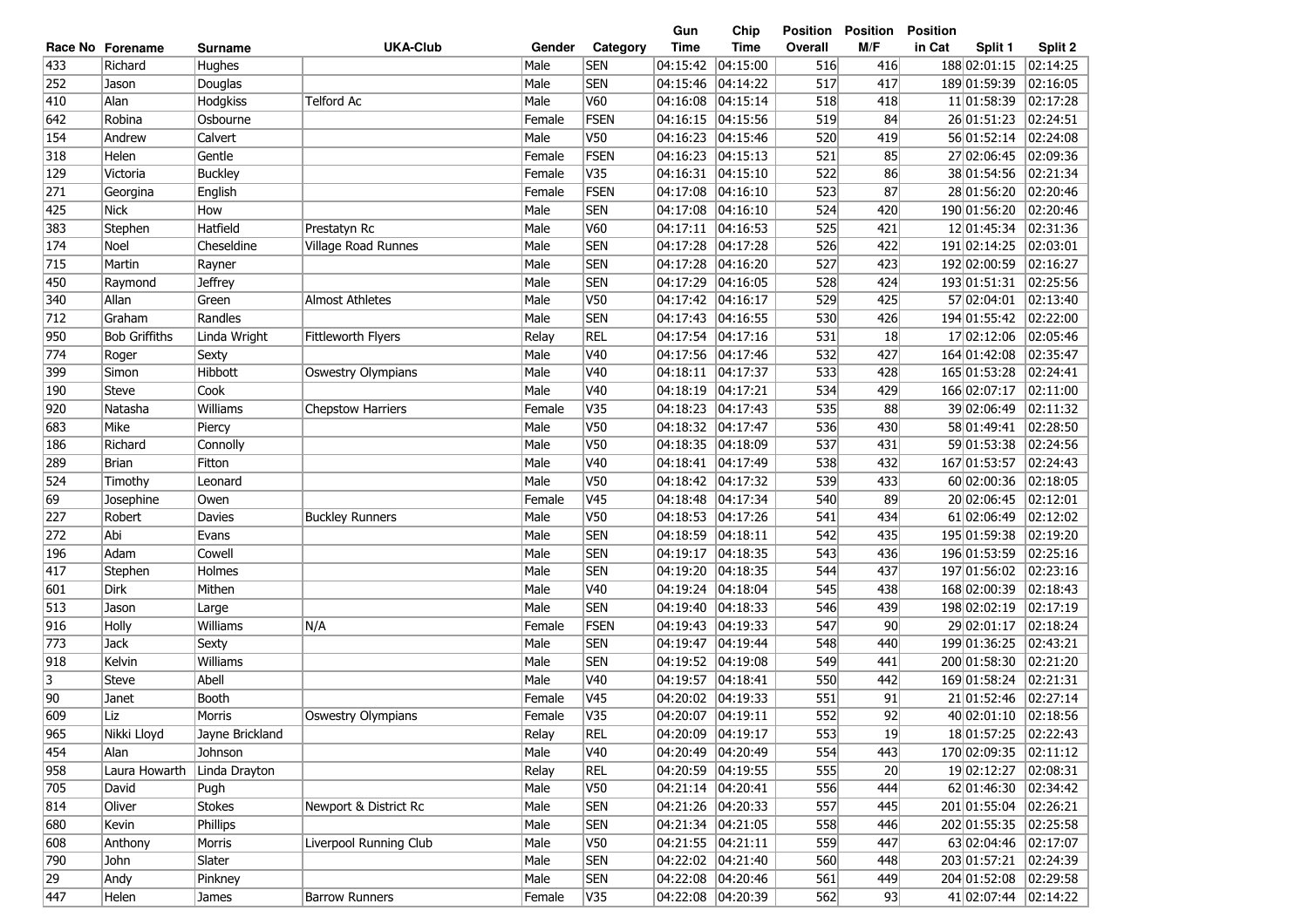|                 |                              |                |                             |        |                 | Gun               | Chip                | Position | <b>Position</b> | <b>Position</b>       |          |
|-----------------|------------------------------|----------------|-----------------------------|--------|-----------------|-------------------|---------------------|----------|-----------------|-----------------------|----------|
|                 | Race No Forename             | <b>Surname</b> | <b>UKA-Club</b>             | Gender | Category        | <b>Time</b>       | <b>Time</b>         | Overall  | M/F             | in Cat<br>Split 1     | Split 2  |
| $\overline{77}$ | Ben                          | Billington     |                             | Male   | <b>SEN</b>      | 04:22:13          | 04:21:31            | 563      | 450             | 205 02:00:29          | 02:21:43 |
| 296             | Amy                          | Fox            |                             | Female | FSEN            | 04:22:19          | 04:21:37            | 564      | 94              | 30 02:05:59           | 02:16:18 |
| 187             | Paul                         | Connor         |                             | Male   | V50             | 04:22:55          | 04:22:20            | 565      | 451             | 64 01:53:33           | 02:29:20 |
| 785             | Delores                      | Singleton      |                             | Female | V35             | 04:23:46          | 04:23:11            | 566      | 95              | 42 02:00:28           | 02:23:16 |
| 555             | Amena                        | Madden         | Liverpool Running Club      | Female | V35             | 04:23:55          | 04:23:11            | 567      | 96              | 43 02:06:49           | 02:17:04 |
| 527             | John                         | Lever          |                             | Male   | <b>V50</b>      | 04:24:00          | 04:23:00            | 568      | 452             | 65 01:59:46           | 02:24:13 |
| 268             | Sharon                       | Edwards        |                             | Female | V35             | 04:24:01          | 04:22:42            | 569      | 97              | 44 02:00:56           | 02:23:03 |
| 161             | Darren                       | Carradice      |                             | Male   | V <sub>40</sub> | 04:24:11          | 04:23:03            | 570      | 453             | 171 02:01:28          | 02:22:41 |
| 152             | Paul                         | Callaghan      |                             | Male   | <b>SEN</b>      | 04:24:23          | 04:23:26            | 571      | 454             | 206 01:57:34          | 02:26:48 |
| 224             | Mark                         | <b>Davies</b>  | St Helens Sutton Ac         | Male   | <b>SEN</b>      | 04:24:38          | 04:24:29            | 572      | 455             | 207 01:37:34          | 02:47:02 |
| 534             | Emma                         | Littler        |                             | Female | V35             | 04:24:45          | 04:23:33            | 573      | 98              | 45 02:13:36           | 02:11:07 |
| 849             | <b>Jennifer</b>              | Timmons        |                             | Female | V35             | 04:24:45          | 04:23:32            | 574      | 99              | 46 02:13:37           | 02:11:06 |
| 624             | David                        | Newsham        |                             | Male   | V40             | 04:25:12          | 04:24:50            | 575      | 456             | 172 01:56:39          | 02:28:31 |
| 372             | Zoe                          | Hancock        |                             | Female | FSEN            | 04:25:44          | 04:25:02            | 576      | 100             | 31 02:01:21           | 02:24:22 |
| 526             | Ling                         | Leung          |                             | Female | FSEN            | 04:25:48          | 04:25:09            | 577      | 101             | 32 01:57:10           | 02:28:36 |
| 571             | Langton                      | Mburayi        |                             | Male   | <b>SEN</b>      | 04:26:05          | 04:25:24            | 578      | 457             | 208 02:00:29          | 02:25:34 |
| 276             | Richard                      | Evans          |                             | Male   | V40             | 04:26:21          | 04:25:43            | 579      | 458             | 173 01:54:45          | 02:31:34 |
| 218             | Sharon                       | Davidson       |                             | Female | <b>FSEN</b>     | 04:26:36          | 04:25:49            | 580      | 102             | 33 02:03:59           | 02:22:36 |
| 769             | Gareth                       | Self           |                             | Male   | <b>SEN</b>      | 04:26:41          | 04:26:22            | 581      | 459             | 209 01:57:23          | 02:29:17 |
| 770             | Katherine                    | Self           |                             | Female | <b>FSEN</b>     | 04:26:41          | 04:26:41            | 582      | 103             | 34 01:57:24           | 02:29:16 |
| 176             | Deborah                      | Chesworth      |                             | Female | FSEN            | 04:27:03          | 04:26:11            | 583      | 104             | 35 02:06:46           | 02:20:16 |
| 867             | Paul                         | <b>Vickers</b> |                             | Male   | <b>SEN</b>      | 04:27:03          | 04:26:11            | 584      | 460             | 210 02:06:44          | 02:20:18 |
| 125             | John                         | <b>Brown</b>   | Cheadle Running Club        | Male   | V50             | 04:27:16          | 04:27:16            | 585      | 461             | 66 02:02:00           | 02:25:15 |
| 216             | James                        | Darcy          | Silson Joggers              | Male   | V40             | 04:27:16          | 04:27:11            | 586      | 462             | 174 01:29:38          | 02:57:36 |
| 695             | Anne                         | Powell         | Scunthorpe &Amp District Ac | Female | V <sub>55</sub> | 04:27:25          | 04:26:29            | 587      | 105             | 302:11:05             | 02:16:19 |
| 665             | David                        | Paull          |                             | Male   | V40             | 04:27:26          | 04:27:26            | 588      | 463             | 175 02:11:05          | 02:16:19 |
| 622             | Stephen                      | New            | 100 Marathon Club           | Male   | V <sub>40</sub> | 04:27:39          | 04:26:56            | 589      | 464             | 176 01:58:58          | 02:28:39 |
| 879             | Paul                         | Walsh          |                             | Male   | V40             | 04:27:44          | 04:26:23            | 590      | 465             | 177 02:00:23          | 02:27:20 |
| 237             | Susan                        | Denham-Smith   | Cumberland Ac               | Female | V35             | 04:27:51          | 04:26:25            | 591      | 106             | 47 02:04:40           | 02:23:09 |
| 686             | Laura-Beth                   | Pilkington     |                             | Female | <b>FSEN</b>     | 04:27:54          | 04:27:14            | 592      | 107             | 36 02:02:15           | 02:25:37 |
| 104             | Christopher                  | Brannigan      |                             | Male   | <b>SEN</b>      | 04:28:07          | 04:26:40            | 593      | 466             | 211 01:50:39          | 02:37:27 |
| 101             | Mark                         | <b>Bradley</b> |                             | Male   | V <sub>40</sub> | 04:28:14          | 04:28:14            | 594      | 467             | 178 01:54:05          | 02:34:08 |
| 123             | Daniel                       | Brotherton     |                             | Male   | <b>SEN</b>      | 04:28:17          | 04:27:28            | 595      | 468             | 212 01:55:24          | 02:32:51 |
| 964             | Thomas Madder Christina Owen |                |                             | Relay  | <b>REL</b>      | 04:28:32          | 04:27:42            | 596      | 21              | 20 02:12:24           | 02:16:07 |
| 913             | David                        | Williams       |                             | Male   | V40             | 04:28:34          | 04:27:13            | 597      | 469             | 179 02:05:38          | 02:22:55 |
| 660             | Amanda                       | Parsons        |                             | Female | V35             | 04:28:51          | 04:27:42            | 598      | 108             | 48 02:06:01           | 02:22:49 |
| 728             | David                        | Riley          |                             | Male   | <b>SEN</b>      | 04:28:51 04:27:32 |                     | 599      | 470             | 213 02:08:00          | 02:20:49 |
| 173             | Claire                       | Cheng          |                             | Female | V35             |                   | 04:29:02 04:28:05   | 600      | 109             | 49 02:18:43           | 02:10:17 |
| 355             | Adam                         | Griffiths      |                             | Male   | <b>SEN</b>      |                   | 04:29:11 04:28:29   | 601      | 471             | 214 01:56:39          | 02:32:30 |
| 508             | Hyun Jin                     | Ko             |                             | Male   | <b>SEN</b>      |                   | 04:29:20 04:27:54   | 602      | 472             | 215 02:01:46          | 02:27:33 |
| 248             | Chris                        | Donnelly       |                             | Male   | <b>SEN</b>      |                   | 04:29:25 04:28:58   | 603      | 473             | 216 01:59:20          | 02:30:03 |
| 796             | Karen                        | Smith          | Liverpool                   | Female | V45             |                   | 04:29:38 04:28:55   | 604      | 110             | 22 01:56:03 02:33:33  |          |
| $337$           | Dominic                      | Graham         |                             | Male   | <b>SEN</b>      | 04:29:43 04:29:11 |                     | 605      | 474             | 217 02:03:11 02:26:30 |          |
| 119             | Keith                        | Brookbanks     |                             | Male   | <b>SEN</b>      |                   | 04:29:56 04:28:55   | 606      | 475             | 218 02:08:22          | 02:21:32 |
| 779             | Alastair                     | Sherren        |                             | Male   | <b>SEN</b>      |                   | 04:30:03 04:28:38   | 607      | 476             | 219 02:18:31 02:11:30 |          |
| 721             | Philip                       | Reeves         |                             | Male   | <b>SEN</b>      |                   | 04:30:06 04:30:06   | 608      | 477             | 220 02:03:43          | 02:26:21 |
| 198             | Andrew                       | Crane          |                             | Male   | V50             |                   | 04:30:26   04:29:30 | 609      | 478             | 67 02:09:44           | 02:20:40 |
|                 |                              |                |                             |        |                 |                   |                     |          |                 |                       |          |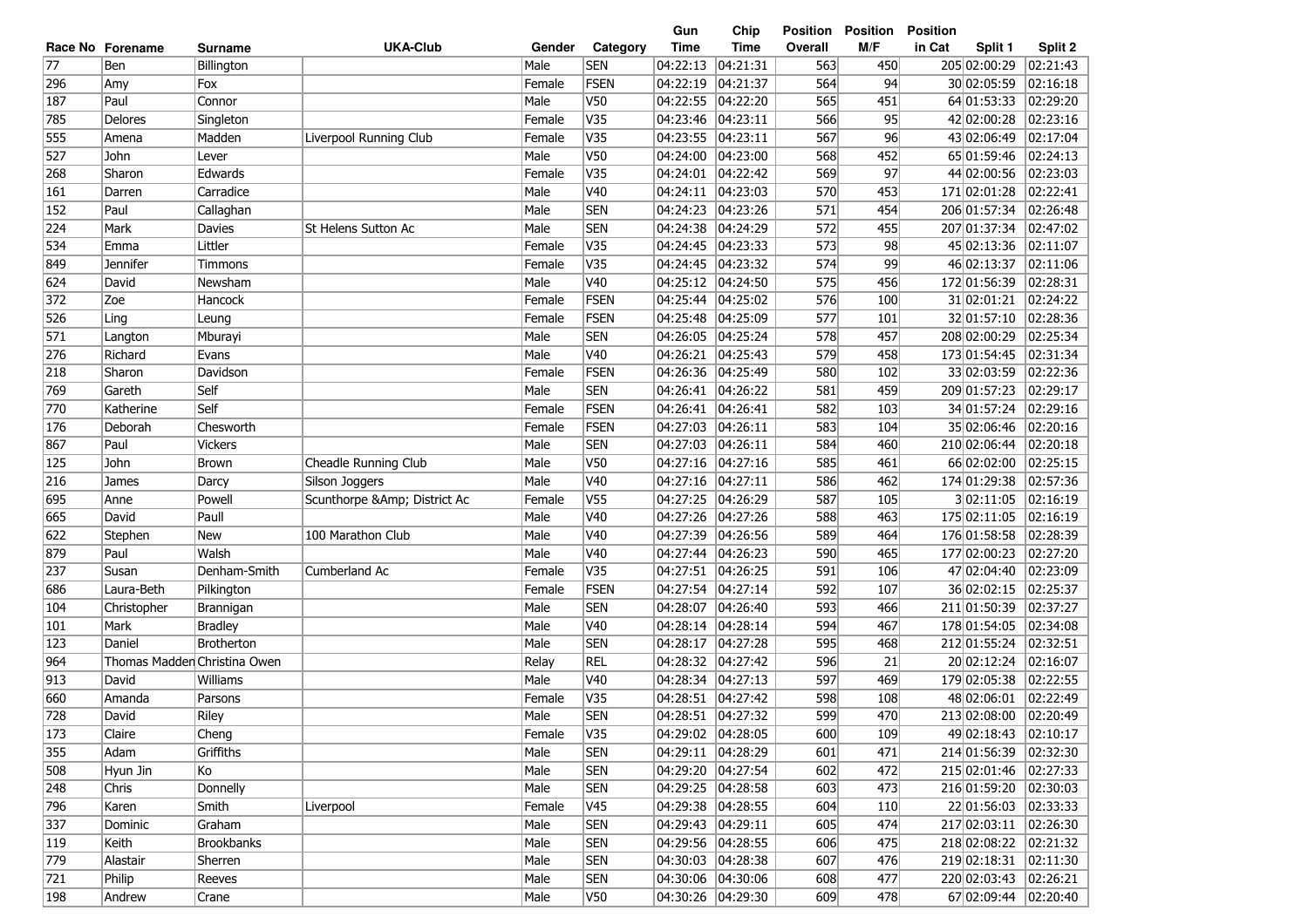| <b>UKA-Club</b><br><b>Time</b><br><b>Time</b><br>M/F<br>in Cat<br>Category<br>Overall<br>Split 1<br>Split 2<br>Race No Forename<br>Gender<br>Surname<br>162<br>V35<br>04:30:31<br>04:29:36<br>111<br>50 02:10:20<br>02:20:10<br>Female<br>610<br>Lorraine<br>Carrington<br>629<br>O'Neill<br><b>SEN</b><br>04:30:58<br>04:29:44<br>479<br>221 02:03:43<br>02:27:13<br>Stuart<br>Male<br>611<br>451<br>Ed<br><b>Jenkins</b><br>Male<br>V40<br>04:31:00<br> 04:30:01<br>180 02:12:17<br>02:18:42<br>612<br>480<br>Female<br>V <sub>45</sub><br>04:31:00<br>613<br>23 02:12:17<br>02:18:42<br>452<br>Wendy<br><b>Jenkins</b><br> 04:30:01<br>112<br>772<br>V35<br>04:31:06<br>04:30:21<br>614<br>51 02:14:40<br>02:16:25<br>Michelle<br>Seward<br>Female<br>113<br><b>SEN</b><br>02:23:05<br>Alldred<br>04:31:29<br>04:30:27<br>615<br>222 02:08:22<br>16<br>Karl<br>Male<br>481<br>V <sub>45</sub><br>$\sqrt{02:25:31}$<br>Sue<br>Female<br>04:31:33<br> 04:30:14<br>616<br>24 02:06:00<br>481<br>Jones<br>114<br>374<br>Miller<br>V40<br>617<br>181 01:53:56<br>02:37:36<br>Hannah<br><b>Stragglers</b><br>Male<br>04:31:34<br> 04:30:08<br>482<br>V40<br>02:42:41<br>89<br>Booth<br>Male<br>04:31:41<br> 04:31:26<br>618<br>483<br>182 01:48:58<br>Dominic<br>91<br>V35<br>02:29:54<br>Booth<br>Female<br>04:31:41<br> 04:31:03<br>619<br>115<br>52 02:01:45<br>Lynne<br>Male<br>V40<br>04:31:50<br>183 01:55:04<br>02:36:45<br>696<br>Mr Barry<br>Powell<br> 04:31:10<br>620<br>484<br><b>SEN</b><br>240<br>Male<br>04:31:51<br>223 01:55:05<br>02:36:45<br>Robby<br>Dilworth<br> 04:31:12<br>621<br>485<br><b>SEN</b><br>361<br>Carl<br>Guy<br>Male<br>04:32:39<br> 04:31:46<br>622<br>224 02:09:47<br>02:22:50<br>486<br>704<br>April<br>Proffitt<br>Female<br>V35<br>04:32:39<br> 04:31:46<br>623<br>53 02:09:48<br>02:22:50<br>116<br>217<br>Davidson<br>Male<br><b>V50</b><br>04:32:52<br>68 02:03:01<br>02:29:50<br>Ian<br> 04:31:58<br>624<br>487<br><b>SEN</b><br>839<br>Male<br>04:33:45<br> 04:33:13<br>225 01:50:21<br>02:43:22<br>David<br>Thomas<br>625<br>488<br>231<br>Male<br><b>SEN</b><br>04:33:49<br> 04:33:16<br>626<br>226 01:59:29<br>02:34:18<br>Calum<br>Davis<br>489<br>871<br>Wade<br>Male<br>V40<br>04:34:02<br> 04:34:02<br>627<br>184 02:05:26<br>02:28:35<br>Ian<br>490<br>Alan<br>V <sub>50</sub><br>04:34:04<br>04:33:25<br>69 02:04:10<br>02:29:52<br>445<br>Male<br>628<br>491<br>James<br><b>SEN</b><br>335<br>Gould<br>Male<br>04:34:08<br>04:32:56<br>227 02:14:10<br>02:19:57<br>Andy<br>629<br>492<br>Male<br><b>SEN</b><br>04:34:30<br>04:33:57<br>630<br>228 02:06:38<br>02:27:50<br> 919<br>Marc<br>Williams<br>493<br><b>SEN</b><br>02:34:11<br>Male<br>04:34:52<br> 04:33:53<br>631<br>494<br>229 02:00:40<br>438<br>Scott<br><b>Hynes</b><br>02:23:08<br>Female<br>V <sub>55</sub><br>04:35:17<br>04:34:16<br>4 02:12:08<br>641<br>Kathleen<br>Osborne<br>West Cheshire Athletic Club<br>632<br>117<br>V50<br>$\sqrt{02:25:38}$<br>378<br>Male<br>04:36:07<br>04:35:20<br>70 02:10:27<br><b>Harris</b><br>633<br>495<br>James<br><b>SEN</b><br>628<br>04:36:36<br> 04:35:31<br>634<br>230 02:01:30<br>02:35:05<br>Derek<br><b>Nott</b><br>Male<br>496<br>515<br><b>SEN</b><br>231 02:06:07<br>02:30:51<br>Male<br>04:37:00<br> 04:37:00<br>635<br>497<br>Dave<br>Larsen<br>Wild<br>V35<br>54 02:07:38<br>02:29:33<br>906<br>Female<br>04:37:12<br> 04:36:02<br>636<br>Pam<br>118<br>V <sub>50</sub><br>04:37:16<br>71 02:05:48<br>582<br>Mcelmeel<br>Male<br> 04:36:24<br>637<br>02:31:26<br><b>Brian</b><br>498<br>362<br>Hack<br>Male<br>V40<br>04:37:57<br> 04:37:57<br>185 01:58:34<br>02:39:21<br>Simon<br>638<br>499<br>V50<br>72 02:07:40<br>02:30:28<br>480<br>Male<br>04:38:10<br>04:36:56<br>639<br>500<br>Jones<br>Islwyn Running Club<br>Stephen<br><b>SEN</b><br>700<br>Male<br>04:39:07<br> 04:38:13<br>640<br>232 01:56:29<br>02:42:36<br>Peter<br>Prescott<br>501<br>V <sub>45</sub><br>Carol Ann<br>Plater<br>100 Marathon Club<br>Female<br>04:39:18<br>04:38:23<br>641<br>25 02:05:49<br>02:33:27<br>690<br>119<br>V <sub>45</sub><br>39<br><b>Baker</b><br>Female<br>04:39:43<br>04:38:49<br>642<br>26 02:05:49<br>02:33:53<br>Patsy<br>100 Marathon Club<br>120<br>86<br>Male<br><b>SEN</b><br>04:39:45<br>04:38:57<br>643<br>233 01:55:02<br>02:44:41<br>Maksymilian<br>Bojarski<br>502<br>308<br>Male<br><b>SEN</b><br>04:39:49<br>02:34:49<br>Paul<br>Gallagher<br>04:38:58<br>644<br>503<br>234 02:04:59<br>579<br>V40<br>04:39:55<br> 04:38:58<br>645<br>02:28:47<br>David<br>Male<br>504<br>186 02:11:07<br>Mccreavy<br>798<br><b>SEN</b><br>Simon<br>Smith<br>Male<br>04:40:01 04:39:01<br>646<br>505<br>235 01:59:17<br> 02:40:42<br>501<br>Jennifer<br>Female<br><b>FSEN</b><br>04:40:19 04:39:22<br>647<br>121<br>37 02:11:27<br> 02:28:50<br>King<br>577<br>V35<br>04:40:43 04:39:39<br>55 02:14:18 02:26:24<br>Mcclure<br>Dewsbury Road Runners<br>Female<br>648<br>122<br>Bev<br><b>SEN</b><br>236 02:10:11 02:31:06<br>572<br>Neil<br>Mcaleece<br>Male<br>04:41:18 04:41:18<br>649<br>506<br>Wilmslow Rc<br><b>SEN</b><br>237 02:05:52 02:35:37<br>484<br>Male<br>04:41:31  04:40:15<br>650<br>507<br>Robert<br>Kace<br>443<br>FSEN<br>651<br>38 02:04:11 02:37:47<br>Female<br>04:41:59 04:41:20<br>123<br>Victoria<br>Jackson<br>921<br>187 02:11:55 02:30:19<br>Male<br>V40<br>04:42:16 04:40:59<br>652<br>508<br>Owain<br>Williams<br>525<br>188 02:06:00 02:36:15<br>David<br>Male<br>V40<br>04:42:17 04:41:05<br>653<br>509<br>Lester<br>197<br>39 02:16:07  02:26:45<br>Female<br><b>FSEN</b><br>04:42:53 04:41:25<br>654<br>124<br>Jennifer<br>Cowperthwaite<br>238 02:06:36<br>492<br>Mark<br>Kelly<br>Male<br><b>SEN</b><br>04:42:53  04:41:33<br>655<br>510<br> 02:36:15<br>73 02:00:22<br>04:43:06  04:42:39<br>Grundy |     |       |                         |      |     | Gun | Chip | <b>Position</b> | <b>Position</b> | <b>Position</b> |          |
|---------------------------------------------------------------------------------------------------------------------------------------------------------------------------------------------------------------------------------------------------------------------------------------------------------------------------------------------------------------------------------------------------------------------------------------------------------------------------------------------------------------------------------------------------------------------------------------------------------------------------------------------------------------------------------------------------------------------------------------------------------------------------------------------------------------------------------------------------------------------------------------------------------------------------------------------------------------------------------------------------------------------------------------------------------------------------------------------------------------------------------------------------------------------------------------------------------------------------------------------------------------------------------------------------------------------------------------------------------------------------------------------------------------------------------------------------------------------------------------------------------------------------------------------------------------------------------------------------------------------------------------------------------------------------------------------------------------------------------------------------------------------------------------------------------------------------------------------------------------------------------------------------------------------------------------------------------------------------------------------------------------------------------------------------------------------------------------------------------------------------------------------------------------------------------------------------------------------------------------------------------------------------------------------------------------------------------------------------------------------------------------------------------------------------------------------------------------------------------------------------------------------------------------------------------------------------------------------------------------------------------------------------------------------------------------------------------------------------------------------------------------------------------------------------------------------------------------------------------------------------------------------------------------------------------------------------------------------------------------------------------------------------------------------------------------------------------------------------------------------------------------------------------------------------------------------------------------------------------------------------------------------------------------------------------------------------------------------------------------------------------------------------------------------------------------------------------------------------------------------------------------------------------------------------------------------------------------------------------------------------------------------------------------------------------------------------------------------------------------------------------------------------------------------------------------------------------------------------------------------------------------------------------------------------------------------------------------------------------------------------------------------------------------------------------------------------------------------------------------------------------------------------------------------------------------------------------------------------------------------------------------------------------------------------------------------------------------------------------------------------------------------------------------------------------------------------------------------------------------------------------------------------------------------------------------------------------------------------------------------------------------------------------------------------------------------------------------------------------------------------------------------------------------------------------------------------------------------------------------------------------------------------------------------------------------------------------------------------------------------------------------------------------------------------------------------------------------------------------------------------------------------------------------------------------------------------------------------------------------------------------------------------------------------------------------------------------------------------------------------------------------------------------------------------------------------------------------------------------------------------------------------------------------------------------------------------------------------------------------------------------------------------------------------------------------------------------------------------------------------------------------------------------------------------------------------|-----|-------|-------------------------|------|-----|-----|------|-----------------|-----------------|-----------------|----------|
|                                                                                                                                                                                                                                                                                                                                                                                                                                                                                                                                                                                                                                                                                                                                                                                                                                                                                                                                                                                                                                                                                                                                                                                                                                                                                                                                                                                                                                                                                                                                                                                                                                                                                                                                                                                                                                                                                                                                                                                                                                                                                                                                                                                                                                                                                                                                                                                                                                                                                                                                                                                                                                                                                                                                                                                                                                                                                                                                                                                                                                                                                                                                                                                                                                                                                                                                                                                                                                                                                                                                                                                                                                                                                                                                                                                                                                                                                                                                                                                                                                                                                                                                                                                                                                                                                                                                                                                                                                                                                                                                                                                                                                                                                                                                                                                                                                                                                                                                                                                                                                                                                                                                                                                                                                                                                                                                                                                                                                                                                                                                                                                                                                                                                                                                                                                                                     |     |       |                         |      |     |     |      |                 |                 |                 |          |
|                                                                                                                                                                                                                                                                                                                                                                                                                                                                                                                                                                                                                                                                                                                                                                                                                                                                                                                                                                                                                                                                                                                                                                                                                                                                                                                                                                                                                                                                                                                                                                                                                                                                                                                                                                                                                                                                                                                                                                                                                                                                                                                                                                                                                                                                                                                                                                                                                                                                                                                                                                                                                                                                                                                                                                                                                                                                                                                                                                                                                                                                                                                                                                                                                                                                                                                                                                                                                                                                                                                                                                                                                                                                                                                                                                                                                                                                                                                                                                                                                                                                                                                                                                                                                                                                                                                                                                                                                                                                                                                                                                                                                                                                                                                                                                                                                                                                                                                                                                                                                                                                                                                                                                                                                                                                                                                                                                                                                                                                                                                                                                                                                                                                                                                                                                                                                     |     |       |                         |      |     |     |      |                 |                 |                 |          |
|                                                                                                                                                                                                                                                                                                                                                                                                                                                                                                                                                                                                                                                                                                                                                                                                                                                                                                                                                                                                                                                                                                                                                                                                                                                                                                                                                                                                                                                                                                                                                                                                                                                                                                                                                                                                                                                                                                                                                                                                                                                                                                                                                                                                                                                                                                                                                                                                                                                                                                                                                                                                                                                                                                                                                                                                                                                                                                                                                                                                                                                                                                                                                                                                                                                                                                                                                                                                                                                                                                                                                                                                                                                                                                                                                                                                                                                                                                                                                                                                                                                                                                                                                                                                                                                                                                                                                                                                                                                                                                                                                                                                                                                                                                                                                                                                                                                                                                                                                                                                                                                                                                                                                                                                                                                                                                                                                                                                                                                                                                                                                                                                                                                                                                                                                                                                                     |     |       |                         |      |     |     |      |                 |                 |                 |          |
|                                                                                                                                                                                                                                                                                                                                                                                                                                                                                                                                                                                                                                                                                                                                                                                                                                                                                                                                                                                                                                                                                                                                                                                                                                                                                                                                                                                                                                                                                                                                                                                                                                                                                                                                                                                                                                                                                                                                                                                                                                                                                                                                                                                                                                                                                                                                                                                                                                                                                                                                                                                                                                                                                                                                                                                                                                                                                                                                                                                                                                                                                                                                                                                                                                                                                                                                                                                                                                                                                                                                                                                                                                                                                                                                                                                                                                                                                                                                                                                                                                                                                                                                                                                                                                                                                                                                                                                                                                                                                                                                                                                                                                                                                                                                                                                                                                                                                                                                                                                                                                                                                                                                                                                                                                                                                                                                                                                                                                                                                                                                                                                                                                                                                                                                                                                                                     |     |       |                         |      |     |     |      |                 |                 |                 |          |
|                                                                                                                                                                                                                                                                                                                                                                                                                                                                                                                                                                                                                                                                                                                                                                                                                                                                                                                                                                                                                                                                                                                                                                                                                                                                                                                                                                                                                                                                                                                                                                                                                                                                                                                                                                                                                                                                                                                                                                                                                                                                                                                                                                                                                                                                                                                                                                                                                                                                                                                                                                                                                                                                                                                                                                                                                                                                                                                                                                                                                                                                                                                                                                                                                                                                                                                                                                                                                                                                                                                                                                                                                                                                                                                                                                                                                                                                                                                                                                                                                                                                                                                                                                                                                                                                                                                                                                                                                                                                                                                                                                                                                                                                                                                                                                                                                                                                                                                                                                                                                                                                                                                                                                                                                                                                                                                                                                                                                                                                                                                                                                                                                                                                                                                                                                                                                     |     |       |                         |      |     |     |      |                 |                 |                 |          |
|                                                                                                                                                                                                                                                                                                                                                                                                                                                                                                                                                                                                                                                                                                                                                                                                                                                                                                                                                                                                                                                                                                                                                                                                                                                                                                                                                                                                                                                                                                                                                                                                                                                                                                                                                                                                                                                                                                                                                                                                                                                                                                                                                                                                                                                                                                                                                                                                                                                                                                                                                                                                                                                                                                                                                                                                                                                                                                                                                                                                                                                                                                                                                                                                                                                                                                                                                                                                                                                                                                                                                                                                                                                                                                                                                                                                                                                                                                                                                                                                                                                                                                                                                                                                                                                                                                                                                                                                                                                                                                                                                                                                                                                                                                                                                                                                                                                                                                                                                                                                                                                                                                                                                                                                                                                                                                                                                                                                                                                                                                                                                                                                                                                                                                                                                                                                                     |     |       |                         |      |     |     |      |                 |                 |                 |          |
|                                                                                                                                                                                                                                                                                                                                                                                                                                                                                                                                                                                                                                                                                                                                                                                                                                                                                                                                                                                                                                                                                                                                                                                                                                                                                                                                                                                                                                                                                                                                                                                                                                                                                                                                                                                                                                                                                                                                                                                                                                                                                                                                                                                                                                                                                                                                                                                                                                                                                                                                                                                                                                                                                                                                                                                                                                                                                                                                                                                                                                                                                                                                                                                                                                                                                                                                                                                                                                                                                                                                                                                                                                                                                                                                                                                                                                                                                                                                                                                                                                                                                                                                                                                                                                                                                                                                                                                                                                                                                                                                                                                                                                                                                                                                                                                                                                                                                                                                                                                                                                                                                                                                                                                                                                                                                                                                                                                                                                                                                                                                                                                                                                                                                                                                                                                                                     |     |       |                         |      |     |     |      |                 |                 |                 |          |
|                                                                                                                                                                                                                                                                                                                                                                                                                                                                                                                                                                                                                                                                                                                                                                                                                                                                                                                                                                                                                                                                                                                                                                                                                                                                                                                                                                                                                                                                                                                                                                                                                                                                                                                                                                                                                                                                                                                                                                                                                                                                                                                                                                                                                                                                                                                                                                                                                                                                                                                                                                                                                                                                                                                                                                                                                                                                                                                                                                                                                                                                                                                                                                                                                                                                                                                                                                                                                                                                                                                                                                                                                                                                                                                                                                                                                                                                                                                                                                                                                                                                                                                                                                                                                                                                                                                                                                                                                                                                                                                                                                                                                                                                                                                                                                                                                                                                                                                                                                                                                                                                                                                                                                                                                                                                                                                                                                                                                                                                                                                                                                                                                                                                                                                                                                                                                     |     |       |                         |      |     |     |      |                 |                 |                 |          |
|                                                                                                                                                                                                                                                                                                                                                                                                                                                                                                                                                                                                                                                                                                                                                                                                                                                                                                                                                                                                                                                                                                                                                                                                                                                                                                                                                                                                                                                                                                                                                                                                                                                                                                                                                                                                                                                                                                                                                                                                                                                                                                                                                                                                                                                                                                                                                                                                                                                                                                                                                                                                                                                                                                                                                                                                                                                                                                                                                                                                                                                                                                                                                                                                                                                                                                                                                                                                                                                                                                                                                                                                                                                                                                                                                                                                                                                                                                                                                                                                                                                                                                                                                                                                                                                                                                                                                                                                                                                                                                                                                                                                                                                                                                                                                                                                                                                                                                                                                                                                                                                                                                                                                                                                                                                                                                                                                                                                                                                                                                                                                                                                                                                                                                                                                                                                                     |     |       |                         |      |     |     |      |                 |                 |                 |          |
|                                                                                                                                                                                                                                                                                                                                                                                                                                                                                                                                                                                                                                                                                                                                                                                                                                                                                                                                                                                                                                                                                                                                                                                                                                                                                                                                                                                                                                                                                                                                                                                                                                                                                                                                                                                                                                                                                                                                                                                                                                                                                                                                                                                                                                                                                                                                                                                                                                                                                                                                                                                                                                                                                                                                                                                                                                                                                                                                                                                                                                                                                                                                                                                                                                                                                                                                                                                                                                                                                                                                                                                                                                                                                                                                                                                                                                                                                                                                                                                                                                                                                                                                                                                                                                                                                                                                                                                                                                                                                                                                                                                                                                                                                                                                                                                                                                                                                                                                                                                                                                                                                                                                                                                                                                                                                                                                                                                                                                                                                                                                                                                                                                                                                                                                                                                                                     |     |       |                         |      |     |     |      |                 |                 |                 |          |
|                                                                                                                                                                                                                                                                                                                                                                                                                                                                                                                                                                                                                                                                                                                                                                                                                                                                                                                                                                                                                                                                                                                                                                                                                                                                                                                                                                                                                                                                                                                                                                                                                                                                                                                                                                                                                                                                                                                                                                                                                                                                                                                                                                                                                                                                                                                                                                                                                                                                                                                                                                                                                                                                                                                                                                                                                                                                                                                                                                                                                                                                                                                                                                                                                                                                                                                                                                                                                                                                                                                                                                                                                                                                                                                                                                                                                                                                                                                                                                                                                                                                                                                                                                                                                                                                                                                                                                                                                                                                                                                                                                                                                                                                                                                                                                                                                                                                                                                                                                                                                                                                                                                                                                                                                                                                                                                                                                                                                                                                                                                                                                                                                                                                                                                                                                                                                     |     |       |                         |      |     |     |      |                 |                 |                 |          |
|                                                                                                                                                                                                                                                                                                                                                                                                                                                                                                                                                                                                                                                                                                                                                                                                                                                                                                                                                                                                                                                                                                                                                                                                                                                                                                                                                                                                                                                                                                                                                                                                                                                                                                                                                                                                                                                                                                                                                                                                                                                                                                                                                                                                                                                                                                                                                                                                                                                                                                                                                                                                                                                                                                                                                                                                                                                                                                                                                                                                                                                                                                                                                                                                                                                                                                                                                                                                                                                                                                                                                                                                                                                                                                                                                                                                                                                                                                                                                                                                                                                                                                                                                                                                                                                                                                                                                                                                                                                                                                                                                                                                                                                                                                                                                                                                                                                                                                                                                                                                                                                                                                                                                                                                                                                                                                                                                                                                                                                                                                                                                                                                                                                                                                                                                                                                                     |     |       |                         |      |     |     |      |                 |                 |                 |          |
|                                                                                                                                                                                                                                                                                                                                                                                                                                                                                                                                                                                                                                                                                                                                                                                                                                                                                                                                                                                                                                                                                                                                                                                                                                                                                                                                                                                                                                                                                                                                                                                                                                                                                                                                                                                                                                                                                                                                                                                                                                                                                                                                                                                                                                                                                                                                                                                                                                                                                                                                                                                                                                                                                                                                                                                                                                                                                                                                                                                                                                                                                                                                                                                                                                                                                                                                                                                                                                                                                                                                                                                                                                                                                                                                                                                                                                                                                                                                                                                                                                                                                                                                                                                                                                                                                                                                                                                                                                                                                                                                                                                                                                                                                                                                                                                                                                                                                                                                                                                                                                                                                                                                                                                                                                                                                                                                                                                                                                                                                                                                                                                                                                                                                                                                                                                                                     |     |       |                         |      |     |     |      |                 |                 |                 |          |
|                                                                                                                                                                                                                                                                                                                                                                                                                                                                                                                                                                                                                                                                                                                                                                                                                                                                                                                                                                                                                                                                                                                                                                                                                                                                                                                                                                                                                                                                                                                                                                                                                                                                                                                                                                                                                                                                                                                                                                                                                                                                                                                                                                                                                                                                                                                                                                                                                                                                                                                                                                                                                                                                                                                                                                                                                                                                                                                                                                                                                                                                                                                                                                                                                                                                                                                                                                                                                                                                                                                                                                                                                                                                                                                                                                                                                                                                                                                                                                                                                                                                                                                                                                                                                                                                                                                                                                                                                                                                                                                                                                                                                                                                                                                                                                                                                                                                                                                                                                                                                                                                                                                                                                                                                                                                                                                                                                                                                                                                                                                                                                                                                                                                                                                                                                                                                     |     |       |                         |      |     |     |      |                 |                 |                 |          |
|                                                                                                                                                                                                                                                                                                                                                                                                                                                                                                                                                                                                                                                                                                                                                                                                                                                                                                                                                                                                                                                                                                                                                                                                                                                                                                                                                                                                                                                                                                                                                                                                                                                                                                                                                                                                                                                                                                                                                                                                                                                                                                                                                                                                                                                                                                                                                                                                                                                                                                                                                                                                                                                                                                                                                                                                                                                                                                                                                                                                                                                                                                                                                                                                                                                                                                                                                                                                                                                                                                                                                                                                                                                                                                                                                                                                                                                                                                                                                                                                                                                                                                                                                                                                                                                                                                                                                                                                                                                                                                                                                                                                                                                                                                                                                                                                                                                                                                                                                                                                                                                                                                                                                                                                                                                                                                                                                                                                                                                                                                                                                                                                                                                                                                                                                                                                                     |     |       |                         |      |     |     |      |                 |                 |                 |          |
|                                                                                                                                                                                                                                                                                                                                                                                                                                                                                                                                                                                                                                                                                                                                                                                                                                                                                                                                                                                                                                                                                                                                                                                                                                                                                                                                                                                                                                                                                                                                                                                                                                                                                                                                                                                                                                                                                                                                                                                                                                                                                                                                                                                                                                                                                                                                                                                                                                                                                                                                                                                                                                                                                                                                                                                                                                                                                                                                                                                                                                                                                                                                                                                                                                                                                                                                                                                                                                                                                                                                                                                                                                                                                                                                                                                                                                                                                                                                                                                                                                                                                                                                                                                                                                                                                                                                                                                                                                                                                                                                                                                                                                                                                                                                                                                                                                                                                                                                                                                                                                                                                                                                                                                                                                                                                                                                                                                                                                                                                                                                                                                                                                                                                                                                                                                                                     |     |       |                         |      |     |     |      |                 |                 |                 |          |
|                                                                                                                                                                                                                                                                                                                                                                                                                                                                                                                                                                                                                                                                                                                                                                                                                                                                                                                                                                                                                                                                                                                                                                                                                                                                                                                                                                                                                                                                                                                                                                                                                                                                                                                                                                                                                                                                                                                                                                                                                                                                                                                                                                                                                                                                                                                                                                                                                                                                                                                                                                                                                                                                                                                                                                                                                                                                                                                                                                                                                                                                                                                                                                                                                                                                                                                                                                                                                                                                                                                                                                                                                                                                                                                                                                                                                                                                                                                                                                                                                                                                                                                                                                                                                                                                                                                                                                                                                                                                                                                                                                                                                                                                                                                                                                                                                                                                                                                                                                                                                                                                                                                                                                                                                                                                                                                                                                                                                                                                                                                                                                                                                                                                                                                                                                                                                     |     |       |                         |      |     |     |      |                 |                 |                 |          |
|                                                                                                                                                                                                                                                                                                                                                                                                                                                                                                                                                                                                                                                                                                                                                                                                                                                                                                                                                                                                                                                                                                                                                                                                                                                                                                                                                                                                                                                                                                                                                                                                                                                                                                                                                                                                                                                                                                                                                                                                                                                                                                                                                                                                                                                                                                                                                                                                                                                                                                                                                                                                                                                                                                                                                                                                                                                                                                                                                                                                                                                                                                                                                                                                                                                                                                                                                                                                                                                                                                                                                                                                                                                                                                                                                                                                                                                                                                                                                                                                                                                                                                                                                                                                                                                                                                                                                                                                                                                                                                                                                                                                                                                                                                                                                                                                                                                                                                                                                                                                                                                                                                                                                                                                                                                                                                                                                                                                                                                                                                                                                                                                                                                                                                                                                                                                                     |     |       |                         |      |     |     |      |                 |                 |                 |          |
|                                                                                                                                                                                                                                                                                                                                                                                                                                                                                                                                                                                                                                                                                                                                                                                                                                                                                                                                                                                                                                                                                                                                                                                                                                                                                                                                                                                                                                                                                                                                                                                                                                                                                                                                                                                                                                                                                                                                                                                                                                                                                                                                                                                                                                                                                                                                                                                                                                                                                                                                                                                                                                                                                                                                                                                                                                                                                                                                                                                                                                                                                                                                                                                                                                                                                                                                                                                                                                                                                                                                                                                                                                                                                                                                                                                                                                                                                                                                                                                                                                                                                                                                                                                                                                                                                                                                                                                                                                                                                                                                                                                                                                                                                                                                                                                                                                                                                                                                                                                                                                                                                                                                                                                                                                                                                                                                                                                                                                                                                                                                                                                                                                                                                                                                                                                                                     |     |       |                         |      |     |     |      |                 |                 |                 |          |
|                                                                                                                                                                                                                                                                                                                                                                                                                                                                                                                                                                                                                                                                                                                                                                                                                                                                                                                                                                                                                                                                                                                                                                                                                                                                                                                                                                                                                                                                                                                                                                                                                                                                                                                                                                                                                                                                                                                                                                                                                                                                                                                                                                                                                                                                                                                                                                                                                                                                                                                                                                                                                                                                                                                                                                                                                                                                                                                                                                                                                                                                                                                                                                                                                                                                                                                                                                                                                                                                                                                                                                                                                                                                                                                                                                                                                                                                                                                                                                                                                                                                                                                                                                                                                                                                                                                                                                                                                                                                                                                                                                                                                                                                                                                                                                                                                                                                                                                                                                                                                                                                                                                                                                                                                                                                                                                                                                                                                                                                                                                                                                                                                                                                                                                                                                                                                     |     |       |                         |      |     |     |      |                 |                 |                 |          |
|                                                                                                                                                                                                                                                                                                                                                                                                                                                                                                                                                                                                                                                                                                                                                                                                                                                                                                                                                                                                                                                                                                                                                                                                                                                                                                                                                                                                                                                                                                                                                                                                                                                                                                                                                                                                                                                                                                                                                                                                                                                                                                                                                                                                                                                                                                                                                                                                                                                                                                                                                                                                                                                                                                                                                                                                                                                                                                                                                                                                                                                                                                                                                                                                                                                                                                                                                                                                                                                                                                                                                                                                                                                                                                                                                                                                                                                                                                                                                                                                                                                                                                                                                                                                                                                                                                                                                                                                                                                                                                                                                                                                                                                                                                                                                                                                                                                                                                                                                                                                                                                                                                                                                                                                                                                                                                                                                                                                                                                                                                                                                                                                                                                                                                                                                                                                                     |     |       |                         |      |     |     |      |                 |                 |                 |          |
|                                                                                                                                                                                                                                                                                                                                                                                                                                                                                                                                                                                                                                                                                                                                                                                                                                                                                                                                                                                                                                                                                                                                                                                                                                                                                                                                                                                                                                                                                                                                                                                                                                                                                                                                                                                                                                                                                                                                                                                                                                                                                                                                                                                                                                                                                                                                                                                                                                                                                                                                                                                                                                                                                                                                                                                                                                                                                                                                                                                                                                                                                                                                                                                                                                                                                                                                                                                                                                                                                                                                                                                                                                                                                                                                                                                                                                                                                                                                                                                                                                                                                                                                                                                                                                                                                                                                                                                                                                                                                                                                                                                                                                                                                                                                                                                                                                                                                                                                                                                                                                                                                                                                                                                                                                                                                                                                                                                                                                                                                                                                                                                                                                                                                                                                                                                                                     |     |       |                         |      |     |     |      |                 |                 |                 |          |
|                                                                                                                                                                                                                                                                                                                                                                                                                                                                                                                                                                                                                                                                                                                                                                                                                                                                                                                                                                                                                                                                                                                                                                                                                                                                                                                                                                                                                                                                                                                                                                                                                                                                                                                                                                                                                                                                                                                                                                                                                                                                                                                                                                                                                                                                                                                                                                                                                                                                                                                                                                                                                                                                                                                                                                                                                                                                                                                                                                                                                                                                                                                                                                                                                                                                                                                                                                                                                                                                                                                                                                                                                                                                                                                                                                                                                                                                                                                                                                                                                                                                                                                                                                                                                                                                                                                                                                                                                                                                                                                                                                                                                                                                                                                                                                                                                                                                                                                                                                                                                                                                                                                                                                                                                                                                                                                                                                                                                                                                                                                                                                                                                                                                                                                                                                                                                     |     |       |                         |      |     |     |      |                 |                 |                 |          |
|                                                                                                                                                                                                                                                                                                                                                                                                                                                                                                                                                                                                                                                                                                                                                                                                                                                                                                                                                                                                                                                                                                                                                                                                                                                                                                                                                                                                                                                                                                                                                                                                                                                                                                                                                                                                                                                                                                                                                                                                                                                                                                                                                                                                                                                                                                                                                                                                                                                                                                                                                                                                                                                                                                                                                                                                                                                                                                                                                                                                                                                                                                                                                                                                                                                                                                                                                                                                                                                                                                                                                                                                                                                                                                                                                                                                                                                                                                                                                                                                                                                                                                                                                                                                                                                                                                                                                                                                                                                                                                                                                                                                                                                                                                                                                                                                                                                                                                                                                                                                                                                                                                                                                                                                                                                                                                                                                                                                                                                                                                                                                                                                                                                                                                                                                                                                                     |     |       |                         |      |     |     |      |                 |                 |                 |          |
|                                                                                                                                                                                                                                                                                                                                                                                                                                                                                                                                                                                                                                                                                                                                                                                                                                                                                                                                                                                                                                                                                                                                                                                                                                                                                                                                                                                                                                                                                                                                                                                                                                                                                                                                                                                                                                                                                                                                                                                                                                                                                                                                                                                                                                                                                                                                                                                                                                                                                                                                                                                                                                                                                                                                                                                                                                                                                                                                                                                                                                                                                                                                                                                                                                                                                                                                                                                                                                                                                                                                                                                                                                                                                                                                                                                                                                                                                                                                                                                                                                                                                                                                                                                                                                                                                                                                                                                                                                                                                                                                                                                                                                                                                                                                                                                                                                                                                                                                                                                                                                                                                                                                                                                                                                                                                                                                                                                                                                                                                                                                                                                                                                                                                                                                                                                                                     |     |       |                         |      |     |     |      |                 |                 |                 |          |
|                                                                                                                                                                                                                                                                                                                                                                                                                                                                                                                                                                                                                                                                                                                                                                                                                                                                                                                                                                                                                                                                                                                                                                                                                                                                                                                                                                                                                                                                                                                                                                                                                                                                                                                                                                                                                                                                                                                                                                                                                                                                                                                                                                                                                                                                                                                                                                                                                                                                                                                                                                                                                                                                                                                                                                                                                                                                                                                                                                                                                                                                                                                                                                                                                                                                                                                                                                                                                                                                                                                                                                                                                                                                                                                                                                                                                                                                                                                                                                                                                                                                                                                                                                                                                                                                                                                                                                                                                                                                                                                                                                                                                                                                                                                                                                                                                                                                                                                                                                                                                                                                                                                                                                                                                                                                                                                                                                                                                                                                                                                                                                                                                                                                                                                                                                                                                     |     |       |                         |      |     |     |      |                 |                 |                 |          |
|                                                                                                                                                                                                                                                                                                                                                                                                                                                                                                                                                                                                                                                                                                                                                                                                                                                                                                                                                                                                                                                                                                                                                                                                                                                                                                                                                                                                                                                                                                                                                                                                                                                                                                                                                                                                                                                                                                                                                                                                                                                                                                                                                                                                                                                                                                                                                                                                                                                                                                                                                                                                                                                                                                                                                                                                                                                                                                                                                                                                                                                                                                                                                                                                                                                                                                                                                                                                                                                                                                                                                                                                                                                                                                                                                                                                                                                                                                                                                                                                                                                                                                                                                                                                                                                                                                                                                                                                                                                                                                                                                                                                                                                                                                                                                                                                                                                                                                                                                                                                                                                                                                                                                                                                                                                                                                                                                                                                                                                                                                                                                                                                                                                                                                                                                                                                                     |     |       |                         |      |     |     |      |                 |                 |                 |          |
|                                                                                                                                                                                                                                                                                                                                                                                                                                                                                                                                                                                                                                                                                                                                                                                                                                                                                                                                                                                                                                                                                                                                                                                                                                                                                                                                                                                                                                                                                                                                                                                                                                                                                                                                                                                                                                                                                                                                                                                                                                                                                                                                                                                                                                                                                                                                                                                                                                                                                                                                                                                                                                                                                                                                                                                                                                                                                                                                                                                                                                                                                                                                                                                                                                                                                                                                                                                                                                                                                                                                                                                                                                                                                                                                                                                                                                                                                                                                                                                                                                                                                                                                                                                                                                                                                                                                                                                                                                                                                                                                                                                                                                                                                                                                                                                                                                                                                                                                                                                                                                                                                                                                                                                                                                                                                                                                                                                                                                                                                                                                                                                                                                                                                                                                                                                                                     |     |       |                         |      |     |     |      |                 |                 |                 |          |
|                                                                                                                                                                                                                                                                                                                                                                                                                                                                                                                                                                                                                                                                                                                                                                                                                                                                                                                                                                                                                                                                                                                                                                                                                                                                                                                                                                                                                                                                                                                                                                                                                                                                                                                                                                                                                                                                                                                                                                                                                                                                                                                                                                                                                                                                                                                                                                                                                                                                                                                                                                                                                                                                                                                                                                                                                                                                                                                                                                                                                                                                                                                                                                                                                                                                                                                                                                                                                                                                                                                                                                                                                                                                                                                                                                                                                                                                                                                                                                                                                                                                                                                                                                                                                                                                                                                                                                                                                                                                                                                                                                                                                                                                                                                                                                                                                                                                                                                                                                                                                                                                                                                                                                                                                                                                                                                                                                                                                                                                                                                                                                                                                                                                                                                                                                                                                     |     |       |                         |      |     |     |      |                 |                 |                 |          |
|                                                                                                                                                                                                                                                                                                                                                                                                                                                                                                                                                                                                                                                                                                                                                                                                                                                                                                                                                                                                                                                                                                                                                                                                                                                                                                                                                                                                                                                                                                                                                                                                                                                                                                                                                                                                                                                                                                                                                                                                                                                                                                                                                                                                                                                                                                                                                                                                                                                                                                                                                                                                                                                                                                                                                                                                                                                                                                                                                                                                                                                                                                                                                                                                                                                                                                                                                                                                                                                                                                                                                                                                                                                                                                                                                                                                                                                                                                                                                                                                                                                                                                                                                                                                                                                                                                                                                                                                                                                                                                                                                                                                                                                                                                                                                                                                                                                                                                                                                                                                                                                                                                                                                                                                                                                                                                                                                                                                                                                                                                                                                                                                                                                                                                                                                                                                                     |     |       |                         |      |     |     |      |                 |                 |                 |          |
|                                                                                                                                                                                                                                                                                                                                                                                                                                                                                                                                                                                                                                                                                                                                                                                                                                                                                                                                                                                                                                                                                                                                                                                                                                                                                                                                                                                                                                                                                                                                                                                                                                                                                                                                                                                                                                                                                                                                                                                                                                                                                                                                                                                                                                                                                                                                                                                                                                                                                                                                                                                                                                                                                                                                                                                                                                                                                                                                                                                                                                                                                                                                                                                                                                                                                                                                                                                                                                                                                                                                                                                                                                                                                                                                                                                                                                                                                                                                                                                                                                                                                                                                                                                                                                                                                                                                                                                                                                                                                                                                                                                                                                                                                                                                                                                                                                                                                                                                                                                                                                                                                                                                                                                                                                                                                                                                                                                                                                                                                                                                                                                                                                                                                                                                                                                                                     |     |       |                         |      |     |     |      |                 |                 |                 |          |
|                                                                                                                                                                                                                                                                                                                                                                                                                                                                                                                                                                                                                                                                                                                                                                                                                                                                                                                                                                                                                                                                                                                                                                                                                                                                                                                                                                                                                                                                                                                                                                                                                                                                                                                                                                                                                                                                                                                                                                                                                                                                                                                                                                                                                                                                                                                                                                                                                                                                                                                                                                                                                                                                                                                                                                                                                                                                                                                                                                                                                                                                                                                                                                                                                                                                                                                                                                                                                                                                                                                                                                                                                                                                                                                                                                                                                                                                                                                                                                                                                                                                                                                                                                                                                                                                                                                                                                                                                                                                                                                                                                                                                                                                                                                                                                                                                                                                                                                                                                                                                                                                                                                                                                                                                                                                                                                                                                                                                                                                                                                                                                                                                                                                                                                                                                                                                     |     |       |                         |      |     |     |      |                 |                 |                 |          |
|                                                                                                                                                                                                                                                                                                                                                                                                                                                                                                                                                                                                                                                                                                                                                                                                                                                                                                                                                                                                                                                                                                                                                                                                                                                                                                                                                                                                                                                                                                                                                                                                                                                                                                                                                                                                                                                                                                                                                                                                                                                                                                                                                                                                                                                                                                                                                                                                                                                                                                                                                                                                                                                                                                                                                                                                                                                                                                                                                                                                                                                                                                                                                                                                                                                                                                                                                                                                                                                                                                                                                                                                                                                                                                                                                                                                                                                                                                                                                                                                                                                                                                                                                                                                                                                                                                                                                                                                                                                                                                                                                                                                                                                                                                                                                                                                                                                                                                                                                                                                                                                                                                                                                                                                                                                                                                                                                                                                                                                                                                                                                                                                                                                                                                                                                                                                                     |     |       |                         |      |     |     |      |                 |                 |                 |          |
|                                                                                                                                                                                                                                                                                                                                                                                                                                                                                                                                                                                                                                                                                                                                                                                                                                                                                                                                                                                                                                                                                                                                                                                                                                                                                                                                                                                                                                                                                                                                                                                                                                                                                                                                                                                                                                                                                                                                                                                                                                                                                                                                                                                                                                                                                                                                                                                                                                                                                                                                                                                                                                                                                                                                                                                                                                                                                                                                                                                                                                                                                                                                                                                                                                                                                                                                                                                                                                                                                                                                                                                                                                                                                                                                                                                                                                                                                                                                                                                                                                                                                                                                                                                                                                                                                                                                                                                                                                                                                                                                                                                                                                                                                                                                                                                                                                                                                                                                                                                                                                                                                                                                                                                                                                                                                                                                                                                                                                                                                                                                                                                                                                                                                                                                                                                                                     |     |       |                         |      |     |     |      |                 |                 |                 |          |
|                                                                                                                                                                                                                                                                                                                                                                                                                                                                                                                                                                                                                                                                                                                                                                                                                                                                                                                                                                                                                                                                                                                                                                                                                                                                                                                                                                                                                                                                                                                                                                                                                                                                                                                                                                                                                                                                                                                                                                                                                                                                                                                                                                                                                                                                                                                                                                                                                                                                                                                                                                                                                                                                                                                                                                                                                                                                                                                                                                                                                                                                                                                                                                                                                                                                                                                                                                                                                                                                                                                                                                                                                                                                                                                                                                                                                                                                                                                                                                                                                                                                                                                                                                                                                                                                                                                                                                                                                                                                                                                                                                                                                                                                                                                                                                                                                                                                                                                                                                                                                                                                                                                                                                                                                                                                                                                                                                                                                                                                                                                                                                                                                                                                                                                                                                                                                     |     |       |                         |      |     |     |      |                 |                 |                 |          |
|                                                                                                                                                                                                                                                                                                                                                                                                                                                                                                                                                                                                                                                                                                                                                                                                                                                                                                                                                                                                                                                                                                                                                                                                                                                                                                                                                                                                                                                                                                                                                                                                                                                                                                                                                                                                                                                                                                                                                                                                                                                                                                                                                                                                                                                                                                                                                                                                                                                                                                                                                                                                                                                                                                                                                                                                                                                                                                                                                                                                                                                                                                                                                                                                                                                                                                                                                                                                                                                                                                                                                                                                                                                                                                                                                                                                                                                                                                                                                                                                                                                                                                                                                                                                                                                                                                                                                                                                                                                                                                                                                                                                                                                                                                                                                                                                                                                                                                                                                                                                                                                                                                                                                                                                                                                                                                                                                                                                                                                                                                                                                                                                                                                                                                                                                                                                                     |     |       |                         |      |     |     |      |                 |                 |                 |          |
|                                                                                                                                                                                                                                                                                                                                                                                                                                                                                                                                                                                                                                                                                                                                                                                                                                                                                                                                                                                                                                                                                                                                                                                                                                                                                                                                                                                                                                                                                                                                                                                                                                                                                                                                                                                                                                                                                                                                                                                                                                                                                                                                                                                                                                                                                                                                                                                                                                                                                                                                                                                                                                                                                                                                                                                                                                                                                                                                                                                                                                                                                                                                                                                                                                                                                                                                                                                                                                                                                                                                                                                                                                                                                                                                                                                                                                                                                                                                                                                                                                                                                                                                                                                                                                                                                                                                                                                                                                                                                                                                                                                                                                                                                                                                                                                                                                                                                                                                                                                                                                                                                                                                                                                                                                                                                                                                                                                                                                                                                                                                                                                                                                                                                                                                                                                                                     |     |       |                         |      |     |     |      |                 |                 |                 |          |
|                                                                                                                                                                                                                                                                                                                                                                                                                                                                                                                                                                                                                                                                                                                                                                                                                                                                                                                                                                                                                                                                                                                                                                                                                                                                                                                                                                                                                                                                                                                                                                                                                                                                                                                                                                                                                                                                                                                                                                                                                                                                                                                                                                                                                                                                                                                                                                                                                                                                                                                                                                                                                                                                                                                                                                                                                                                                                                                                                                                                                                                                                                                                                                                                                                                                                                                                                                                                                                                                                                                                                                                                                                                                                                                                                                                                                                                                                                                                                                                                                                                                                                                                                                                                                                                                                                                                                                                                                                                                                                                                                                                                                                                                                                                                                                                                                                                                                                                                                                                                                                                                                                                                                                                                                                                                                                                                                                                                                                                                                                                                                                                                                                                                                                                                                                                                                     |     |       |                         |      |     |     |      |                 |                 |                 |          |
|                                                                                                                                                                                                                                                                                                                                                                                                                                                                                                                                                                                                                                                                                                                                                                                                                                                                                                                                                                                                                                                                                                                                                                                                                                                                                                                                                                                                                                                                                                                                                                                                                                                                                                                                                                                                                                                                                                                                                                                                                                                                                                                                                                                                                                                                                                                                                                                                                                                                                                                                                                                                                                                                                                                                                                                                                                                                                                                                                                                                                                                                                                                                                                                                                                                                                                                                                                                                                                                                                                                                                                                                                                                                                                                                                                                                                                                                                                                                                                                                                                                                                                                                                                                                                                                                                                                                                                                                                                                                                                                                                                                                                                                                                                                                                                                                                                                                                                                                                                                                                                                                                                                                                                                                                                                                                                                                                                                                                                                                                                                                                                                                                                                                                                                                                                                                                     |     |       |                         |      |     |     |      |                 |                 |                 |          |
|                                                                                                                                                                                                                                                                                                                                                                                                                                                                                                                                                                                                                                                                                                                                                                                                                                                                                                                                                                                                                                                                                                                                                                                                                                                                                                                                                                                                                                                                                                                                                                                                                                                                                                                                                                                                                                                                                                                                                                                                                                                                                                                                                                                                                                                                                                                                                                                                                                                                                                                                                                                                                                                                                                                                                                                                                                                                                                                                                                                                                                                                                                                                                                                                                                                                                                                                                                                                                                                                                                                                                                                                                                                                                                                                                                                                                                                                                                                                                                                                                                                                                                                                                                                                                                                                                                                                                                                                                                                                                                                                                                                                                                                                                                                                                                                                                                                                                                                                                                                                                                                                                                                                                                                                                                                                                                                                                                                                                                                                                                                                                                                                                                                                                                                                                                                                                     |     |       |                         |      |     |     |      |                 |                 |                 |          |
|                                                                                                                                                                                                                                                                                                                                                                                                                                                                                                                                                                                                                                                                                                                                                                                                                                                                                                                                                                                                                                                                                                                                                                                                                                                                                                                                                                                                                                                                                                                                                                                                                                                                                                                                                                                                                                                                                                                                                                                                                                                                                                                                                                                                                                                                                                                                                                                                                                                                                                                                                                                                                                                                                                                                                                                                                                                                                                                                                                                                                                                                                                                                                                                                                                                                                                                                                                                                                                                                                                                                                                                                                                                                                                                                                                                                                                                                                                                                                                                                                                                                                                                                                                                                                                                                                                                                                                                                                                                                                                                                                                                                                                                                                                                                                                                                                                                                                                                                                                                                                                                                                                                                                                                                                                                                                                                                                                                                                                                                                                                                                                                                                                                                                                                                                                                                                     |     |       |                         |      |     |     |      |                 |                 |                 |          |
|                                                                                                                                                                                                                                                                                                                                                                                                                                                                                                                                                                                                                                                                                                                                                                                                                                                                                                                                                                                                                                                                                                                                                                                                                                                                                                                                                                                                                                                                                                                                                                                                                                                                                                                                                                                                                                                                                                                                                                                                                                                                                                                                                                                                                                                                                                                                                                                                                                                                                                                                                                                                                                                                                                                                                                                                                                                                                                                                                                                                                                                                                                                                                                                                                                                                                                                                                                                                                                                                                                                                                                                                                                                                                                                                                                                                                                                                                                                                                                                                                                                                                                                                                                                                                                                                                                                                                                                                                                                                                                                                                                                                                                                                                                                                                                                                                                                                                                                                                                                                                                                                                                                                                                                                                                                                                                                                                                                                                                                                                                                                                                                                                                                                                                                                                                                                                     |     |       |                         |      |     |     |      |                 |                 |                 |          |
|                                                                                                                                                                                                                                                                                                                                                                                                                                                                                                                                                                                                                                                                                                                                                                                                                                                                                                                                                                                                                                                                                                                                                                                                                                                                                                                                                                                                                                                                                                                                                                                                                                                                                                                                                                                                                                                                                                                                                                                                                                                                                                                                                                                                                                                                                                                                                                                                                                                                                                                                                                                                                                                                                                                                                                                                                                                                                                                                                                                                                                                                                                                                                                                                                                                                                                                                                                                                                                                                                                                                                                                                                                                                                                                                                                                                                                                                                                                                                                                                                                                                                                                                                                                                                                                                                                                                                                                                                                                                                                                                                                                                                                                                                                                                                                                                                                                                                                                                                                                                                                                                                                                                                                                                                                                                                                                                                                                                                                                                                                                                                                                                                                                                                                                                                                                                                     |     |       |                         |      |     |     |      |                 |                 |                 |          |
|                                                                                                                                                                                                                                                                                                                                                                                                                                                                                                                                                                                                                                                                                                                                                                                                                                                                                                                                                                                                                                                                                                                                                                                                                                                                                                                                                                                                                                                                                                                                                                                                                                                                                                                                                                                                                                                                                                                                                                                                                                                                                                                                                                                                                                                                                                                                                                                                                                                                                                                                                                                                                                                                                                                                                                                                                                                                                                                                                                                                                                                                                                                                                                                                                                                                                                                                                                                                                                                                                                                                                                                                                                                                                                                                                                                                                                                                                                                                                                                                                                                                                                                                                                                                                                                                                                                                                                                                                                                                                                                                                                                                                                                                                                                                                                                                                                                                                                                                                                                                                                                                                                                                                                                                                                                                                                                                                                                                                                                                                                                                                                                                                                                                                                                                                                                                                     |     |       |                         |      |     |     |      |                 |                 |                 |          |
|                                                                                                                                                                                                                                                                                                                                                                                                                                                                                                                                                                                                                                                                                                                                                                                                                                                                                                                                                                                                                                                                                                                                                                                                                                                                                                                                                                                                                                                                                                                                                                                                                                                                                                                                                                                                                                                                                                                                                                                                                                                                                                                                                                                                                                                                                                                                                                                                                                                                                                                                                                                                                                                                                                                                                                                                                                                                                                                                                                                                                                                                                                                                                                                                                                                                                                                                                                                                                                                                                                                                                                                                                                                                                                                                                                                                                                                                                                                                                                                                                                                                                                                                                                                                                                                                                                                                                                                                                                                                                                                                                                                                                                                                                                                                                                                                                                                                                                                                                                                                                                                                                                                                                                                                                                                                                                                                                                                                                                                                                                                                                                                                                                                                                                                                                                                                                     |     |       |                         |      |     |     |      |                 |                 |                 |          |
|                                                                                                                                                                                                                                                                                                                                                                                                                                                                                                                                                                                                                                                                                                                                                                                                                                                                                                                                                                                                                                                                                                                                                                                                                                                                                                                                                                                                                                                                                                                                                                                                                                                                                                                                                                                                                                                                                                                                                                                                                                                                                                                                                                                                                                                                                                                                                                                                                                                                                                                                                                                                                                                                                                                                                                                                                                                                                                                                                                                                                                                                                                                                                                                                                                                                                                                                                                                                                                                                                                                                                                                                                                                                                                                                                                                                                                                                                                                                                                                                                                                                                                                                                                                                                                                                                                                                                                                                                                                                                                                                                                                                                                                                                                                                                                                                                                                                                                                                                                                                                                                                                                                                                                                                                                                                                                                                                                                                                                                                                                                                                                                                                                                                                                                                                                                                                     |     |       |                         |      |     |     |      |                 |                 |                 |          |
|                                                                                                                                                                                                                                                                                                                                                                                                                                                                                                                                                                                                                                                                                                                                                                                                                                                                                                                                                                                                                                                                                                                                                                                                                                                                                                                                                                                                                                                                                                                                                                                                                                                                                                                                                                                                                                                                                                                                                                                                                                                                                                                                                                                                                                                                                                                                                                                                                                                                                                                                                                                                                                                                                                                                                                                                                                                                                                                                                                                                                                                                                                                                                                                                                                                                                                                                                                                                                                                                                                                                                                                                                                                                                                                                                                                                                                                                                                                                                                                                                                                                                                                                                                                                                                                                                                                                                                                                                                                                                                                                                                                                                                                                                                                                                                                                                                                                                                                                                                                                                                                                                                                                                                                                                                                                                                                                                                                                                                                                                                                                                                                                                                                                                                                                                                                                                     |     |       |                         |      |     |     |      |                 |                 |                 |          |
|                                                                                                                                                                                                                                                                                                                                                                                                                                                                                                                                                                                                                                                                                                                                                                                                                                                                                                                                                                                                                                                                                                                                                                                                                                                                                                                                                                                                                                                                                                                                                                                                                                                                                                                                                                                                                                                                                                                                                                                                                                                                                                                                                                                                                                                                                                                                                                                                                                                                                                                                                                                                                                                                                                                                                                                                                                                                                                                                                                                                                                                                                                                                                                                                                                                                                                                                                                                                                                                                                                                                                                                                                                                                                                                                                                                                                                                                                                                                                                                                                                                                                                                                                                                                                                                                                                                                                                                                                                                                                                                                                                                                                                                                                                                                                                                                                                                                                                                                                                                                                                                                                                                                                                                                                                                                                                                                                                                                                                                                                                                                                                                                                                                                                                                                                                                                                     | 357 | David | <b>Belle Vue Racers</b> | Male | V50 |     |      | 656             | 511             |                 | 02:42:42 |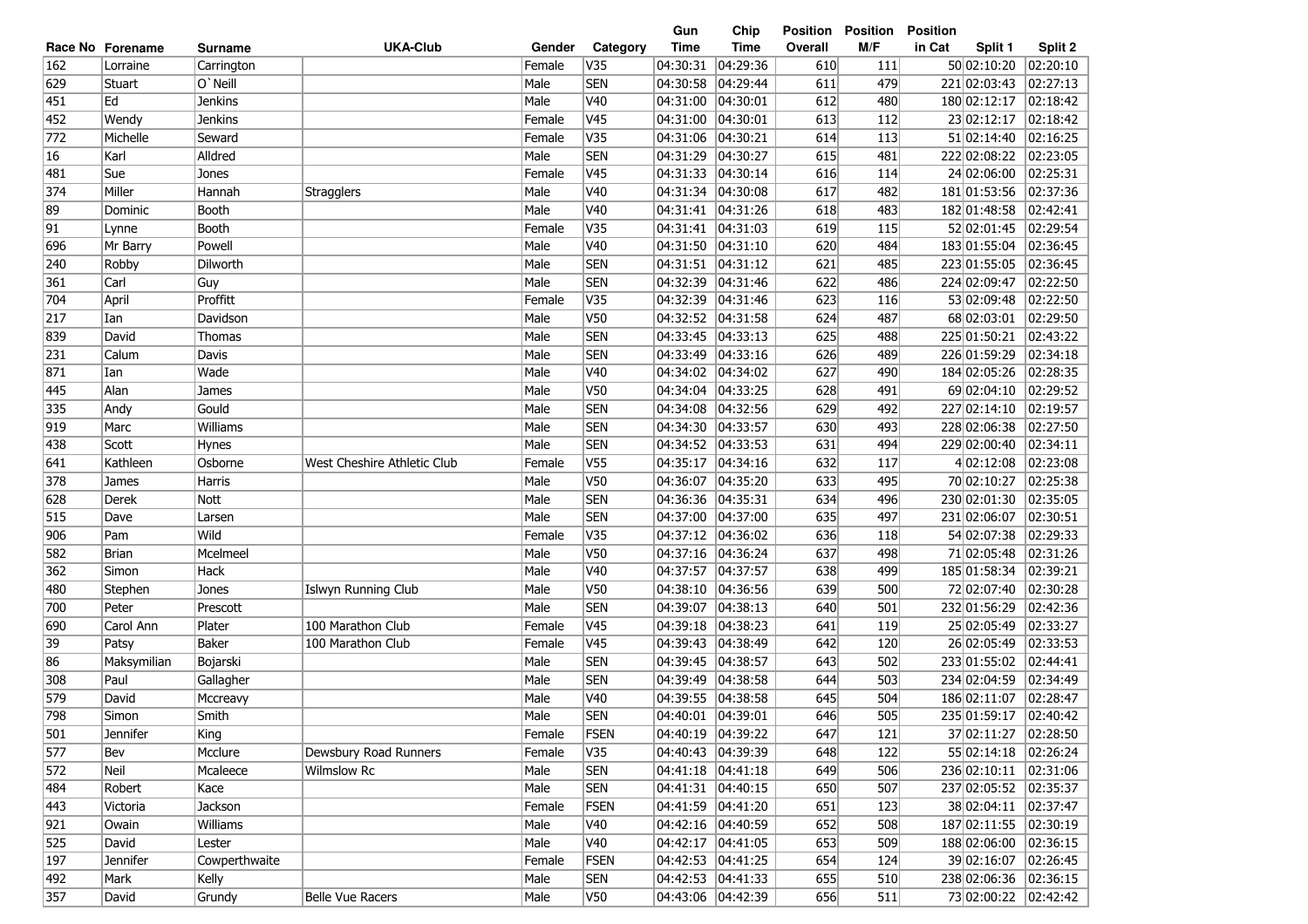| <b>UKA-Club</b><br><b>Time</b><br><b>Time</b><br>M/F<br>in Cat<br>Category<br>Overall<br>Split 1<br>Race No Forename<br>Gender<br><b>Surname</b><br>884<br>V35<br>04:43:19<br>04:42:09<br>125<br>56 02:11:55<br>Warren<br>Female<br>657<br>Angela<br><b>SEN</b><br>37<br>04:43:39<br>04:42:17<br>658<br>512<br>239 02:09:17<br>Michael<br><b>Bailey</b><br>Msdp<br>Male<br>659<br>V35<br>57 02:09:17<br>307<br><b>Bailey</b><br>Female<br>04:43:40<br> 04:42:18<br>126<br>Joanne<br>Gallagher<br>Male<br>V40<br>660<br>513<br>511<br>Raymond<br>04:44:04<br>04:42:49<br>189 02:09:25<br>Langley<br>V35<br>04:42:42<br>661<br>127<br>58 02:17:20<br>305<br>Sandie<br>Gaines<br>Female<br>04:44:05<br><b>FSEN</b><br>Zoe<br>662<br>40 02:05:26<br>201<br>Crewe<br>Female<br>04:44:09<br> 04:42:43<br>128<br>566<br>V40<br>663<br>190 02:09:36<br>Ian<br>Martland<br>Male<br>04:44:36<br> 04:43:52<br>514<br>38<br><b>SEN</b><br>Kris<br>Male<br>04:44:41<br> 04:43:19<br>664<br>515<br>240 01:57:08<br>Baker<br>789<br>Female<br>V35<br> 04:43:23<br>665<br>59 02:17:33<br>Slater<br>04:44:51<br>129<br>Jane<br>716<br><b>FSEN</b><br>04:45:20<br>04:43:56<br>666<br>41 02:09:24<br>Female<br>130<br>Gemma<br>Raynor<br>64<br>Male<br>V40<br>04:45:42<br>667<br>516<br>191 02:15:14<br>Richard<br> 04:44:13<br><b>Bennett</b><br>Phil<br>Male<br>V40<br>04:46:47<br>668<br>517<br>192 02:01:51<br>656<br>Parkinson<br> 04:46:13<br>552<br>Male<br><b>SEN</b><br>04:46:50<br>04:45:40<br>669<br>518<br>241 01:54:09<br>Craig<br>Macleay<br>Male<br>V40<br>04:46:50<br>193 02:06:43<br>777<br>Kevin<br>Shaw<br> 04:46:50<br>670<br>519<br>V35<br>76<br>Female<br>04:46:51<br>671<br>60 02:12:09<br>Lesley<br>Billingsley<br>West Cheshire Athletics Club<br> 04:45:50<br>131<br>854<br>Female<br>FSEN<br>04:47:21<br> 04:45:51<br>672<br>132<br>42 02:11:02<br>Elizabeth<br>Tunna<br>263<br>Eden<br><b>SEN</b><br>04:47:50<br> 04:46:33<br>673<br>242 02:09:56<br>Male<br>520<br>Tony<br>V40<br>04:48:00<br>194 02:10:29<br>465<br>Garfield<br>Male<br>04:46:59<br>674<br>521<br>Jones<br>V45<br>65<br>Ruth<br>100 Marathon Club<br>Female<br>04:48:02<br>04:46:35<br>675<br>27 02:10:56<br>Benzimra<br>133<br><b>SEN</b><br>04:48:06<br>676<br>522<br>243 02:08:21<br>235<br>David<br>De Livio<br><b>Stadium Runners</b><br>Male<br> 04:47:19<br>V35<br>Female<br>04:48:39<br>04:47:52<br>677<br>134<br>61 02:09:09<br>423<br>Karen<br>Vegan Runners Uk<br>Horsler<br>V50<br>274<br>523<br>74 02:03:16<br>David<br>Evans<br>Male<br>04:49:01<br> 04:48:04<br>678<br>V40<br>David<br>Male<br>04:49:39<br>04:48:36<br>679<br>524<br>195 02:18:06<br>214<br>Dandy<br>V45<br>211<br>Da Silva<br>100 Marathon Club<br>Female<br>04:49:54<br>680<br>135<br>28 02:17:39<br>Selina<br> 04:49:08<br>53<br><b>FSEN</b><br>04:49:59<br>136<br>43 02:22:12<br>Abigail<br><b>Bates</b><br>Female<br> 04:49:02<br>681<br>V <sub>50</sub><br>75 02:09:13<br>Lichfield Running Club<br>Male<br>04:50:00<br>04:49:03<br>682<br>525<br>260<br>Stephen<br>Eaton<br><b>SEN</b><br>244 02:05:56<br>817<br>Keith<br>Male<br>04:50:00<br> 04:50:00<br>683<br>526<br>Stuart<br>Fetch Everyone Running Club<br><b>SEN</b><br>245 02:04:39<br>Paul<br>04:50:10<br>684<br>527<br>473<br>Jones<br>Male<br> 04:49:17<br><b>SEN</b><br>246 02:19:31<br>750<br>Male<br>04:50:34<br> 04:49:27<br>685<br>528<br>Stephen<br>Ruane<br>249<br>Male<br>V40<br>04:50:38<br>04:50:16<br>686<br>529<br>196 01:49:17<br>Dan<br>Donnelly<br>Mick<br>Male<br>V50<br>04:50:44<br>04:50:44<br>687<br>76 02:02:45<br>208<br>Curry<br>530<br><b>SEN</b><br>209<br>Phil<br>Male<br>04:50:45<br> 04:49:12<br>531<br>247 02:02:46<br>Curry<br>688 | Split 2<br>02:31:22<br>02:34:20<br>02:34:22<br>02:34:37<br>02:26:43 |
|----------------------------------------------------------------------------------------------------------------------------------------------------------------------------------------------------------------------------------------------------------------------------------------------------------------------------------------------------------------------------------------------------------------------------------------------------------------------------------------------------------------------------------------------------------------------------------------------------------------------------------------------------------------------------------------------------------------------------------------------------------------------------------------------------------------------------------------------------------------------------------------------------------------------------------------------------------------------------------------------------------------------------------------------------------------------------------------------------------------------------------------------------------------------------------------------------------------------------------------------------------------------------------------------------------------------------------------------------------------------------------------------------------------------------------------------------------------------------------------------------------------------------------------------------------------------------------------------------------------------------------------------------------------------------------------------------------------------------------------------------------------------------------------------------------------------------------------------------------------------------------------------------------------------------------------------------------------------------------------------------------------------------------------------------------------------------------------------------------------------------------------------------------------------------------------------------------------------------------------------------------------------------------------------------------------------------------------------------------------------------------------------------------------------------------------------------------------------------------------------------------------------------------------------------------------------------------------------------------------------------------------------------------------------------------------------------------------------------------------------------------------------------------------------------------------------------------------------------------------------------------------------------------------------------------------------------------------------------------------------------------------------------------------------------------------------------------------------------------------------------------------------------------------------------------------------------------------------------------------------------------------------------------------------------------------------------------------------------------------------------------------------------------------------------------------------------------------------------------------------------------------------------------------------------------------------------------------------------------------------------------------------------------------------------------------------|---------------------------------------------------------------------|
|                                                                                                                                                                                                                                                                                                                                                                                                                                                                                                                                                                                                                                                                                                                                                                                                                                                                                                                                                                                                                                                                                                                                                                                                                                                                                                                                                                                                                                                                                                                                                                                                                                                                                                                                                                                                                                                                                                                                                                                                                                                                                                                                                                                                                                                                                                                                                                                                                                                                                                                                                                                                                                                                                                                                                                                                                                                                                                                                                                                                                                                                                                                                                                                                                                                                                                                                                                                                                                                                                                                                                                                                                                                                                              |                                                                     |
|                                                                                                                                                                                                                                                                                                                                                                                                                                                                                                                                                                                                                                                                                                                                                                                                                                                                                                                                                                                                                                                                                                                                                                                                                                                                                                                                                                                                                                                                                                                                                                                                                                                                                                                                                                                                                                                                                                                                                                                                                                                                                                                                                                                                                                                                                                                                                                                                                                                                                                                                                                                                                                                                                                                                                                                                                                                                                                                                                                                                                                                                                                                                                                                                                                                                                                                                                                                                                                                                                                                                                                                                                                                                                              |                                                                     |
|                                                                                                                                                                                                                                                                                                                                                                                                                                                                                                                                                                                                                                                                                                                                                                                                                                                                                                                                                                                                                                                                                                                                                                                                                                                                                                                                                                                                                                                                                                                                                                                                                                                                                                                                                                                                                                                                                                                                                                                                                                                                                                                                                                                                                                                                                                                                                                                                                                                                                                                                                                                                                                                                                                                                                                                                                                                                                                                                                                                                                                                                                                                                                                                                                                                                                                                                                                                                                                                                                                                                                                                                                                                                                              |                                                                     |
|                                                                                                                                                                                                                                                                                                                                                                                                                                                                                                                                                                                                                                                                                                                                                                                                                                                                                                                                                                                                                                                                                                                                                                                                                                                                                                                                                                                                                                                                                                                                                                                                                                                                                                                                                                                                                                                                                                                                                                                                                                                                                                                                                                                                                                                                                                                                                                                                                                                                                                                                                                                                                                                                                                                                                                                                                                                                                                                                                                                                                                                                                                                                                                                                                                                                                                                                                                                                                                                                                                                                                                                                                                                                                              |                                                                     |
|                                                                                                                                                                                                                                                                                                                                                                                                                                                                                                                                                                                                                                                                                                                                                                                                                                                                                                                                                                                                                                                                                                                                                                                                                                                                                                                                                                                                                                                                                                                                                                                                                                                                                                                                                                                                                                                                                                                                                                                                                                                                                                                                                                                                                                                                                                                                                                                                                                                                                                                                                                                                                                                                                                                                                                                                                                                                                                                                                                                                                                                                                                                                                                                                                                                                                                                                                                                                                                                                                                                                                                                                                                                                                              |                                                                     |
|                                                                                                                                                                                                                                                                                                                                                                                                                                                                                                                                                                                                                                                                                                                                                                                                                                                                                                                                                                                                                                                                                                                                                                                                                                                                                                                                                                                                                                                                                                                                                                                                                                                                                                                                                                                                                                                                                                                                                                                                                                                                                                                                                                                                                                                                                                                                                                                                                                                                                                                                                                                                                                                                                                                                                                                                                                                                                                                                                                                                                                                                                                                                                                                                                                                                                                                                                                                                                                                                                                                                                                                                                                                                                              |                                                                     |
|                                                                                                                                                                                                                                                                                                                                                                                                                                                                                                                                                                                                                                                                                                                                                                                                                                                                                                                                                                                                                                                                                                                                                                                                                                                                                                                                                                                                                                                                                                                                                                                                                                                                                                                                                                                                                                                                                                                                                                                                                                                                                                                                                                                                                                                                                                                                                                                                                                                                                                                                                                                                                                                                                                                                                                                                                                                                                                                                                                                                                                                                                                                                                                                                                                                                                                                                                                                                                                                                                                                                                                                                                                                                                              | 02:38:41                                                            |
|                                                                                                                                                                                                                                                                                                                                                                                                                                                                                                                                                                                                                                                                                                                                                                                                                                                                                                                                                                                                                                                                                                                                                                                                                                                                                                                                                                                                                                                                                                                                                                                                                                                                                                                                                                                                                                                                                                                                                                                                                                                                                                                                                                                                                                                                                                                                                                                                                                                                                                                                                                                                                                                                                                                                                                                                                                                                                                                                                                                                                                                                                                                                                                                                                                                                                                                                                                                                                                                                                                                                                                                                                                                                                              | 02:34:59                                                            |
|                                                                                                                                                                                                                                                                                                                                                                                                                                                                                                                                                                                                                                                                                                                                                                                                                                                                                                                                                                                                                                                                                                                                                                                                                                                                                                                                                                                                                                                                                                                                                                                                                                                                                                                                                                                                                                                                                                                                                                                                                                                                                                                                                                                                                                                                                                                                                                                                                                                                                                                                                                                                                                                                                                                                                                                                                                                                                                                                                                                                                                                                                                                                                                                                                                                                                                                                                                                                                                                                                                                                                                                                                                                                                              | 02:47:31                                                            |
|                                                                                                                                                                                                                                                                                                                                                                                                                                                                                                                                                                                                                                                                                                                                                                                                                                                                                                                                                                                                                                                                                                                                                                                                                                                                                                                                                                                                                                                                                                                                                                                                                                                                                                                                                                                                                                                                                                                                                                                                                                                                                                                                                                                                                                                                                                                                                                                                                                                                                                                                                                                                                                                                                                                                                                                                                                                                                                                                                                                                                                                                                                                                                                                                                                                                                                                                                                                                                                                                                                                                                                                                                                                                                              | 02:27:16                                                            |
|                                                                                                                                                                                                                                                                                                                                                                                                                                                                                                                                                                                                                                                                                                                                                                                                                                                                                                                                                                                                                                                                                                                                                                                                                                                                                                                                                                                                                                                                                                                                                                                                                                                                                                                                                                                                                                                                                                                                                                                                                                                                                                                                                                                                                                                                                                                                                                                                                                                                                                                                                                                                                                                                                                                                                                                                                                                                                                                                                                                                                                                                                                                                                                                                                                                                                                                                                                                                                                                                                                                                                                                                                                                                                              | 02:35:54                                                            |
|                                                                                                                                                                                                                                                                                                                                                                                                                                                                                                                                                                                                                                                                                                                                                                                                                                                                                                                                                                                                                                                                                                                                                                                                                                                                                                                                                                                                                                                                                                                                                                                                                                                                                                                                                                                                                                                                                                                                                                                                                                                                                                                                                                                                                                                                                                                                                                                                                                                                                                                                                                                                                                                                                                                                                                                                                                                                                                                                                                                                                                                                                                                                                                                                                                                                                                                                                                                                                                                                                                                                                                                                                                                                                              | 02:30:26                                                            |
|                                                                                                                                                                                                                                                                                                                                                                                                                                                                                                                                                                                                                                                                                                                                                                                                                                                                                                                                                                                                                                                                                                                                                                                                                                                                                                                                                                                                                                                                                                                                                                                                                                                                                                                                                                                                                                                                                                                                                                                                                                                                                                                                                                                                                                                                                                                                                                                                                                                                                                                                                                                                                                                                                                                                                                                                                                                                                                                                                                                                                                                                                                                                                                                                                                                                                                                                                                                                                                                                                                                                                                                                                                                                                              | 02:44:55                                                            |
|                                                                                                                                                                                                                                                                                                                                                                                                                                                                                                                                                                                                                                                                                                                                                                                                                                                                                                                                                                                                                                                                                                                                                                                                                                                                                                                                                                                                                                                                                                                                                                                                                                                                                                                                                                                                                                                                                                                                                                                                                                                                                                                                                                                                                                                                                                                                                                                                                                                                                                                                                                                                                                                                                                                                                                                                                                                                                                                                                                                                                                                                                                                                                                                                                                                                                                                                                                                                                                                                                                                                                                                                                                                                                              | 02:52:40                                                            |
|                                                                                                                                                                                                                                                                                                                                                                                                                                                                                                                                                                                                                                                                                                                                                                                                                                                                                                                                                                                                                                                                                                                                                                                                                                                                                                                                                                                                                                                                                                                                                                                                                                                                                                                                                                                                                                                                                                                                                                                                                                                                                                                                                                                                                                                                                                                                                                                                                                                                                                                                                                                                                                                                                                                                                                                                                                                                                                                                                                                                                                                                                                                                                                                                                                                                                                                                                                                                                                                                                                                                                                                                                                                                                              | 02:40:06                                                            |
|                                                                                                                                                                                                                                                                                                                                                                                                                                                                                                                                                                                                                                                                                                                                                                                                                                                                                                                                                                                                                                                                                                                                                                                                                                                                                                                                                                                                                                                                                                                                                                                                                                                                                                                                                                                                                                                                                                                                                                                                                                                                                                                                                                                                                                                                                                                                                                                                                                                                                                                                                                                                                                                                                                                                                                                                                                                                                                                                                                                                                                                                                                                                                                                                                                                                                                                                                                                                                                                                                                                                                                                                                                                                                              | 02:34:41                                                            |
|                                                                                                                                                                                                                                                                                                                                                                                                                                                                                                                                                                                                                                                                                                                                                                                                                                                                                                                                                                                                                                                                                                                                                                                                                                                                                                                                                                                                                                                                                                                                                                                                                                                                                                                                                                                                                                                                                                                                                                                                                                                                                                                                                                                                                                                                                                                                                                                                                                                                                                                                                                                                                                                                                                                                                                                                                                                                                                                                                                                                                                                                                                                                                                                                                                                                                                                                                                                                                                                                                                                                                                                                                                                                                              | 02:36:17                                                            |
|                                                                                                                                                                                                                                                                                                                                                                                                                                                                                                                                                                                                                                                                                                                                                                                                                                                                                                                                                                                                                                                                                                                                                                                                                                                                                                                                                                                                                                                                                                                                                                                                                                                                                                                                                                                                                                                                                                                                                                                                                                                                                                                                                                                                                                                                                                                                                                                                                                                                                                                                                                                                                                                                                                                                                                                                                                                                                                                                                                                                                                                                                                                                                                                                                                                                                                                                                                                                                                                                                                                                                                                                                                                                                              | 02:37:53                                                            |
|                                                                                                                                                                                                                                                                                                                                                                                                                                                                                                                                                                                                                                                                                                                                                                                                                                                                                                                                                                                                                                                                                                                                                                                                                                                                                                                                                                                                                                                                                                                                                                                                                                                                                                                                                                                                                                                                                                                                                                                                                                                                                                                                                                                                                                                                                                                                                                                                                                                                                                                                                                                                                                                                                                                                                                                                                                                                                                                                                                                                                                                                                                                                                                                                                                                                                                                                                                                                                                                                                                                                                                                                                                                                                              | 02:37:29                                                            |
|                                                                                                                                                                                                                                                                                                                                                                                                                                                                                                                                                                                                                                                                                                                                                                                                                                                                                                                                                                                                                                                                                                                                                                                                                                                                                                                                                                                                                                                                                                                                                                                                                                                                                                                                                                                                                                                                                                                                                                                                                                                                                                                                                                                                                                                                                                                                                                                                                                                                                                                                                                                                                                                                                                                                                                                                                                                                                                                                                                                                                                                                                                                                                                                                                                                                                                                                                                                                                                                                                                                                                                                                                                                                                              | 02:37:04                                                            |
|                                                                                                                                                                                                                                                                                                                                                                                                                                                                                                                                                                                                                                                                                                                                                                                                                                                                                                                                                                                                                                                                                                                                                                                                                                                                                                                                                                                                                                                                                                                                                                                                                                                                                                                                                                                                                                                                                                                                                                                                                                                                                                                                                                                                                                                                                                                                                                                                                                                                                                                                                                                                                                                                                                                                                                                                                                                                                                                                                                                                                                                                                                                                                                                                                                                                                                                                                                                                                                                                                                                                                                                                                                                                                              | 02:39:43                                                            |
|                                                                                                                                                                                                                                                                                                                                                                                                                                                                                                                                                                                                                                                                                                                                                                                                                                                                                                                                                                                                                                                                                                                                                                                                                                                                                                                                                                                                                                                                                                                                                                                                                                                                                                                                                                                                                                                                                                                                                                                                                                                                                                                                                                                                                                                                                                                                                                                                                                                                                                                                                                                                                                                                                                                                                                                                                                                                                                                                                                                                                                                                                                                                                                                                                                                                                                                                                                                                                                                                                                                                                                                                                                                                                              | 02:39:28                                                            |
|                                                                                                                                                                                                                                                                                                                                                                                                                                                                                                                                                                                                                                                                                                                                                                                                                                                                                                                                                                                                                                                                                                                                                                                                                                                                                                                                                                                                                                                                                                                                                                                                                                                                                                                                                                                                                                                                                                                                                                                                                                                                                                                                                                                                                                                                                                                                                                                                                                                                                                                                                                                                                                                                                                                                                                                                                                                                                                                                                                                                                                                                                                                                                                                                                                                                                                                                                                                                                                                                                                                                                                                                                                                                                              | 02:45:43                                                            |
|                                                                                                                                                                                                                                                                                                                                                                                                                                                                                                                                                                                                                                                                                                                                                                                                                                                                                                                                                                                                                                                                                                                                                                                                                                                                                                                                                                                                                                                                                                                                                                                                                                                                                                                                                                                                                                                                                                                                                                                                                                                                                                                                                                                                                                                                                                                                                                                                                                                                                                                                                                                                                                                                                                                                                                                                                                                                                                                                                                                                                                                                                                                                                                                                                                                                                                                                                                                                                                                                                                                                                                                                                                                                                              | 02:31:32                                                            |
|                                                                                                                                                                                                                                                                                                                                                                                                                                                                                                                                                                                                                                                                                                                                                                                                                                                                                                                                                                                                                                                                                                                                                                                                                                                                                                                                                                                                                                                                                                                                                                                                                                                                                                                                                                                                                                                                                                                                                                                                                                                                                                                                                                                                                                                                                                                                                                                                                                                                                                                                                                                                                                                                                                                                                                                                                                                                                                                                                                                                                                                                                                                                                                                                                                                                                                                                                                                                                                                                                                                                                                                                                                                                                              | 02:32:14                                                            |
|                                                                                                                                                                                                                                                                                                                                                                                                                                                                                                                                                                                                                                                                                                                                                                                                                                                                                                                                                                                                                                                                                                                                                                                                                                                                                                                                                                                                                                                                                                                                                                                                                                                                                                                                                                                                                                                                                                                                                                                                                                                                                                                                                                                                                                                                                                                                                                                                                                                                                                                                                                                                                                                                                                                                                                                                                                                                                                                                                                                                                                                                                                                                                                                                                                                                                                                                                                                                                                                                                                                                                                                                                                                                                              | 02:27:45                                                            |
|                                                                                                                                                                                                                                                                                                                                                                                                                                                                                                                                                                                                                                                                                                                                                                                                                                                                                                                                                                                                                                                                                                                                                                                                                                                                                                                                                                                                                                                                                                                                                                                                                                                                                                                                                                                                                                                                                                                                                                                                                                                                                                                                                                                                                                                                                                                                                                                                                                                                                                                                                                                                                                                                                                                                                                                                                                                                                                                                                                                                                                                                                                                                                                                                                                                                                                                                                                                                                                                                                                                                                                                                                                                                                              | 02:40:45                                                            |
|                                                                                                                                                                                                                                                                                                                                                                                                                                                                                                                                                                                                                                                                                                                                                                                                                                                                                                                                                                                                                                                                                                                                                                                                                                                                                                                                                                                                                                                                                                                                                                                                                                                                                                                                                                                                                                                                                                                                                                                                                                                                                                                                                                                                                                                                                                                                                                                                                                                                                                                                                                                                                                                                                                                                                                                                                                                                                                                                                                                                                                                                                                                                                                                                                                                                                                                                                                                                                                                                                                                                                                                                                                                                                              | 02:44:02                                                            |
|                                                                                                                                                                                                                                                                                                                                                                                                                                                                                                                                                                                                                                                                                                                                                                                                                                                                                                                                                                                                                                                                                                                                                                                                                                                                                                                                                                                                                                                                                                                                                                                                                                                                                                                                                                                                                                                                                                                                                                                                                                                                                                                                                                                                                                                                                                                                                                                                                                                                                                                                                                                                                                                                                                                                                                                                                                                                                                                                                                                                                                                                                                                                                                                                                                                                                                                                                                                                                                                                                                                                                                                                                                                                                              | 02:45:29                                                            |
|                                                                                                                                                                                                                                                                                                                                                                                                                                                                                                                                                                                                                                                                                                                                                                                                                                                                                                                                                                                                                                                                                                                                                                                                                                                                                                                                                                                                                                                                                                                                                                                                                                                                                                                                                                                                                                                                                                                                                                                                                                                                                                                                                                                                                                                                                                                                                                                                                                                                                                                                                                                                                                                                                                                                                                                                                                                                                                                                                                                                                                                                                                                                                                                                                                                                                                                                                                                                                                                                                                                                                                                                                                                                                              | 02:31:01                                                            |
|                                                                                                                                                                                                                                                                                                                                                                                                                                                                                                                                                                                                                                                                                                                                                                                                                                                                                                                                                                                                                                                                                                                                                                                                                                                                                                                                                                                                                                                                                                                                                                                                                                                                                                                                                                                                                                                                                                                                                                                                                                                                                                                                                                                                                                                                                                                                                                                                                                                                                                                                                                                                                                                                                                                                                                                                                                                                                                                                                                                                                                                                                                                                                                                                                                                                                                                                                                                                                                                                                                                                                                                                                                                                                              | 03:01:19                                                            |
|                                                                                                                                                                                                                                                                                                                                                                                                                                                                                                                                                                                                                                                                                                                                                                                                                                                                                                                                                                                                                                                                                                                                                                                                                                                                                                                                                                                                                                                                                                                                                                                                                                                                                                                                                                                                                                                                                                                                                                                                                                                                                                                                                                                                                                                                                                                                                                                                                                                                                                                                                                                                                                                                                                                                                                                                                                                                                                                                                                                                                                                                                                                                                                                                                                                                                                                                                                                                                                                                                                                                                                                                                                                                                              | 02:47:58                                                            |
|                                                                                                                                                                                                                                                                                                                                                                                                                                                                                                                                                                                                                                                                                                                                                                                                                                                                                                                                                                                                                                                                                                                                                                                                                                                                                                                                                                                                                                                                                                                                                                                                                                                                                                                                                                                                                                                                                                                                                                                                                                                                                                                                                                                                                                                                                                                                                                                                                                                                                                                                                                                                                                                                                                                                                                                                                                                                                                                                                                                                                                                                                                                                                                                                                                                                                                                                                                                                                                                                                                                                                                                                                                                                                              | 02:47:57                                                            |
| 314<br>Male<br><b>SEN</b><br>04:51:38<br>04:50:38<br>689<br>532<br>Kevin<br>Gaskell<br>248 01:58:19                                                                                                                                                                                                                                                                                                                                                                                                                                                                                                                                                                                                                                                                                                                                                                                                                                                                                                                                                                                                                                                                                                                                                                                                                                                                                                                                                                                                                                                                                                                                                                                                                                                                                                                                                                                                                                                                                                                                                                                                                                                                                                                                                                                                                                                                                                                                                                                                                                                                                                                                                                                                                                                                                                                                                                                                                                                                                                                                                                                                                                                                                                                                                                                                                                                                                                                                                                                                                                                                                                                                                                                          | 02:53:17                                                            |
| 811<br>V35<br>04:52:07<br>04:51:00<br>690<br>137<br>62 02:17:17<br>Nicola<br>Female<br><b>Stewart</b>                                                                                                                                                                                                                                                                                                                                                                                                                                                                                                                                                                                                                                                                                                                                                                                                                                                                                                                                                                                                                                                                                                                                                                                                                                                                                                                                                                                                                                                                                                                                                                                                                                                                                                                                                                                                                                                                                                                                                                                                                                                                                                                                                                                                                                                                                                                                                                                                                                                                                                                                                                                                                                                                                                                                                                                                                                                                                                                                                                                                                                                                                                                                                                                                                                                                                                                                                                                                                                                                                                                                                                                        | 02:34:48                                                            |
| 9<br>Baldwin<br><b>SEN</b><br>04:52:11<br>Mark<br>Male<br> 04:51:33<br>691<br>533<br>249 01:59:45                                                                                                                                                                                                                                                                                                                                                                                                                                                                                                                                                                                                                                                                                                                                                                                                                                                                                                                                                                                                                                                                                                                                                                                                                                                                                                                                                                                                                                                                                                                                                                                                                                                                                                                                                                                                                                                                                                                                                                                                                                                                                                                                                                                                                                                                                                                                                                                                                                                                                                                                                                                                                                                                                                                                                                                                                                                                                                                                                                                                                                                                                                                                                                                                                                                                                                                                                                                                                                                                                                                                                                                            | 02:52:24                                                            |
| <b>SEN</b><br>Cobb<br>Male<br>04:52:13<br> 04:52:13<br>692<br>180<br>534<br>250 02:13:09<br>Ray                                                                                                                                                                                                                                                                                                                                                                                                                                                                                                                                                                                                                                                                                                                                                                                                                                                                                                                                                                                                                                                                                                                                                                                                                                                                                                                                                                                                                                                                                                                                                                                                                                                                                                                                                                                                                                                                                                                                                                                                                                                                                                                                                                                                                                                                                                                                                                                                                                                                                                                                                                                                                                                                                                                                                                                                                                                                                                                                                                                                                                                                                                                                                                                                                                                                                                                                                                                                                                                                                                                                                                                              | 02:39:03                                                            |
| 951<br>04:52:26 04:51:20<br>693<br>22<br>Emma Cline<br><b>REL</b><br>21 02:25:49<br>Lucy Cline<br>Relay                                                                                                                                                                                                                                                                                                                                                                                                                                                                                                                                                                                                                                                                                                                                                                                                                                                                                                                                                                                                                                                                                                                                                                                                                                                                                                                                                                                                                                                                                                                                                                                                                                                                                                                                                                                                                                                                                                                                                                                                                                                                                                                                                                                                                                                                                                                                                                                                                                                                                                                                                                                                                                                                                                                                                                                                                                                                                                                                                                                                                                                                                                                                                                                                                                                                                                                                                                                                                                                                                                                                                                                      | 02:26:36                                                            |
| 807<br>Male<br><b>SEN</b><br>04:53:23 04:52:27<br>694<br>535<br>251 02:08:38<br>Martin<br>Stephens                                                                                                                                                                                                                                                                                                                                                                                                                                                                                                                                                                                                                                                                                                                                                                                                                                                                                                                                                                                                                                                                                                                                                                                                                                                                                                                                                                                                                                                                                                                                                                                                                                                                                                                                                                                                                                                                                                                                                                                                                                                                                                                                                                                                                                                                                                                                                                                                                                                                                                                                                                                                                                                                                                                                                                                                                                                                                                                                                                                                                                                                                                                                                                                                                                                                                                                                                                                                                                                                                                                                                                                           | 02:44:43                                                            |
| 377<br>FSEN<br>04:53:33  04:52:45<br>695<br>44 02:14:24<br>Female<br>138<br>Harris<br>Branwen                                                                                                                                                                                                                                                                                                                                                                                                                                                                                                                                                                                                                                                                                                                                                                                                                                                                                                                                                                                                                                                                                                                                                                                                                                                                                                                                                                                                                                                                                                                                                                                                                                                                                                                                                                                                                                                                                                                                                                                                                                                                                                                                                                                                                                                                                                                                                                                                                                                                                                                                                                                                                                                                                                                                                                                                                                                                                                                                                                                                                                                                                                                                                                                                                                                                                                                                                                                                                                                                                                                                                                                                | 02:39:08                                                            |
| <b>SEN</b><br>04:53:37 04:52:44<br>536<br>252 02:01:31<br>605<br>Moore<br>Male<br>696<br>James                                                                                                                                                                                                                                                                                                                                                                                                                                                                                                                                                                                                                                                                                                                                                                                                                                                                                                                                                                                                                                                                                                                                                                                                                                                                                                                                                                                                                                                                                                                                                                                                                                                                                                                                                                                                                                                                                                                                                                                                                                                                                                                                                                                                                                                                                                                                                                                                                                                                                                                                                                                                                                                                                                                                                                                                                                                                                                                                                                                                                                                                                                                                                                                                                                                                                                                                                                                                                                                                                                                                                                                               | 02:52:04                                                            |
| 386<br>04:54:17 04:53:01<br>697<br>537<br>13 02:17:25<br>Hayler<br>Pewsey Vale Rc<br>Male<br>V60<br>Robert                                                                                                                                                                                                                                                                                                                                                                                                                                                                                                                                                                                                                                                                                                                                                                                                                                                                                                                                                                                                                                                                                                                                                                                                                                                                                                                                                                                                                                                                                                                                                                                                                                                                                                                                                                                                                                                                                                                                                                                                                                                                                                                                                                                                                                                                                                                                                                                                                                                                                                                                                                                                                                                                                                                                                                                                                                                                                                                                                                                                                                                                                                                                                                                                                                                                                                                                                                                                                                                                                                                                                                                   | 02:36:50                                                            |
| 215<br>V40<br>04:55:00 04:54:03<br>197 01:56:21<br>Darch<br>Male<br>698<br>538<br>Lee                                                                                                                                                                                                                                                                                                                                                                                                                                                                                                                                                                                                                                                                                                                                                                                                                                                                                                                                                                                                                                                                                                                                                                                                                                                                                                                                                                                                                                                                                                                                                                                                                                                                                                                                                                                                                                                                                                                                                                                                                                                                                                                                                                                                                                                                                                                                                                                                                                                                                                                                                                                                                                                                                                                                                                                                                                                                                                                                                                                                                                                                                                                                                                                                                                                                                                                                                                                                                                                                                                                                                                                                        | 02:58:37                                                            |
| 928<br>04:55:17 04:53:48<br>45 02:17:17<br>Claire<br>Wilson<br><b>Stockport Harriers</b><br>Female<br><b>FSEN</b><br>699<br>139                                                                                                                                                                                                                                                                                                                                                                                                                                                                                                                                                                                                                                                                                                                                                                                                                                                                                                                                                                                                                                                                                                                                                                                                                                                                                                                                                                                                                                                                                                                                                                                                                                                                                                                                                                                                                                                                                                                                                                                                                                                                                                                                                                                                                                                                                                                                                                                                                                                                                                                                                                                                                                                                                                                                                                                                                                                                                                                                                                                                                                                                                                                                                                                                                                                                                                                                                                                                                                                                                                                                                              | 02:37:59                                                            |
| 944<br>29 02:10:07<br>Setsuko<br>Female<br>V45<br>04:55:17  04:54:31<br>700<br>140<br>Yanagiya                                                                                                                                                                                                                                                                                                                                                                                                                                                                                                                                                                                                                                                                                                                                                                                                                                                                                                                                                                                                                                                                                                                                                                                                                                                                                                                                                                                                                                                                                                                                                                                                                                                                                                                                                                                                                                                                                                                                                                                                                                                                                                                                                                                                                                                                                                                                                                                                                                                                                                                                                                                                                                                                                                                                                                                                                                                                                                                                                                                                                                                                                                                                                                                                                                                                                                                                                                                                                                                                                                                                                                                               | 02:45:08                                                            |
| 810<br>04:55:29 04:54:21<br>701<br>198 02:17:17<br>Male<br>V40<br>539<br>Stewart<br>Ian                                                                                                                                                                                                                                                                                                                                                                                                                                                                                                                                                                                                                                                                                                                                                                                                                                                                                                                                                                                                                                                                                                                                                                                                                                                                                                                                                                                                                                                                                                                                                                                                                                                                                                                                                                                                                                                                                                                                                                                                                                                                                                                                                                                                                                                                                                                                                                                                                                                                                                                                                                                                                                                                                                                                                                                                                                                                                                                                                                                                                                                                                                                                                                                                                                                                                                                                                                                                                                                                                                                                                                                                      | 02:38:11                                                            |
| 70<br><b>SEN</b><br>04:55:32 04:54:37<br>702<br>253 01:58:09<br>Tim<br>Betteridge<br>Male<br>540                                                                                                                                                                                                                                                                                                                                                                                                                                                                                                                                                                                                                                                                                                                                                                                                                                                                                                                                                                                                                                                                                                                                                                                                                                                                                                                                                                                                                                                                                                                                                                                                                                                                                                                                                                                                                                                                                                                                                                                                                                                                                                                                                                                                                                                                                                                                                                                                                                                                                                                                                                                                                                                                                                                                                                                                                                                                                                                                                                                                                                                                                                                                                                                                                                                                                                                                                                                                                                                                                                                                                                                             | 02:57:22                                                            |
| 693<br>Pollard<br>Female<br><b>FSEN</b><br>04:55:32 04:54:37<br>703<br>141<br>46 01:58:09<br>Carolyn                                                                                                                                                                                                                                                                                                                                                                                                                                                                                                                                                                                                                                                                                                                                                                                                                                                                                                                                                                                                                                                                                                                                                                                                                                                                                                                                                                                                                                                                                                                                                                                                                                                                                                                                                                                                                                                                                                                                                                                                                                                                                                                                                                                                                                                                                                                                                                                                                                                                                                                                                                                                                                                                                                                                                                                                                                                                                                                                                                                                                                                                                                                                                                                                                                                                                                                                                                                                                                                                                                                                                                                         | 02:57:22                                                            |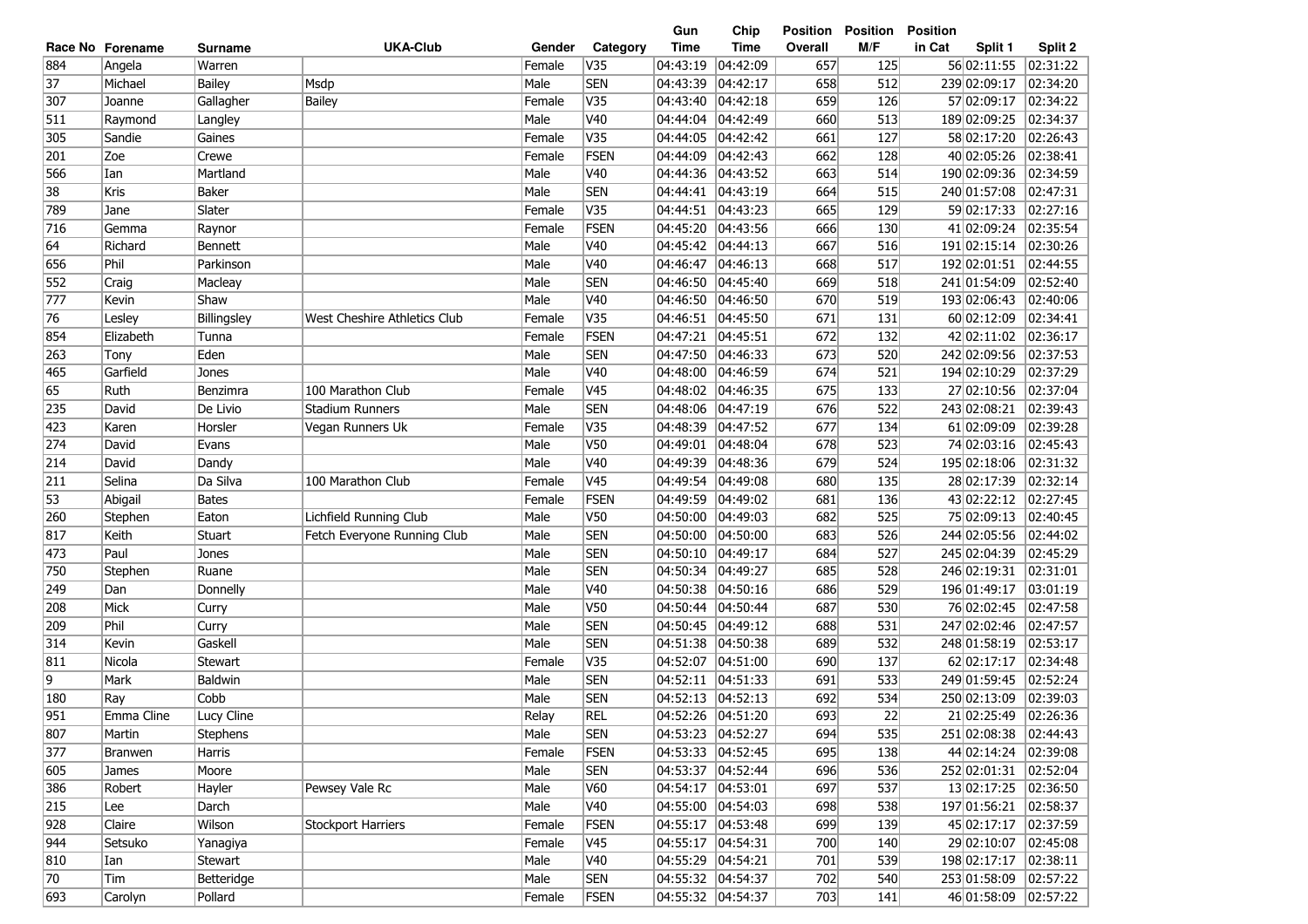|              |                  |                |                                |        |                         | Gun               | Chip              | Position | <b>Position</b> | <b>Position</b>      |          |
|--------------|------------------|----------------|--------------------------------|--------|-------------------------|-------------------|-------------------|----------|-----------------|----------------------|----------|
|              | Race No Forename | Surname        | <b>UKA-Club</b>                | Gender | Category                | <b>Time</b>       | <b>Time</b>       | Overall  | M/F             | in Cat<br>Split 1    | Split 2  |
| 813          | John             | <b>Stokes</b>  | Newport & District Rc          | Male   | V50                     | 04:55:41          | 04:54:48          | 704      | 541             | 77 02:12:08          | 02:43:32 |
| 4            | Elaine           | Abisgold       |                                | Female | V35                     | 04:55:58          | 04:55:02          | 705      | 142             | 63 02:18:06          | 02:37:50 |
| 500          | Amanda           | King           |                                | Female | $\overline{\text{V35}}$ | 04:56:11          | 04:54:54          | 706      | 143             | 64 02:22:04          | 02:34:06 |
| 730          | Carole           | Rimmington     | East Hull Harriers             | Female | V <sub>45</sub>         | 04:56:16          | 04:55:44          | 707      | 144             | 30 02:18:48          | 02:37:26 |
| 846          | Helen            | Thompson       |                                | Female | V35                     | 04:56:34          | 04:55:25          | 708      | 145             | 65 02:17:20          | 02:39:12 |
| 615          | Daniel           | Mullin         | Metros                         | Male   | <b>SEN</b>              | 04:57:14          | 04:55:43          | 709      | 542             | 254 02:23:27         | 02:33:46 |
| 147          | Alex             | Buxton         | Garstang                       | Male   | <b>SEN</b>              | 04:57:21          | 04:56:07          | 710      | 543             | 255 02:09:29         | 02:47:50 |
| 678          | Anna             | Pethybridge    |                                | Female | FSEN                    | 04:57:36          | 04:56:09          | 711      | 146             | 47 02:07:38          | 02:49:56 |
| 140          | Craig            | Burnhill       |                                | Male   | V40                     | 04:57:53          | 04:57:15          | 712      | 544             | 199 01:58:15         | 02:59:37 |
| 32           | Jon              | Aston          | 100 Marathon Club              | Male   | V40                     | 04:58:51          | 04:57:25          | 713      | 545             | 200 02:14:24         | 02:44:26 |
| 141          | Peter            | <b>Burns</b>   | Witham Running Club            | Male   | V60                     | 04:59:29          | 04:58:28          | 714      | 546             | 14 02:22:42          | 02:36:46 |
| 745          | William          | Rogerson       |                                | Male   | V40                     | 04:59:29          | 04:59:01          | 715      | 547             | 20102:15:05          | 02:44:22 |
| 220          | Emily            | Davies         | Deestriders Rc                 | Female | V45                     | 05:00:12          | 04:59:04          | 716      | 147             | 31 02:12:27          | 02:47:43 |
| 246          | Robert           | Dodgson        |                                | Male   | <b>SEN</b>              | 05:01:24          | 05:00:04          | 717      | 548             | 256 02:16:36         | 02:44:46 |
| 506          | Ian              | Knight         |                                | Male   | <b>SEN</b>              | 05:01:24          | 05:00:03          | 718      | 549             | 257 02:16:36         | 02:44:47 |
| 942          | Tonya            | Yabrifa        |                                | Female | FSEN                    | 05:02:22          | 05:01:05          | 719      | 148             | 48 02:21:53          | 02:40:28 |
| 885          | Amanda           | Washbrook      |                                | Female | FSEN                    | 05:02:30          | 05:01:28          | 720      | 149             | 49 02:21:39          | 02:40:50 |
| 835          | Neil             | Taylor         |                                | Male   | V40                     | 05:02:48          | 05:02:48          | 721      | 550             | 202 02:16:36         | 02:46:11 |
| 883          | David            | Warne          |                                | Male   | <b>SEN</b>              | 05:02:55          | 05:01:48          | 722      | 551             | 258 02:20:14         | 02:42:40 |
| 771          | Martin           | <b>Sellers</b> | <b>East Hull Harriers</b>      | Male   | V50                     | 05:03:43          | 05:03:11          | 723      | 552             | 78 02:18:46          | 02:44:56 |
| 719          | Marc             | Reddicen       |                                | Male   | V40                     | 05:05:40          | 05:04:29          | 724      | 553             | 203 02:14:10         | 02:51:29 |
| 126          | Steve            | Brownbill      |                                | Male   | V <sub>40</sub>         | 05:05:55          | 05:05:26          | 725      | 554             | 204 02:09:20         | 02:56:34 |
| 776          | Ann              | Shaw           | <b>Telford Harriers</b>        | Female | V <sub>55</sub>         | 05:07:05          | 05:07:05          | 726      | 150             | 5 02:17:41           | 02:49:23 |
| 911          | Arthur           | Williams       |                                | Male   | V40                     | 05:08:58          | 05:08:16          | 727      | 555             | 205 02:15:36         | 02:53:21 |
| 150          | Andrew           | Cain           |                                | Male   | V40                     | 05:09:09          | 05:07:54          | 728      | 556             | 206 02:21:31         | 02:47:37 |
| 453          | Jonathan         | Jessop         |                                | Male   | <b>SEN</b>              | 05:09:41          | 05:08:23          | 729      | 557             | 259 02:13:37         | 02:56:03 |
| 654          | Gordon           | Palagi         |                                | Male   | <b>SEN</b>              | 05:09:41          | 05:08:23          | 730      | 558             | 260 02:13:37         | 02:56:03 |
| 366          | Howard           | Hall           |                                | Male   | <b>SEN</b>              | 05:10:07          | 05:09:49          | 731      | 559             | 261 02:08:02         | 03:02:03 |
| 440          | Louisa           | Ingham         |                                | Female | FSEN                    | 05:10:49          | 05:09:38          | 732      | 151             | 50 02:17:39          | 02:53:09 |
| 179          | Gill             | Clingham       | City Of Chester Triathlon Club | Female | V45                     | 05:11:04          | 05:10:08          | 733      | 152             | 32 02:27:51          | 02:43:11 |
| 303          | Joseph           | Furmedge       | Northern Vets Ac               | Male   | V50                     | 05:11:07          | 05:10:38          | 734      | 560             | 79 02:07:32          | 03:03:33 |
| 275          | David            | Evans          |                                | Male   | V50                     | 05:11:35          | 05:10:18          | 735      | 561             | 80 02:06:52          | 03:04:41 |
| 427          | Richard          | Howard         |                                | Male   | V40                     | 05:11:51          | 05:10:53          | 736      | 562             | 207 02:06:50         | 03:05:00 |
| 630          | Anne             | Oakes          |                                | Female | V45                     | 05:13:23          | 05:12:35          | 737      | 153             | 33 02:11:33          | 03:01:48 |
| 448          | Rob              | James          |                                | Male   | <b>SEN</b>              | 05:13:41          | 05:13:07          | 738      | 563             | 262 01:50:23         | 03:23:17 |
| 893          | Richard          | Wellburn       |                                | Male   | <b>SEN</b>              | 05:13:56          | 05:12:47          | 739      | 564             | 263 02:19:23         | 02:54:31 |
| 505          | Adam             | Knight         |                                | Male   | <b>SEN</b>              | 05:14:59 05:13:44 |                   | 740      | 565             | 264 02:18:31         | 02:56:27 |
| $ 13\rangle$ | Bridget          | Aldridge       |                                | Female | V35                     | 05:15:59 05:14:31 |                   | 741      | 154             | 66 02:29:27          | 02:46:31 |
| 40           | Elaine           | Smith          |                                | Female | V35                     |                   | 05:18:26 05:17:25 | 742      | 155             | 67 02:21:21 02:57:04 |          |
| 270          | Rhiannon         | Ellis          |                                | Female | <b>FSEN</b>             |                   | 05:19:16 05:19:16 | 743      | 156             | 51 02:25:02 02:54:13 |          |
| 596          | Brian            | Mills          | 100 Marathon Club              | Male   | V50                     |                   | 05:20:03 05:20:03 | 744      | 566             | 81 02:28:20 02:51:41 |          |
| 183          | Katy             | Condliffe      |                                | Female | <b>FSEN</b>             |                   | 05:22:07 05:21:02 | 745      | 157             | 52 02:24:31 02:57:34 |          |
| 364          | Charmaine        | Hall           |                                | Female | V45                     |                   | 05:23:32 05:22:05 | 746      | 158             | 34 02:22:11 03:01:20 |          |
| 912          | Cara             | Williams       |                                | Female | V45                     |                   | 05:24:29 05:23:25 | 747      | 159             | 35 02:32:58 02:51:30 |          |
| 781          | Amy              | Shipton        |                                | Female | <b>FSEN</b>             |                   | 05:24:54 05:24:54 | 748      | 160             | 53 02:15:40          | 03:09:13 |
| 262          | Robert           | Eccles         | <b>Stockport Harriers</b>      | Male   | V40                     |                   | 05:26:20 05:25:40 | 749      | 567             | 208 02:02:52         | 03:23:26 |
| 134          | Peter            | <b>Bullock</b> | Lichfield R.C.                 | Male   | V50                     |                   |                   | 750      | 568             | 82 02:28:45          | 02:58:41 |
|              |                  |                |                                |        |                         |                   |                   |          |                 |                      |          |